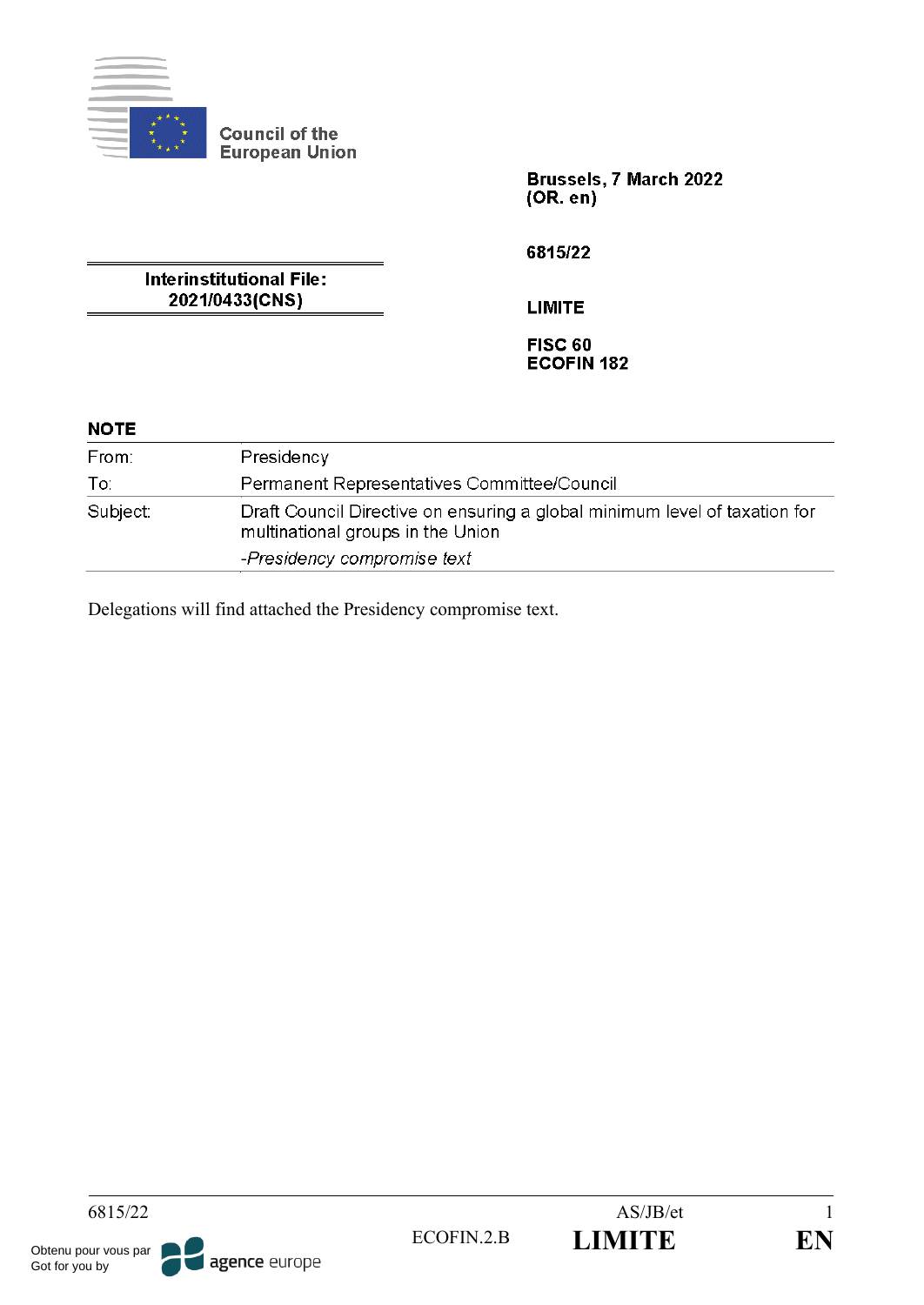#### **DRAFT**

### **COUNCIL DIRECTIVE**

### **on ensuring a global minimum level of taxation for multinational groups in the Union**

THE COUNCIL OF THE EUROPEAN UNION,

Having regard to the Treaty on the Functioning of the European Union, and in particular Article 115 thereof,

Having regard to the proposal from the European Commission,

After transmission of the draft legislative act to the national parliaments,

Having regard to the opinion of the European Parliament<sup>1</sup>,

Having regard to the opinion of the European Economic and Social Committee<sup>2</sup>,

Acting in accordance with a special legislative procedure,

Whereas:

(1) In recent years, the Union has adopted landmark measures to reinforce the fight against aggressive tax planning within the internal market. The anti-tax avoidance directives have laid down rules against the erosion of tax bases in the internal market and the shifting of profits out of the internal market. Those rules converted into Union law the recommendations made by the Organisation for Economic Cooperation and Development (OECD) in the context of the initiative against base erosion and profit shifting (BEPS) to ensure that profits of multinational enterprises (MNEs) are taxed where economic activities generating the profits are performed and where value is created.

|  | OJ C, , p. |  |  |
|--|------------|--|--|
|  |            |  |  |

 $OJ C$ , , p...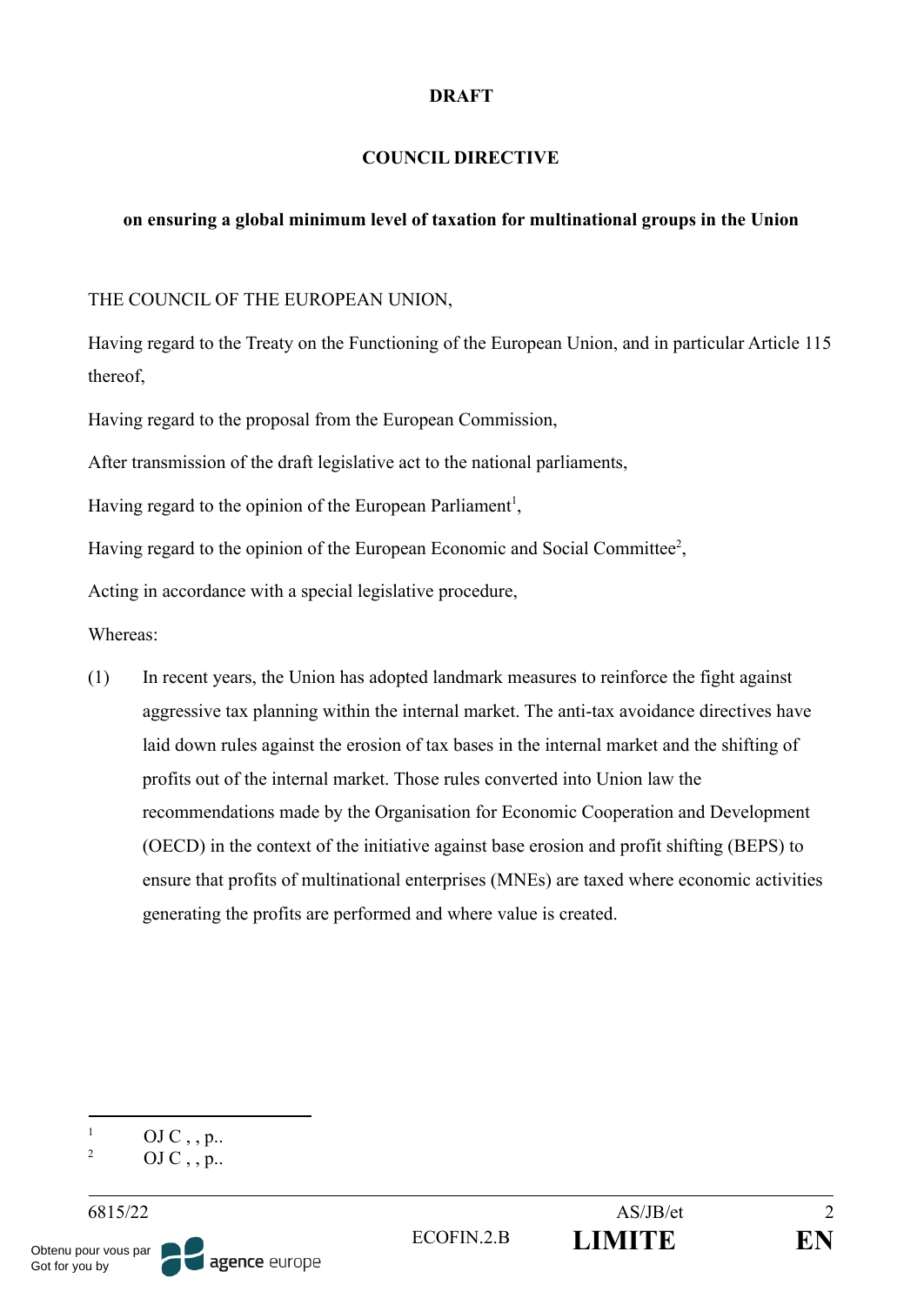- (2) In a continued effort to put an end to tax practices of MNEs which allow them to shift profits to jurisdictions where they are subject to no or very low taxation, the OECD has further developed a set of international tax rules to ensure that MNEs pay a fair share of tax wherever they operate. This major reform aims to put a floor on competition over corporate income tax rates through the establishment of a global minimum level of taxation. By removing a substantial part of the advantages of shifting profits to jurisdictions with no or very low taxation, the global minimum tax reform will level the playing field for businesses worldwide and allow jurisdictions to better protect their tax bases.
- (3) This political objective has been translated into the Global Anti-Base Erosion Model Rules (GloBE Model Rules) approved on 14 December 2021 by the OECD/G20 Inclusive Framework on BEPS to which Member States have committed. In the Council report to the European Council on tax issues approved by the Council on  $7$  December  $2021<sup>3</sup>$ , the Council reiterated its firm support of the global minimum tax reform and committed to a swift implementation of the agreement by means of Union legislation. In this context, it is essential that Member States effectively implement their commitment to achieve a global minimum level of taxation.
- (4) In a Union of closely integrated economies, it is crucial that the global minimum tax reform is implemented in a sufficiently coherent and coordinated fashion. Considering the scale, detail and technicalities of those new international tax rules, only a common Union framework would prevent a fragmentation of the internal market in the implementation of them. Moreover, a common framework, designed to be compatible with the fundamental freedoms guaranteed by the Treaty, would provide taxpayers with legal certainty when implementing the rules.

<sup>&</sup>lt;sup>3</sup> Councilreport to the European Council on tax issues approved by the Council on 7 December 2021, doc. 14767/21.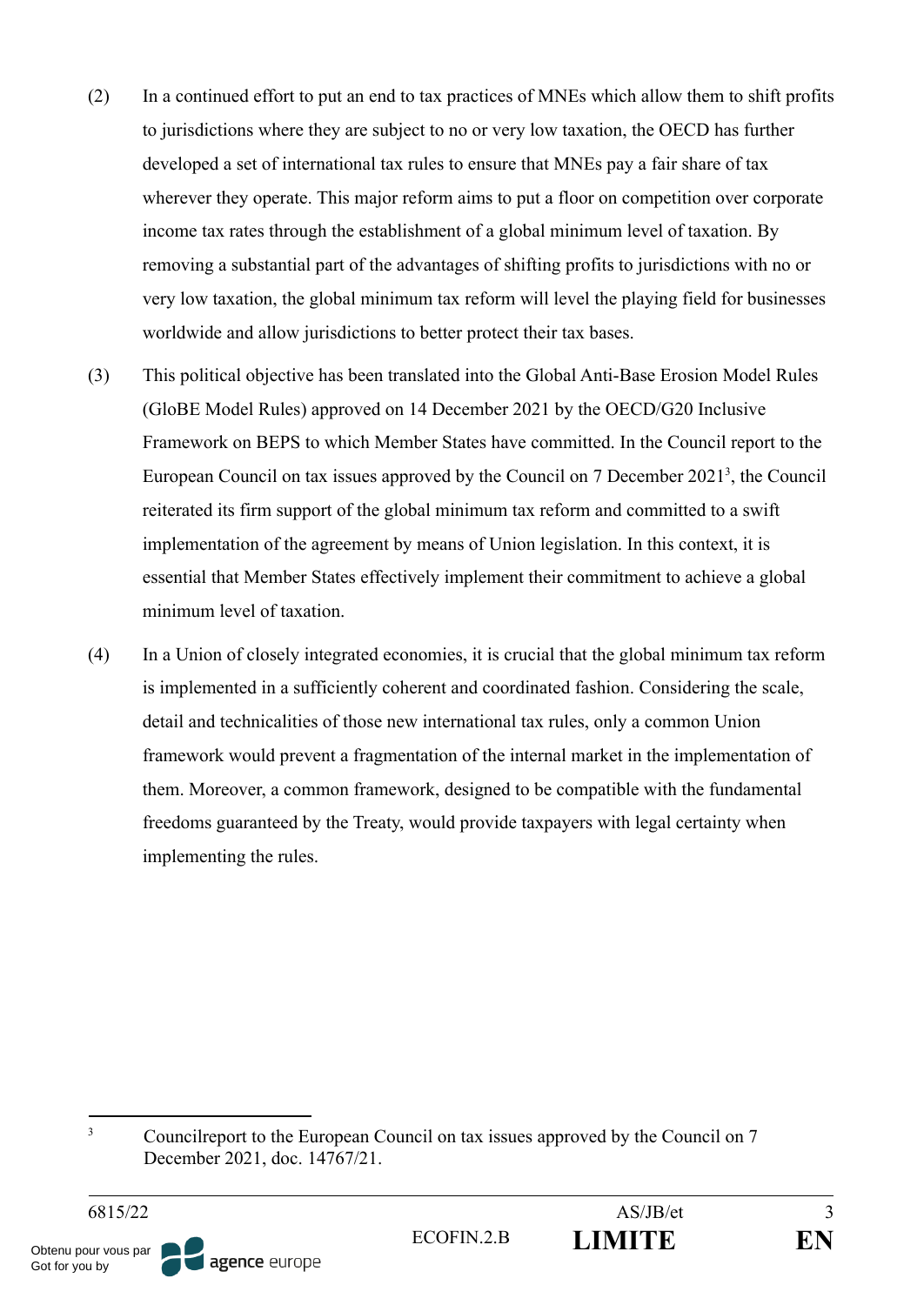- (5) It is necessary to lay down rules in order to establish an efficient and coherent framework for the global minimum level of taxation at Union level. The framework creates a system of two interlocked rules, together referred to as the GloBE rules, through which an additional amount of tax called a top-up tax should be collected each time that the effective tax rate (ETR) of an MNE in a given jurisdiction is below the 15 %. In such case, the jurisdiction is considered to be low-taxed. Those two rules are called the Income Inclusion Rule (IIR) and the Undertaxed Profit Rule (UTPR). Under this system, the parent entity of an MNE located in a Member State has the obligation to apply the IIR to its share of top-up tax relating to any entity of the group that is low-taxed, whether this is located within or outside the Union. The UTPR should act as a backstop to the IIR through a reallocation of any residual amount of top-up tax in cases where not the entire amount of top-up tax relating to low-taxed entities could be collected by parent entities through the application of the IIR.
- (6) It is necessary to implement the GloBE Model Rules agreed by the Member States in a way that it remains as close as possible to the global agreement, in order to ensure that the rules implemented by the Member States pursuant to this Directive are qualified within the meaning of the GloBE Model Rules. This Directive closely follows the content and structure of the GloBE Model Rules. To ensure compatibility with primary Union law, and more precisely with the freedom of establishment, the rules of this Directive should apply to entities resident in a Member State as well as non-resident entities of a parent entity located in that Member State. This Directive should also apply to large-scale, purely domestic groups. In this way, the legal framework would be designed to avoid any risk of discrimination between cross-border and domestic situations. All entities, including the parent entity that applies the IIR, which are located in a Member State that is low-taxed, would be subject to the top-up tax. Equally, constituent entities of the same parent entity that are located in another Member State, which is low-taxed, would be subject to the top-up tax.

Obtenu pour vous par Got for you by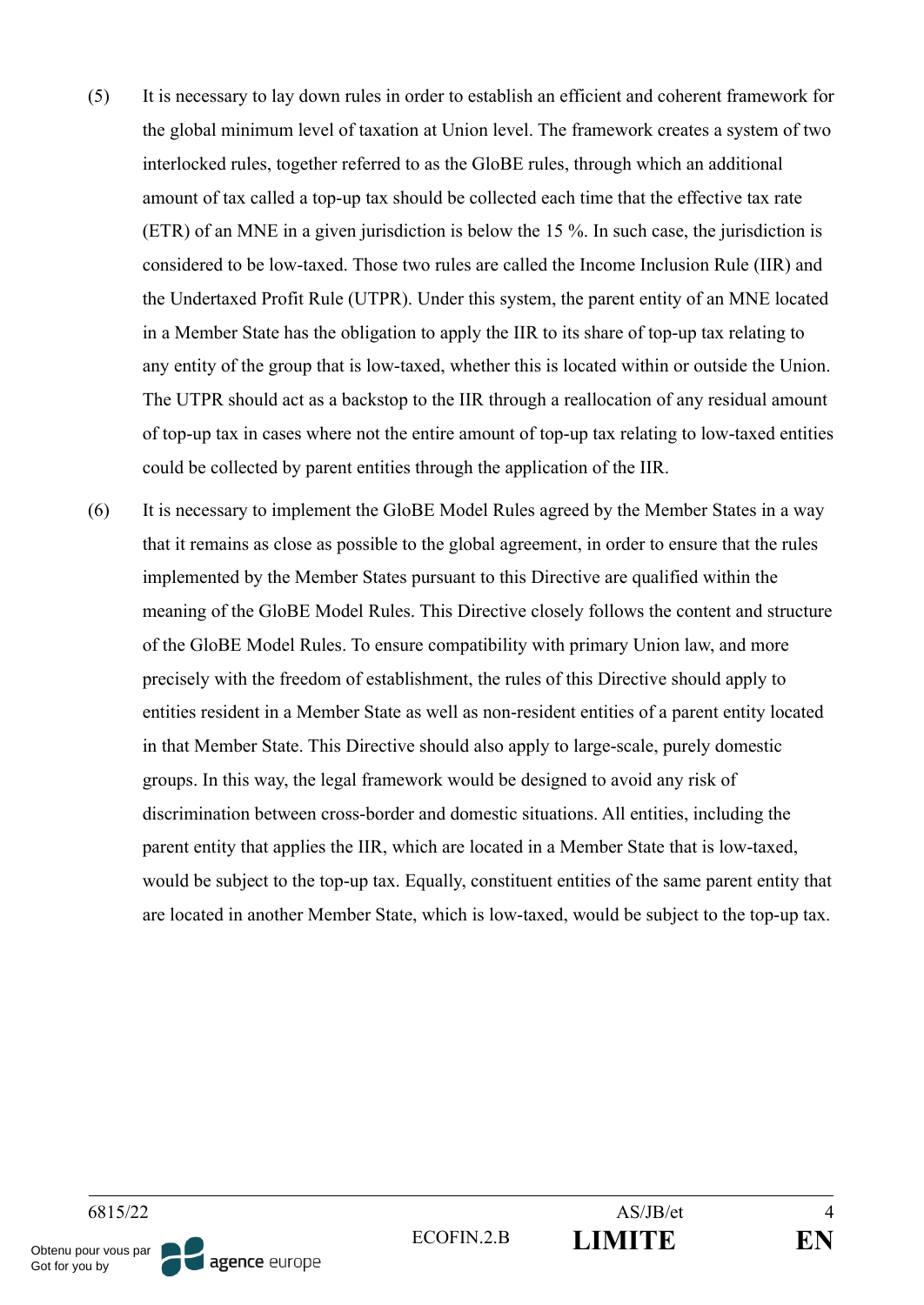(7) While it is necessary to ensure that tax avoidance practices are discouraged, adverse impacts on smaller MNEs in the internal market should be avoided. For this purpose, this Directive should only apply to entities located in the Union that are members of MNE groups or large-scale domestic groups that meet the annual threshold of at least EUR 750 000 000 of consolidated revenue. This threshold would be consistent with the threshold of existing international tax rules such as the country-by-country reporting rules<sup>4</sup>. Entities within the scope of this Directive are referred to as constituent entities. Certain entities should be excluded from the scope based on their particular purpose and status. Excluded entities would be those that **generally** do not carry on a trade or business and perform activities in the general interest, such as public health care and education or building public infrastructure, and which-, for these reasons, might not be subject to tax in the Member State in which they are located. In order to protect those specific interests, it is necessary to exclude governmental entities, international organisations, non-profit organisations**, including organisations for purposes such as public health,** and pension funds from the scope of this Directive. **Non-profit organisations may also include health care insurers which do not seek or make any profits other than for the benefit of public health care.** Investment funds and real estate investment vehicles should also be excluded from the scope when they are at the top of the ownership chain, since, the income earned is taxed at the level of the owners.

$$
\overset{\circ}{\text{EN}}
$$

<sup>&</sup>lt;sup>4</sup> Council Directive (EU) 2016/881 of 25 May 2016 amending Directive 2011/16/EU as regards mandatory automatic exchange of information in the field of taxation, (OJ L 146, 3.6.2016, p. 8).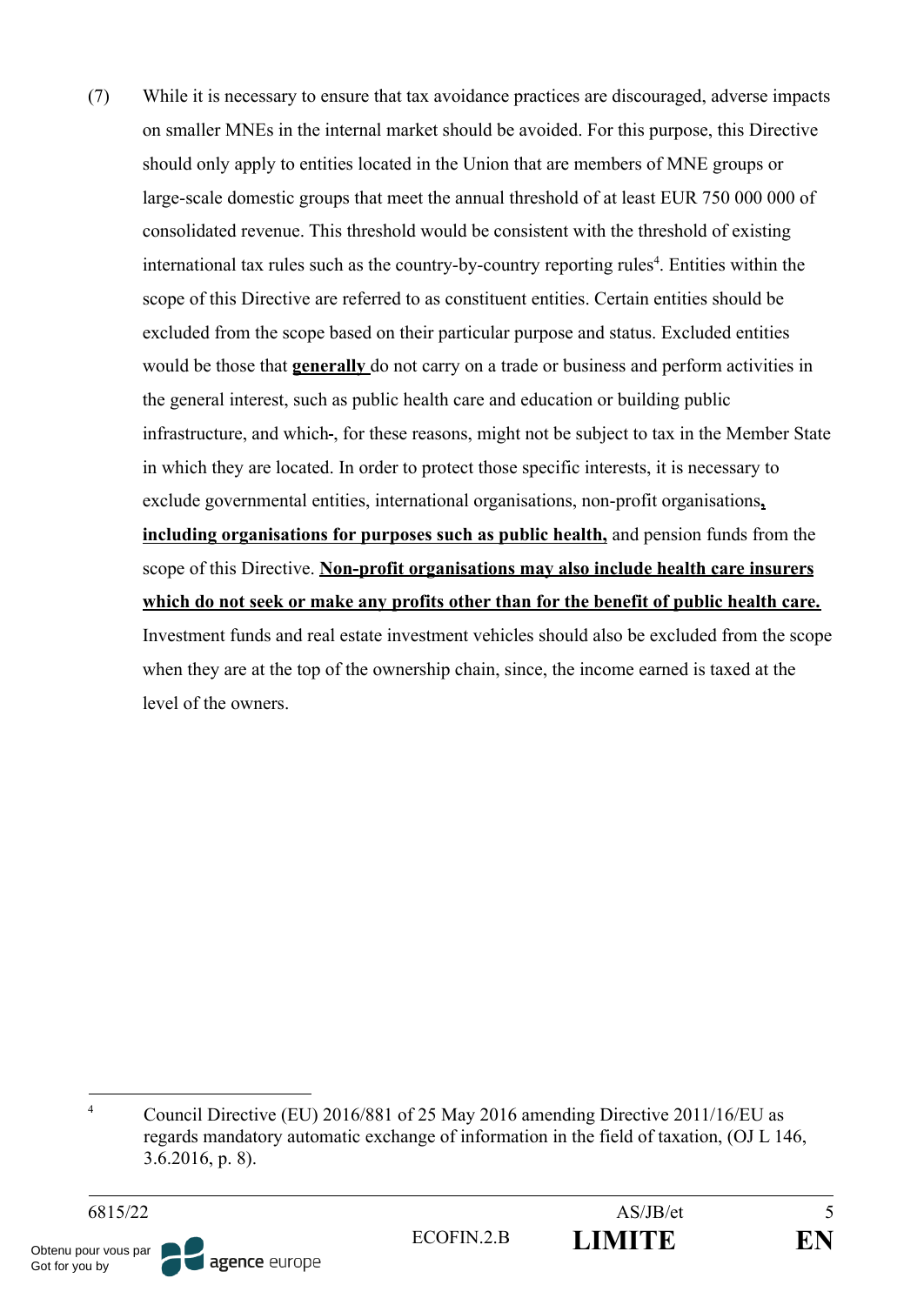- (8) The ultimate parent entity (UPE) of an MNE group or a large-scale domestic group, which directly or indirectly owns a controlling interest in all the other constituent entities of the MNE group or large-scale domestic group, stands at the heart of the system. Since the UPE is normally required to consolidate the financial accounts of all the entities of the MNE group or large-scale domestic group or, if this is not the case, would be so required under an acceptable financial accounting standard, it holds critical information and would be best placed to ensure that the level of taxation per jurisdiction for the group complies with the agreed minimum rate. When the UPE is located in the Union, it should therefore incur the primary obligation under this Directive to apply the IIR to its allocable share of top-up tax relating to all low-taxed constituent entities of the MNE group whether they are located in or outside the Union. The UPE at the top of a large-scale domestic group would apply the IIR to the entire amount of top-up tax in respect of its low-taxed constituent entities.
- (9) In certain circumstances, this obligation would have to move down to other constituent entities of the MNE group located in the Union. First, when the UPE is an excluded entity or it is located in a third country jurisdiction that has not implemented the GloBE Model Rules or equivalent rules and thus does not have a qualified IIR, intermediate parent entities (IPE) situated below the UPE in the ownership chain and located in the Union should have the obligation under the Directive to apply the IIR up to their allocable share of the top-up tax, unless an IPE that is required to apply the IIR owns a controlling interest in another IPE, in which case the IIR should be applied by the latter**first-mentioned IPE**.

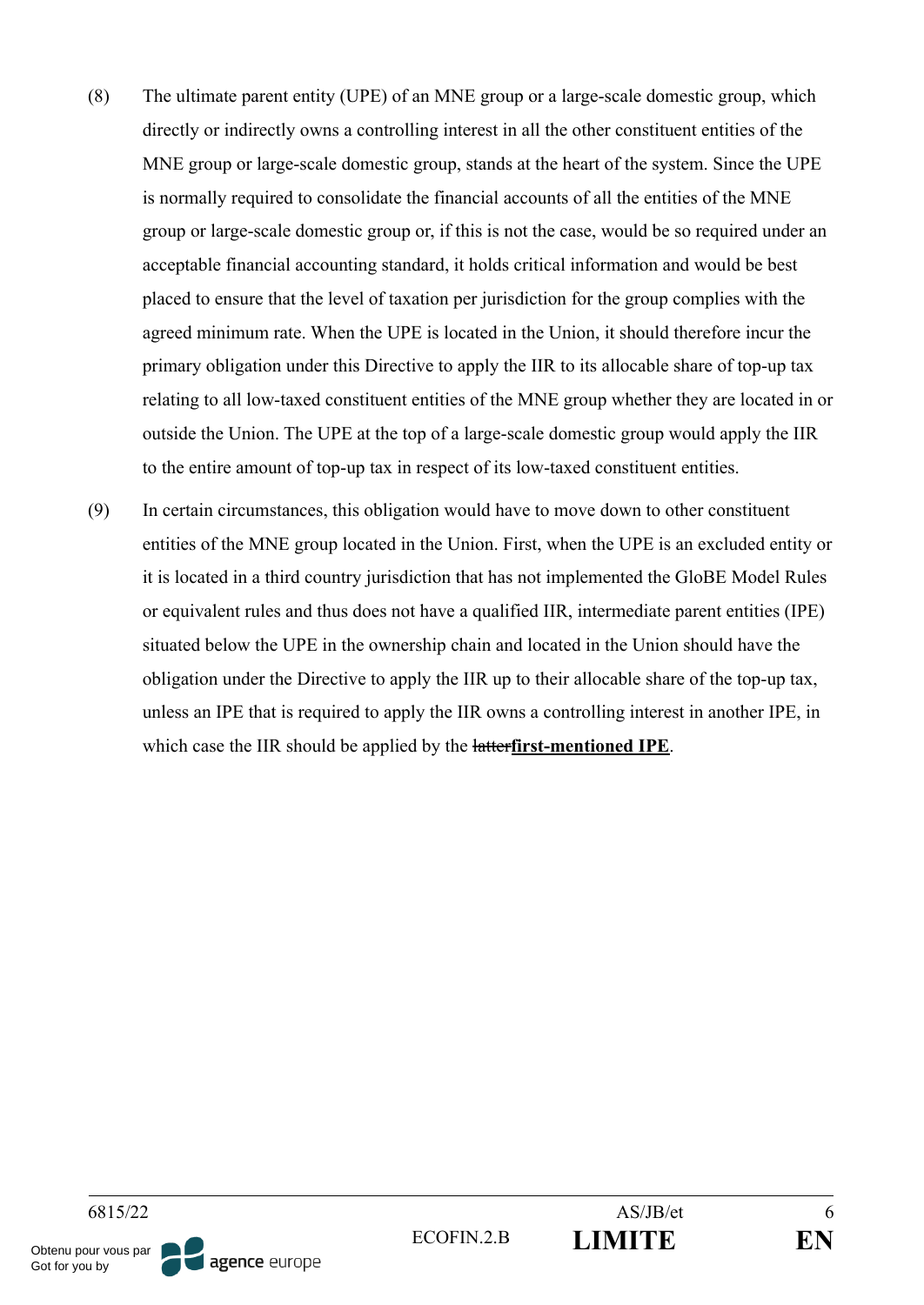- (10) Second, regardless of whether the UPE is located in a jurisdiction that has a qualified IIR or not, partially-owned parent entities (POPE) located in the Union that are more than 20 % owned by interest holders outside the MNE group should have the obligation under this Directive to apply the IIR up to their allocable share of the top-up tax. Such POPE should however not apply the IIR when they are wholly-owned by another POPE which is required to apply the IIR. Third, when the UPE is an excluded entity or it is located in a jurisdiction without a qualified IIR, the constituent entities of the MNE group should apply the UTPR to any residual amount of top-up tax that has not been subject to the IIR in proportion to an allocation formula based on their number of employees and tangible assets. Fourth, where the UPE is located in a third country jurisdiction with a qualified IIR, the constituent entities of the MNE group should apply the UTPR to the constituent entities located in that third country jurisdiction, in cases where that third country jurisdiction is low-taxed based on the ETR of all constituent entities in that jurisdiction, including that of the UPE.
- (11) In accordance with the policy objectives of the global minimum tax reform regarding fair tax competition amongst jurisdictions, the calculation of the ETR should take place at a jurisdictional level. For the purpose of calculating the ETR, this Directive should provide for a common set of specific rules for the computation of the tax base, referred to as qualifying income or loss, and for the taxes paid, referred to as covered taxes. The starting point are the financial accounts used for consolidation purposes that are then subject to a series of adjustments, including accommodating timing differences, in order to avoid any distortions between jurisdictions. Furthermore, the qualifying income or loss and the covered taxes of certain entities may be allocated to other, relevant entities within the MNE group to ensure neutrality in the tax treatment of qualifying income or loss that may be subject to covered taxes in several jurisdictions, either because of the nature of the entities (flow-through entities, hybrid entities or permanent establishment) or because of the specific tax treatment of the income (dividend payment or controlled foreign company tax regime).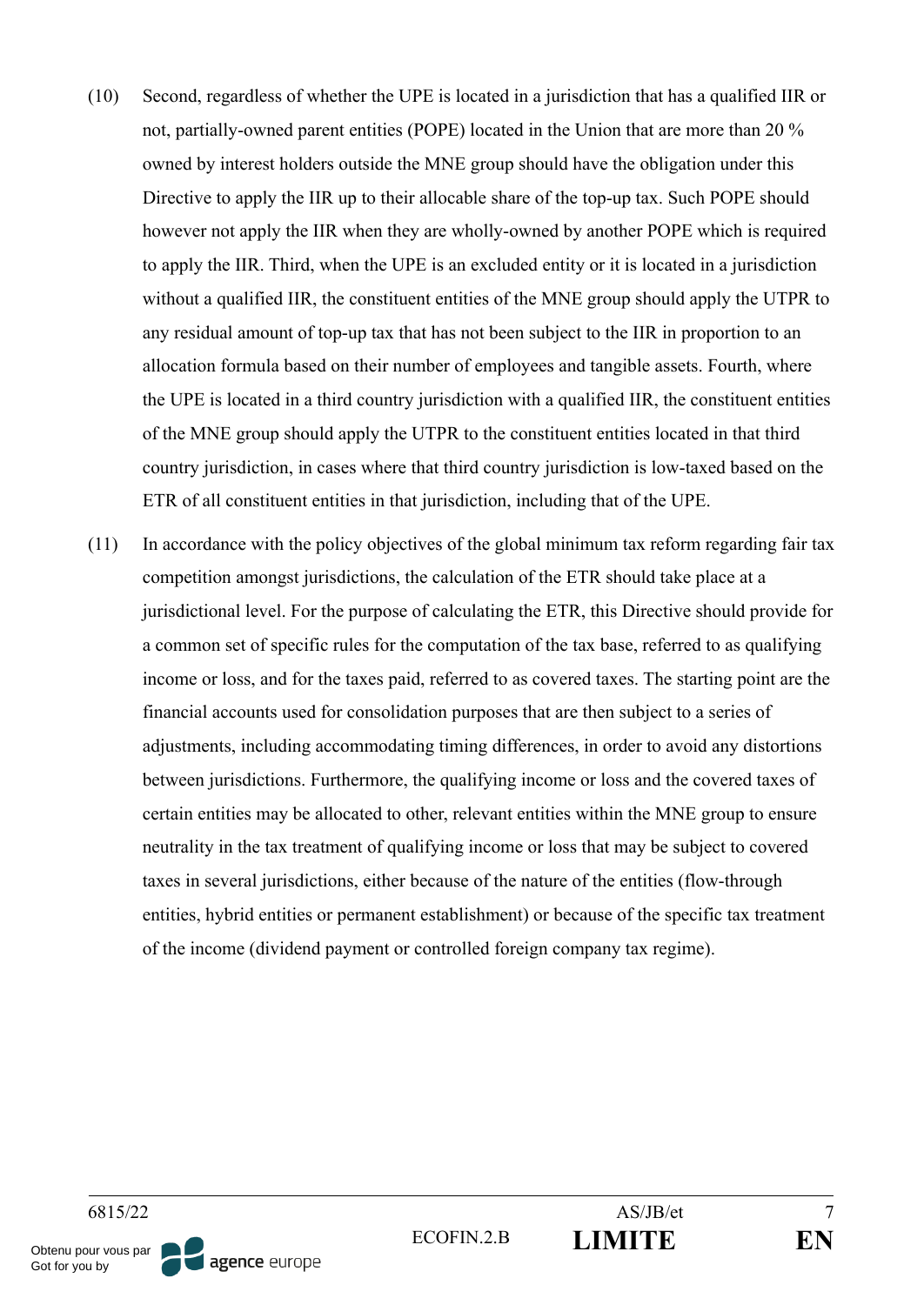- (12) The ETR of an MNE group in each jurisdiction where it carries out activities or of a large-scale domestic group should be compared to the agreed minimum tax rate of 15 % in order to determine whether the MNE group or large-scale domestic group is liable to pay a top-up tax and consequently should apply the IIR or the UTPR. The minimum tax rate of 15 % agreed by the OECD/G20 Inclusive Framework on BEPS reflects a balance amongst corporate tax rates worldwide. In cases where the ETR of an MNE group falls below the minimum tax rate in a given jurisdiction, the top-up tax should be allocated to the entities in the MNE group that are liable to pay the tax in accordance with the application of the IIR and the UTPR, in order to comply with the globally agreed minimum effective rate of 15 %. In cases where the ETR of a large-scale domestic group falls below the minimum tax rate, the UPE at the top of the large-scale domestic group should apply the IIR in respect of its low-taxed constituent entities, in order to ensure that such group is liable to pay tax at an effective minimum rate of 15 %.
- (13) In order to allow Member States to benefit from the top-up tax revenues collected on their low-taxed constituent entities located in their territory, Member States should be able to elect to apply a domestic top-up tax system. Member States should notify to the European Commission when they elect to apply a qualified domestic top-up tax, with the objective of providing tax authorities of other Member States and third country jurisdictions as well as MNE groups with sufficient certainty as regards the applicability of the qualified domestic top-up tax to low-taxed constituent entities in that Member State. Constituent entities of an MNE group that are located in a Member State which has elected to implement such a system in its own domestic tax system should pay the top-up tax to this Member State. Such system should ensure that the minimum effective taxation of the qualifying income or loss of the constituent entities is computed in the same way, as the calculation of the top-up tax in accordance with this Directive.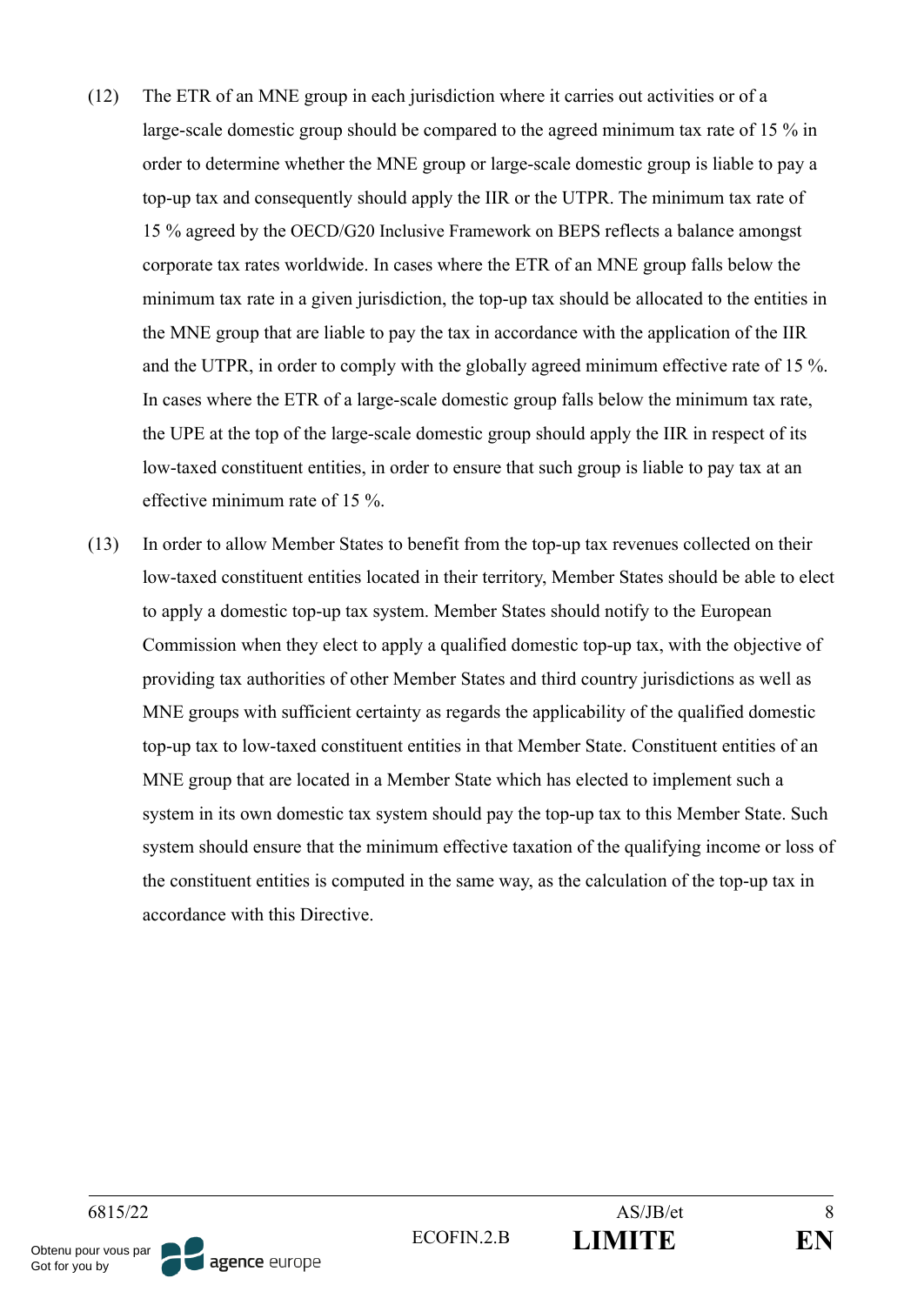- (14) To ensure a proportionate approach, this exercise should take into consideration certain specific situations in which BEPS risks are reduced. Therefore, the Directive should include a substance carve-out based on the costs associated with employees and the value of tangible assets in a given jurisdiction. This would allow to address, to a certain extent, situations where an MNE group or a large-scale domestic group carries out economic activities which require material presence in a low-taxed jurisdiction as in such case BEPS practices would be unlikely to flourish. The specific case of MNE groups that are at the first stages of their international activity should also be considered in order not to discourage the development of cross-border activities for MNE groups that benefit from low taxation in their domestic jurisdiction where they are predominantly operating. Thus, the low-taxed domestic activities of such groups should be excluded from the application of the rules for a transitional period of five years, and provided that the MNE group does not have constituent entities in more than six other jurisdictions. In order to ensure equal treatment for large-scale domestic groups, the income from the activities of such groups should also be excluded for a transitional period of five years.
- (15) Due to its highly volatile nature and the long economic cycle of this industry, the shipping sector is traditionally subject to alternative or supplementary taxation regimes in Member States. To avoid undermining that policy rationale and allow Member States to continue applying a specific tax treatment to the shipping sector in line with international practice and State aid rules, shipping income should be excluded from the system.
- (16) In order to achieve a balance between the objectives of the global minimum tax reform and the administrative burden for tax administrations and taxpayers, this Directive should provide for a *de minimis* exclusion for MNE groups or large-scale domestic groups that have an average revenue of less than EUR 10 000 000 and an average qualifying income or loss of less than EUR 1 000 000 in a jurisdiction. Such MNE groups or large-scale domestic groups should not pay a top-up tax even if their ETR is below the minimum tax rate in that jurisdiction.

Obtenu pour vous par Got for you by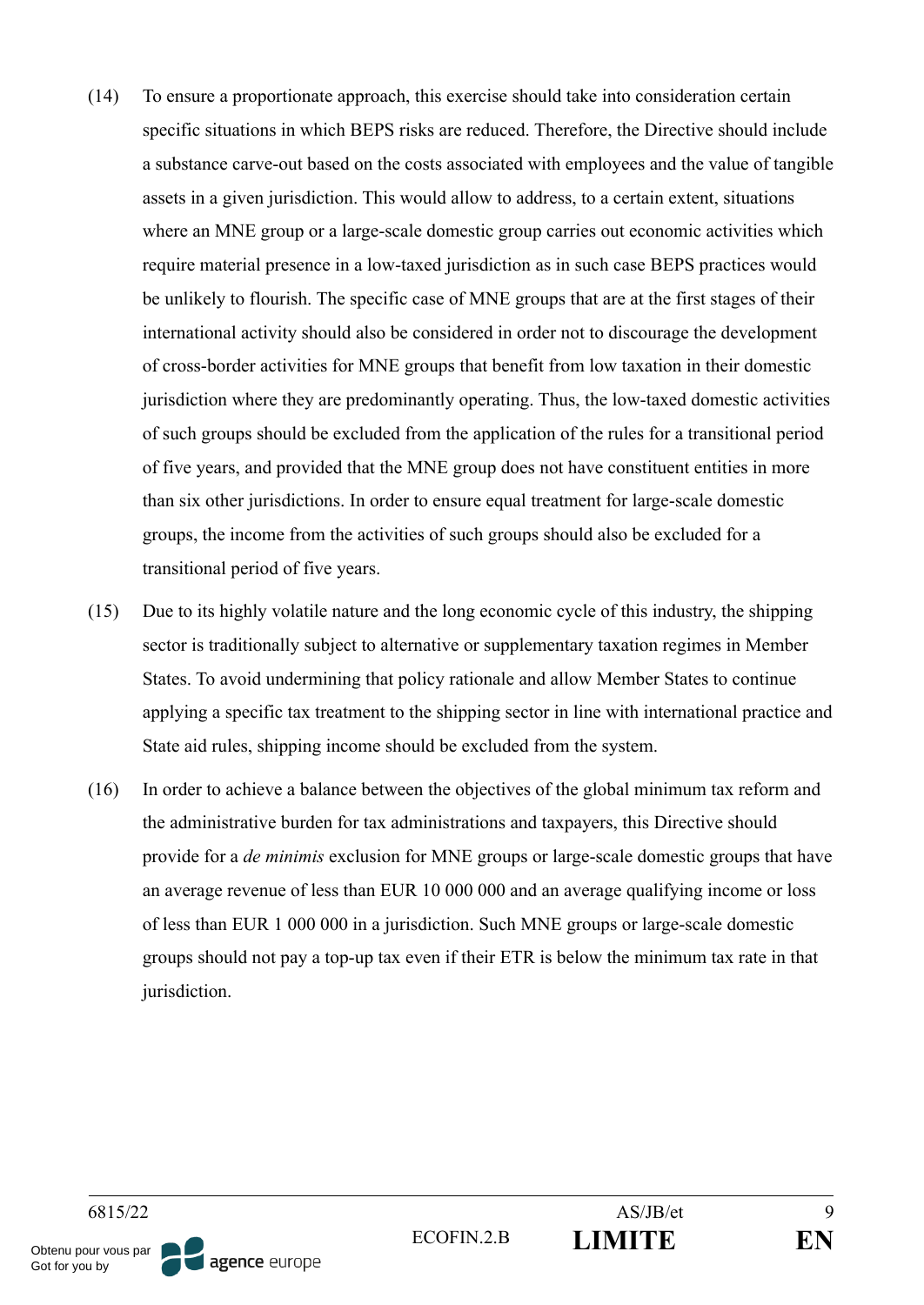- (17) The application of the rules of this Directive to MNE groups and large-scale domestic groups that fall within its scope for the first time could give rise to distortions resulting from the existence of tax attributes, including losses from prior fiscal years, or from timing differences, and require transitional rules to eliminate such distortions. A gradual decrease of the rates for the payroll and the tangible assets carve-outs over ten years should also apply to allow a smooth transition to the new tax system.
- (17a) Considering that MNE and large- scale domestic groups should pay tax at a minimum level in a given jurisdiction and for a given fiscal year, a top-up tax should exclusively aim to ensure that the profits of such groups be subject to tax at a minimum effective tax rate in a given fiscal year. For this reason, the rules on a top-up tax do not operate as a tax levied directly on the income of an entity but instead appl y to the excess profit in accordance with a standardised base and specific tax computation mechanics in order to identify low-taxed income within the groups concerned and impose a top-up tax that would bring a group's effective tax rate on that income up to the agreed minimum level of tax. The design of the IIR and UTPR as top-up taxes, however, does not prevent a jurisdiction from applying those rules under a corporate income tax system in its domestic law.
- (17b) As it results from the political agreement reached at international level, the distribution tax systems taken into account by the GloBE rules should be those in force on or before July, 1<sup>st</sup> 2021, date of the first OECD/G20 Inclusive Framework statement on the digitalisation of the economy that agreed the special treatment of eligible distribution tax systems. This should not prevent changes to a jurisdiction's distribution tax system that are in line with its existing design.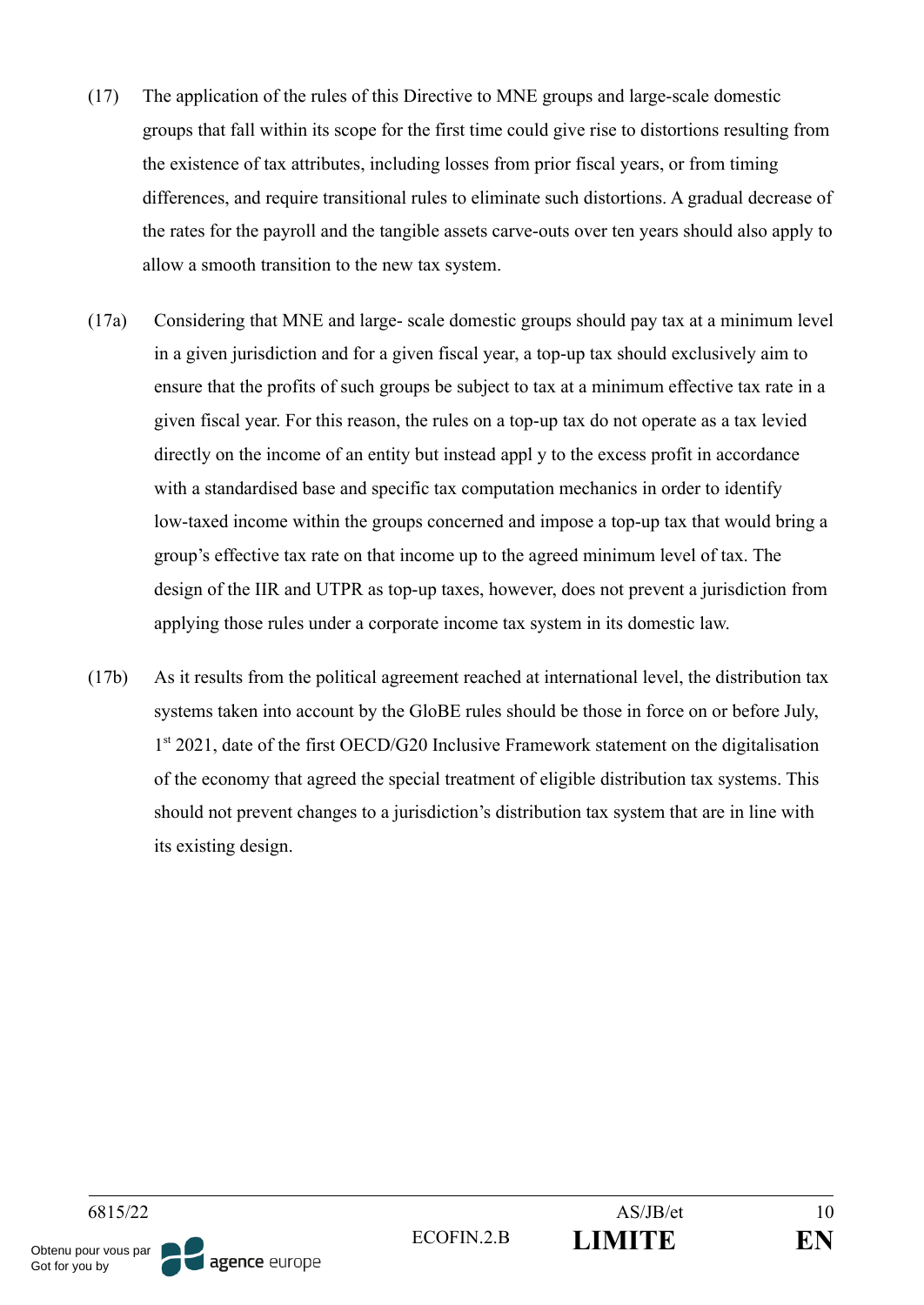- (18) For an efficient application of the system, it is crucial that procedures are coordinated at a group level. It will be necessary to operate a system ensuring the unobstructed flow of information within the MNE group and towards tax administrations where constituent entities are located. The primary responsibility of filing the information return should lie on the constituent entity itself. A waiver of such responsibility should however apply where the MNE group has designated another entity to file and share the information return. It could be either a local entity or an entity from another jurisdiction that has a competent authority agreement in place with the Member State of the constituent entity. Information filed as part of the top-up tax information return should allow the tax administrations where the constituent entities are located to evaluate the correctness of a constituent entity's liability of the top-up tax or the domestic top-up tax, as the case may be, by application of domestic procedures, including for filing of domestic tax returns. Further guidance to be developed in the OECD's GloBE Implementation Framework might be a useful source of illustration and interpretation in this respect, and Member States might choose to introduce its provisions into domestic legislation. Considering the compliance adjustments that this system requires, groups that fall within the scope of this Directive for the first time should be granted a period of 18 months to comply with the information requirements.
- (19) Considering the benefits of transparency in the field of tax, it is encouraging that a significant amount of information will be filed with the tax authorities in all the participating jurisdictions. MNE groups within the scope of this Directive should be obliged to provide comprehensive and detailed information on their profits and effective tax rate in every jurisdiction where they have constituent entities. Such extensive reporting could be expected to increase transparency.

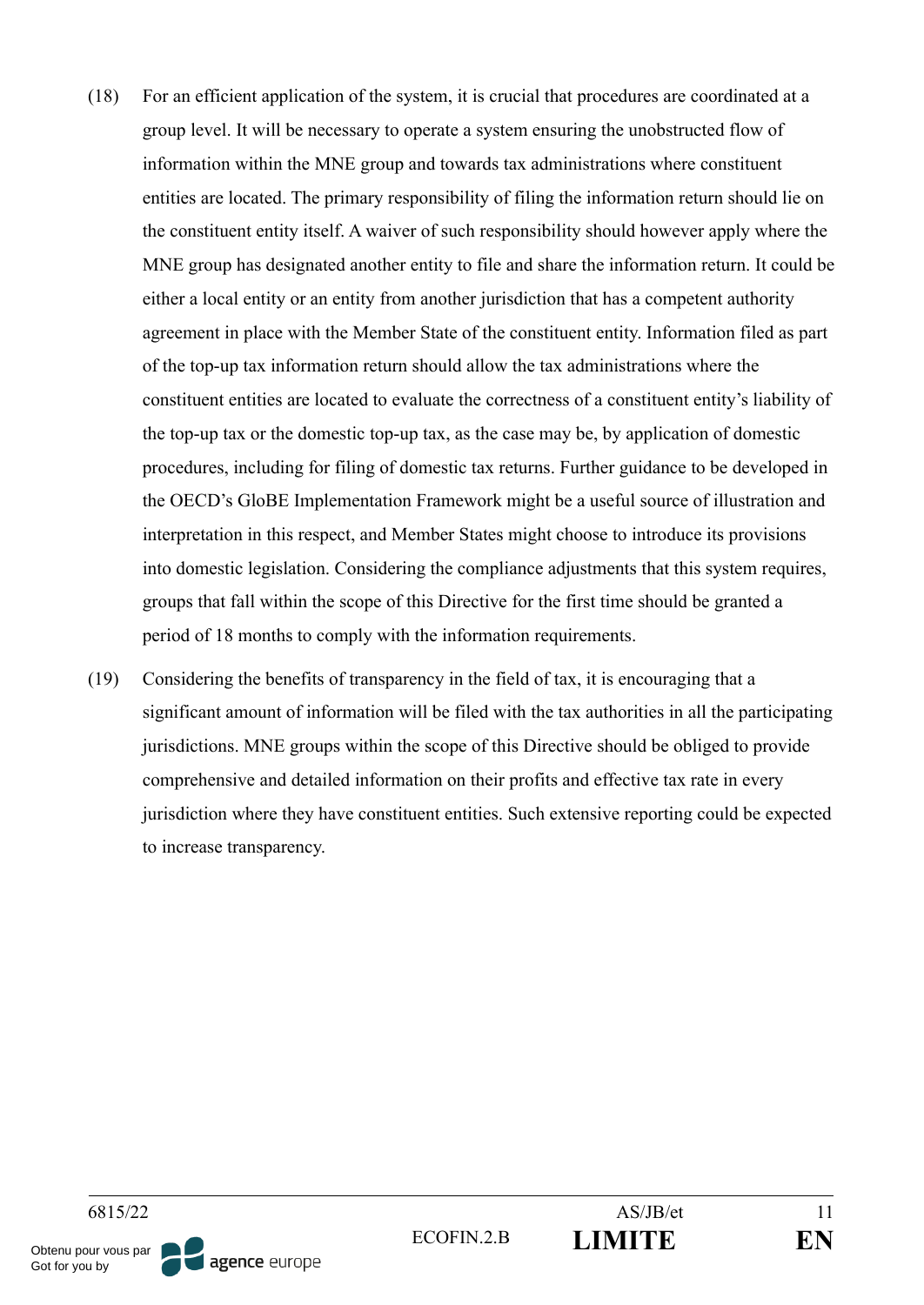(19a) In implementing this Directive, Member States should use the 'Tax Challenges Arising from the Digitalisation of the Economy Global Anti-Base Erosion Model Rules (Pillar Two)' agreed by the OECD/G20 Inclusive Framework on BEPS and the explanations and examples in the OECD Commentary on the GloBE Rules under Pillar Two , as well as the GloBE Implementation Framework, including its safe harbours rules, as a source of illustration or interpretation in order to ensure consistency in application across Member States to the extent that they are consistent with the provisions of this Directive and with Union law. The safe harbours rules should be of relevance as regards MNE groups as well as large-scale domestic groups.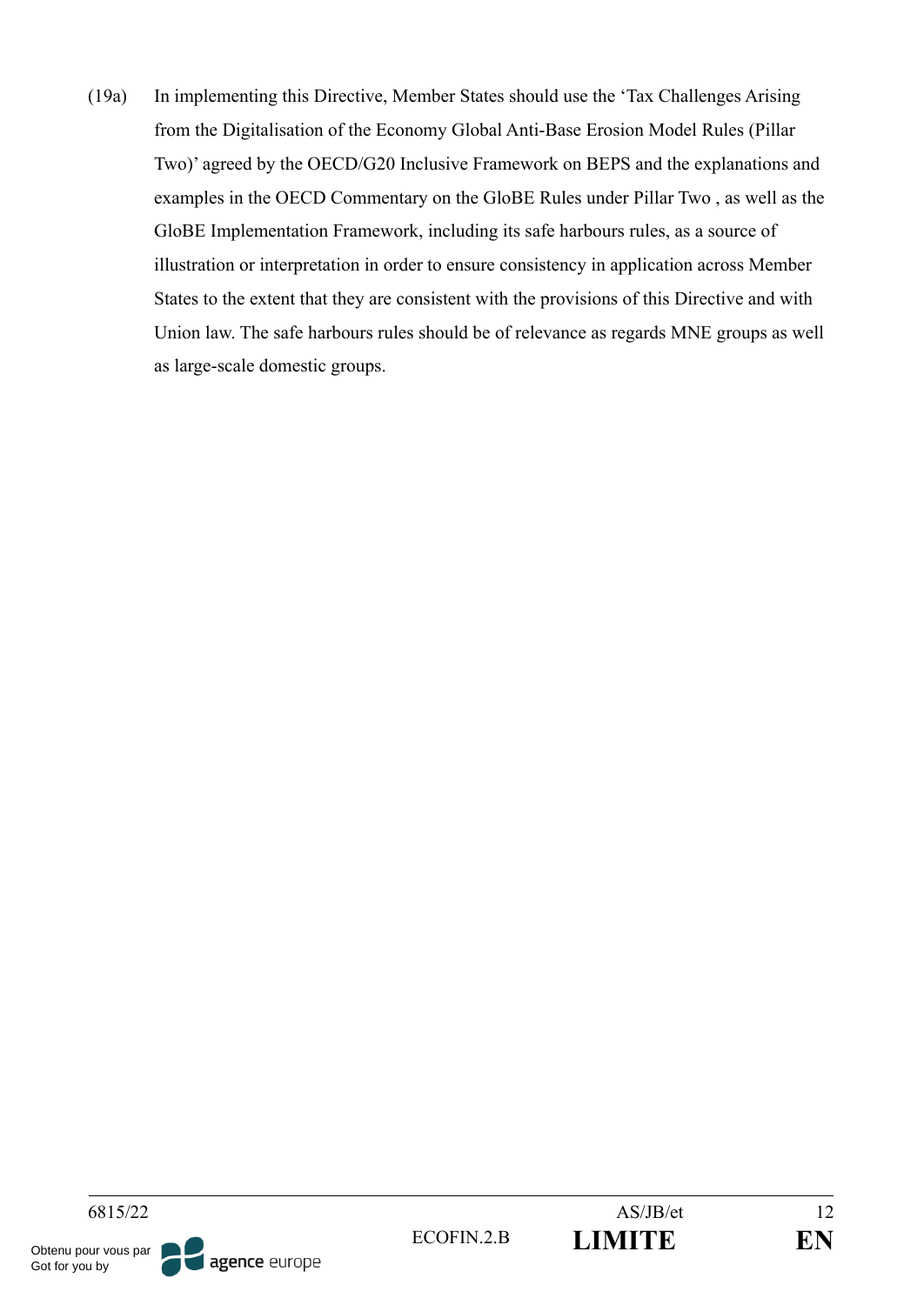(20) The effectiveness and fairness of the global minimum tax reform heavily relies on its worldwide implementation. In order to ensure a proper enforcement of the rules under this Directive, Member States should apply adequate penalties, in particular towards entities that do not comply with their obligations to file a tax information return and pay their share of top-up tax. When determining these penalties, Member States should take particular account of the necessity to tackle the risk that an MNE group does not declare the information necessary for applying the UTPR. To address this risk, Member States shloud lay down dissuasive penalties. It will also be vital that all major trading partners of the Union apply either a qualified IIR or an equivalent set of rules on minimum taxation. As regards the question of whether an IIR implemented by a third country jurisdiction that adheres to the global agreement is a qualified IIR within the meaning of the global agreement, it is appropriate to refer to the assessment to be carried out at OECD level. Furthermore, and in support of legal certainty and efficiency of the global minimum tax rules, it is important to further delineate the conditions under which the rules implemented in a third country jurisdiction which will not transpose the rules of the global agreement can be granted equivalence to a qualified IIR. The objective of the assessment of the equivalence is mainly to clarify and to delineate the Member State's application of the provisions of this Directive, notably of the scope of application of the UTPR. To this end, this Directive should provide for an assessment, by the Commission, of the equivalence criteria based on certain parameters together with a listing of third country jurisdictions that meet the equivalence criteria. This list would be modified, through a delegated act, following any subsequent assessment of the legal framework implemented by a third country jurisdiction in its domestic law.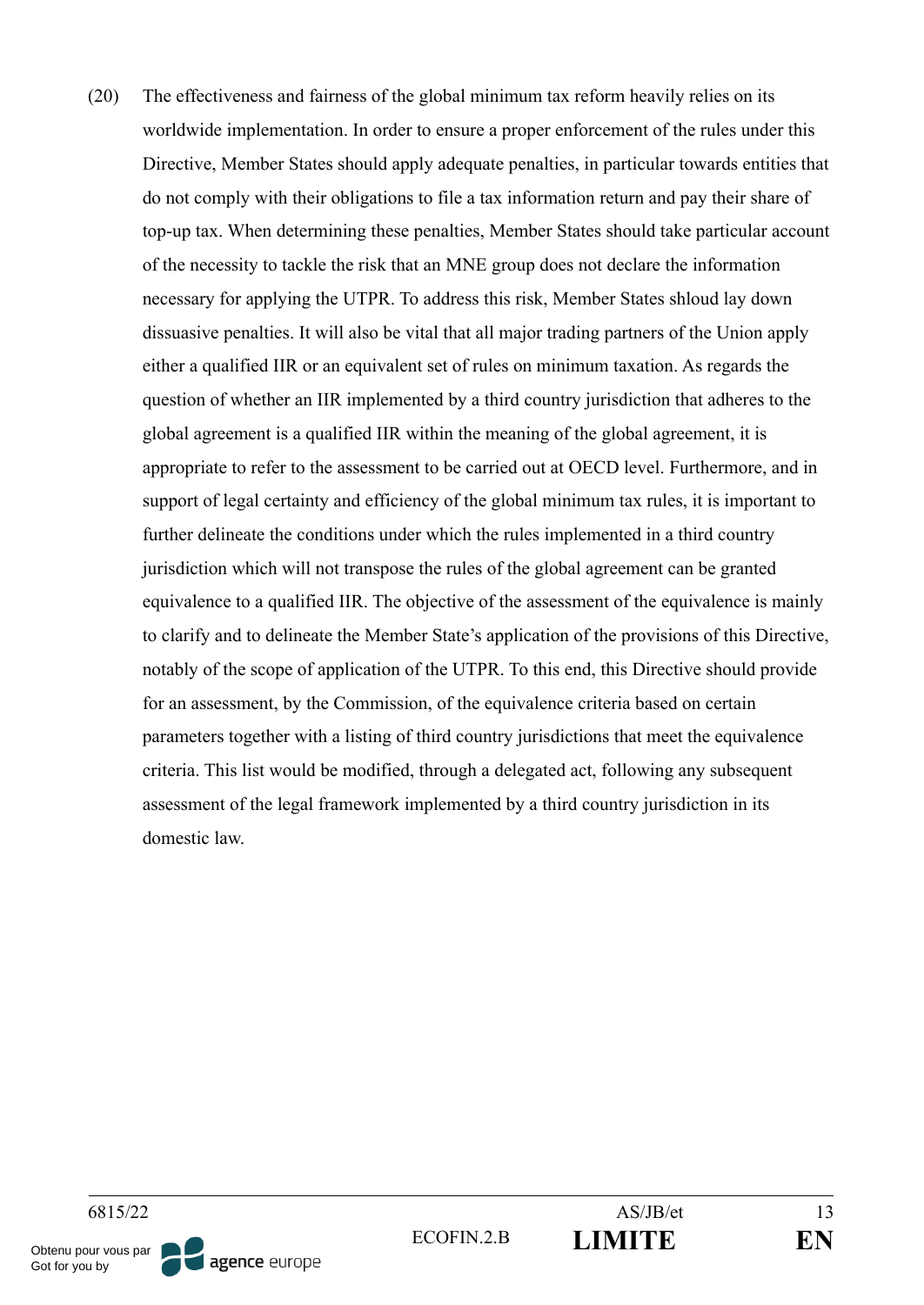- (20a) It would be essential to ensure a consistent application of the rules of this Directive with respect to any third country jurisdiction which does not transpose the rules of the global agreement and is not granted equivalence of its domestic rules to a qualified IIR. In this context, it would be necessary to develop a common methodology for allocating amounts, which would be treated as covered taxes under the rules of the global agreement, to entities within an MNE group that would be subject to top-up tax in accordance with the rules of this Directive. For this purpose, Member States should use the OECD GloBE Implementation Framework guidance as their reference for the allocation of such covered taxes.
- (21) In order to amend certain non-essential elements of this Directive, the power to adopt acts in accordance with Article 290 of the Treaty on the Functioning of the European Union should be delegated to the Commission. The aim should be to enable, following an assessment by the Commission, modifications of the Annex that lists jurisdictions with a domestic legal framework which can be considered equivalent to a qualified income inclusion rule.
- (22) The rules for the application of the UTPR should apply as of 1 January 2024 to allow third country jurisdictions to apply the IIR in the first phase of the implementation of the GloBE Model Rules.

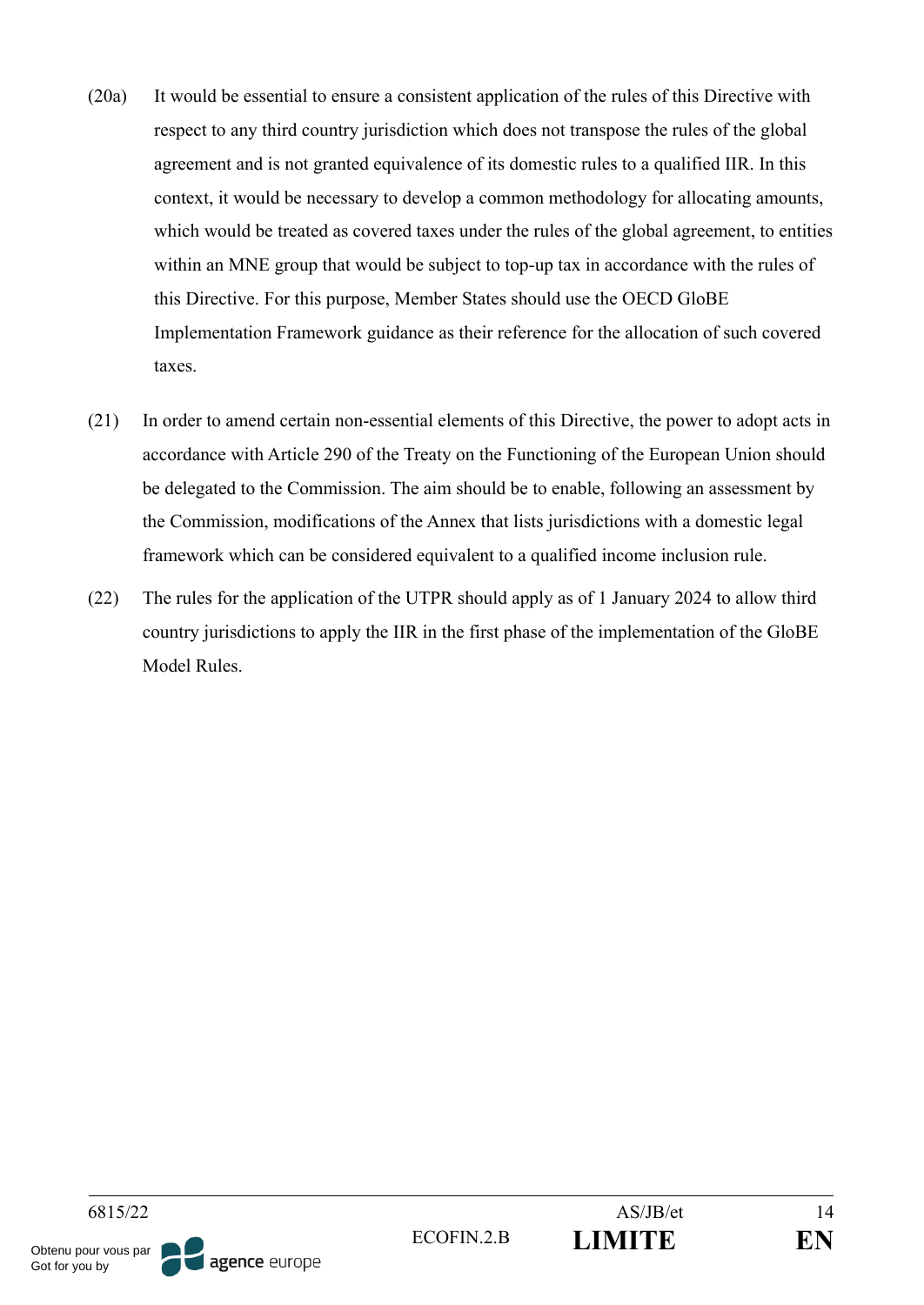- (23) The objective of this Directive, to create a common framework for a global minimum level of taxation within the Union on the basis of the common approach contained in the GloBE Model Rules, cannot sufficiently be achieved by each Member State acting alone. Independent action by Member States would further risk creating a fragmentation of the internal market. As it is critical to adopt solutions that function for the internal market as a whole, this objective can, by reason of the scale of the global minimum tax reform, be better achieved at Union level. The Union may therefore adopt measures, in accordance with the principle of subsidiarity as set out in Article 5 of the Treaty on European Union.
- (24) The European Data Protection Supervisor was consulted in accordance with Article 42(1) of Regulation (EU) 2018/1725 of the European Parliament and of the Council<sup>5</sup> and delivered formal comments on 10 February 2022. The right to protection of personal data according to Article 8 of the EU Charter of Fundamental Rights as well as Regulation 2016/679 of the European Parliament and of the Council<sup>6</sup> applies to the processing of personal data carried out within the framework of this Directive,

HAS ADOPTED THIS DIRECTIVE:

<sup>6</sup> Regulation (EU) 2016/679 of the European Parliament and of the Council of 27 April 2016 on the protection of natural persons with regard to the processing of personal data and on the free movement of such data, and repealing Directive 95/46/EC (OJ L 119, 4.5.2016, p. 1).



**<sup>5</sup>** Regulation (EU) 2018/1725 of the European Parliament and of the Council of 23 October 2018 on the protection of natural persons with regard to the processing of personal data by the Union institutions, bodies, offices and agencies and on the free movement of such data, and repealing Regulation (EC) No 45/2001 and Decision No 1247/2002/EC (OJ L 295, 21.11.2018, p. 39).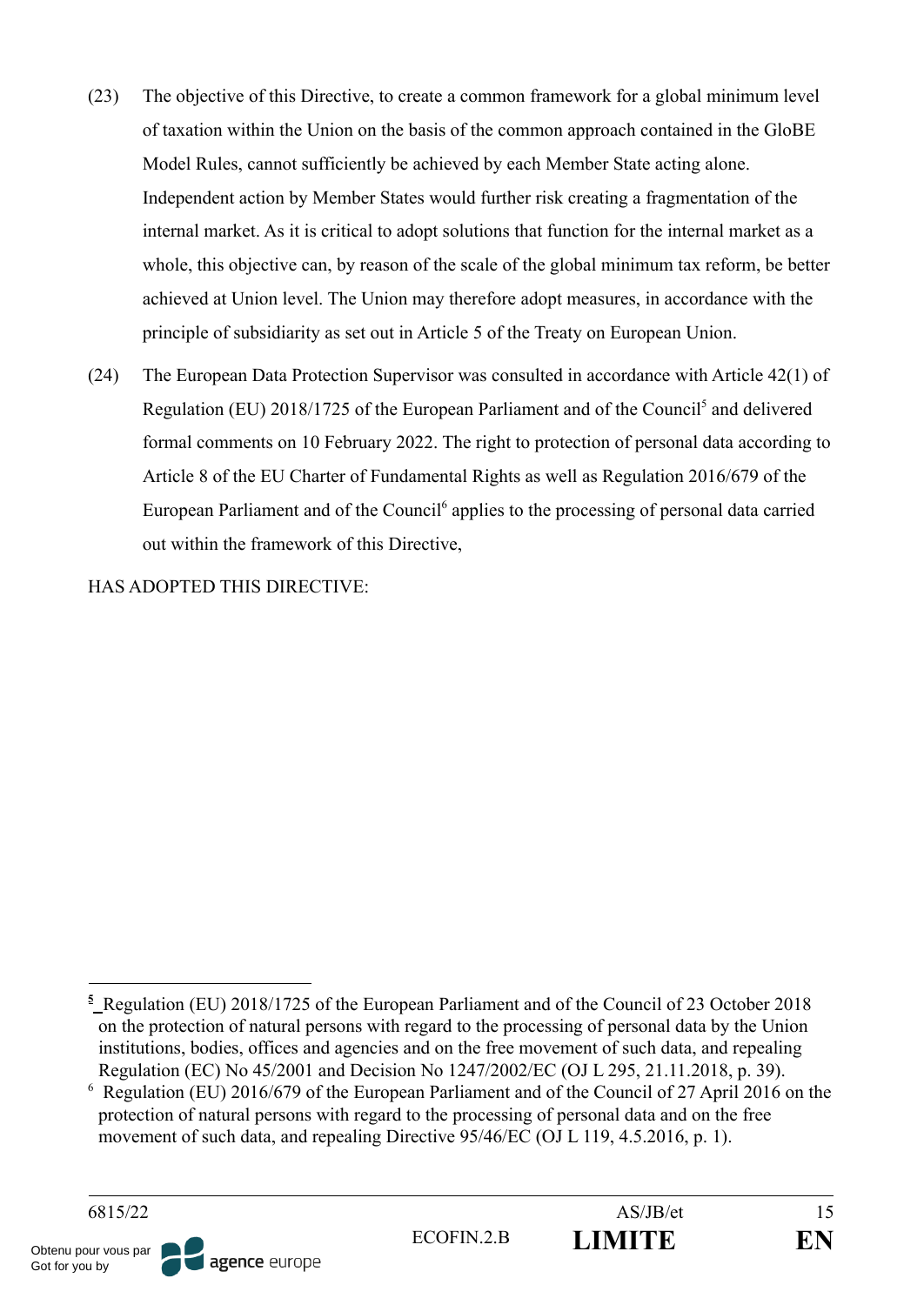# **CHAPTER I GENERAL PROVISIONS**

### *Article 1*

### *Subject-matter*

- 1. This Directive establishes common measures for the minimum effective taxation of MNE and large-scale domestic groups in the form of:
	- (a) an income inclusion rule (IIR) in accordance with which a parent entity of an MNE group or a large-scale domestic group computes and pays its allocable share of top-up tax in respect of the low-taxed constituent entities of the group;
	- (b) an undertaxed profit rule (UTPR) in accordance with which a constituent entity of an MNE group has an additional cash tax expense equal to its share of top-up tax that was not charged under the IIR in respect of the low-taxed constituent entities of the group.
- 2. Member States may elect to apply a qualified domestic top-up tax in accordance with which all the low-taxed constituent entities located in their jurisdiction compute and pay top-up tax on their excess profit pursuant to the provisions of this Directive.

# *Article 2*

# *Scope*

- 1. This Directive shall apply to constituent entities located in a Member State of the European Union that are members of an MNE or a large-scale domestic group which has an annual revenue of EUR 750 000 000 or more, including the revenue of the excluded entities referred to in paragraph 3, in its ultimate parent entity's consolidated financial statements in at least two of the four fiscal years immediately preceding the tested fiscal year.
- 2. Where one or more of the four fiscal years referred to in paragraph 1 is longer or shorter than 12 months, the revenue threshold referred to in that paragraph shall be adjusted proportionally for each of those fiscal years.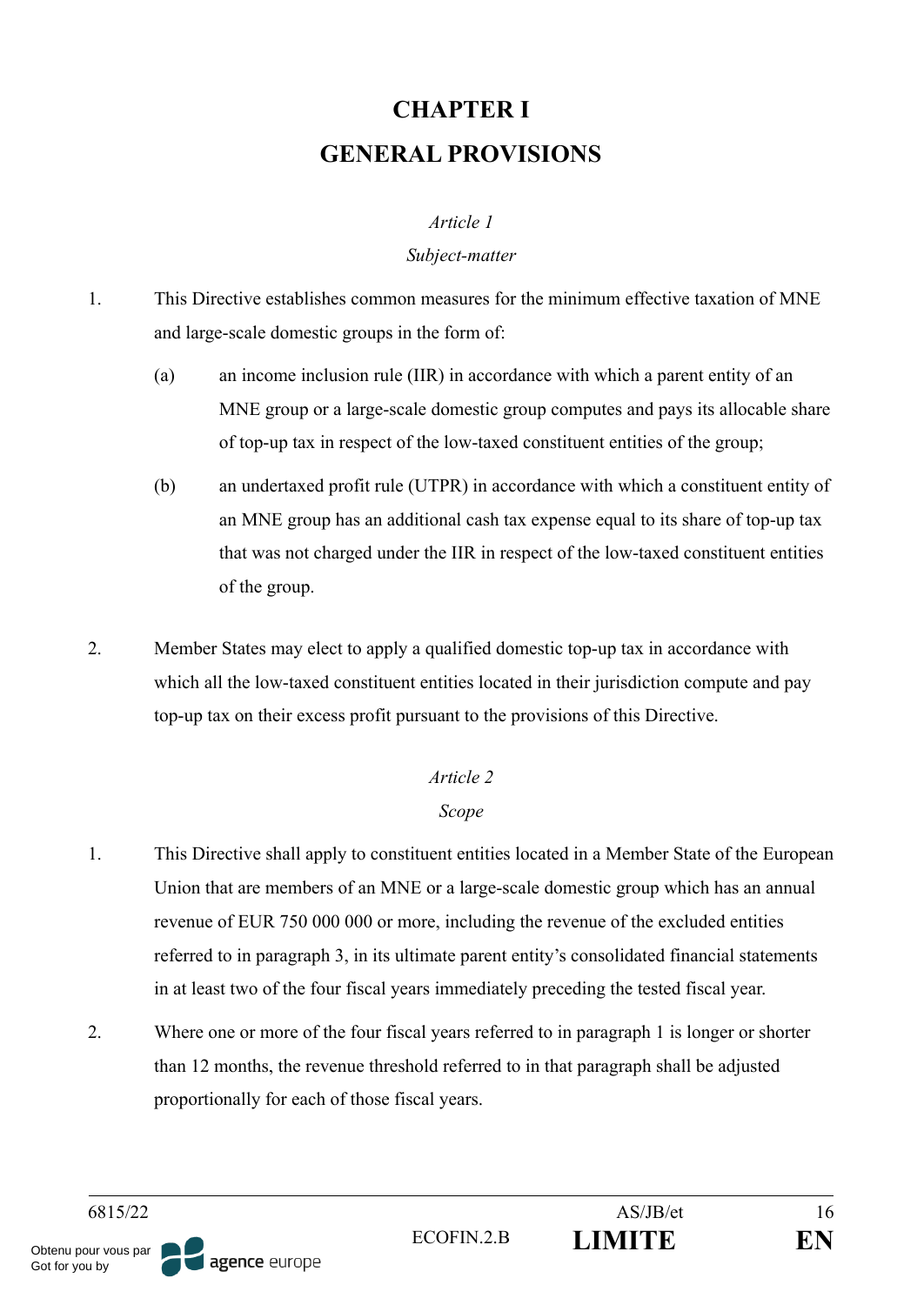- 3. This Directive shall not apply to the following entities ('excluded entities'):
	- (a) a governmental entity, an international organisation, a non-profit organisation, a pension fund, an investment fund that is an ultimate parent entity and a real estate investment vehicle that is an ultimate parent entity;
	- (b) an entity where at least 95 % of the value of the entity is owned by one or more entities referred to in point (a), directly or through one or several excluded entities, except pension services entities, and that:
		- (i) operates exclusively, or almost exclusively, to hold assets or invest funds for the benefit of the entity or entities referred to in point (a); or
		- (ii) exclusively carries out activities ancillary to those performed by the entity or entities referred to in point (a);
	- (c) an entity where at least 85 % of the value of the entity is owned, directly or through one or several excluded entities, by one or more entities referred to in point (a), except pension services entities, provided that substantially all of its income is derived from dividends or equity gains or losses that are excluded from the computation of the qualifying income or loss in accordance with points (b) and (c) of Article 15(2).

By way of derogation from the first subparagraph, the filing constituent entity may make an election, in accordance with article 43(1), not to treat an entity referred to in points (b) and (c) of that subparagraph as an excluded entity.

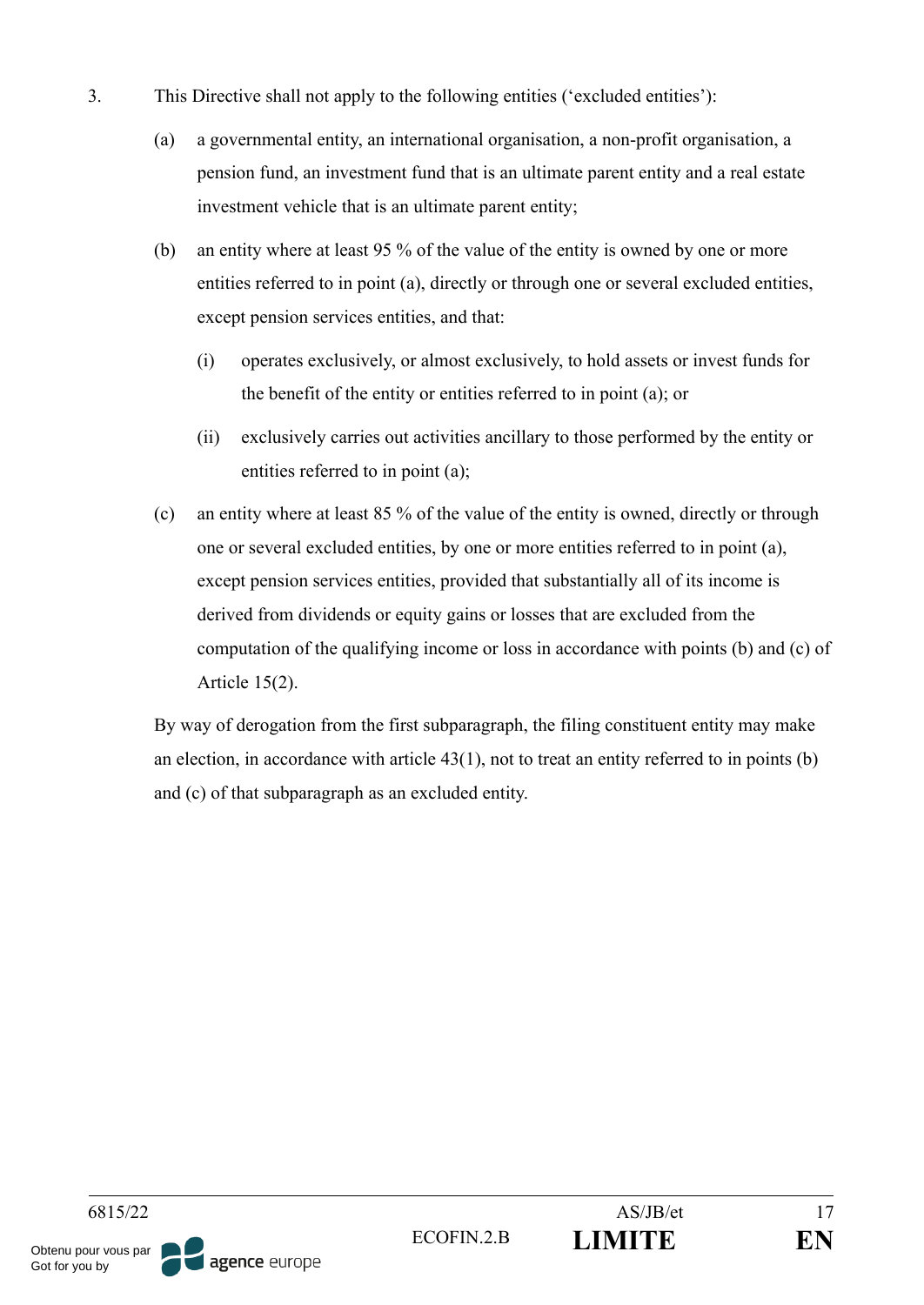For the purpose of this paragraph, international organisation means any intergovernmental organisation, including a supranational organisation, or wholly-owned agency or instrumentality thereof that meets all of the following criteria set out in points (a) to (c) below:

- $(a)$  it is comprised primarily of governments;
- (b) it has in effect a headquarters or substantially similar agreement, for example, arrangements that entitle the organisation's offices or establishments in the jurisdiction to privileges and immunities, with the jurisdiction in which it is established; and
- (c) law or its governing documents prevent its income inuring to the benefit of private persons

# *Article 3*

# *Definitions*

For the purpose of this Directive, the following definitions apply:

- (1) 'entity' means any legal arrangement that prepares separate financial accounts or any legal person;
- (2) 'constituent entity' means:
	- (a) any entity that is part of an MNE group or a large-scale domestic group; and
	- (b) any permanent establishment of a main entity;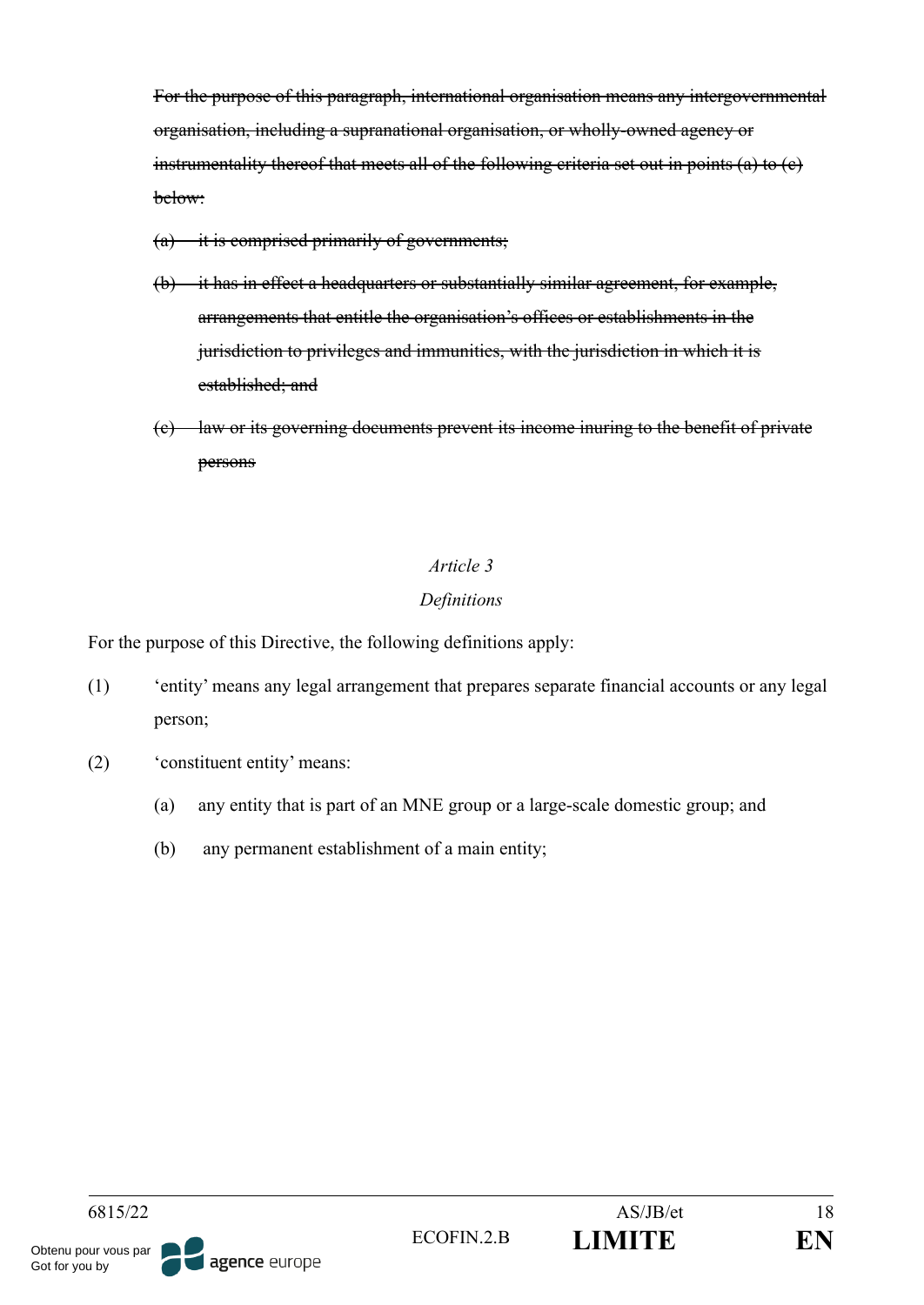- (3) 'group' means:
	- (a) a collection of entities which are related through ownership or control as defined by the acceptable accounting standard for the preparation of consolidated financial statements by the ultimate parent entity, including any entity that may have been excluded from the consolidated financial statements of the ultimate parent entity solely based on its small size, materiality grounds or on the grounds that it is held for sale; or
	- (b) an entity that has one or more permanent establishments, provided that it is not part of another group as defined in point (a);
- (4) 'MNE group' means any group that includes at least one entity or permanent establishment which is not located in the jurisdiction of the ultimate parent entity;
- (5) 'large-scale domestic group' means any group of which all constituent entities are located in the same Member State;
- (6) 'consolidated financial statements' means:
	- (a) the financial statements prepared by an entity in accordance with an acceptable financial accounting standard, in which the assets, liabilities, income, expenses and cash flows of that entity and of any entities in which it has a controlling interest are presented as those of a single economic unit;
	- (b) for groups as defined in point 3(b), the financial statements prepared by an entity in accordance with an acceptable financial accounting standard;

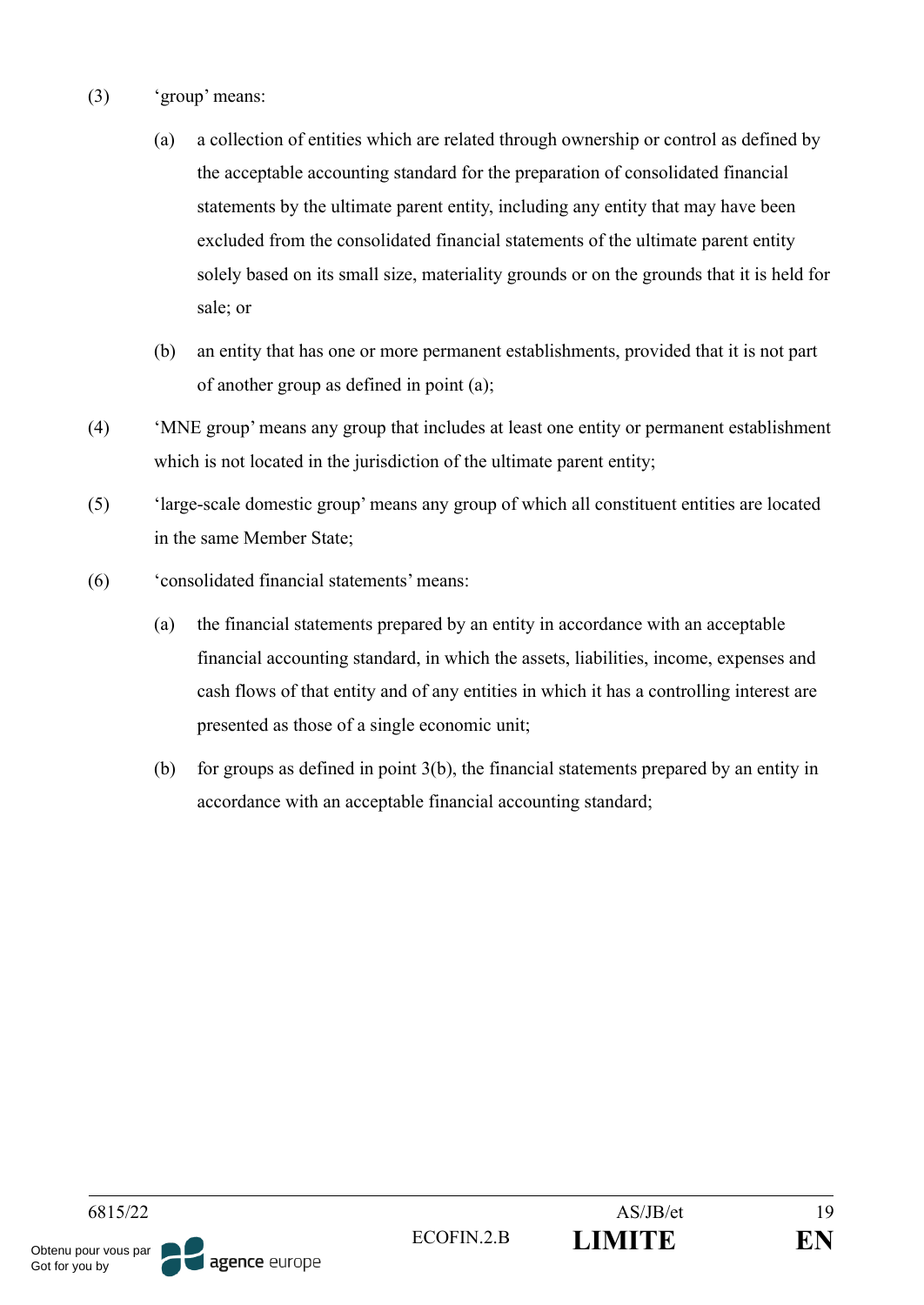- (c) the financial statements of the ultimate parent entity that are not prepared in accordance with an acceptable financial accounting standard and that have been subsequently adjusted to prevent any material competitive distortions;
- (d) where the ultimate parent entity does not prepare financial statements as described in points (a), (b) or (c), the financial statements that would have been prepared if the ultimate parent entity was required to prepare such financial statements in accordance with:
	- (i) an acceptable financial accounting standard; or
	- (ii) another financial accounting standard and provided such financial statements have been adjusted to prevent any material competitive distortions;
- (7) 'fiscal year' means the accounting period with respect to which the ultimate parent entity of an MNE group or a large-scale domestic group prepares its consolidated financial statements or, if the ultimate parent entity does not prepare consolidated financial statements, the calendar year;
- (8) 'filing constituent entity' means an entity filing a top-up tax information return in accordance with Article 42;
- (8a) 'governmental entity' means an entity that meets all of the following criteria:
	- (a) it is part of or wholly-owned by a government (including any political subdivision or local authority thereof);

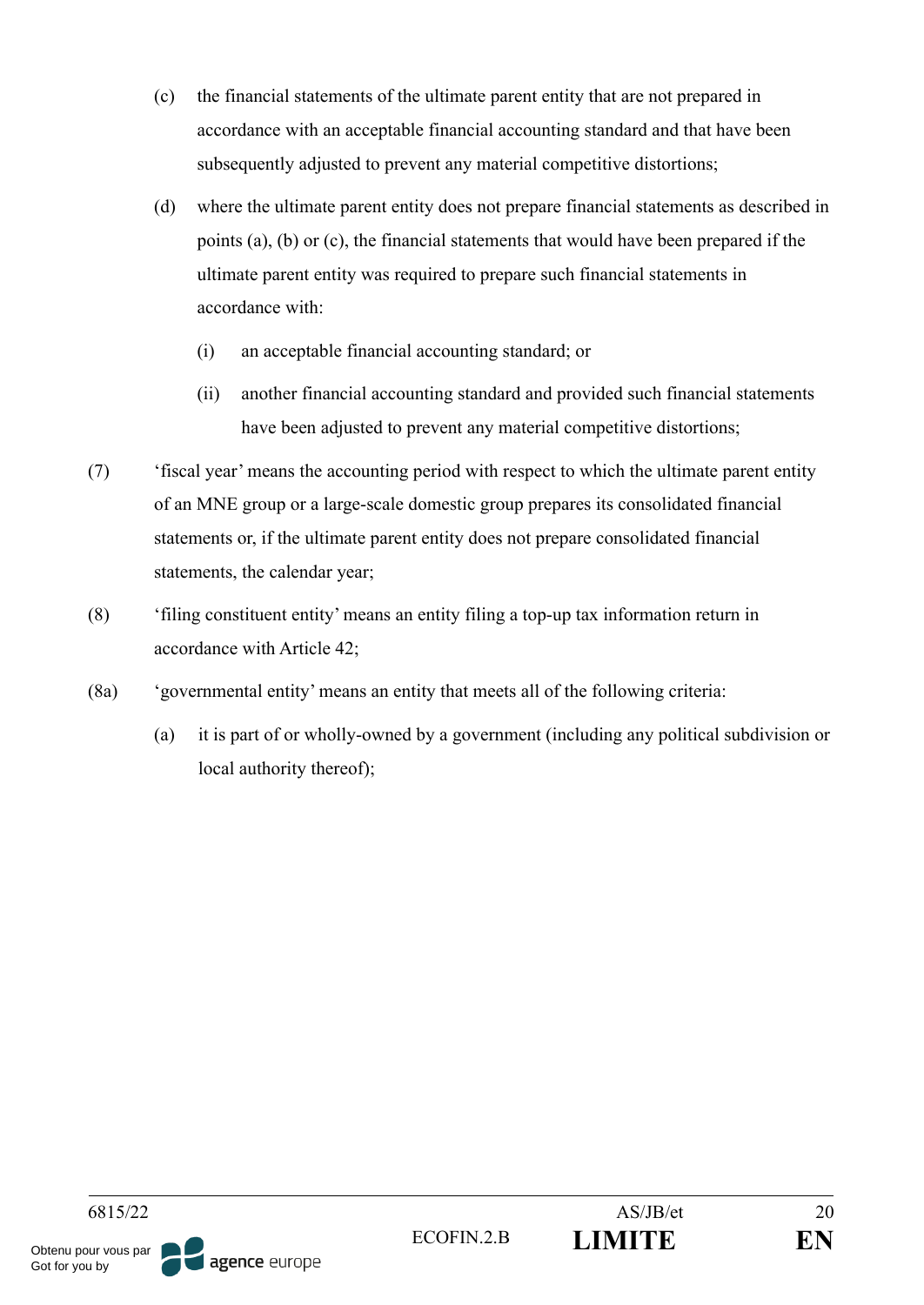- (b) it does not carry on a trade or business and has the principal purpose of:
	- (i) fulfilling a government function; or
	- (ii) managing or investing that government's or jurisdiction's assets through the making and holding of investments, asset management, and related investment activities for the government's or jurisdiction's assets;
- (c) it is accountable to the government on its overall performance, and provides annual information reporting to the government; and
- (d) its assets vest in such government upon dissolution and to the extent it distributes net earnings, such net earnings are distributed solely to such government with no portion of its net earnings inuring to the benefit of any private person;

**(8aa) 'international organisation' means any intergovernmental organisation, including a supranational organisation, or wholly-owned agency or instrumentality thereof that meets all of the following criteria set out in points (a) to (c) below:**

- **(a) it is comprised primarily of governments;**
- **(b) it has in effect a headquarters or substantially similar agreement, for example, arrangements that entitle the organisation's offices or establishments in the jurisdiction to privileges and immunities, with the jurisdiction in which it is established; and**
- **(c) law or its governing documents prevent its income inuring to the benefit of private persons**

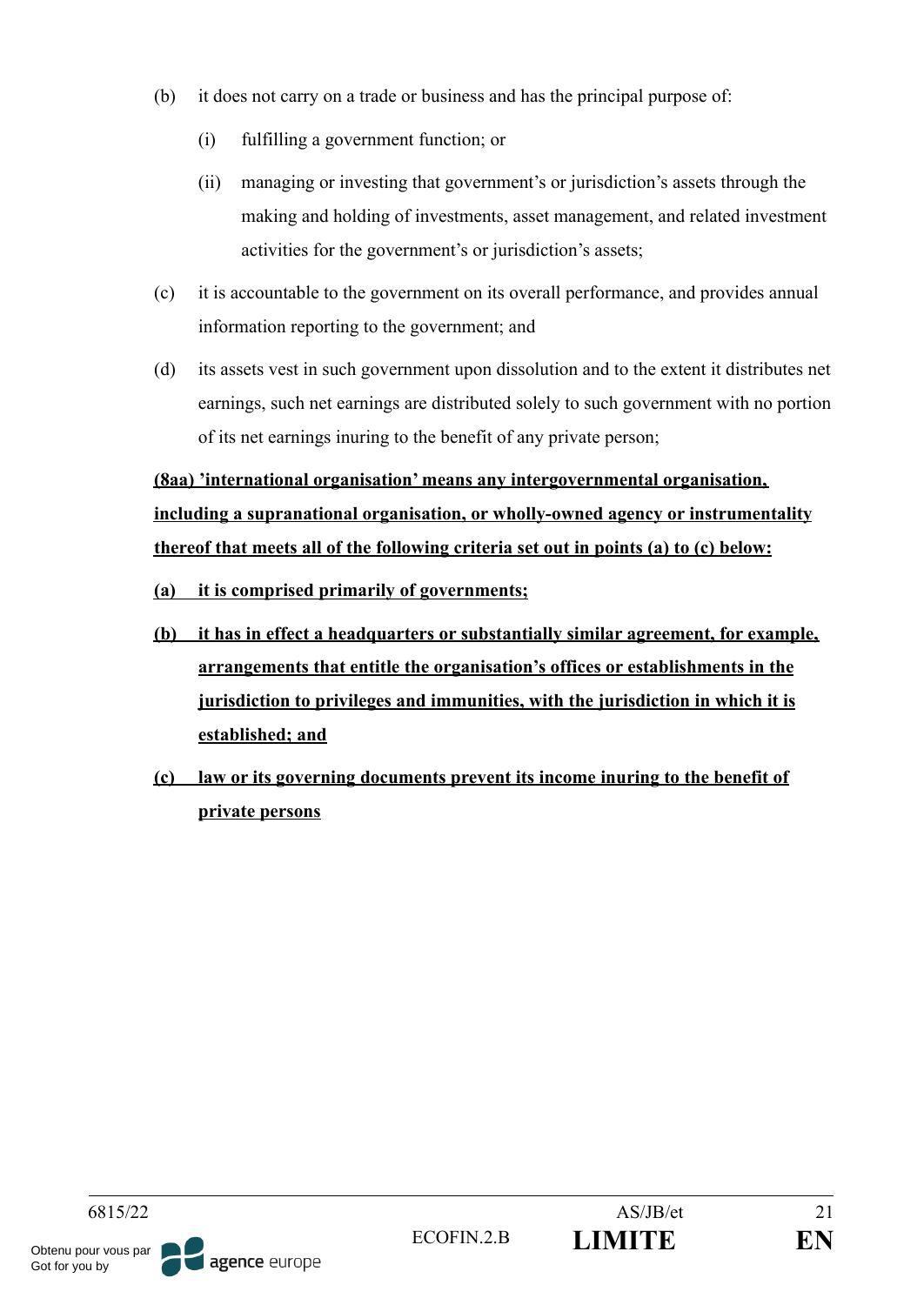- (8b) 'non-profit organisation' means an entity that meets all the following criteria:
	- (a) it is established and operated in its jurisdiction of residence:
		- (i) exclusively for religious, charitable, scientific, artistic, cultural, athletic, educational or other similar purposes; or
		- (ii) as a professional organisation, business league, chamber of commerce, labour organisation, agricultural or horticultural organisation, civic league or an organisation operated exclusively for the promotion of social welfare;
	- (b) substantially all the income from the activities mentioned in paragraph (a) is exempt from income tax in its jurisdiction of residence;
	- (c) it has no shareholders or members who have a proprietary or beneficial interest in its income or assets;
	- (d) the income or assets of the entity may not be distributed to, or applied for the benefit of, a private person or non-charitable entity other than:
		- (i) pursuant to the conduct of the entity's charitable activities;
		- (ii) as payment of reasonable compensation for services rendered or for the use of property or capital; or
		- (iii) as payment representing the fair market value of property which the entity has purchased, and

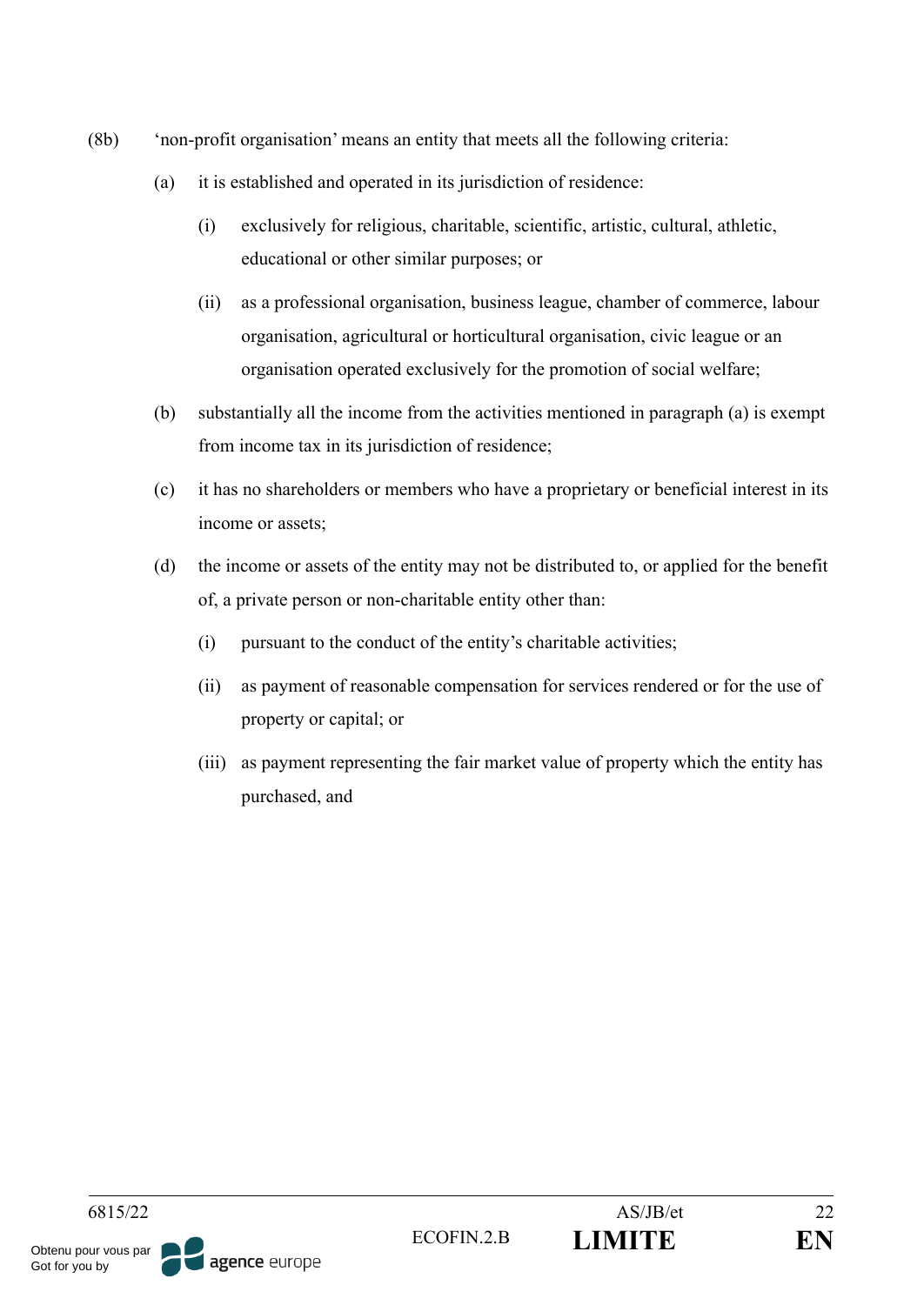(e) upon termination, liquidation or dissolution of the entity, all of its assets must be distributed or revert to a non-profit organisation or to the government (including any governmental entity) of the entity's jurisdiction of residence or any political subdivision thereof;

but does not include any entity carrying on a trade or business that is not directly related to the purposes for which it was established.

(9) 'flow-through entity' means an entity to the extent it is fiscally transparent with respect to its income, expenditure, profit or loss in the jurisdiction where it was created unless it is tax resident and subject to a covered tax on its income or profit in another jurisdiction.

A flow-through entity is deemed to be:

- (a) a tax transparent entity with respect to its income, expenditure, profit or loss to the extent that it is fiscally transparent in the jurisdiction in which its owner is located;
- (b) a reverse hybrid entity with respect to its income, expenditure, profit or loss to the extent that it is not fiscally transparent in the jurisdiction in which its owner is located;

For the purpose of this definition, a fiscally transparent entity means an entity whose income, expenditure, profit or loss is treated by the laws of a jurisdiction as if it were derived or incurred by the direct owner of that entity in proportion to its interest in that entity.

An ownership interest in an entity or a permanent establishment that is a constituent entity should be treated as held through a tax transparent structure if that ownership interest is held indirectly through a chain of tax transparent entities.

6815/22 AS/JB/et 23 ECOFIN.2.B **LIMITE EN** Obtenu pour vous par agence europe Got for you by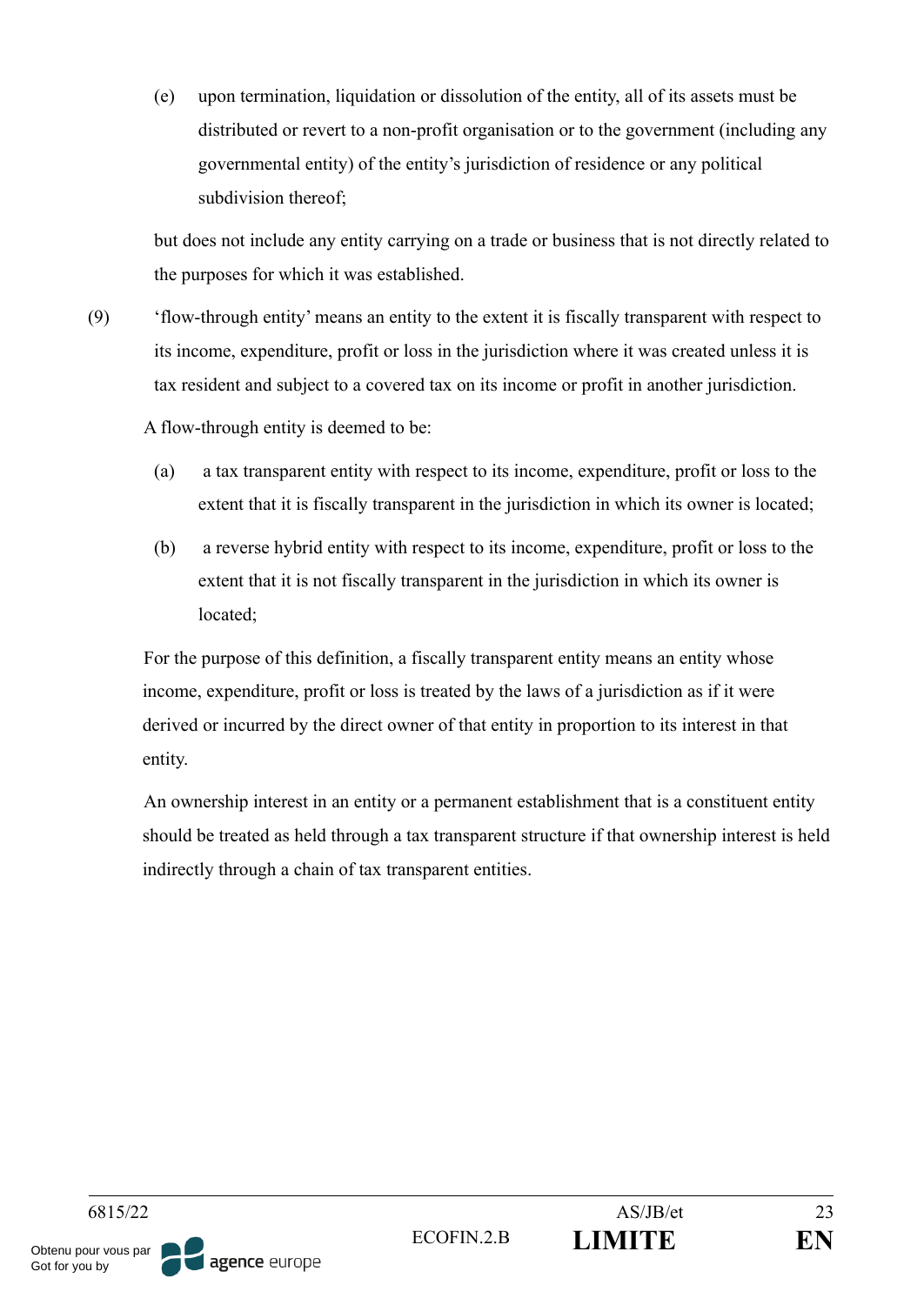A constituent entity that is not tax resident and not subject to a covered tax or a qualified domestic top-up tax based on its place of management, place of creation or similar criteria shall be treated as a flow through entity and a tax transparent entity in respect of its income, expenditure, profit or loss, to the extent that:

- (i) its owners are located in a jurisdiction that treats the entity as fiscally transparent;
- (ii) it does not have a place of business in the jurisdiction where it was created; and
- (iii) the income, expenditure, profit or loss is not attributable to a permanent establishment;
- (10) 'permanent establishment' means:
	- (a) a place of business or a deemed place of business located in a jurisdiction where it is treated as a permanent establishment in accordance with an applicable tax treaty in force provided that such jurisdiction taxes the income attributable to it in accordance with a provision similar to Article 7 of the OECD Model Tax Convention on Income and Capital<sup>7</sup>;
	- (b) if there is no applicable tax treaty in force, a place of business or a deemed place of business located in a jurisdiction which taxes the income attributable to such place of business on a net basis in a manner similar to which it taxes its own tax residents;

<sup>7</sup> OECD Model Tax Convention on Income and on Capital, as amended.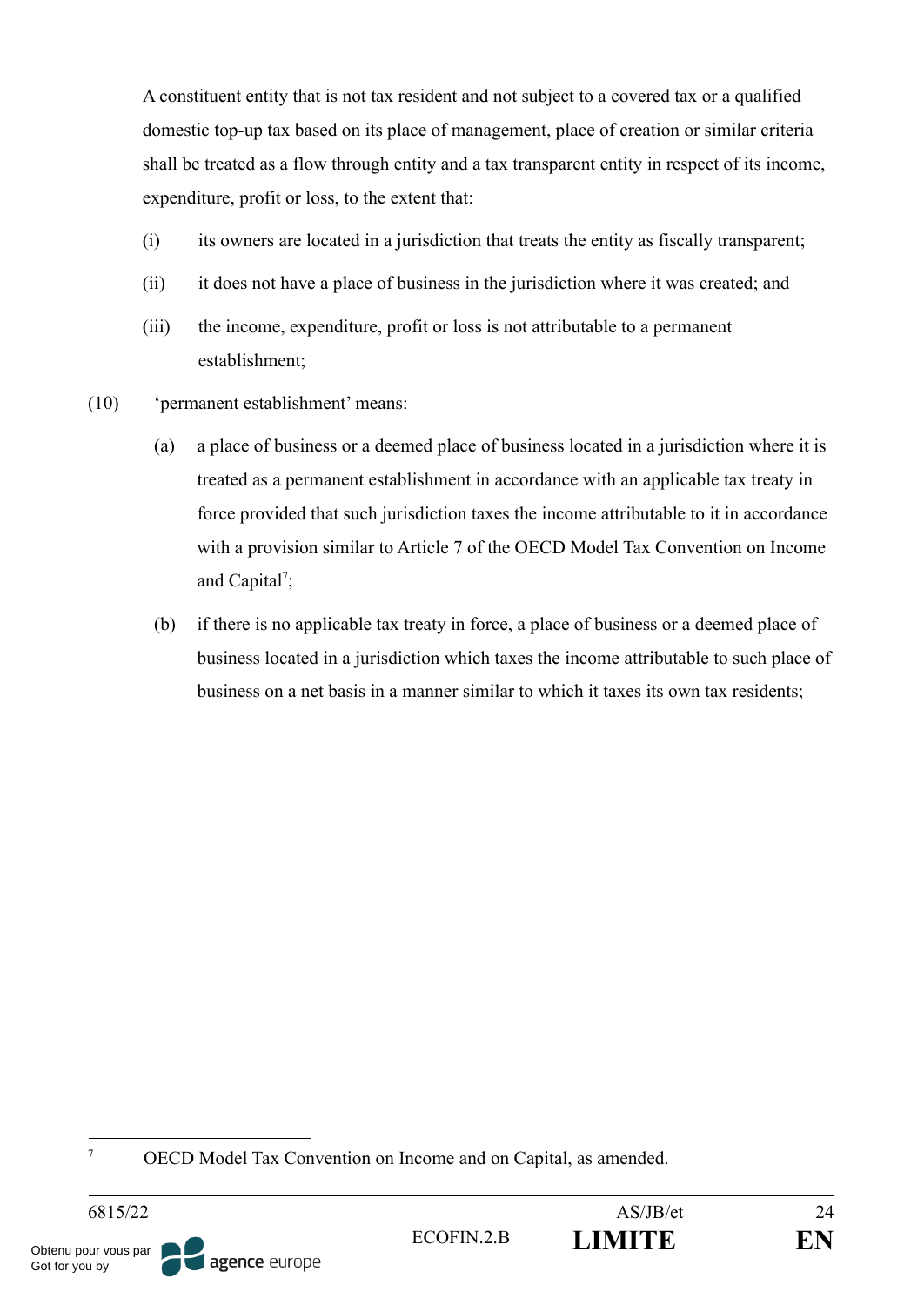- (c) if a jurisdiction has no corporate income tax system, a place of business or a deemed place of business located therein that would be treated as a permanent establishment in accordance with the OECD Model Tax Convention on Income and Capital, provided that such jurisdiction would have had the right to tax the income that would have been attributable to the place of business in accordance with Article 7 of that convention; or
- (d) a place of business or a deemed place of business that is not described in points (a) to (c) through which operations are conducted outside the jurisdiction where the entity is located if such jurisdiction exempts the income attributable to such operations;
- (11) 'ultimate parent entity' means:
	- (a) an entity that owns, directly or indirectly, a controlling interest in any other entity and that is not owned, directly or indirectly, by another entity with a controlling interest in it; or
	- (b) the main entity of a group as defined in point  $(3)(b)$ ;
- (12) 'minimum tax rate' means fifteen percent (15 %);
- (13) 'top-up tax' means the top-up tax computed for a jurisdiction or a constituent entity pursuant to Article 26;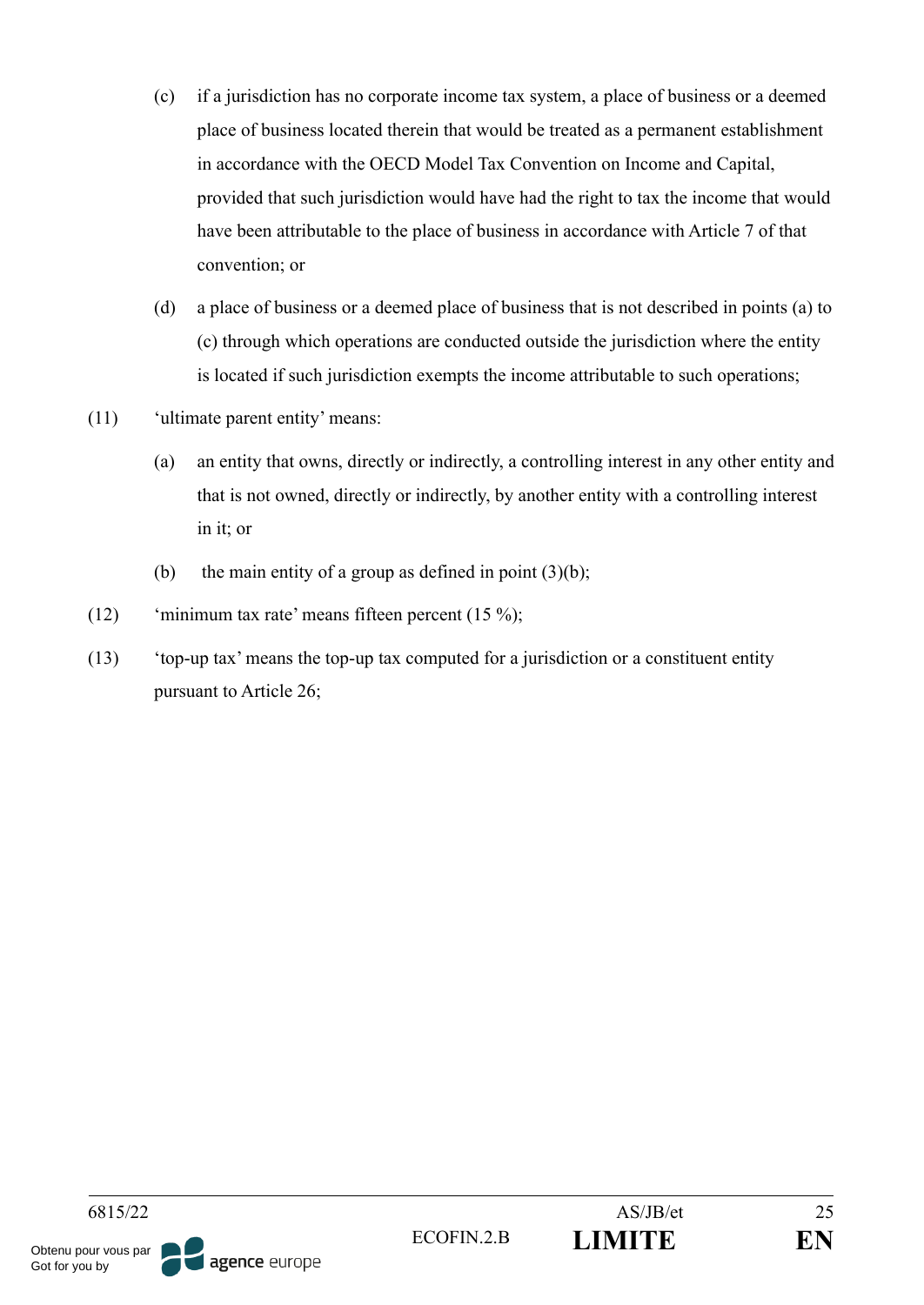- (14) 'controlled foreign company tax regime' means a set of tax rules, other than a qualified IIR, under which a direct or indirect shareholder of a foreign entity or the main entity of a permanent establishment, is subject to taxation on its share of part or all of the income earned by that foreign constituent entity, irrespective of whether that income is distributed to the shareholder;
- (15) 'qualified IIR' means a set of rules that is implemented in the domestic law of a jurisdiction, provided that such jurisdiction does not provide any benefits that are related to those rules, and that:
	- (a) is equivalent to the rules laid down in this Directive or, as regards third country jurisdictions, the OECD Model Rules $<sup>8</sup>$  in accordance with which the parent entity of</sup> an MNE group or large-scale domestic group computes and pays its allocable share of top-up tax in respect of the low-taxed constituent entities of the group;
	- (b) is implemented and administered in a way that is consistent with the rules laid down in this Directive or, as regards third country jurisdictions, the OECD Model Rules<sup>9</sup>;
- (16) 'low-taxed constituent entity' means:
	- (a) a constituent entity of an MNE group or large-scale domestic group that is located in a low-tax jurisdiction; or
	- (b) a stateless constituent entity that, in respect of a fiscal year, has qualifying income and an effective tax rate which is lower than the minimum tax rate;

<sup>&</sup>lt;sup>8</sup> Tax Challenges Arising from the Digitalisation of the Economy Global Anti-Base Erosion Model Rules (Pillar Two).

**<sup>9</sup>** Tax Challenges Arising from the Digitalisation of the Economy Global Anti-Base Erosion Model Rules (Pillar Two).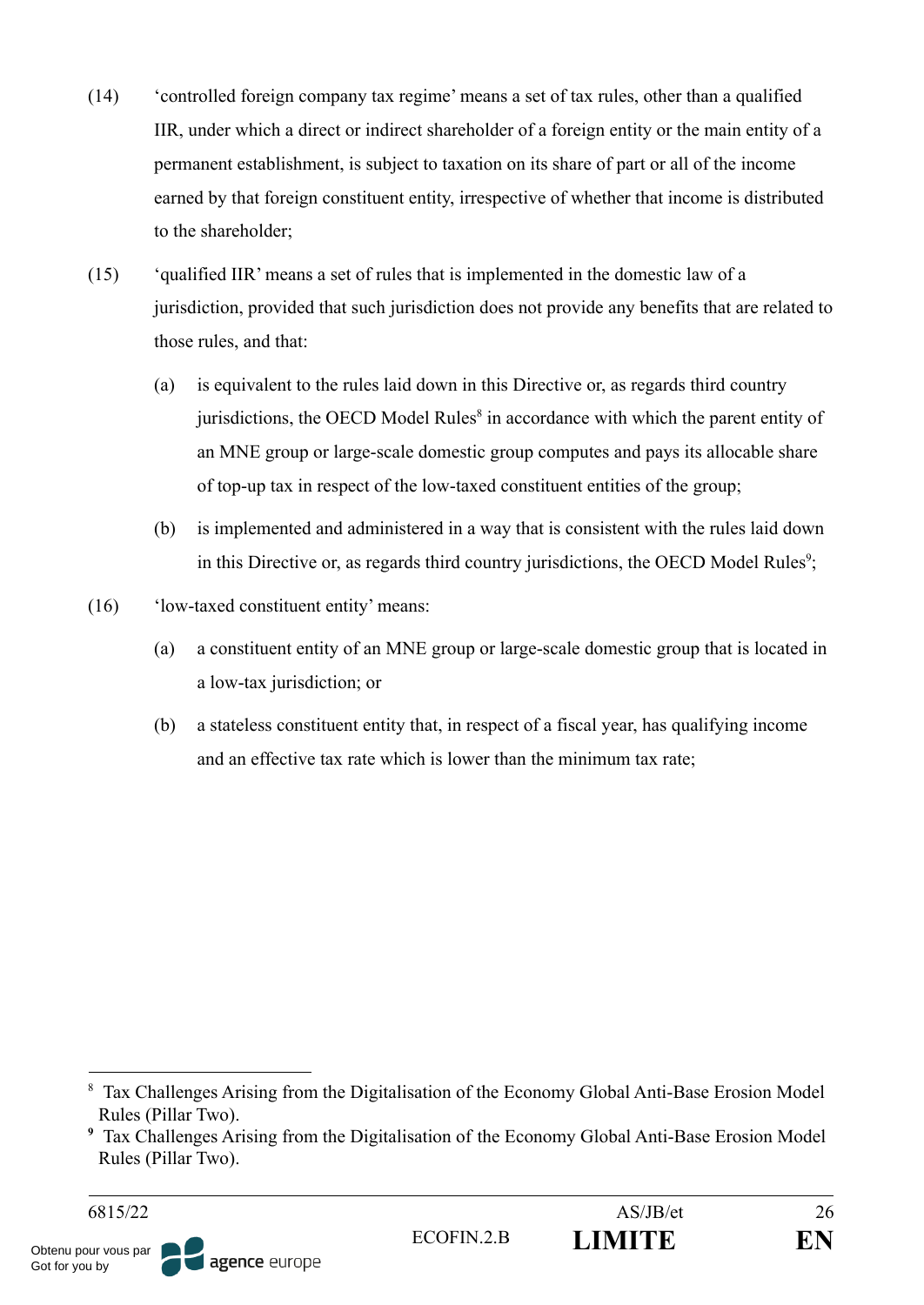- (17) 'intermediate parent entity' means a constituent entity that owns, directly or indirectly, an ownership interest in another constituent entity in the same MNE group and that does not qualify as an ultimate parent entity, a partially-owned parent entity, a permanent establishment or an investment entity;
- (18) 'controlling interest' means an ownership interest in an entity whereby the interest holder is required, or would have been required, to consolidate the assets, liabilities, income, expenses and cash flows of the entity on a line-by-line basis, in accordance with an acceptable financial accounting standard;

A main entity is deemed to have the controlling interests of its permanent establishments.

- (19) 'partially-owned parent entity' means a constituent entity that owns, directly or indirectly, an ownership interest in another constituent entity of the same MNE group or large-scale domestic group, and for which more than 20 % of its ownership interest in its profits is held, directly or indirectly, by one or several persons that are not constituent entities of the MNE group or large-scale domestic group and that does not qualify as an ultimate parent entity, a permanent establishment or an investment entity;
- (20) 'ownership interest' means any equity interest that carries rights to the profits, capital or reserves of an entity or of a permanent establishment;
- (21) 'parent entity' means an ultimate parent entity, which is not an excluded entity, an intermediate parent entity, or a partially-owned parent entity;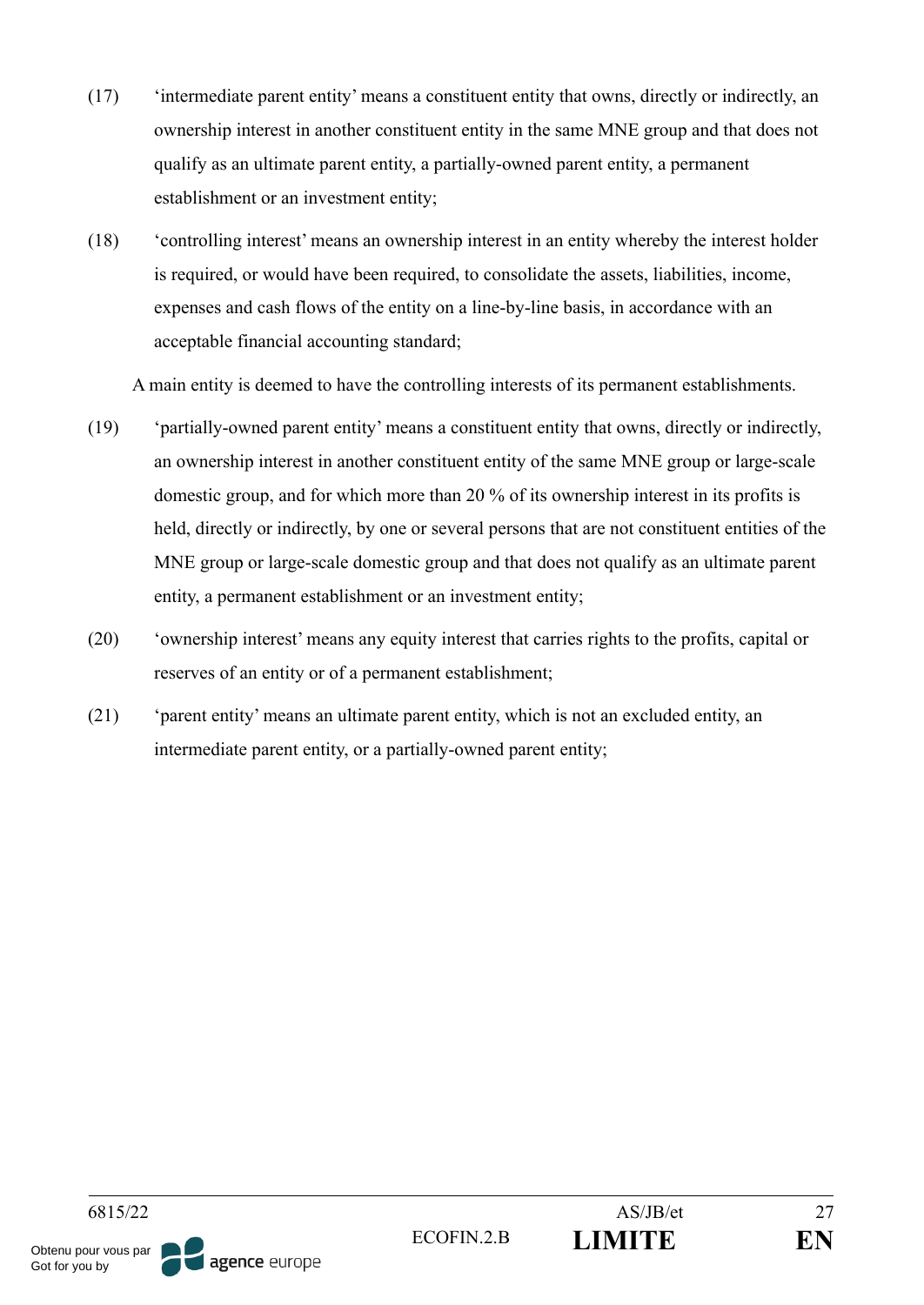- (22) 'acceptable financial accounting standard' means international financial reporting standards (IFRS and IFRS as adopted by the EU pursuant to Regulation (EC) No 1606/2002) and the generally accepted accounting principles of Australia, Brazil, Canada, the Member States of the European Union, the members of the European Economic Area, Hong Kong (China), Japan, Mexico, New Zealand, the People's Republic of China, the Republic of India, the Republic of Korea, Russia, Singapore, Switzerland, the United Kingdom and the United States of America;
- (23) 'qualified domestic top-up tax' means a top-up tax that is implemented in the domestic law of a jurisdiction provided that such jurisdiction does not provide any benefits that are related to those rules, and that:
	- (a) provides for the determination of the excess profits of the constituent entities located in that jurisdiction in accordance with the rules laid down in this Directive or, as regards third country jurisdictions, the OECD Model Rules<sup>10</sup> and the application of the minimum tax rate to those excess profits for the jurisdiction and the constituent entities in accordance with the rules laid down in this Directive or, as regards third country jurisdictions, the OECD Model Rules<sup> $11$ </sup>; and
	- (b) is administered in a way that is consistent with the rules laid down in this Directive or, as regards third country jurisdictions, the OECD Model Rules $^{12}$ ;

<sup>&</sup>lt;sup>10</sup> Tax Challenges Arising from the Digitalisation of the Economy Global Anti-Base Erosion Model Rules (Pillar Two).

<sup>&</sup>lt;sup>11</sup> Tax Challenges Arising from the Digitalisation of the Economy Global Anti-Base Erosion Model Rules (Pillar Two).

 $12$  Tax Challenges Arising from the Digitalisation of the Economy Global Anti-Base Erosion Model Rules (Pillar Two).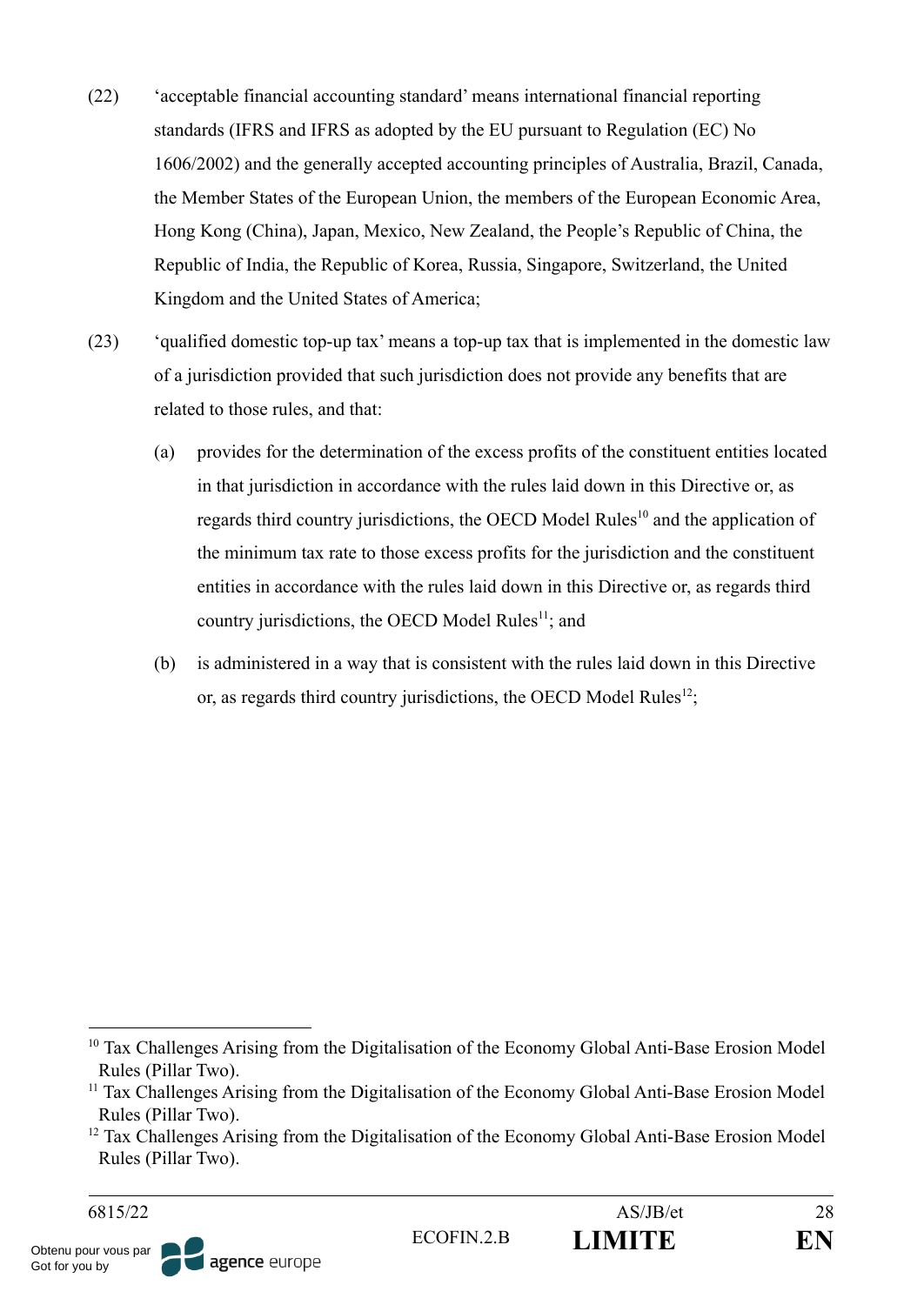- (23a) 'net book value of tangible asset' means the average of the beginning and end values of tangible assets after taking into account accumulated depreciation, depletion and impairment, as recorded in the financial statements.
- (24) 'investment entity' means:
	- (a) an investment fund or a real estate investment vehicle;
	- (b) an entity that is at least 95 % owned, directly or through a chain of such entities, by an entity referred to in point (a), and that operates exclusively or almost exclusively to hold assets or invest funds for their benefit; or
	- (c) an entity that is owned at a minimum of 85 % of its value by an entity referred to in point (a) provided that substantially all of its income is derived from dividends or equity gains or losses that are excluded from the computation of the qualifying income for the purpose of this Directive;
- (25) 'investment fund' means an entity or arrangement that meets all the following conditions:
	- (a) it is designed to pool financial or non-financial assets from a number of investors, some of which are non-connected;
	- (b) it invests in accordance with a defined investment policy;
	- (c) it allows investors to reduce transaction, research and analytical costs or to spread risk collectively;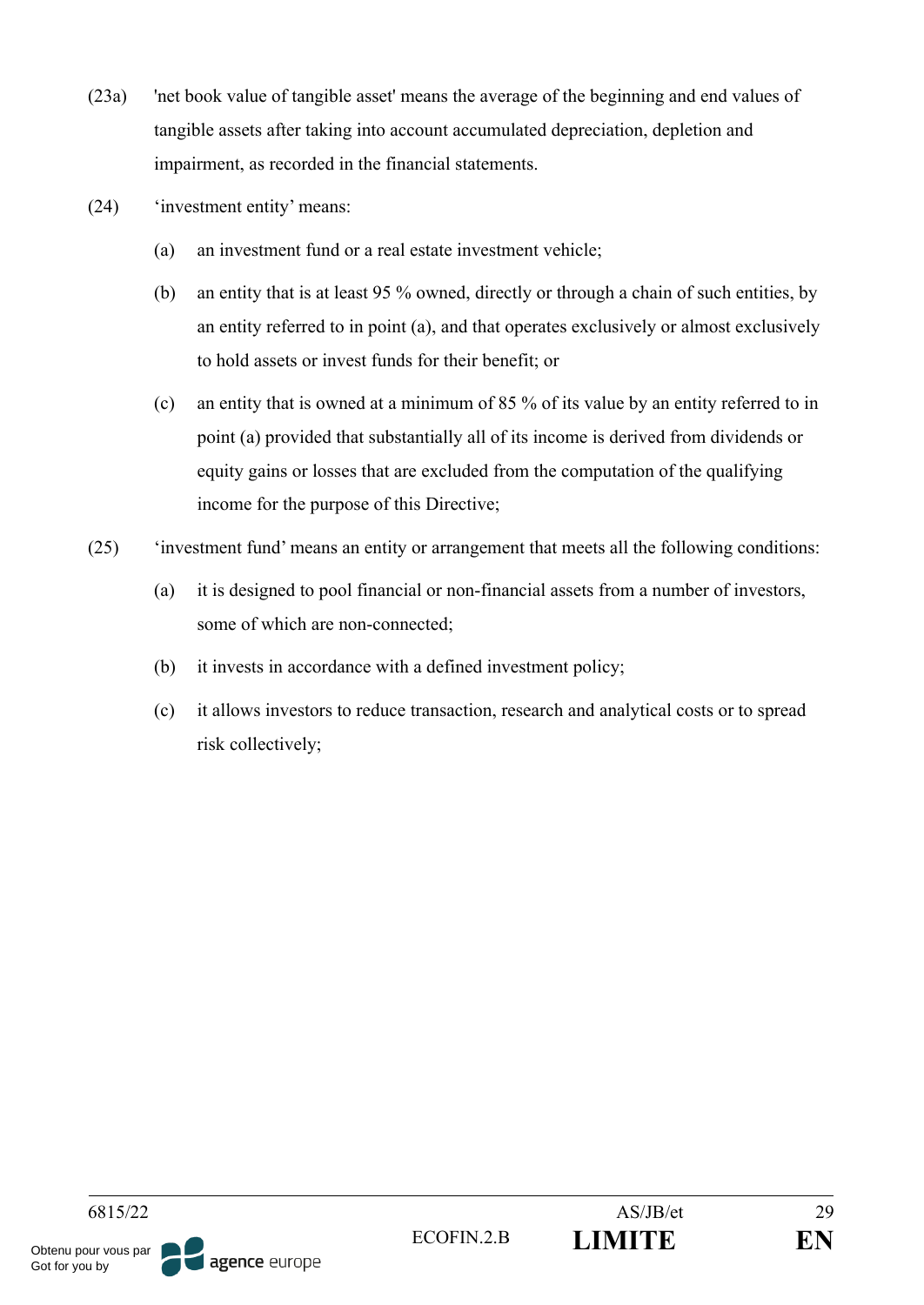- (d) it is primarily designed to generate investment income or gains, or protection against a particular or general event or outcome;
- (e) its investors have a right to return from the assets of the fund or income earned on those assets, based on the contribution they made;
- (f) it, or its management, is subject to the regulatory regime including appropriate anti-money laundering and investor protection regulation for investment funds in the jurisdiction in which it is established or managed; and
- (g) it is managed by investment fund management professionals on behalf of the investors;
- (26) 'real estate investment vehicle' means a widely held entity that holds predominantly immovable property and that is subject to a single level of taxation, either in its hands or in the hands of its interest holders, with at most one year of deferral;
- (27) 'pension fund' means:
	- (a) an entity that is established and operated in a jurisdiction exclusively or almost exclusively to administer or provide retirement benefits and ancillary or incidental benefits to individuals where: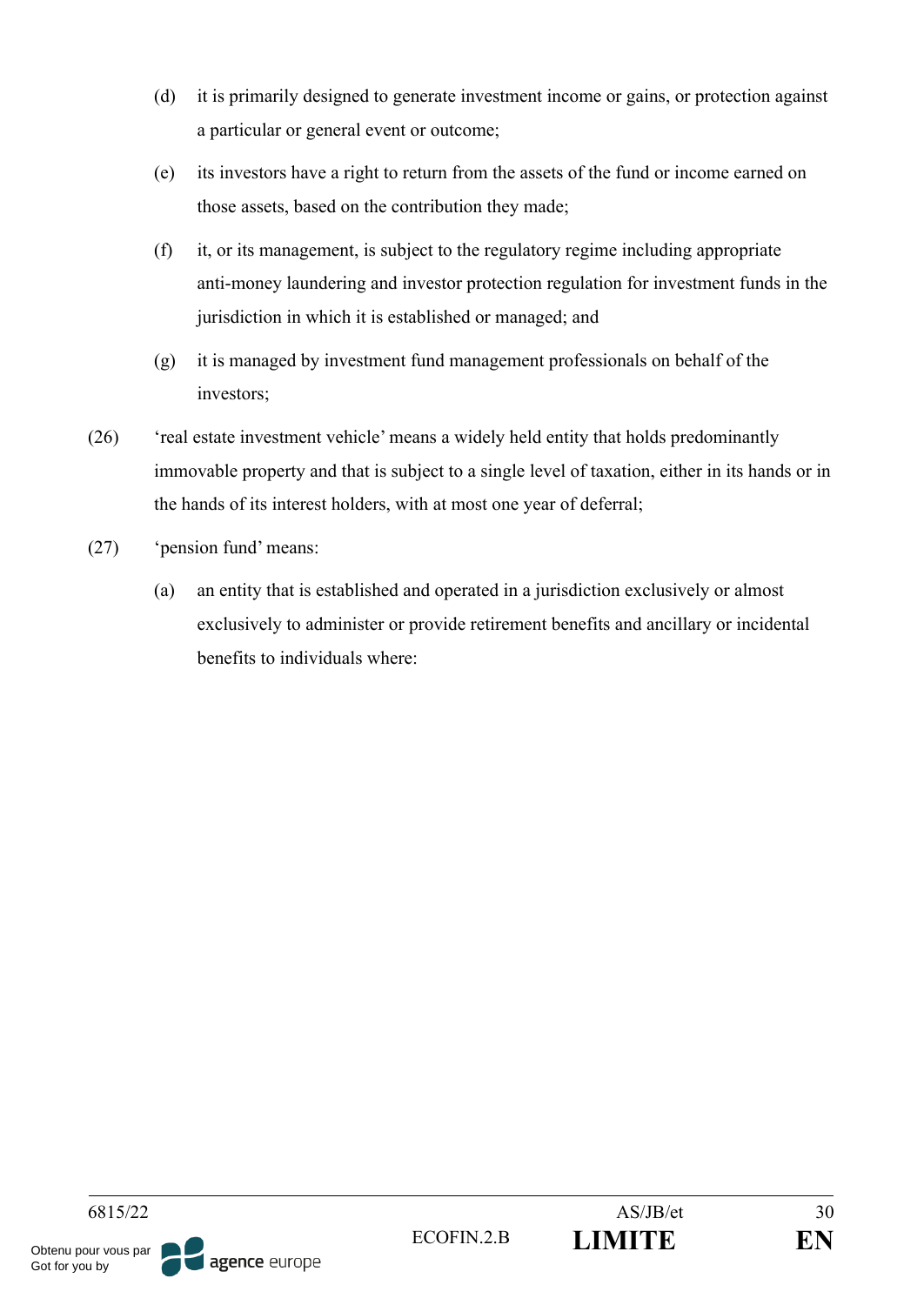- (i) this entity is regulated as such by that jurisdiction or one of its political subdivisions or local authorities; or
- (ii) those benefits are secured or otherwise protected by national regulations and funded by a pool of assets held through a fiduciary arrangement or trustor to secure the fulfilment of the corresponding pension obligations against a case of insolvency of the MNE groups and large-scale domestic groups;
- (b) a pension services entity;
- (28) 'pension services entity' means an entity that is established and operated exclusively or almost exclusively to invest funds for the benefit of entities referred to in point 27 (a) or to carry out activities that are ancillary to the regulated activities referred to in point 27 (a), where the pension services entity forms part of the same group as the entities carrying out these activities;
- (29) 'low-tax jurisdiction' means, in respect of an MNE group or large scale domestic group in any fiscal year, a Member State or a third country jurisdiction in which, the MNE group or the large-scale domestic group has a qualifying income and is subject to an effective tax rate which is lower than the minimum tax rate;
- (30) 'qualifying income or loss' means the financial accounting net income or loss of a constituent entity adjusted in accordance with the rules defined in Chapter III and in Chapters VI and VII of this Directive;

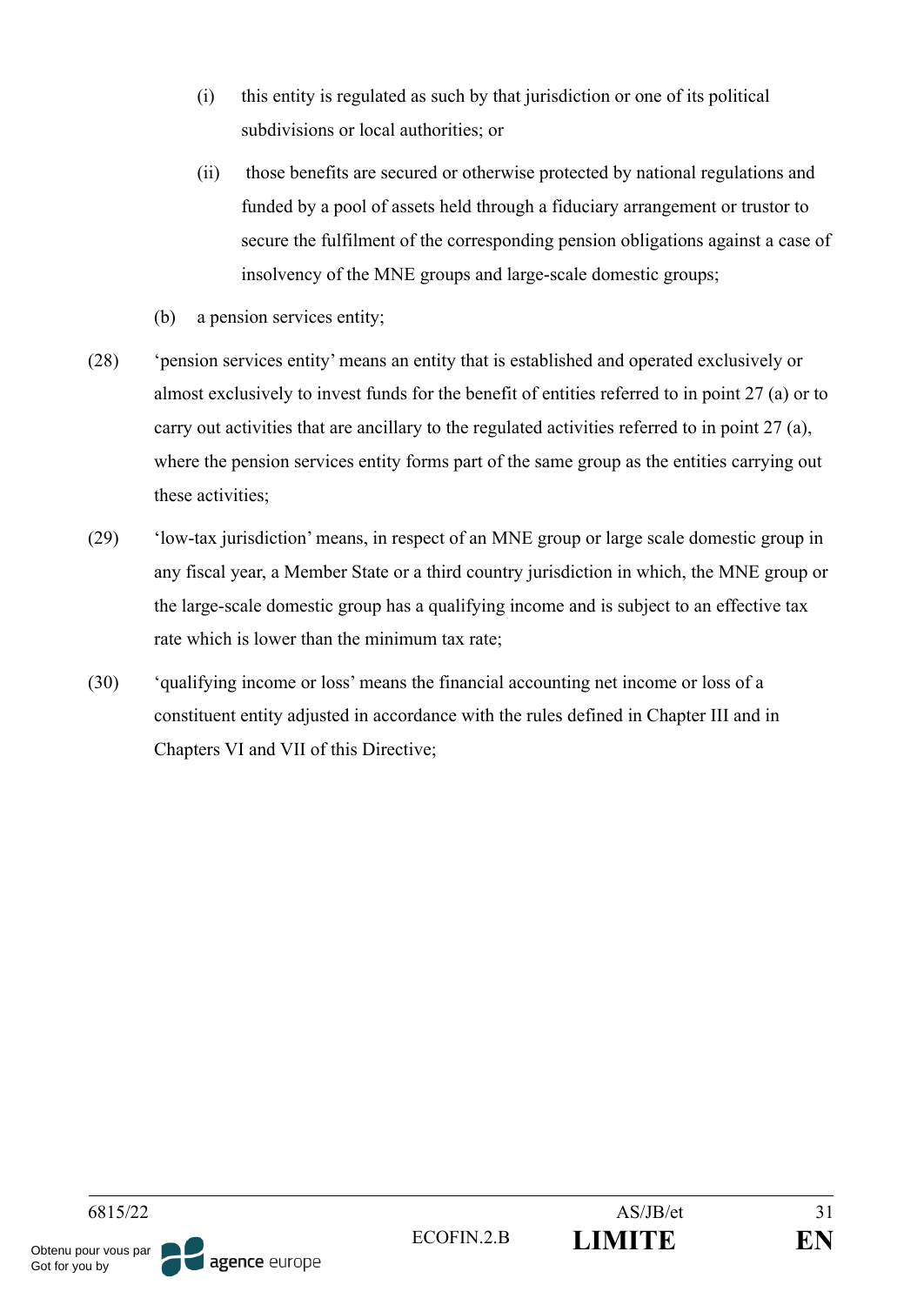- (31) 'disqualified refundable imputation tax' means any tax, other than a qualified imputation tax, accrued, or paid by, a constituent entity that is:
	- (a) refundable to the beneficial owner of a dividend distributed by such constituent entity in respect of that dividend or creditable by the beneficial owner against a tax liability other than a tax liability in respect of such dividend; or
	- (b) refundable to the distributing company upon distribution of a dividend to a shareholder.

For the purpose of this definition, a qualified imputation tax means a covered tax accrued or paid by a constituent entity, including a permanent establishment, that is refundable or creditable to the recipient of the dividend distributed by the constituent entity (or, in the case of a covered tax accrued or paid by a permanent establishment, a dividend distributed by the main entity) to the extent that the refund is payable, or the credit is provided:

- (a) by a jurisdiction other than the jurisdiction which imposed the covered taxes;
- (b) to a beneficial owner of the dividend that is subject to tax at a nominal rate that equals or exceeds the minimum tax rate on the dividend received under the domestic law of the jurisdiction which imposed the covered taxes on the constituent entity;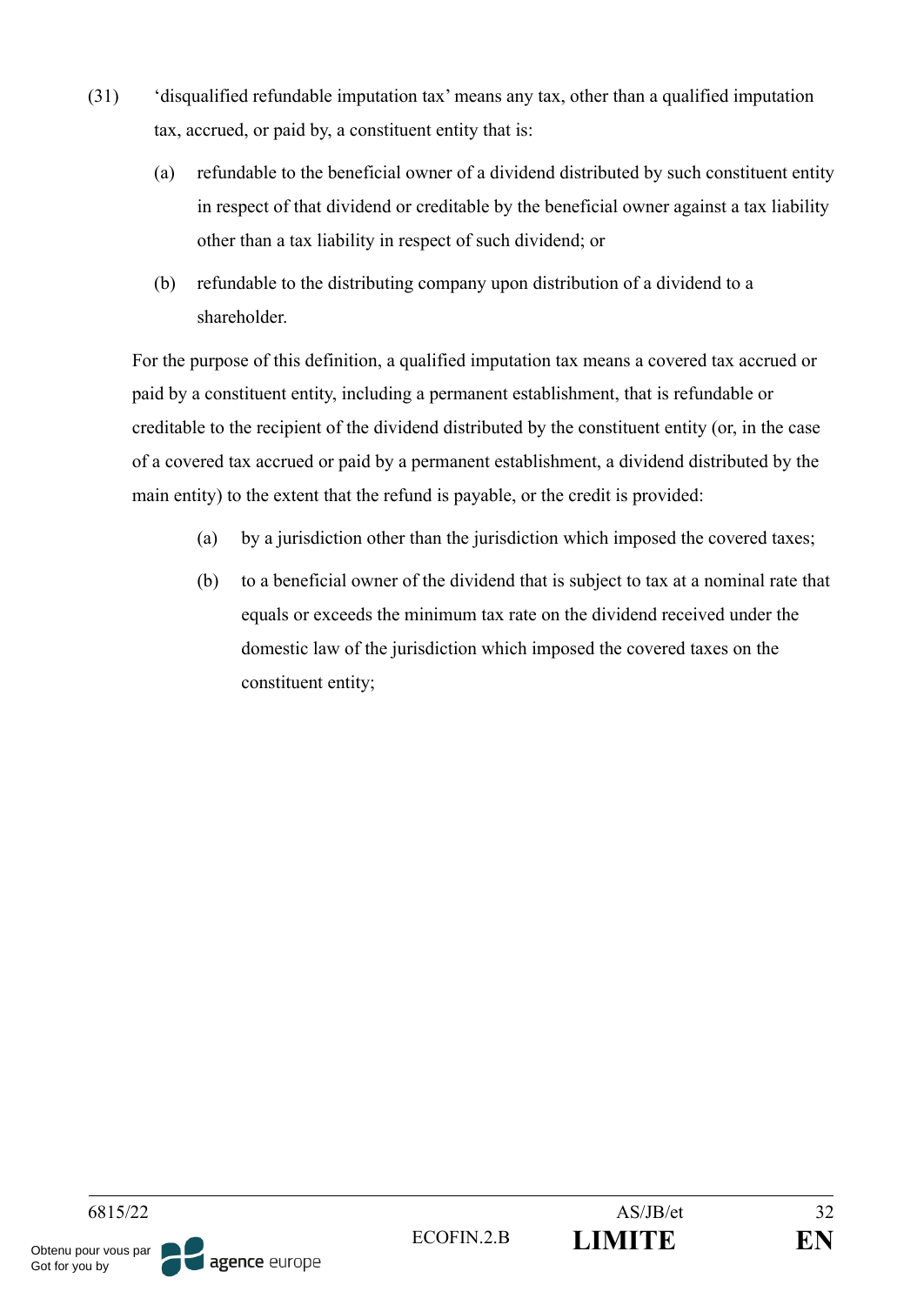- (c) to an individual who is the beneficial owner of the dividend and tax resident in the jurisdiction which imposed the covered taxes on the constituent entity and who is subject to tax at a nominal rate that equals or exceeds the standard tax rate applicable to ordinary income; or
- (d) to a governmental entity, an international organisation, a resident non-profit organisation, a pension fund, a resident investment entity that is not part of the MNE group or a large-scale domestic group or a resident life insurance company to the extent that the dividend is received in connection with resident pension fund activities and is subject to tax in a similar manner as a dividend received by a pension fund.

For purposes of this point:

- i) a non-profit organisation or pension fund is resident in a jurisdiction if it is created and managed in that jurisdiction;
- ii) an investment entity is resident in a jurisdiction if it is created and regulated in that jurisdiction;
- iii) a life insurance company is resident in the jurisdiction in which it is located.

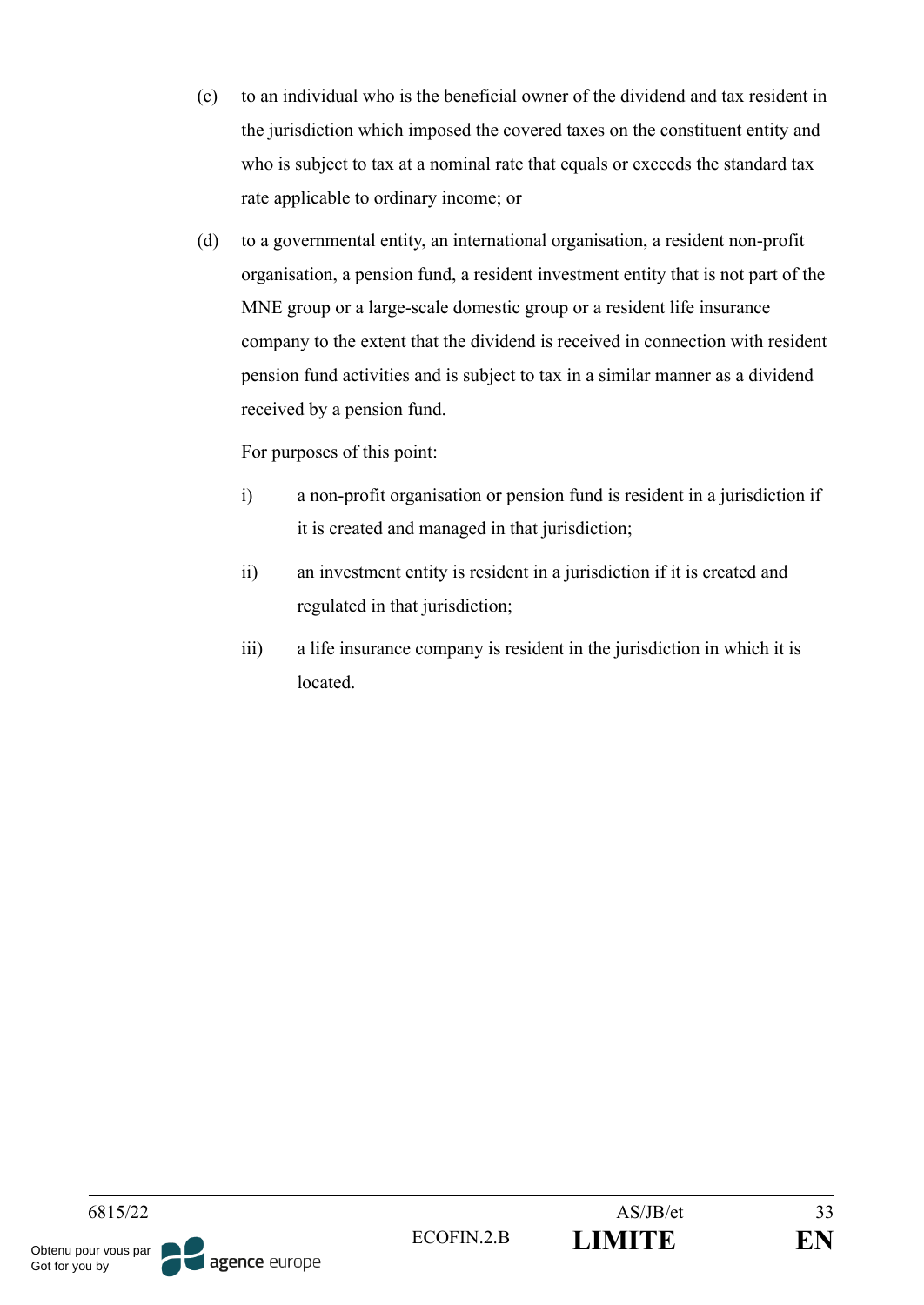- $(32)(a)$  'qualified refundable tax credit' means:
	- (a) a refundable tax credit designed in such a way that it must be paid as a cash payment or a cash equivalent to a constituent entity within four years from the date when the constituent entity is entitled to receive the refundable tax credit under the laws of the jurisdiction granting the credit; or
	- (b) if the tax credit is refundable in part, the portion of the refundable tax credit that is payable as a cash payment or a cash equivalent to a constituent entity within four years from the date when the constituent entity is entitled to receive the partial refundable tax credit;

A qualified refundable tax credit shall not include any amount of tax creditable or refundable pursuant to a qualified imputation tax or a disqualified refundable imputation tax.

- (32)(b) 'non-qualified refundable tax credit' means a tax credit that is a not a qualified refundable tax credit but that is refundable in whole or in part.
- (33) 'main entity' means an entity that includes the financial accounting net income or loss of a permanent establishment in its financial statements;
- (34) 'constituent entity-owner' means a constituent entity that owns, directly or indirectly, an ownership interest in another constituent entity of the same MNE group or large-scale domestic group;

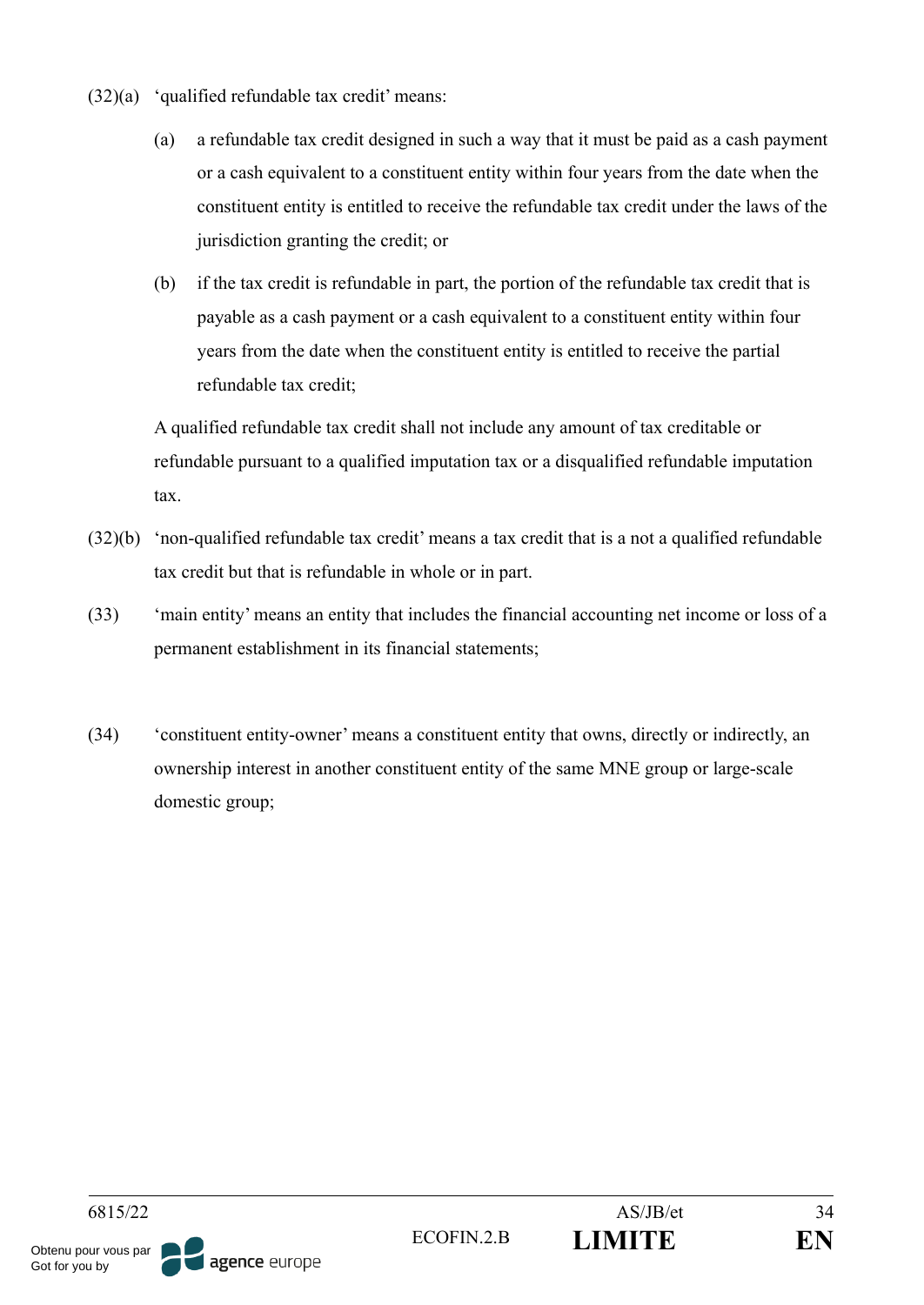- (35) 'eligible distribution tax system' means a corporate income tax system that:
	- (a) imposes income tax on profits only when those profits are distributed or deemed to be distributed to shareholders, or when the company incurs certain non-business expenses;
	- (b) imposes tax at a rate equal to, or in excess of, the minimum tax rate; and
	- (c) was in force on or before 1 July 2021;
- (36) 'qualified undertaxed profit rule' ('qualified UTPR') means a set of rules implemented in the domestic law of a jurisdiction, provided that such jurisdiction does not provide any benefits that are related to those rules, and that:
	- (a) is equivalent to the rules laid down in this Directive or, as regards third country jurisdictions, the OECD Model Rules $<sup>13</sup>$ , in accordance with which a jurisdiction</sup> collects its allocable share of top-up tax of an MNE group that was not charged under the IIR in respect of the low-taxed constituent entities of that MNE group;
	- (b) is implemented and administered in a way that is consistent with the rules laid down in this Directive or, as regards third country jurisdictions, the OECD Model Rules<sup>14</sup>.

<sup>13</sup> Tax Challenges Arising from the Digitalisation of the Economy Global Anti-Base Erosion Model Rules (Pillar Two).

<sup>14</sup> Tax Challenges Arising from the Digitalisation of the Economy Global Anti-Base Erosion Model Rules (Pillar Two).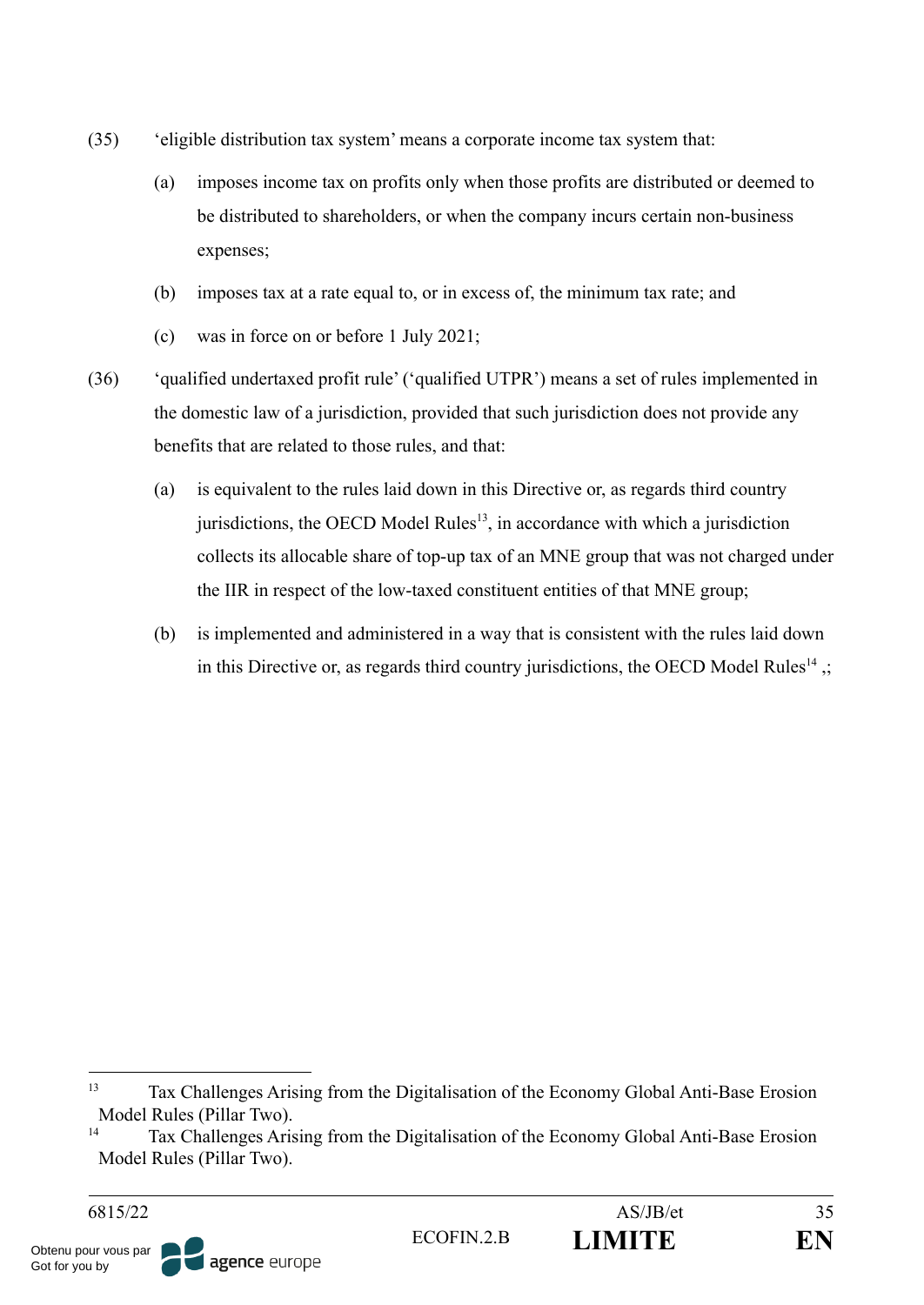(37) 'designated filing entity' means the constituent entity, other than the ultimate parent entity, that has been appointed by the MNE group or large-scale domestic group to fulfil the filing obligations set out in Article 42 on behalf of the MNE group or large-scale domestic group.

### Article 4

### *Location of a constituent entity*

1. For the purpose of this Directive, a constituent entity other than a flow-through entity is located in the jurisdiction where it is considered as a resident for tax purposes based on its place of management, place of creation or similar criteria.

Where the location of a constituent entity other than a flow-through entity cannot be determined based on the first subparagraph, it shall be deemed to be located in the jurisdiction where it was created.

2. A flow-through entity shall be considered as stateless, unless it is the ultimate parent entity of an MNE group or a large-scale domestic group or it is required to apply an income inclusion rule in accordance with Articles 5, 6 and 7, in which case the flow-through entity shall be deemed to be located in the jurisdiction where it was created.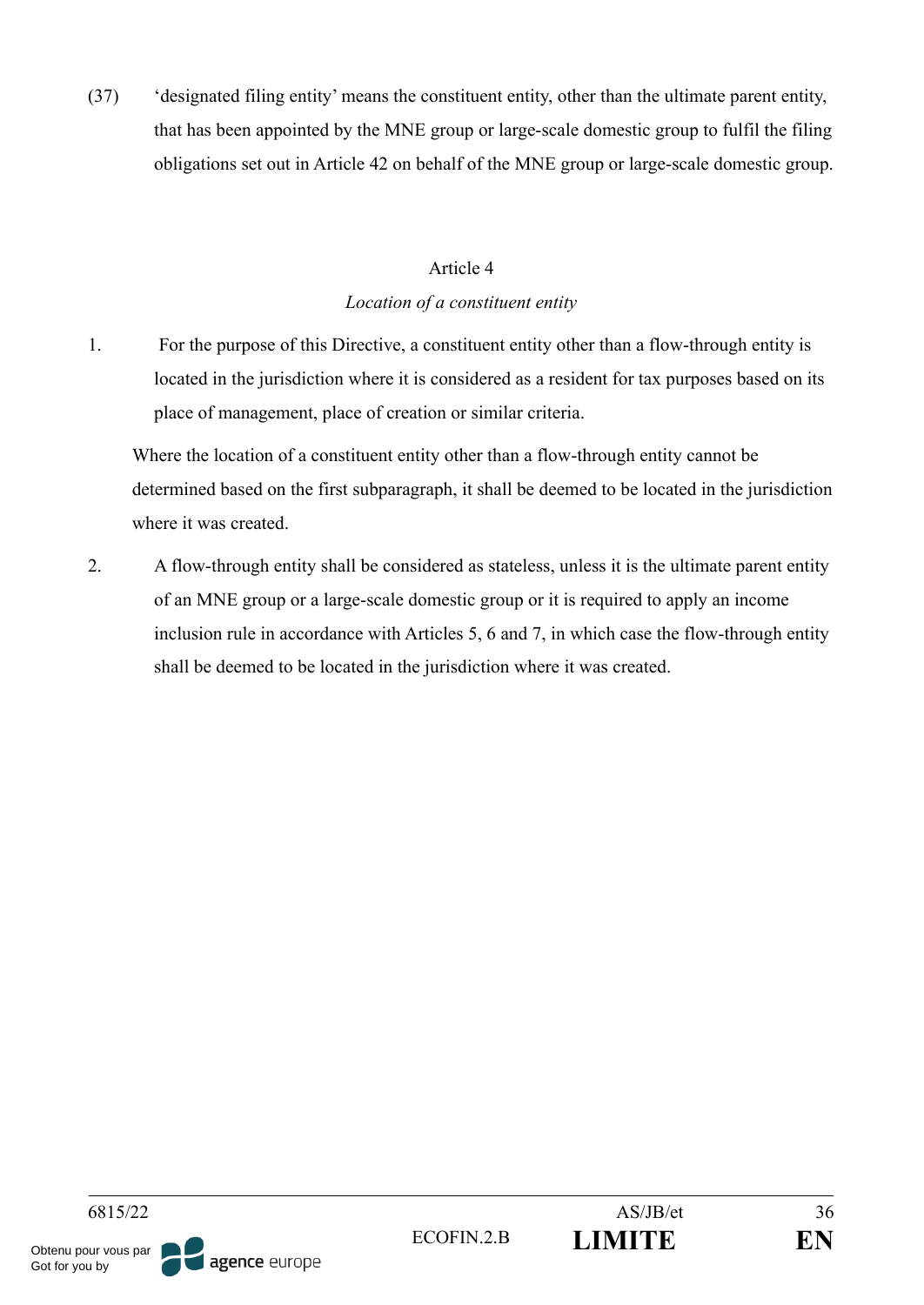3. A permanent establishment as defined in Article 3, point (10)(a), is located in the jurisdiction where it is treated as a permanent establishment and is liable to tax under the applicable tax treaty in force.

A permanent establishment as defined in Article 3, point (10)(b), is located in the jurisdiction where it is subject to net basis taxation based on its business presence.

A permanent establishment as defined in Article 3, point (10)(c), is located in the jurisdiction where it is situated.

A permanent establishment as defined in Article 3, point (10)(d), is considered as stateless.

4. Where a constituent entity is located in two jurisdictions and those jurisdictions have an applicable tax treaty in force, the constituent entity is deemed to be located in the jurisdiction where it is considered as resident for tax purposes under that tax treaty.

Where the applicable tax treaty requires that the competent authorities reach a mutual agreement on the deemed residence for tax purposes of the constituent entity, and no agreement is reached, paragraph 5 shall apply.

Where there is no relief for double taxation under the applicable tax treaty in force, due to the fact that a constituent entity is resident for tax purposes of both contracting parties paragraph 5 shall apply.

5. Where a constituent entity is located in two jurisdictions and those jurisdictions do not have an applicable tax treaty, the constituent entity is deemed to be located in the jurisdiction which charged the higher amount of covered taxes for the fiscal year.

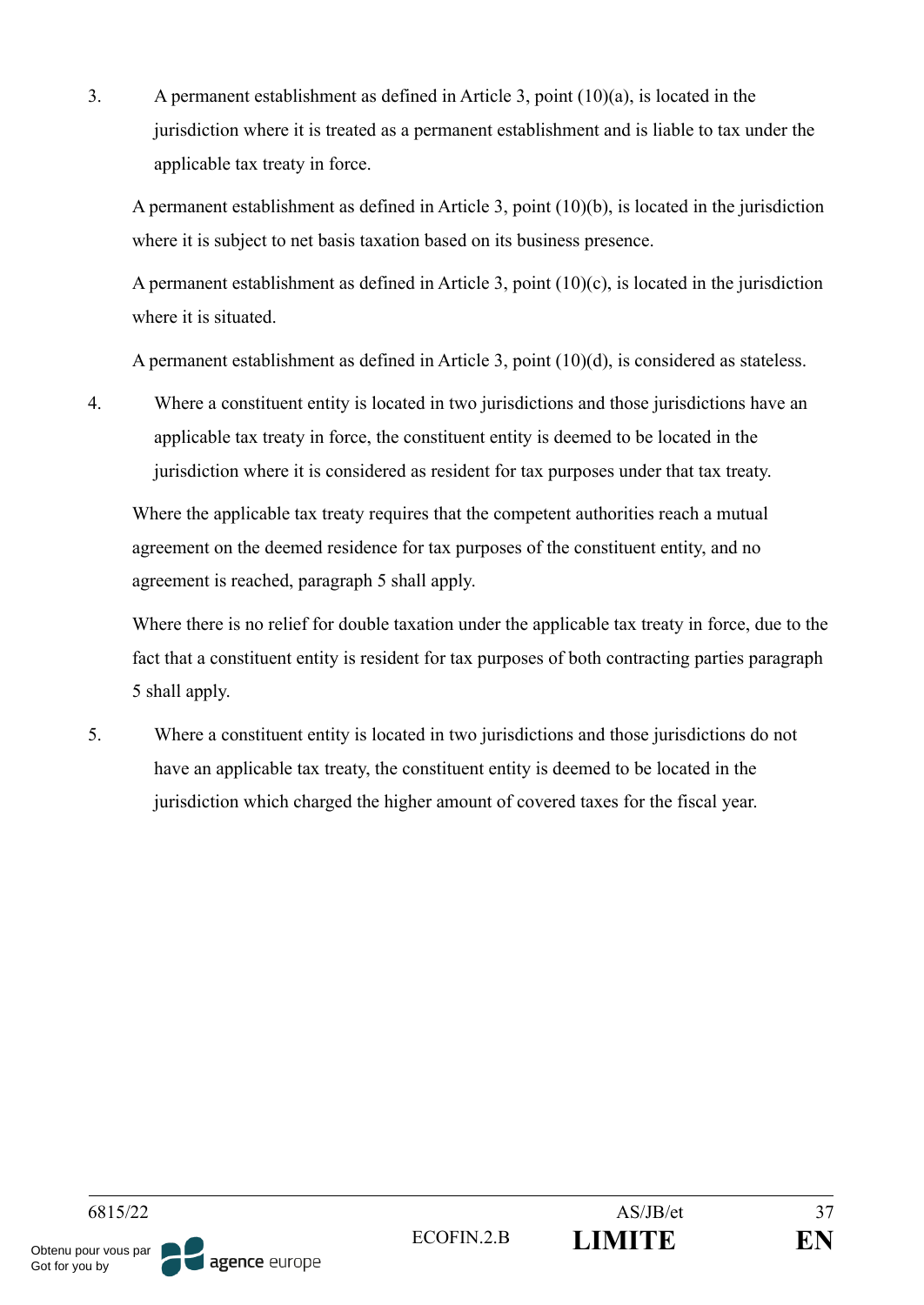For the purpose of calculating the amount of covered taxes referred to in the first subparagraph, the amount of tax paid in accordance with a controlled foreign company tax regime shall not be taken into consideration.

If the amount of covered taxes due in the two jurisdictions is the same or zero, the constituent entity is deemed to be located in the jurisdiction where it has the higher amount of substance-based income exclusion computed on an entity basis in accordance with Article 27.

If the amount of the substance-based income exclusion in the two jurisdictions is the same or zero, the constituent entity shall be considered as stateless, unless it is an ultimate parent entity, in which case it shall be deemed to be located in the jurisdiction where it was created.

- 6. Where, as a result of applying paragraphs 4 and 5, a parent entity is located in a jurisdiction where it is not subject to a qualified IIR, it is deemed to be subject to the qualified IIR of the other jurisdiction, unless an applicable tax treaty in force prohibits the application of such rule.
- 7. Where a constituent entity changes its location in the course of a fiscal year, it shall be located in the jurisdiction where it was deemed to be located under this Article at the beginning of that fiscal year.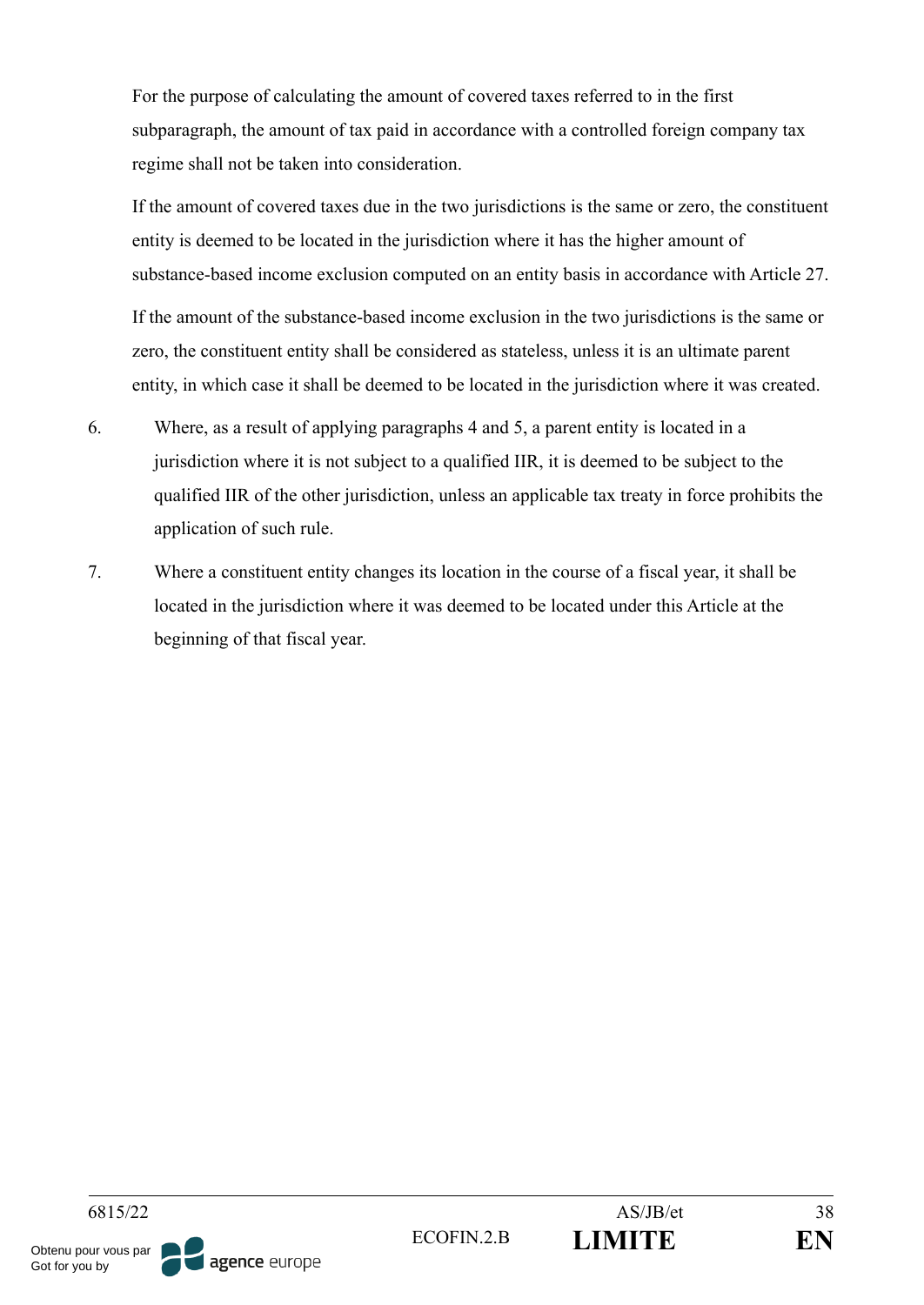# **CHAPTER II**

# **INCOME INCLUSION RULE AND UNDERTAXED PROFIT RULE**

## *Article 5*

## *Ultimate parent entity in the Union*

- 1. Member States shall ensure that an ultimate parent entity that is a constituent entity located in a Member State is subject to the top-up tax for the fiscal year (the "IIR top-up tax") in respect of its low-taxed constituent entities that are located in another jurisdiction or that are stateless.
- 2. Member States shall ensure that, where a constituent entity that is the ultimate parent entity of an MNE group or of a large-scale domestic group is located in a Member State that is a low- tax jurisdiction, it is subject to the IIR top-up tax in respect of itself and of all low-taxed constituent entities of the group located in the same Member State for the fiscal year.

### *Article 6*

## *Intermediate parent entity in the Union*

1. Member States shall ensure that an intermediate parent entity located in a Member State and held by an ultimate parent entity that is located in a third country jurisdiction is subject to the IIR top-up tax for the fiscal year in respect of its low-taxed constituent entities that are located in another jurisdiction or that are stateless.

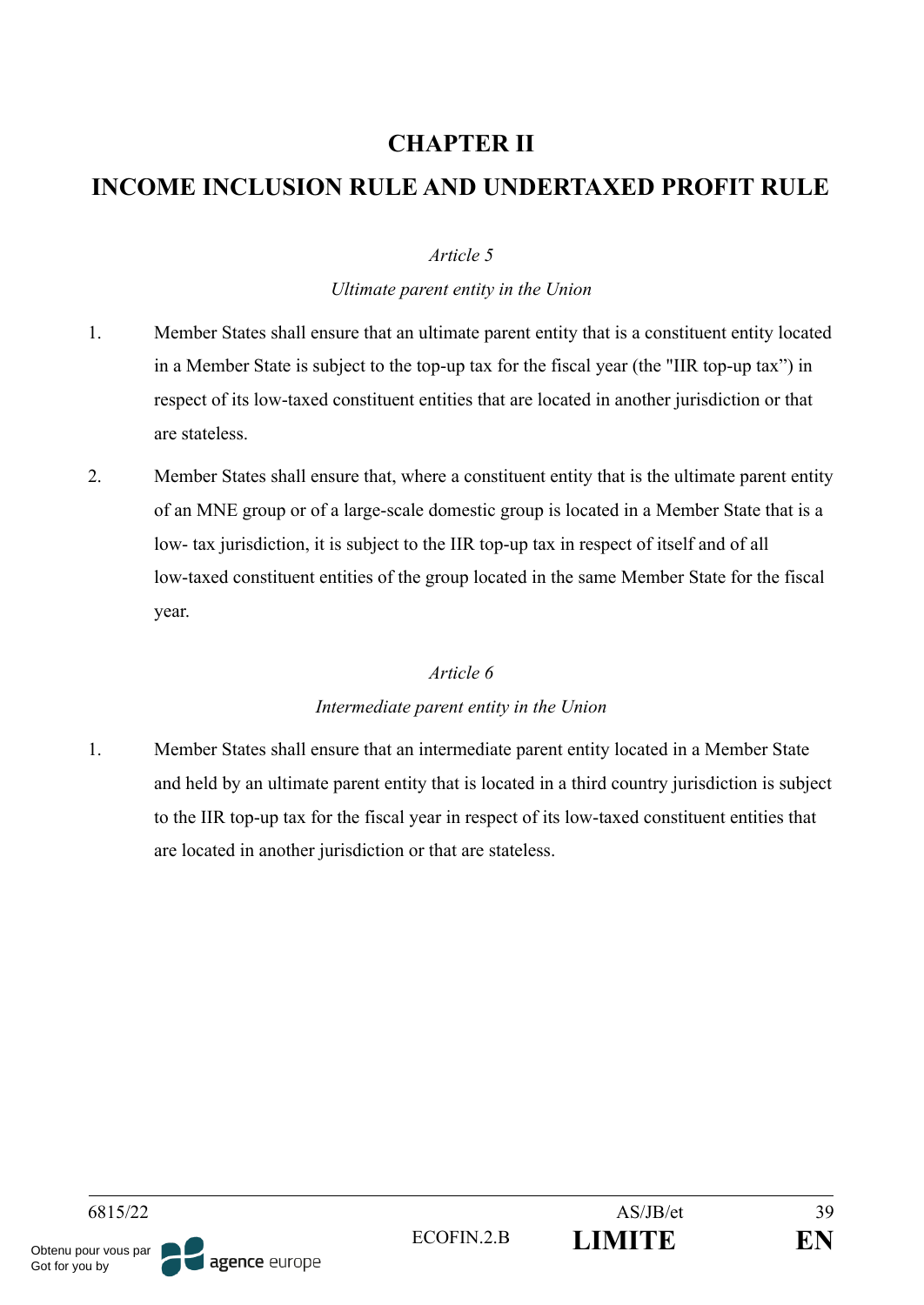- 2. Member States shall ensure that, where an intermediate parent entity is located in a Member State that is a low-tax jurisdiction and held by an ultimate parent entity that is located in a third country jurisdiction it is subject to the IIR top-up tax in respect of itself and of its low-taxed constituent entities located in the same Member State for the fiscal year.
- 3. Paragraphs 1 and 2 shall not apply where:
	- (a) the ultimate parent entity is subject to a qualified income inclusion rule for that fiscal year; or
	- (b) another intermediate parent entity is located in a jurisdiction where it is subject to a qualified IIR and owns, directly or indirectly, a controlling interest in the intermediate parent entity.

## Article 6a

*Intermediate parent entity located in the Union and held by an excluded ultimate parent entity*

1. Member States shall ensure that, where an intermediate parent entity located in a Member State is held by an ultimate parent entity that is an excluded entity, the intermediate parent entity is subject to the IIR top-up tax for the fiscal year in respect of its low-taxed constituent entities that are located in another jurisdiction or that are stateless.

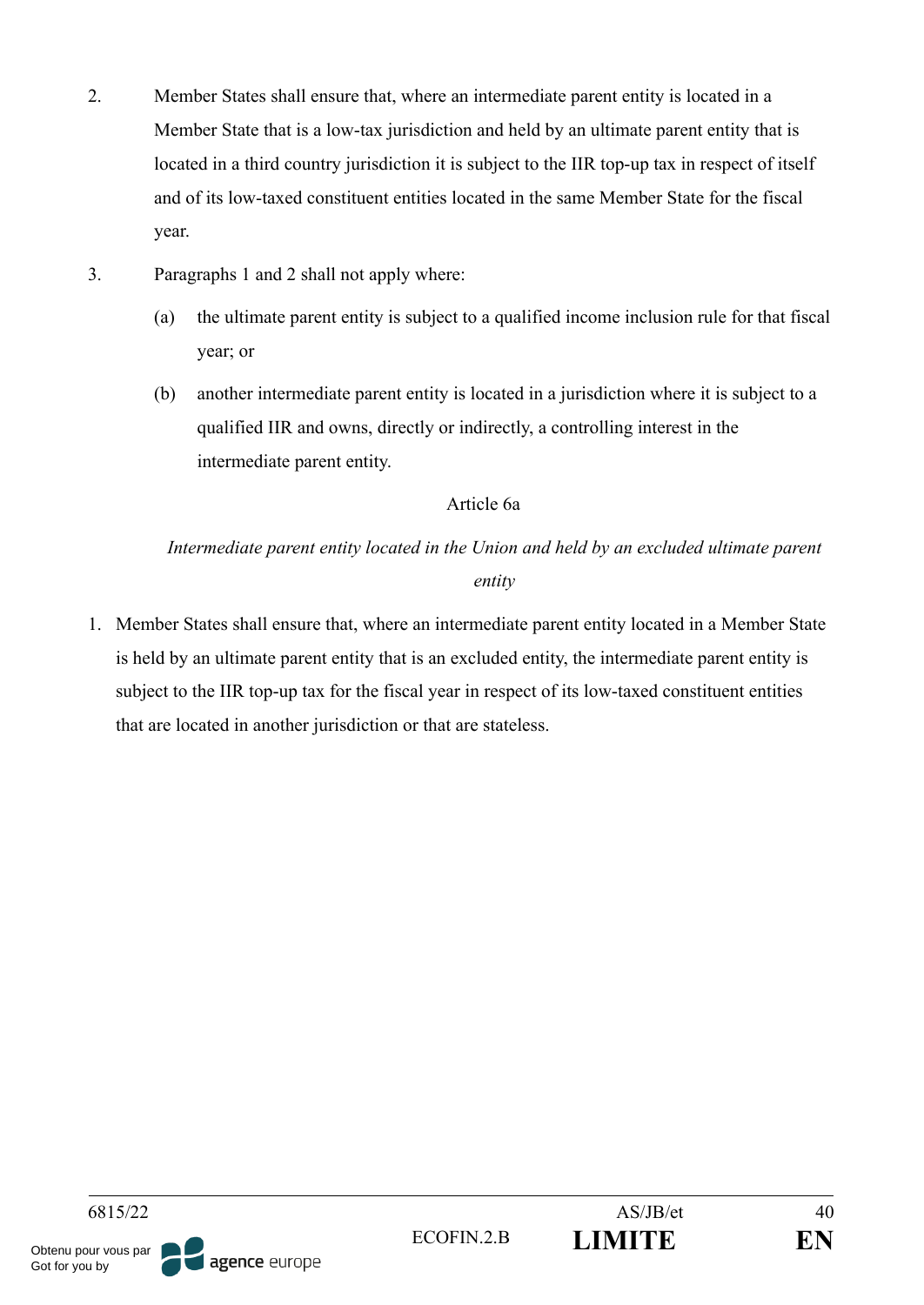- 2. Member States shall ensure that, where an intermediate parent entity located in a Member State that is a low-tax jurisdiction is held by an ultimate parent entity that is an excluded entity, it is subject to the IIR top-up tax in respect of itself and its low-taxed constituent entities that are located in the same Member State for the fiscal year.
- 3. Paragraphs 1 and 2 shall not apply where another intermediate parent entity is located in a jurisdiction where it is subject to a qualified income inclusion rule for that fiscal year and owns, directly or indirectly, a controlling interest in the intermediate parent entity referred to in paragraphs 1 and 2.

## *Partially-owned parent entity in the Union*

- 1. Member States shall ensure that a partially-owned parent entity located in a Member State is subject to the IIR top-up tax for the fiscal year in respect of its low-taxed constituent entities that are located in another jurisdiction or that are stateless.
- 2. Member States shall ensure that, where a partially-owned parent entity is located in a Member State that is a low- tax jurisdiction, it is subject to the IIR top-up tax in respect of itself and of its low-taxed constituent entities located in the same Member State for the fiscal year.
- 3. Paragraphs 1 and 2 shall not apply where the ownership interests of the partially-owned parent entity are wholly held, directly or indirectly, by another partially-owned parent entity that is subject to a qualified income inclusion rule for that fiscal year.

Got for you by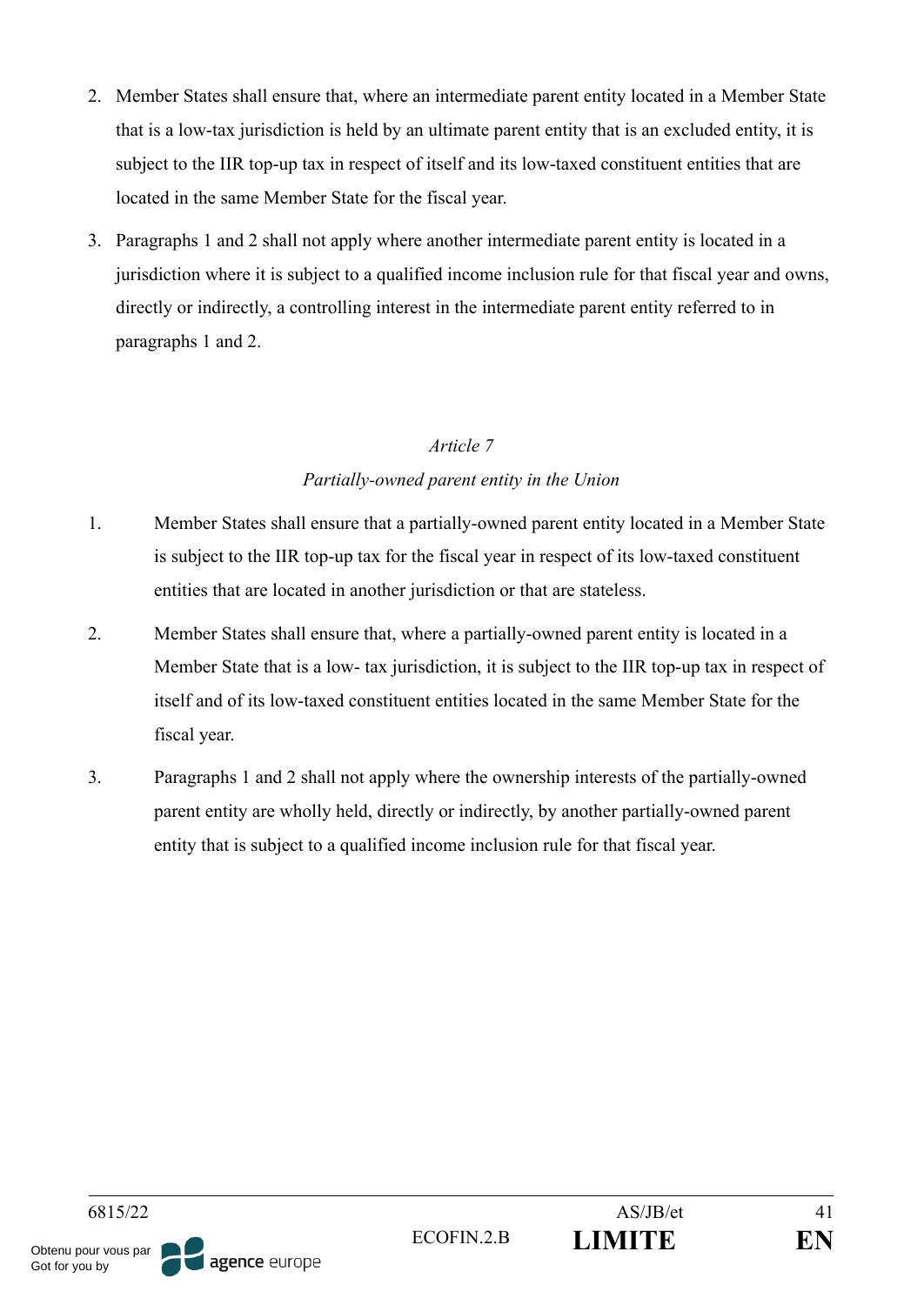### *Allocation of the top-up tax under the income inclusion rule*

- 1. The IIR top-up tax due by a parent entity in respect of a low-taxed constituent entity pursuant to Articles 5(1), 6(1), 6a(1) and 7(1) shall be equal to the top-up tax of the low-taxed constituent entity, as computed in accordance with Article 26, multiplied by the parent entity's allocable share in such top-up tax for the fiscal year.
- 2. A parent entity's allocable share in the top-up tax with respect to a low-taxed constituent entity shall be the proportion of the parent entity's ownership interest in the qualifying income of the low-taxed constituent entity. The proportion of the parent entity´s ownership interest in the qualifying income shall be equal to the qualifying income of the low-taxed constituent entity for the fiscal year, reduced by the amount of such income attributable to ownership interests held by other owners, divided by the qualifying income of the low-taxed constituent entity for the fiscal year.

The amount of qualifying income attributable to ownership interests in a low-taxed constituent entity held by other owners is the amount that would have been treated as attributable to such owners under the principles of the acceptable financial accounting standard used in the ultimate parent entity's consolidated financial statements if the low-taxed constituent entity's net income were equal to its qualifying income and:

(a) the parent entity had prepared consolidated financial statements in accordance with that accounting standard (the hypothetical consolidated financial statements);

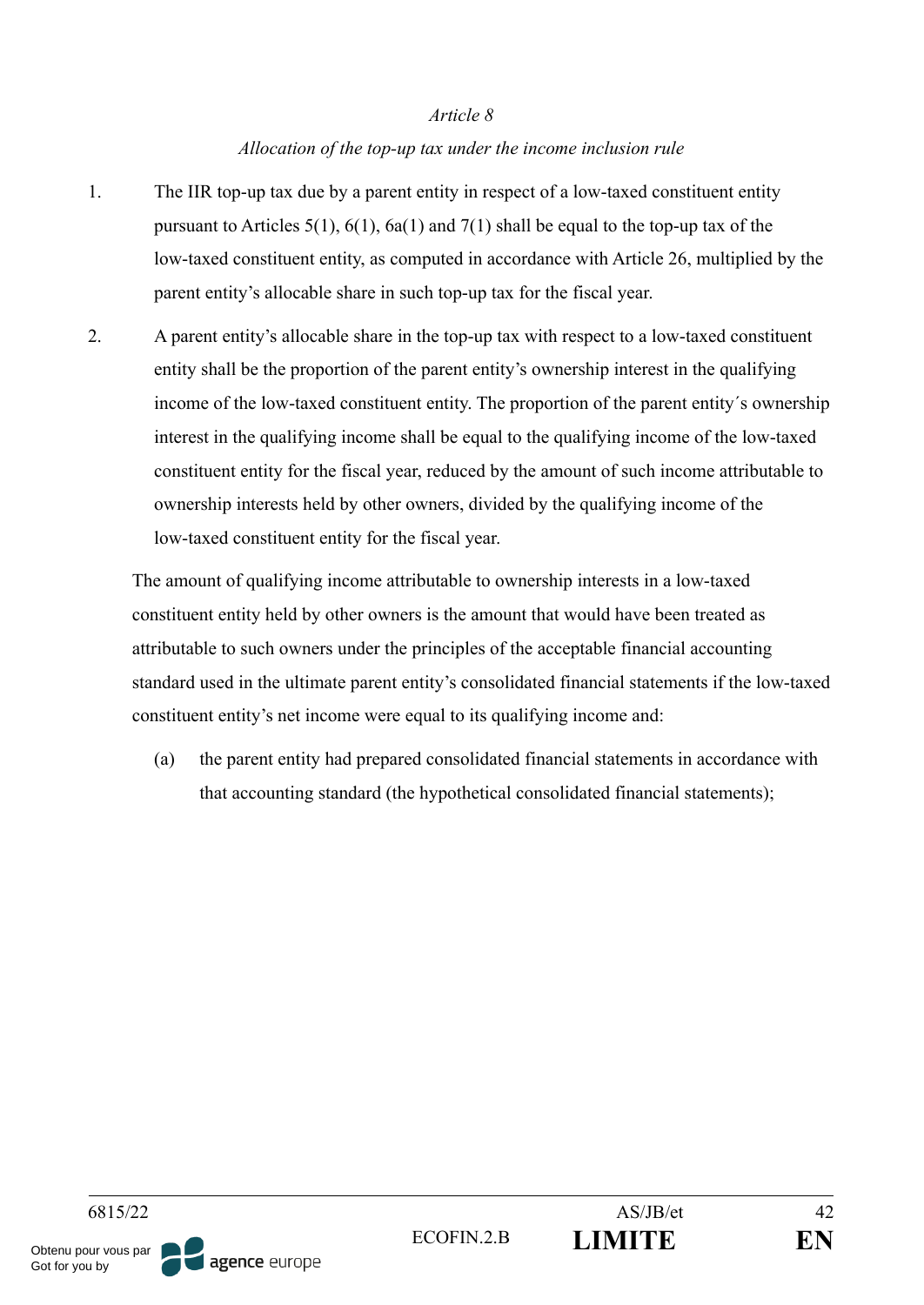- (b) the parent entity owned a controlling interest in the low-taxed constituent entity such that all of the income and expenses of the low-taxed constituent entity were consolidated on a line-by-line basis with those of the parent entity in the hypothetical consolidated financial statements;
- (c) all of the low-taxed constituent entity's qualifying income were attributable to transactions with persons that are not group entities; and
- (d) all ownership interests not directly or indirectly held by the parent entity were held by persons other than group entities.
- 3. In addition to the amount allocated to a parent entity in accordance with paragraph 1, the IIR top-up tax due by a parent entity pursuant to Article  $5(2)$ ,  $6(2)$ ,  $6a(2)$  and  $7(2)$  shall include, for the fiscal year, in accordance with Article 26 :
	- a) the full amount of top-up tax computed for that parent entity;
	- b) the amount of top-up tax computed for its low-taxed constituent entities located in the same Member State multiplied by the parent entity's allocable share in such top-up tax for the fiscal year.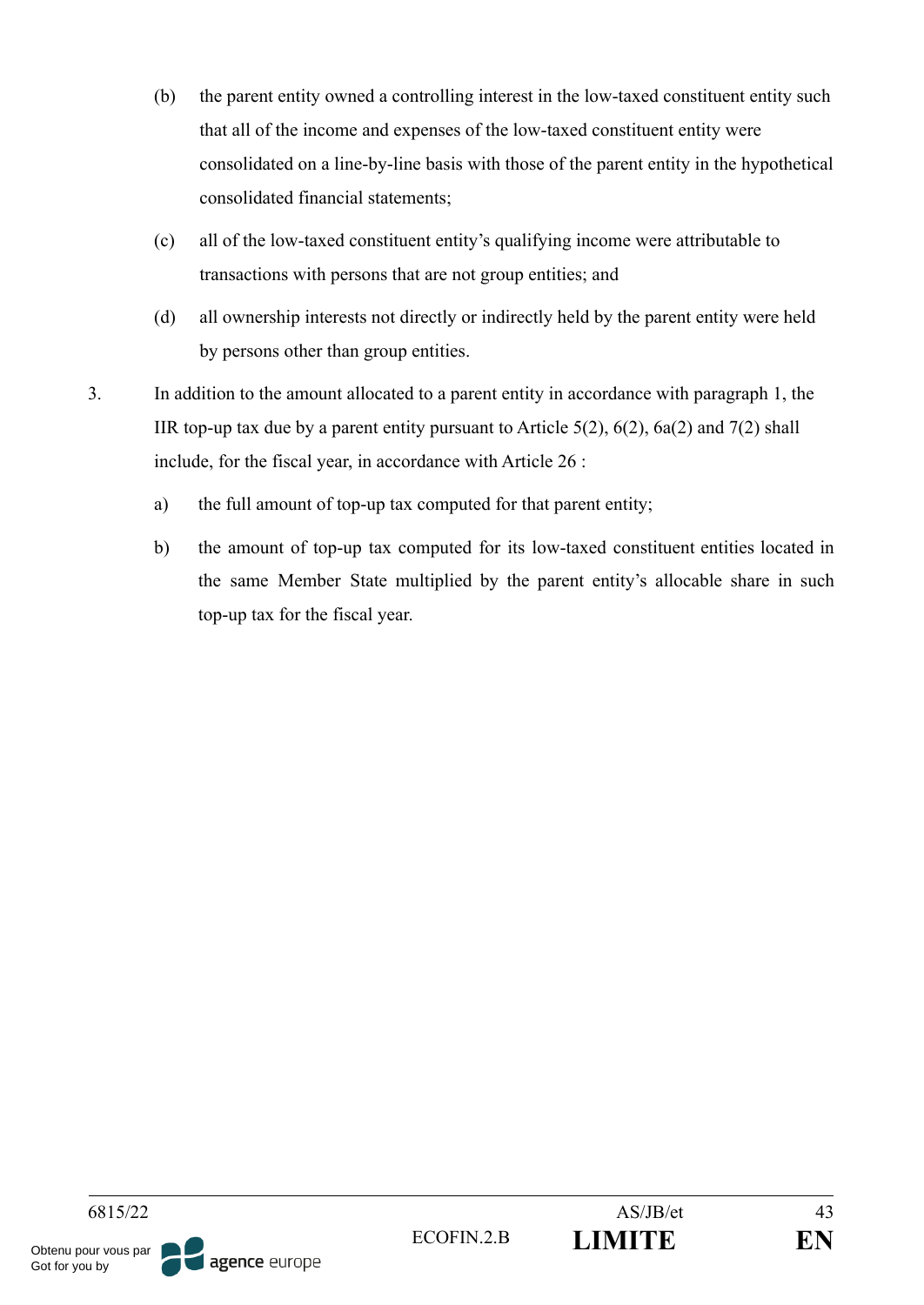#### *Income inclusion rule offset mechanism*

Where a parent entity located in a Member State holds an ownership interest in a low-taxed constituent entity indirectly through an intermediate parent entity or a partially-owned parent entity that is subject to a qualified IIR for the fiscal year, the top-up tax due pursuant to Articles 5 to 7 shall be reduced by an amount equal to the portion of the first-mentioned parent entity's allocable share of the top-up tax which is due by the other parent entity.

#### *Article 10*

#### *Election to apply a qualified domestic top-up tax*

1. Member States may elect to apply a qualified domestic top-up tax.

If a Member State where constituent entities of an MNE group or a large-scale domestic group are located elects to apply a qualified domestic top-up tax, all low-taxed constituent entities of the MNE group or a large-scale domestic group in that Member State shall be subject to that domestic top-up tax for the fiscal year.

Under a qualified domestic top-up tax, the domestic excess profits of the low-taxed constituent entities may be computed based on an acceptable financial accounting standard or an authorised financial accounting standard permitted by the authorised accounting body and adjusted to prevent any material competitive distortions, rather than the financial accounting standard used in the consolidated financial statements.

6815/22 AS/JB/et 44 ECOFIN.2.B **LIMITE EN** Obtenu pour vous par agence europe Got for you by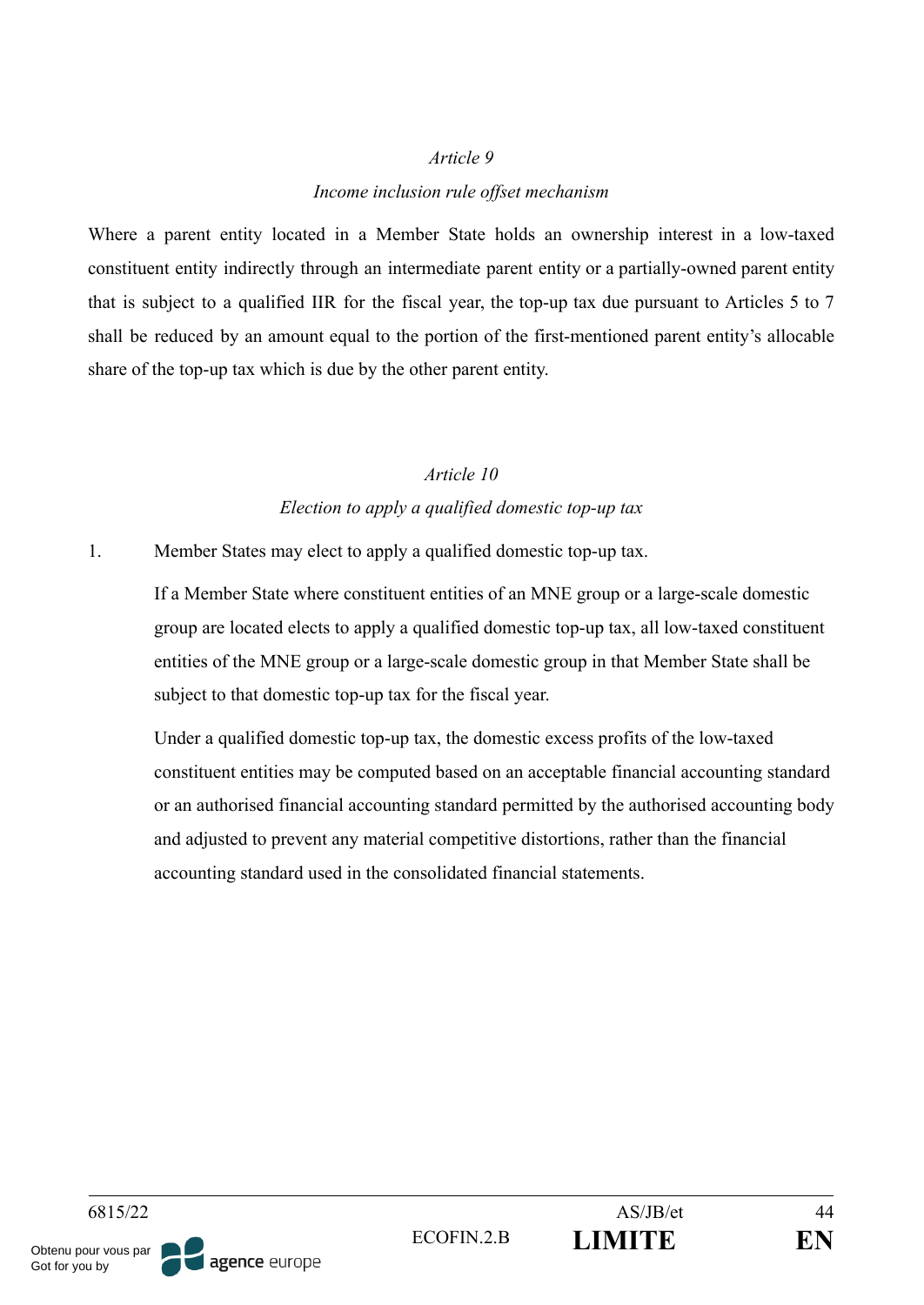2. Where a parent entity of an MNE group or a large-scale domestic group is located in a Member State, and its directly or indirectly held constituent entities located, either in this Member State or in another jurisdiction, are subject to a qualified domestic top-up tax for the fiscal year in those jurisdictions, the amount of any top-up tax computed in accordance with Article 26 due by the parent entity pursuant to Articles 5 to 7 shall be reduced, up to zero, by the amount of qualified domestic top-up tax due either by itself or by those constituent entities.

Notwithstanding the first subparagraph, if the qualified domestic top-up tax has been computed for a fiscal year in accordance with the ultimate parent entity's acceptable accounting standard or with International Financial Reporting Standards (IFRS or IFRS as adopted by the EU pursuant to Regulation (EC) No 1606/2002), no top-up tax shall be computed in accordance with Article 26 for that fiscal year in respect of the constituent entities of that MNE group or large-scale domestic group located in that Member State. This subparagraph is without prejudice to the computation of any additional top-up tax pursuant to Article 28 in the case where a Member State does not apply a qualified domestic top-up tax to collect any additional top-up tax arising under Article 28.

3. Where the amount of qualified domestic top-up tax for a fiscal year has not been paid within the four fiscal years following the fiscal year in which it was due, the amount of domestic top-up tax that was not paid shall be added to the jurisdictional top-up tax computed in accordance with Article 26(3) and can not be collected anymore by the Member State which made the election pursuant to paragraph 1.

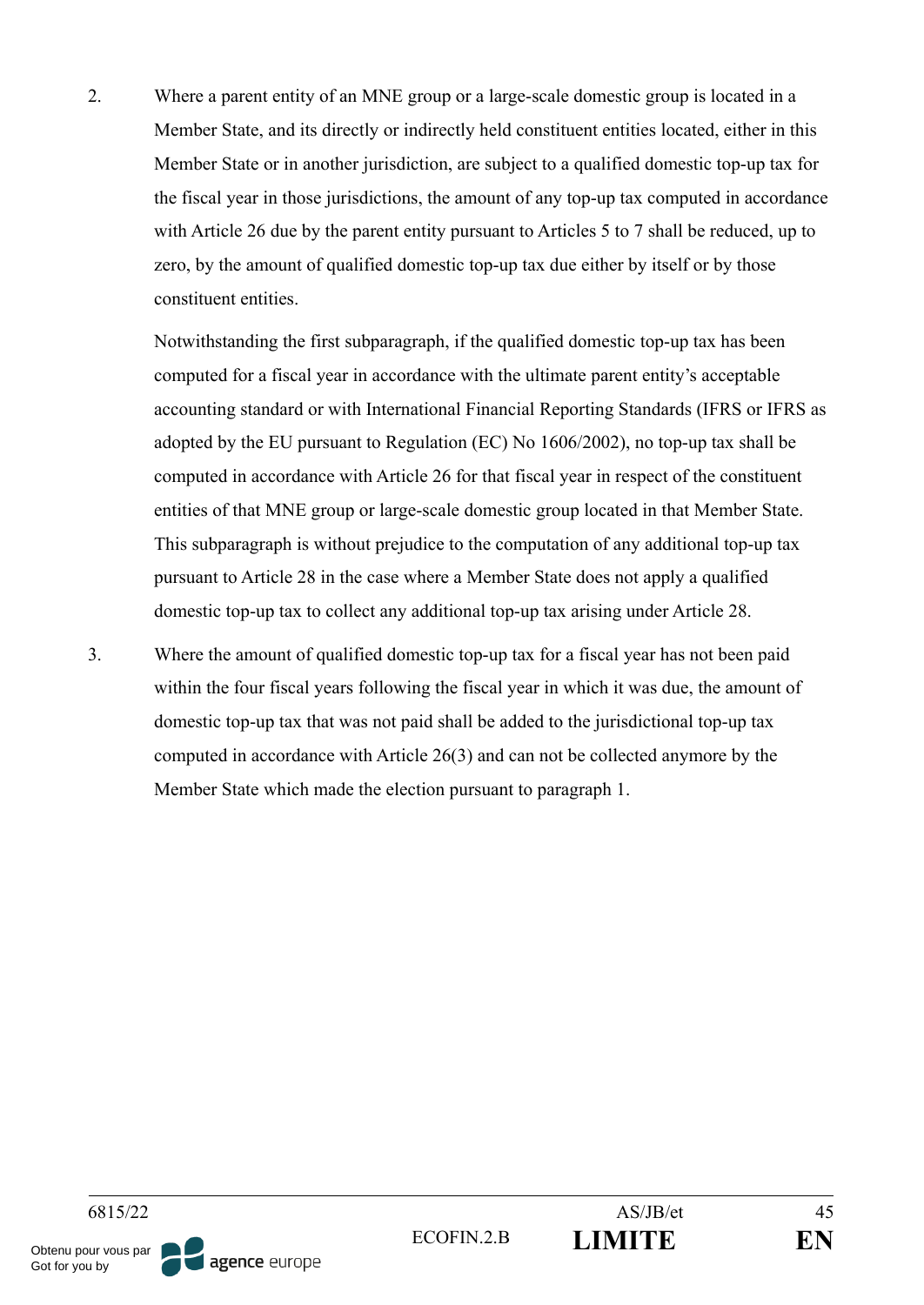4. Member States that elect to apply a qualified domestic top-up tax shall notify the Commission of this election within four months following the adoption of their national laws, regulations and administrative provisions introducing a qualified domestic top-up tax. Such election shall be valid and may not be revoked for a period of three years. At the end of each period of three years, the election shall be renewed automatically, unless the Member State revokes its election. Any revocation of the election shall be notified to the Commission four months before the end of the five-year period.

### *Article 11*

#### *Application of a UTPR across the MNE group*

1. Where the ultimate parent entity of an MNE group is located in a third country jurisdiction that does not apply a qualified income inclusion rule, or where the ultimate parent entity of an MNE group is an excluded entity, Member States shall ensure that the constituent entities located in the Union are subject, in the Member State in which they are located, to an adjustment which shall be equal to the UTPR top-up tax amount allocated to that Member State for the fiscal year in accordance with Article 13.

For that purpose, such adjustment may take the form of either a top-up tax due by those constituent entities or a denial of deduction against the taxable income of those constituent entities resulting in an amount of tax liability necessary to collect to the UTPR top-up tax amount allocated to that Member State.

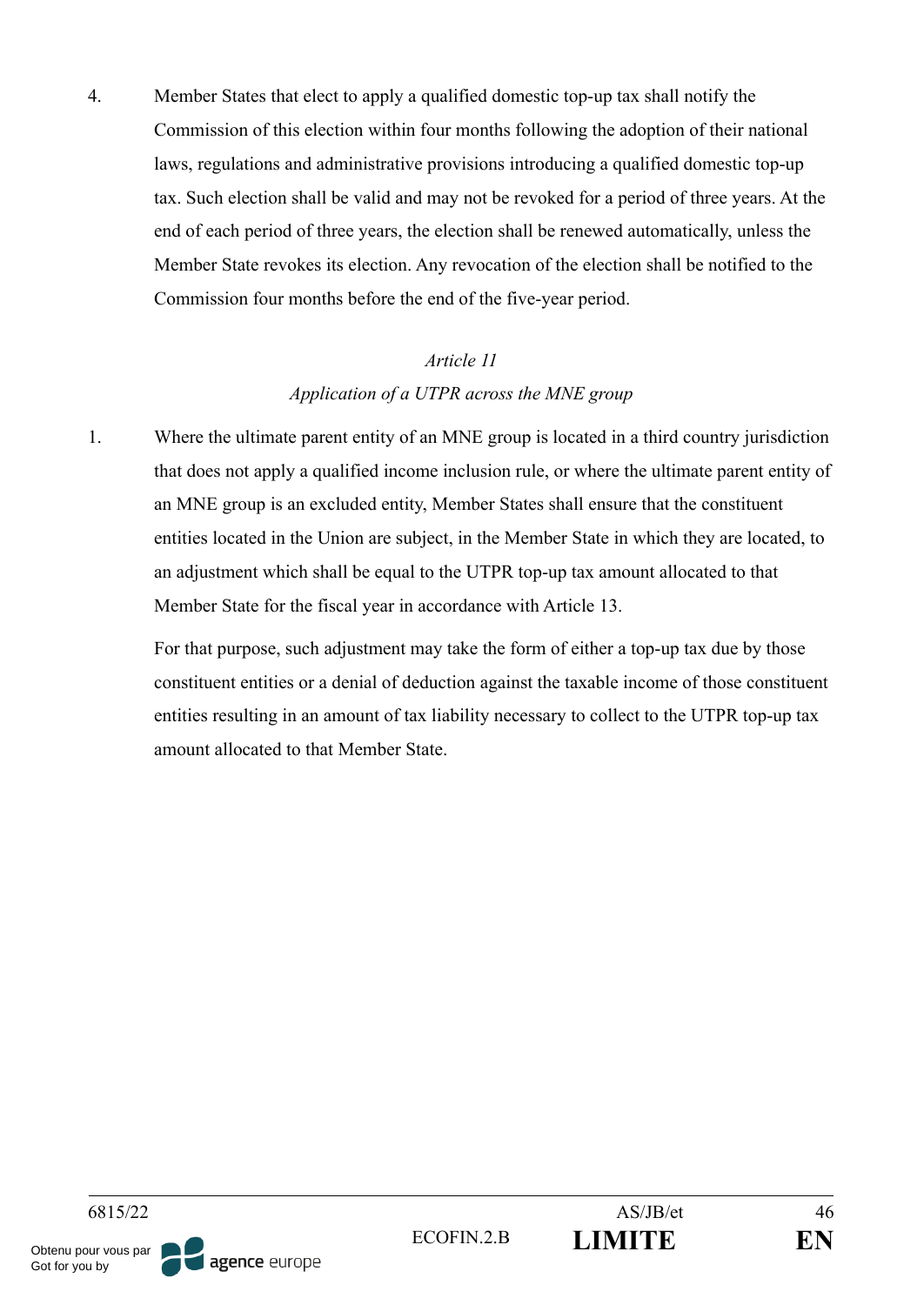2. Where a Member State applies the adjustment pursuant to paragraph 1 in the form of a denial of deduction against taxable income, such adjustment shall apply to the extent possible with respect to the taxable year in which **ends** the fiscal year for which the UTPR top-up tax amount was calculated and allocated to a Member State in accordance with Article 13.

Any UTPR top-up tax amount that remains due with respect to a fiscal year as a result of the application of a denial of deduction against taxable income for that fiscal year shall be carried forward to the extent necessary and be subject, with respect to each following fiscal year, to the adjustment pursuant to paragraph 1 until the full UTPR top-up tax amount allocated to that Member State for that fiscal year has been paid off.

3. Constituent entities that are investment entities shall not be subject to this Article.

## *Article 12*

## *Application of a UTPR in the UPE jurisdiction*

1. Where the ultimate parent entity of an MNE group is located in a low-tax third country, Member States shall ensure that the constituent entities located in the Union are subject, in the Member State in which they are located, to an adjustment which shall be equal to the UTPR top-up tax amount allocated to that Member State for the fiscal year in accordance with Article 13

For that purpose, such adjustment may take the form of either a top-up tax due by those constituent entities or a denial of deduction against the taxable income of those constituent entities resulting in an amount of tax liability necessary to collect the UTPR top-up tax amount allocated to that Member State.

6815/22 AS/JB/et 47 ECOFIN.2.B **LIMITE EN** Obtenu pour vous par agence europe Got for you by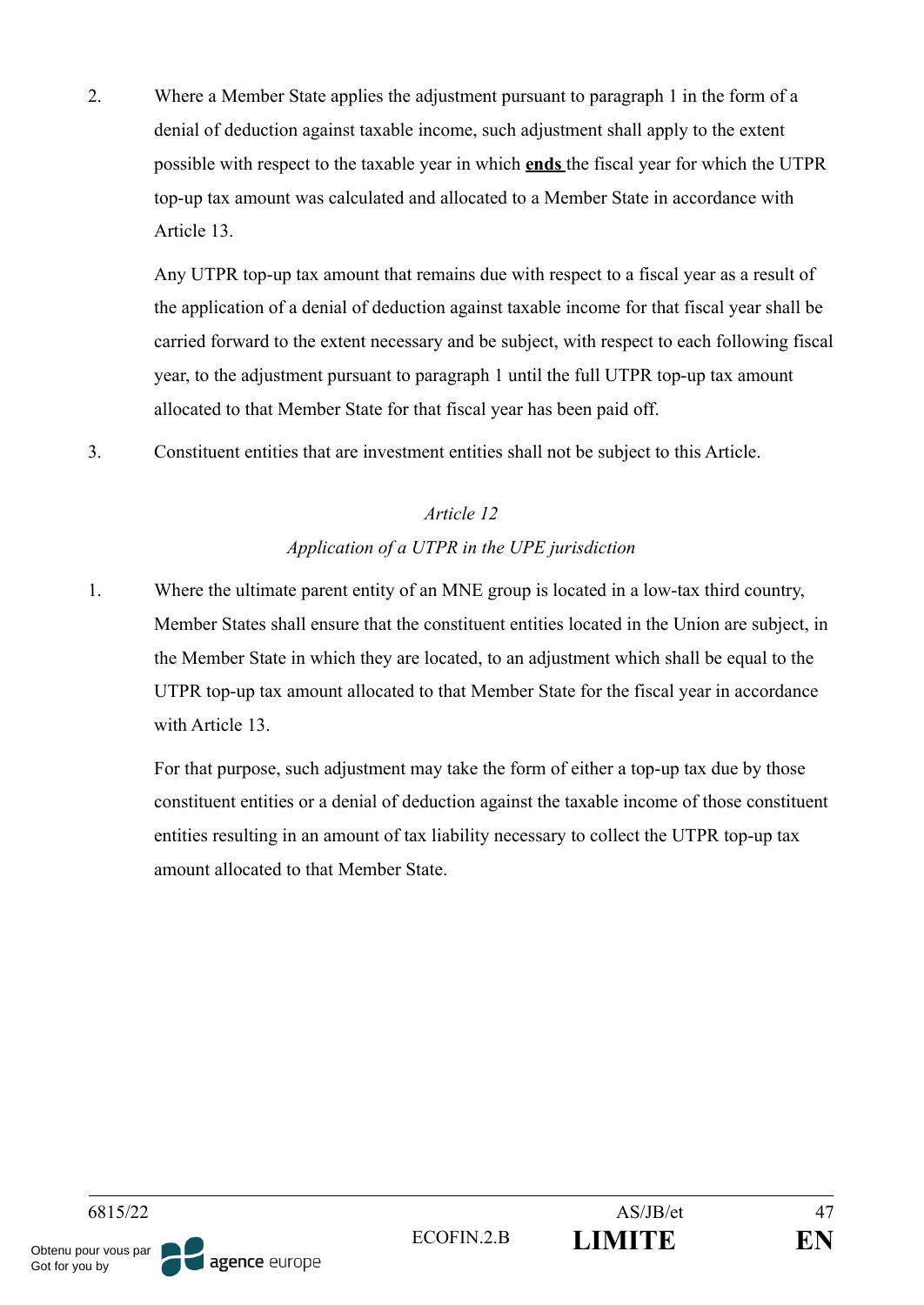The first subparagraph shall not apply when the ultimate parent entity in such low-tax third country jurisdiction is subject to a qualified IIR in respect to itself and its low taxed constituent entities located in this jurisdiction.

2. Where a Member State applies the adjustment pursuant to paragraph 1 in the form of a denial of deduction against taxable income, such adjustment shall apply to the extent possible with respect to the taxable year in which the fiscal year for which the UTPR top-up tax amount was calculated and allocated to a Member State in accordance with Article 13 ends.

Any UTPR top-up tax amount that remains due with respect to a fiscal year as a result of the application of a denial of deduction against taxable income for that fiscal year shall be carried forward to the extent necessary and be subject, with respect to each following fiscal year, to the adjustment pursuant to paragraph 1 until the full UTPR top-up tax amount allocated to that Member State for that fiscal year has been paid.

3. Constituent entities that are investment entities shall not be subject to this Article.

## *Article 13*

## *Computation and allocation of the UTPR top-up tax amount*

1. The UTPR top-up tax amount allocated to a Member State shall be computed by multiplying the total UTPR top-up tax, as determined in accordance with paragraph 2, by the Member State's UTPR percentage as determined in accordance with paragraph 5.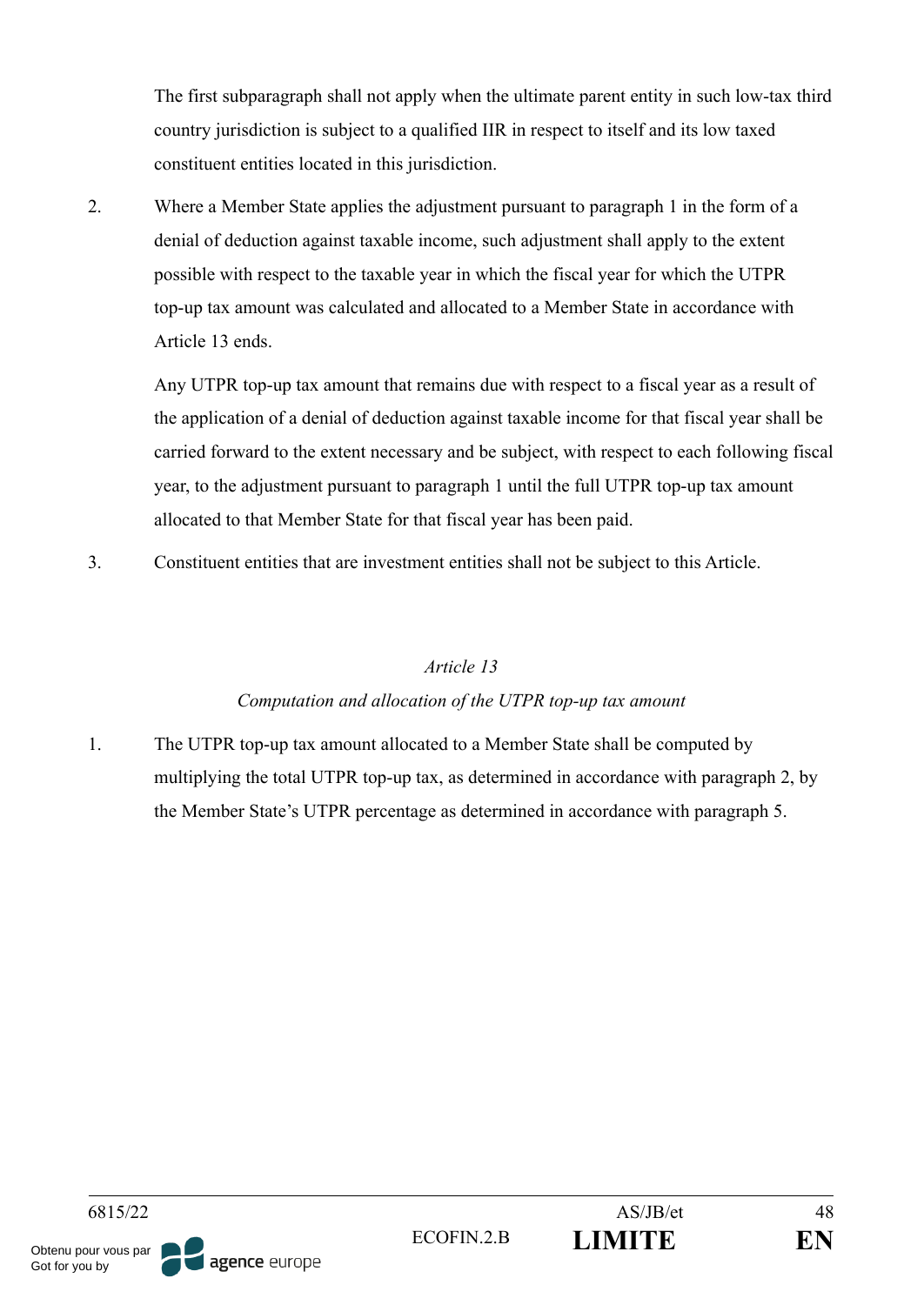- 2. The total UTPR top-up tax for a fiscal year shall be equal to the sum of the top-up tax calculated for each low-taxed constituent entity of the MNE group for that fiscal year, as determined in accordance with Article 26, subject to the adjustments set out in paragraphs 3 and 4.
- 3. The UTPR top-up tax of a low-taxed constituent entity shall be equal to zero where, for the fiscal year, all of the ultimate parent entity's ownership interests in such low-taxed constituent entity are held directly or indirectly by one or more parent entities, which are required to apply a qualified IIR in respect of that low-taxed constituent entity for that fiscal year.
- 4. Where paragraph 3 does not apply, the UTPR top-up tax of a low-taxed constituent entity shall be reduced by a parent entity's allocable share of the top-up tax of that low-taxed constituent entity that is brought into charge under qualified IIR.
- 5. A Member State's UTPR percentage shall be computed, for each fiscal year and for each MNE group, according to the following formula:

where:

(a) the number of employees in the Member State is the total number of employees of all the constituent entities of the MNE group located in that Member State;



 $50\%x$  (number of employees of the Member State)  $+50\%x$  the total value of tangible assets of the Member State<br>the total value of employees of all UTPR jurisdictions  $+50\%x$  the total value of tangible assets of all U the total value of tangible assets of all UTPR jurisdictions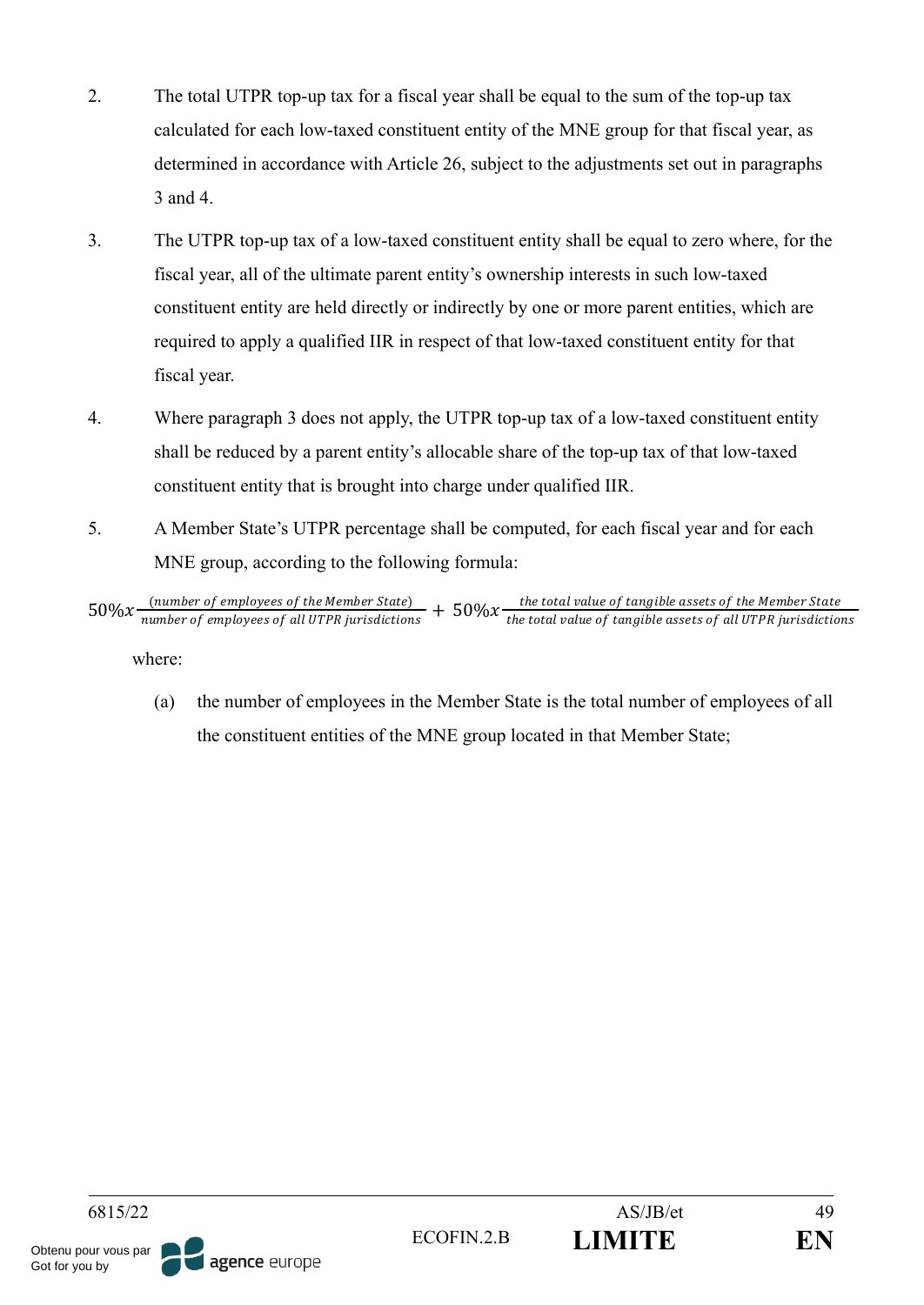- (b) the number of employees in all jurisdictions with a qualified UTPR is the total number of employees of all the constituent entities of the MNE group located in a jurisdiction that has a qualified UTPR in force for the fiscal year;
- (c) the total value of tangible assets in the Member State is the sum of the net book value of tangible assets of all the constituent entities of the MNE group located in that Member State;
- (d) The total value of tangible assets in all jurisdictions with a qualified UTPR is the sum of the net book value of tangible assets of all the constituent entities of the MNE group located in a jurisdiction that has a qualified UTPR in force for the fiscal year.
- 6. The number of employees shall be the number of employees on a full-time equivalent basis of all constituent entities located in the relevant jurisdiction, including independent contractors provided that they participate in the ordinary operating activities of the constituent entity.

The tangible assets shall include the tangible assets of all constituent entities located in the relevant jurisdiction but shall not include cash or cash equivalent, intangible or financial assets. With regard to permanent establishments, tangible assets should be allocated provided those tangible assets are included in the separate financial accounts of that permanent establishment as determined by Article 17(1) and adjusted in accordance with Article 17(2). The tangible assets allocated to the tax jurisdiction of a permanent establishment shall not be taken into account for the tangible assets of the tax jurisdiction of the main entity.

6815/22 AS/JB/et 50 ECOFIN.2.B **LIMITE EN** Obtenu pour vous par agence europe Got for you by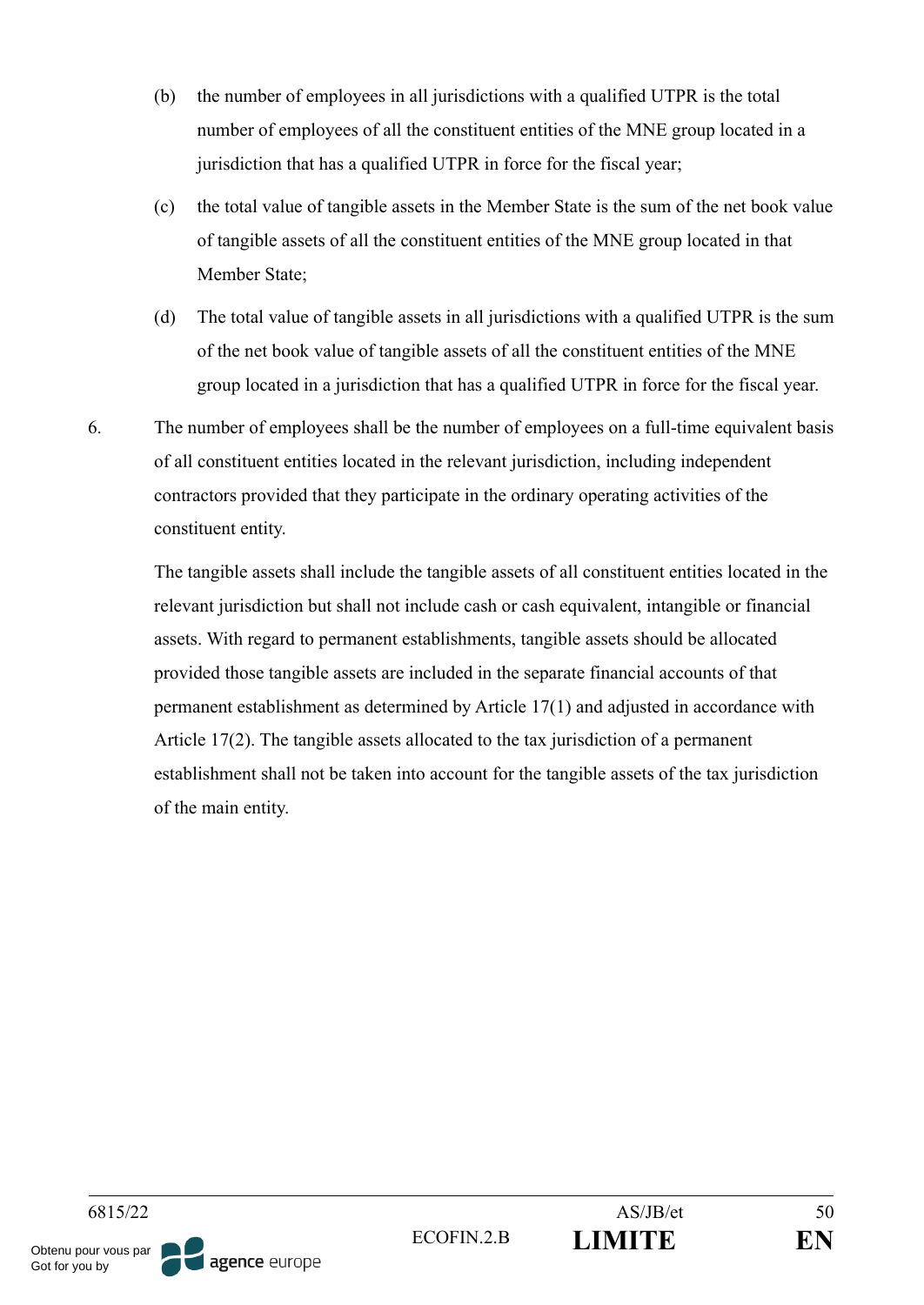7. A permanent establishment shall be allocated the employees whose payroll costs are included, and tangible assets that are included, in the separate financial accounts of that permanent establishment pursuant to Article 17(1) adjusted in accordance with Article  $17(2)$ .

The number of employees and tangible assets attributed to the jurisdiction of a permanent establishment shall not be taken into account for the number of employees and tangible assets of the tax jurisdiction of the main entity.

The number of employees and the net book value of tangible assets held by an investment entity shall be excluded from the elements of the formula.

The number of employees and the net book value of tangible assets of a flow-through entity shall be excluded from the elements of the formula, unless they are allocated to a permanent establishment or, in the absence of a permanent establishment, to the constituent entities that are located in the jurisdiction where the flow-through entity was created.

8. By way of derogation from paragraph 5, a jurisdiction's UTPR percentage for an MNE group shall be deemed to be zero for a fiscal year as long as the UTPR top-up tax amount allocated to that jurisdiction in a prior fiscal year has not resulted in the constituent entities of this MNE group located in that jurisdiction having an additional cash tax expense equal, in total, to the UTPR top-up tax amount for that prior fiscal year allocated to that jurisdiction.

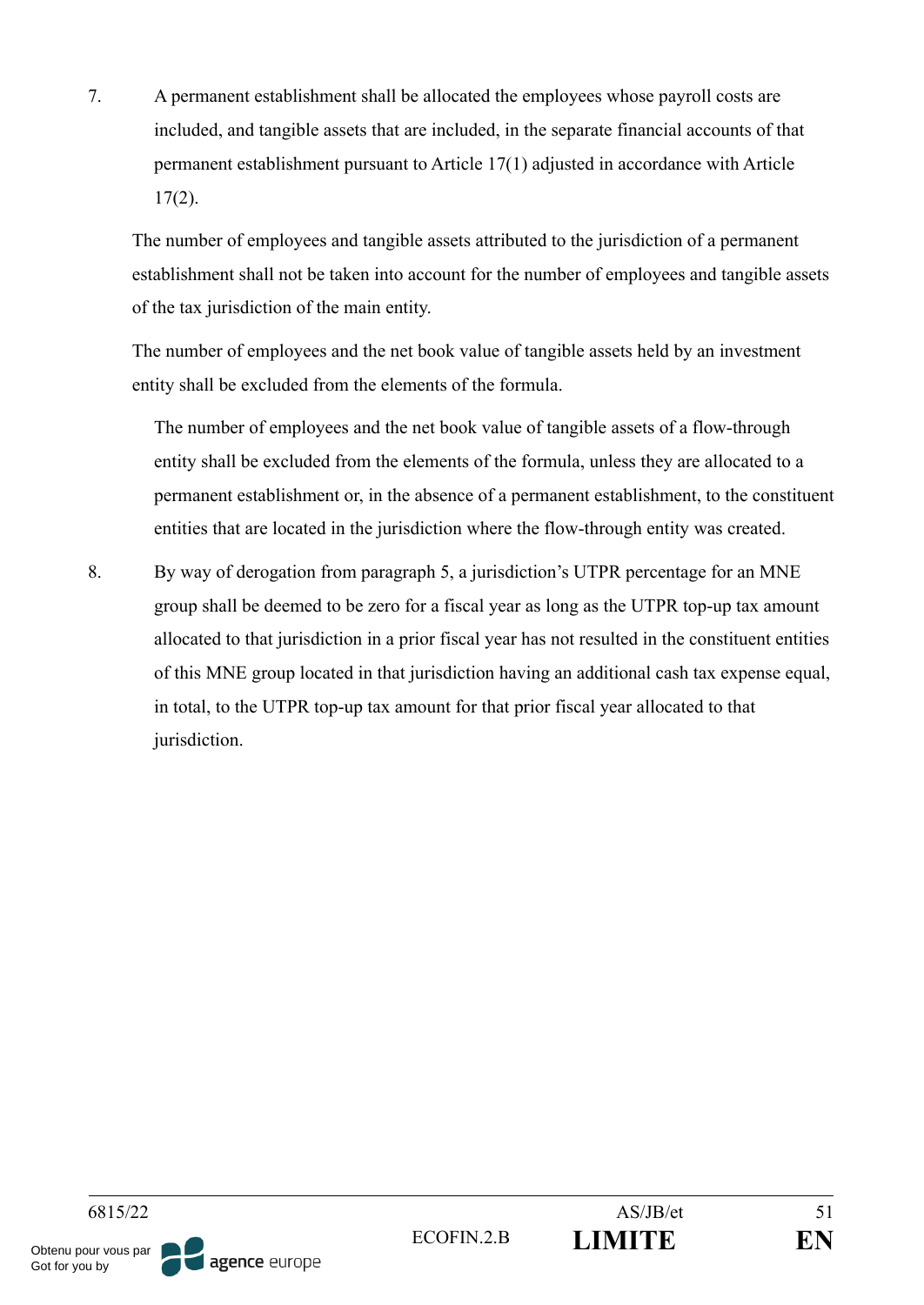The number of employees and the net book value of tangible assets of the constituent entities of an MNE group which is located in a jurisdiction with a UTPR percentage of zero for a fiscal year shall be excluded from the elements of the formula for allocating the total UTPR top-up tax to the MNE group for that fiscal year.

9. Paragraph 8 shall not apply for a fiscal year if all jurisdictions with a qualified UTPR in force for the fiscal year have a UTPR percentage of zero for the MNE group for that fiscal year.

## **CHAPTER III**

# **COMPUTATION OF THE QUALIFYING INCOME OR LOSS**

## *Article 14*

*Determination of the qualifying income or loss*

1. The qualifying income or loss of a constituent entity shall be computed by making the adjustments set out in Articles 15 to 18 to the financial accounting net income or loss of the constituent entity for the fiscal year before any consolidation adjustments for eliminating intra-group transactions, as determined under the accounting standard used in the preparation of the consolidated financial statements of the ultimate parent entity.

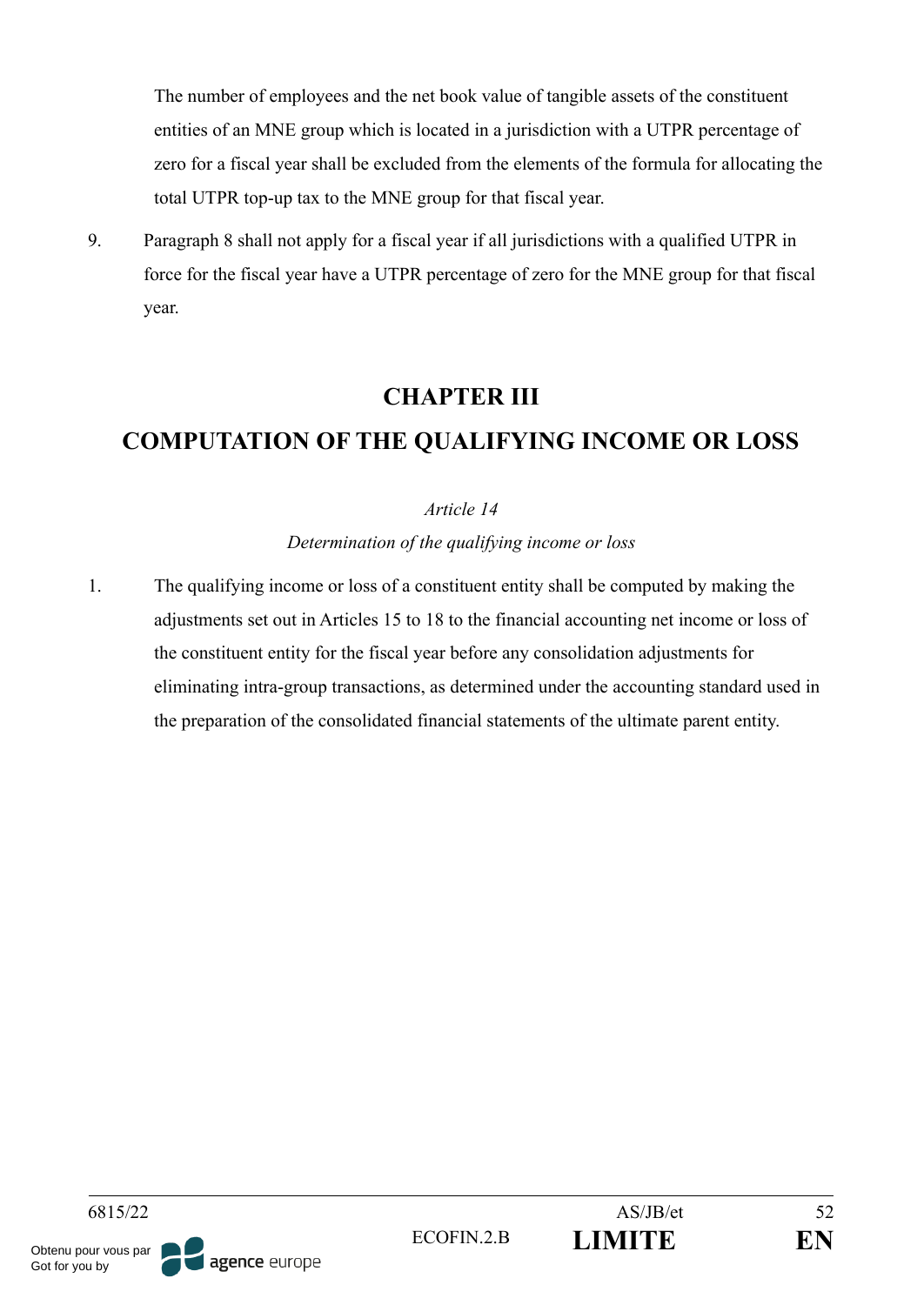- 2. Where it is not reasonably practicable to determine the financial accounting net income or loss of a constituent entity based on the acceptable financial accounting standard or authorised financial accounting standard used in the preparation of the consolidated financial statements of the ultimate parent entity, the financial accounting net income or loss of the constituent entity for the fiscal year may be determined using another acceptable financial accounting standard or an authorised financial accounting standard provided that:
	- (a) the financial accounts of the constituent entity are maintained based on that accounting standard;
	- (b) the information contained in the financial accounts is reliable; and
	- (c) permanent differences in excess of EUR 1 000 000 that arise from the application of a particular principle or standard to items of income or expense or transactions, which differs from the financial standard used in the preparation of the consolidated financial statements of the ultimate parent entity, shall be adjusted to conform to the treatment required for that item under the accounting standard used in the preparation of the consolidated financial statements.

An authorised financial accounting standard means, in respect of an entity, a set of generally acceptable accounting principles permitted by an authorised accounting body in the jurisdiction where that entity is located. For the purpose of this definition, authorised accounting body means the body with legal authority in a jurisdiction to prescribe, establish or accept accounting standards for financial reporting purposes.

3. Where an ultimate parent entity has not prepared its consolidated financial statements in accordance with an acceptable financial accounting standard referred to in Article 3(6)(c), the consolidated financial statements of the ultimate parent entity shall be adjusted to prevent any material competitive distortion.

agence europe

ECOFIN.2.B **LIMITE EN**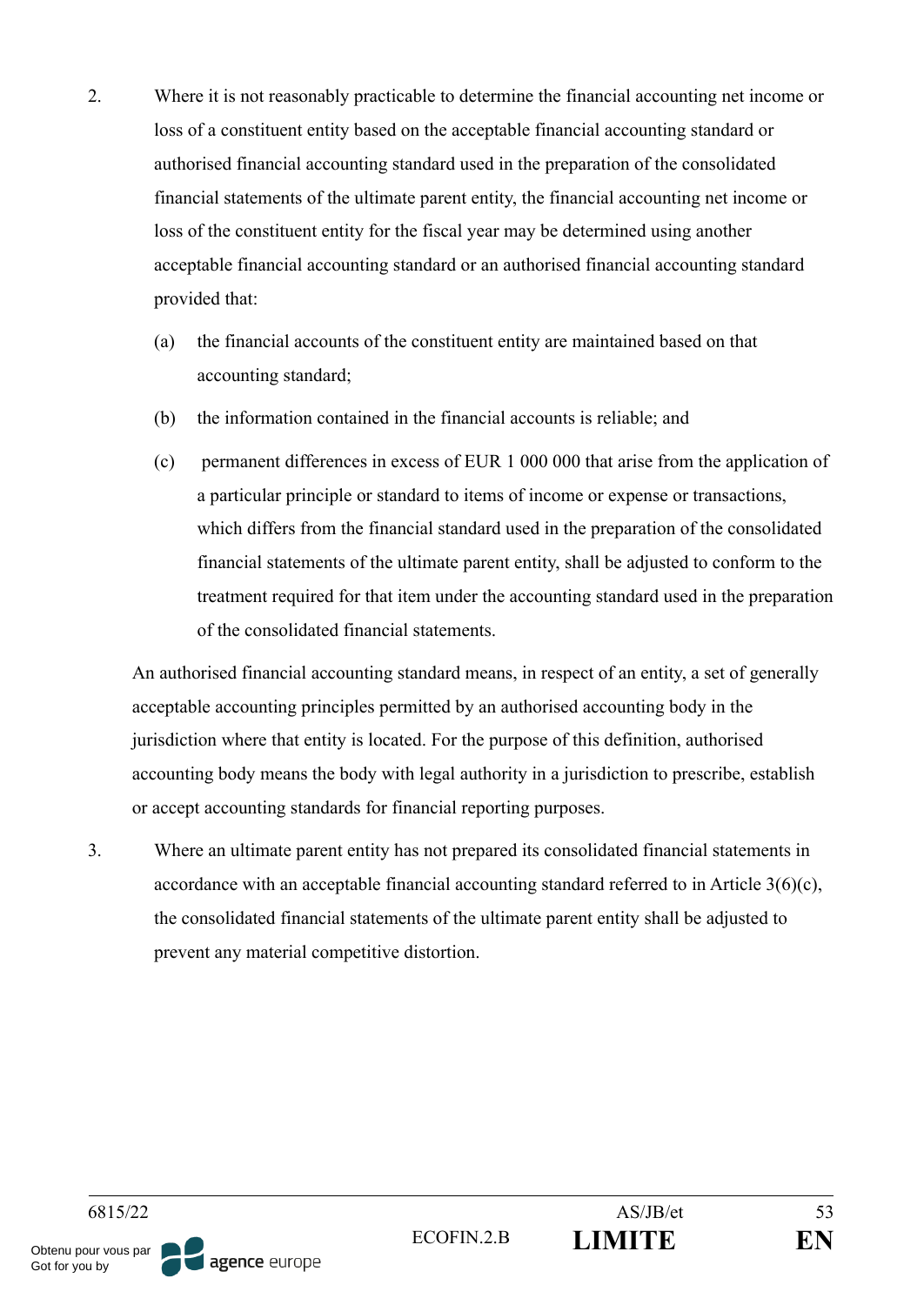- 4. Where an ultimate parent entity does not prepare consolidated financial statements as referred to in Articles 3(6)(a), (b) and (c), the consolidated financial statements of the ultimate parent entity referred to in Article 3(6)(d) shall be those that would have been prepared if the ultimate parent entity was required to prepare such consolidated financial statements in accordance with:
	- (a) an acceptable financial accounting standard; or

(b) an authorised financial accounting standard provided that such consolidated financial statements are adjusted to prevent any material competitive distortion.

- 5. Where a qualified domestic top-up tax is applied by a Member State or a third country jurisdiction, the financial accounting net income or loss of the constituent entities located in that Member State or third country jurisdiction may be determined in accordance with an acceptable financial accounting standard or an authorised financial accounting standard that is different from the financial accounting standard used in the consolidated financial statements of the ultimate parent entity provided that such financial accounting net income or loss is adjusted to prevent any material competitive distortion.
- 6. Where the application of a specific principle or procedure under a set of generally accepted accounting principles results in a material competitive distortion, the accounting treatment of any item or transaction subject to that principle or procedure shall be adjusted to conform to the treatment required for the item or transaction under International Financial Reporting Standards (IFRS or IFRS as adopted by the EU pursuant to Regulation (EC) No 1606/2002).

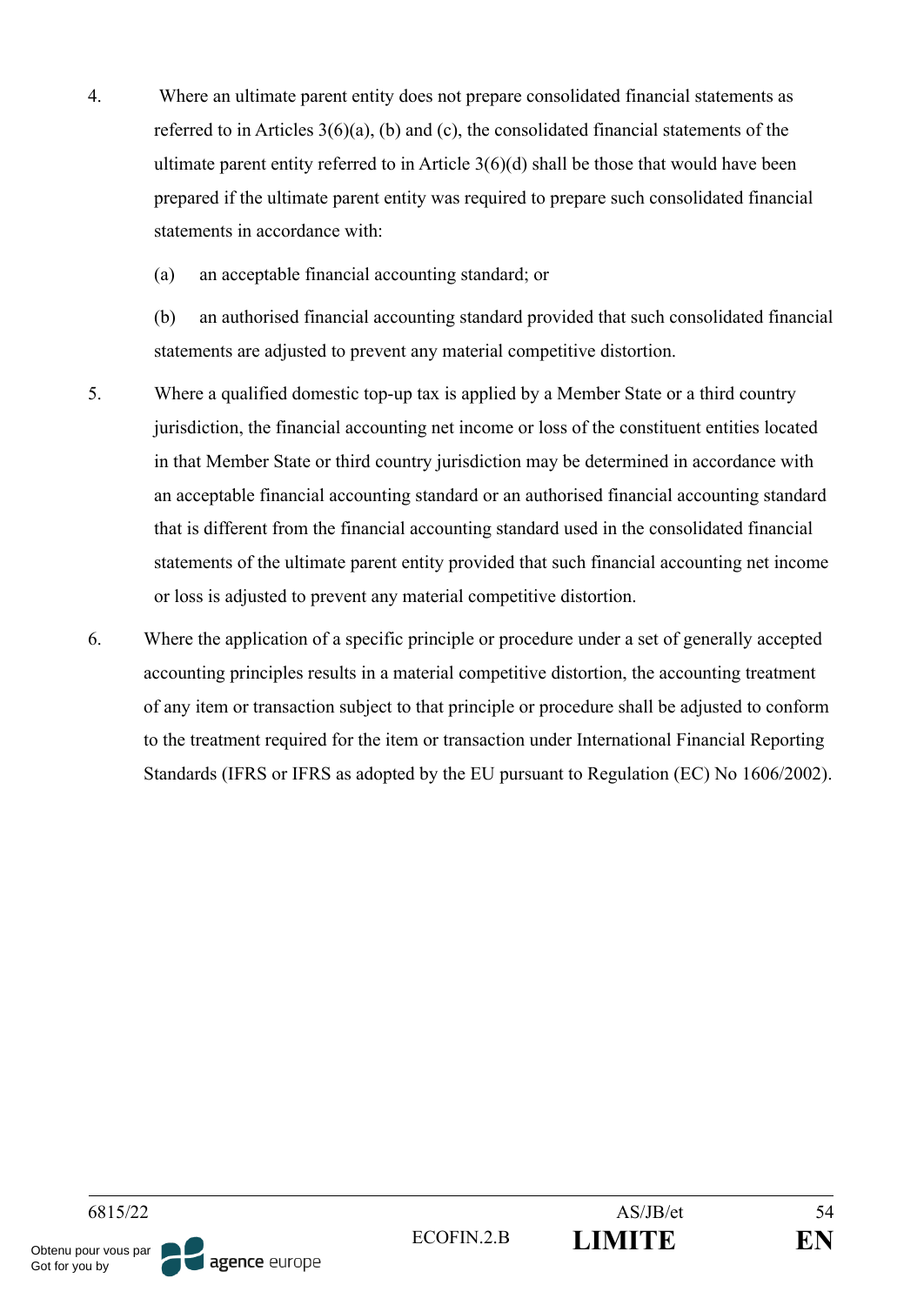A material competitive distortion means, in respect of the application of a specific principle or procedure under a set of generally acceptable accounting principles, an application that results in an aggregate variation of income or expense of more than EUR75 000 000 in a fiscal year as compared to the amount that would have been determined by applying the corresponding principle or procedure under International Financial Reporting Standards.

### *Article 15*

#### *Adjustments to determine the qualifying income or loss*

- 1. For the purpose of this Article, the following definitions apply:
	- (a) 'net taxes expense' means the net amount of the following items:
		- (i) covered taxes accrued as an expense and any current and deferred covered taxes included in the income tax expense, including covered taxes on income that is excluded from the qualifying income or loss computation;
		- (ii) deferred tax assets attributable to a loss for the fiscal year;
		- (iii) qualified domestic top-up taxes accrued as an expense;
		- (iv) taxes arising pursuant to the rules of this Directive or, as regards third country jurisdictions, the OECD Model Rules<sup>15</sup>, accrued as an expense; and
		- (v) disqualified refundable imputation taxes accrued as an expense;

<sup>&</sup>lt;sup>15</sup> Tax Challenges Arising from the Digitalisation of the Economy Global Anti-Base Erosion Model Rules (Pillar Two).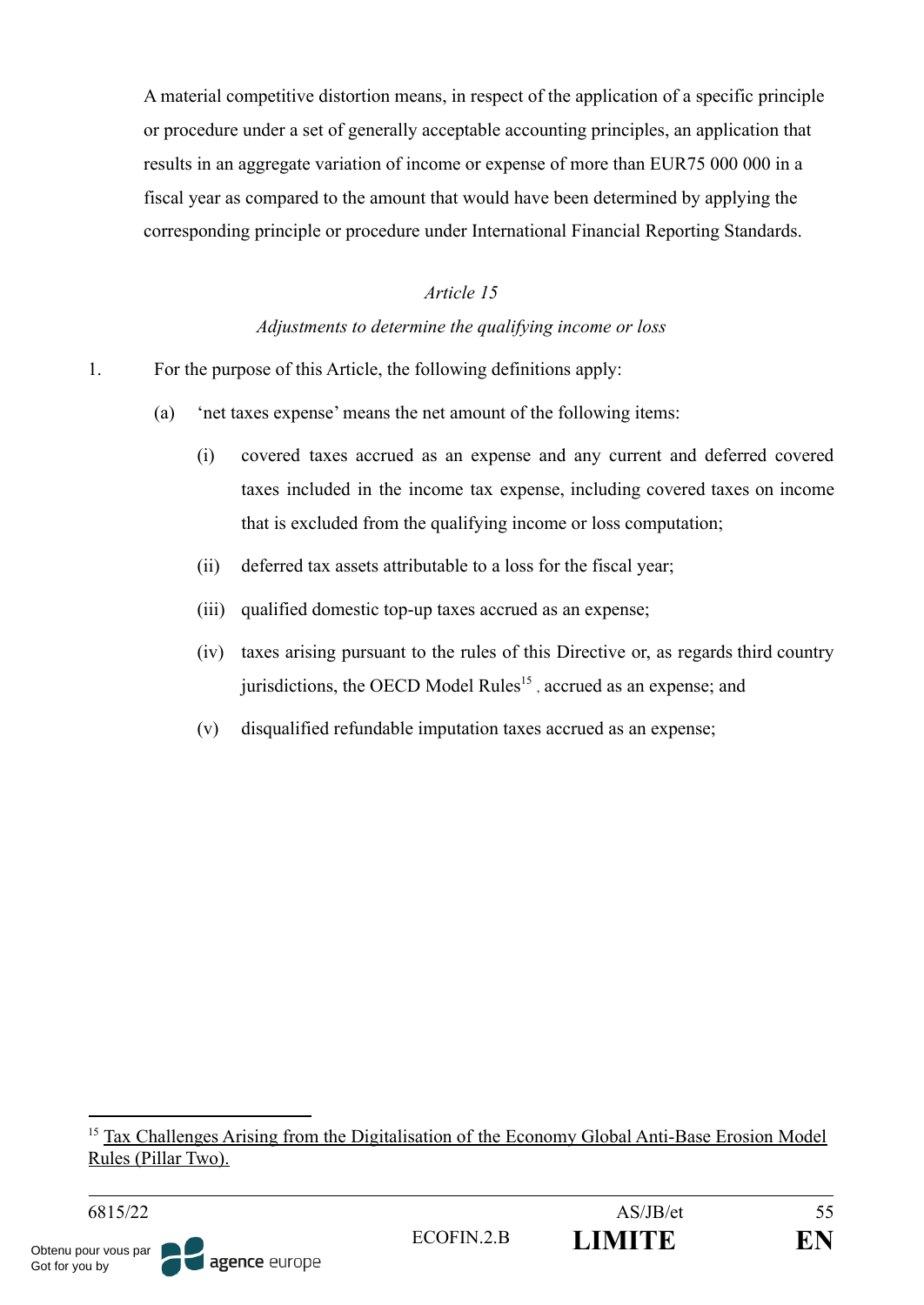- (b) 'excluded dividend' means dividends or other distributions received or accrued in respect of an ownership interest, except dividends or other distributions received or accrued in respect of:
	- (i) an ownership interest:
		- o held by the group in an entity, that carries rights to less than 10 % of the profits, capital or reserves, or voting rights of that entity at the date of the distribution or disposition (a "portfolio shareholding"); and
		- o that is economically owned by the constituent entity that receives or accrues the dividends or other distributions for less than one year at the date of the distribution;
	- (ii) an ownership interest in an investment entity that is subject to an election pursuant to Article 41;
- (c) 'excluded equity gain or loss' means a gain, profit or loss, included in the financial accounting net income or loss of the constituent entity, arising from:
	- (i) gains and losses arising from changes in the fair value of an ownership interest, except for a portfolio shareholding;
	- (ii) profits or losses in respect of an ownership interest that is included under the equity method of accounting; and
	- (iii) gains and losses from the disposal of an ownership interest, except for the disposal of a portfolio shareholding;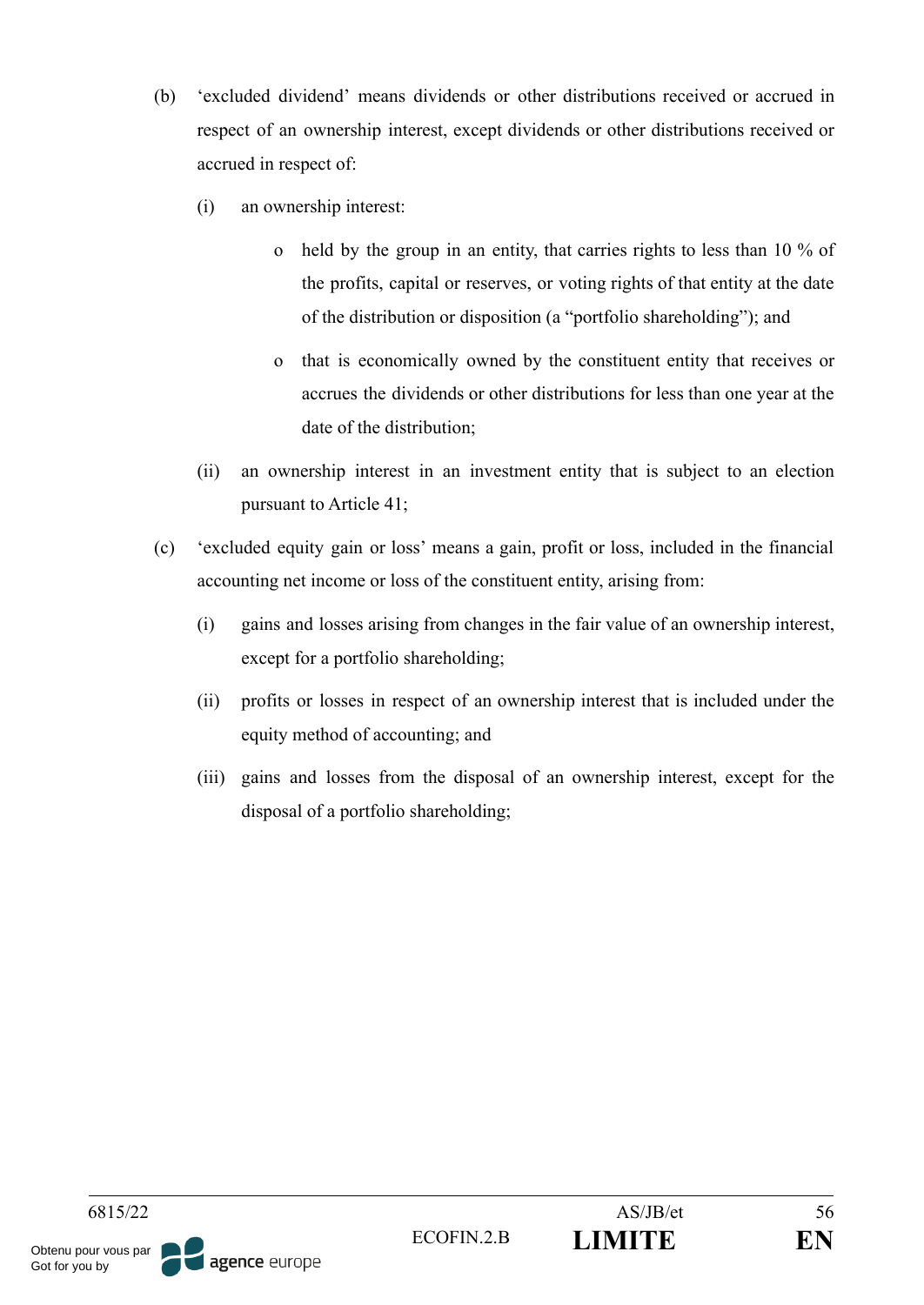- (d) 'included revaluation method gain or loss' means a net gain or loss, increased or decreased by any associated covered taxes for the fiscal year, arising from the application of an accounting method or practice that, in respect of all property, plant and equipment:
	- (i) periodically adjusts the carrying value of such property to its fair value;
	- (ii) records the changes in value in other comprehensive income; and
	- (iii) does not subsequently report the gain or loss accrued in other comprehensive income through profit and loss;
- (e) 'asymmetric foreign currency gain or loss' means foreign currency gains or losses of an entity whose accounting and tax functional currencies are different and that are:
	- (i) included in the computation of the taxable income or loss of a constituent entity and that are attributable to fluctuations in the exchange rate between the accounting functional currency and the tax functional currency of the constituent entity;
	- (ii) included in the computation of the financial accounting net income or loss of a constituent entity and that are attributable to fluctuations in the exchange rate between the accounting functional currency and the tax functional currency of the constituent entity;

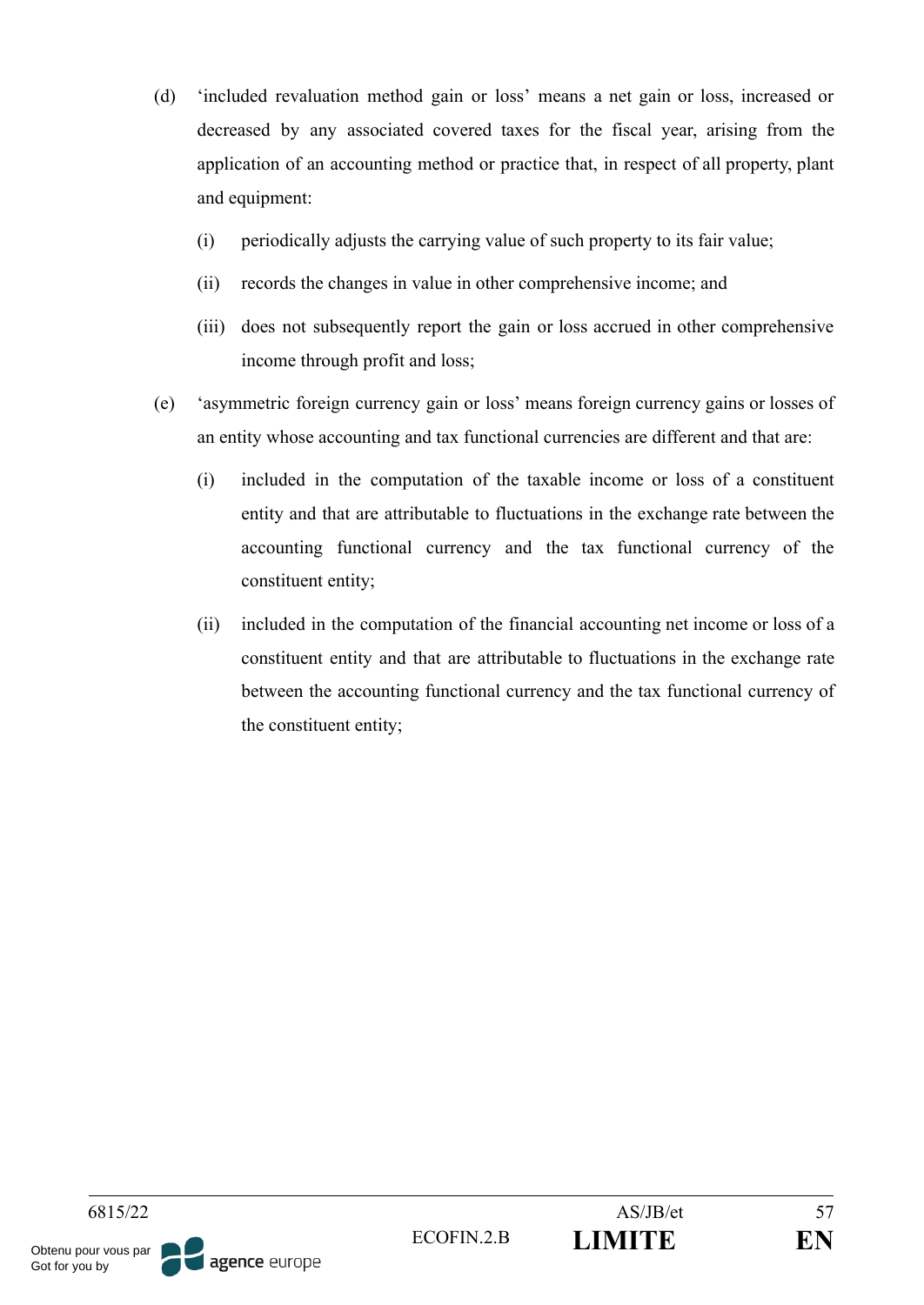- (iii) included in the computation of the financial accounting net income or loss of a constituent entity and that are attributable to fluctuations in the exchange rate between a foreign currency and the accounting functional currency of the constituent entity; and
- (iv) attributable to fluctuations in the exchange rate between a foreign currency and the tax functional currency of the constituent entity, whether or not such foreign currency gain or loss is included in the taxable income;

The tax functional currency is the functional currency used to determine the constituent entity's taxable income or loss for a covered tax in the jurisdiction in which it is located. The accounting functional currency is the functional currency used to determine the constituent entity's financial accounting net income or loss. A third foreign currency is a currency that is not the constituent entity's tax functional currency or accounting functional currency.

- (f) 'policy disallowed expense' means:
	- (i) an expense accrued by the constituent entity for illegal payments, including bribes and kickbacks; and
	- (ii) an expense accrued by the constituent entity for fines and penalties that equal or exceed EUR 50 000 or an equivalent amount in the functional currency in which the financial accounting net income or loss of the constituent entity is computed;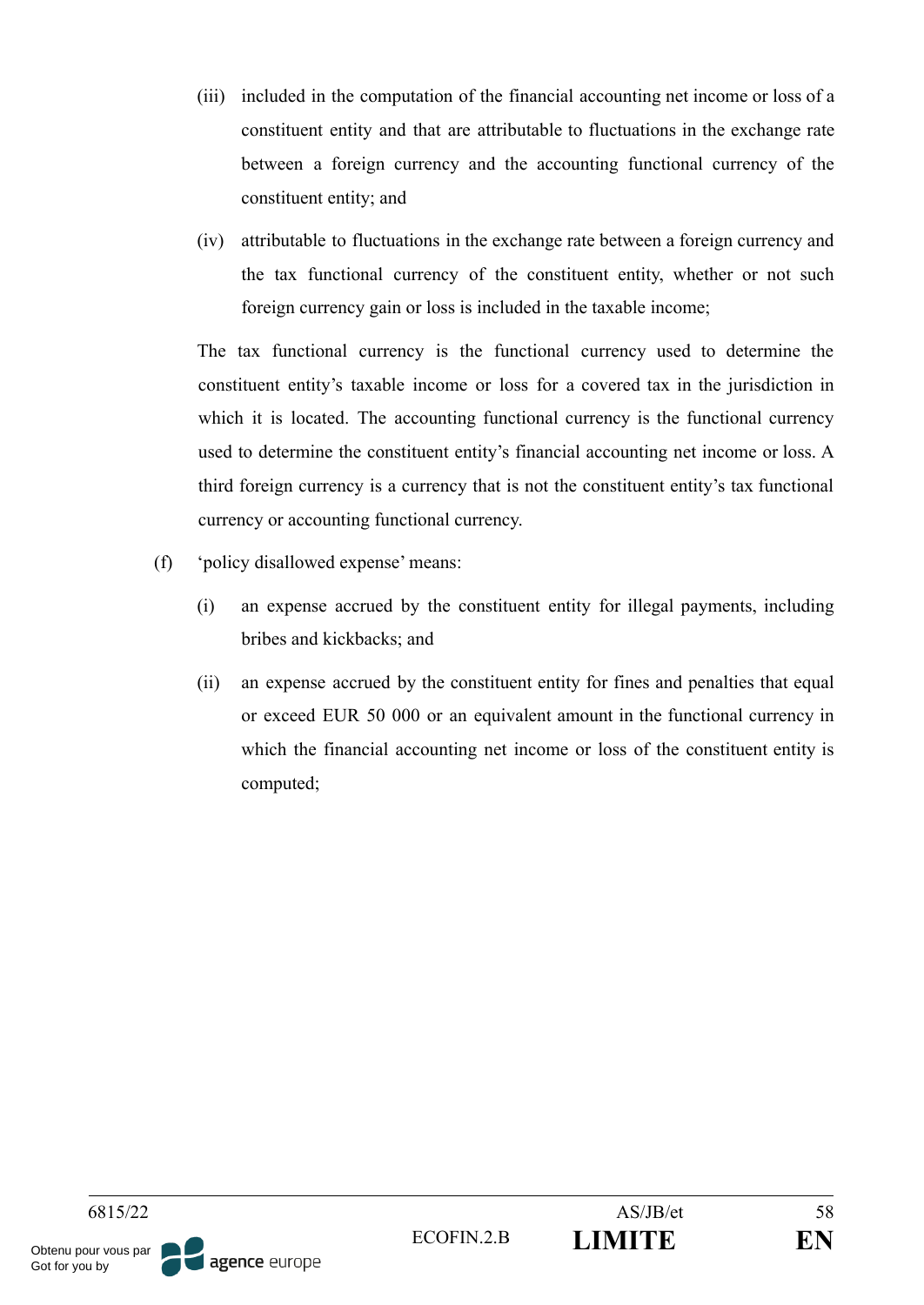- (g) 'prior period errors and changes in accounting principles' means a change in the opening equity of a constituent entity at the beginning of a fiscal year that is attributable to:
	- (i) a correction of an error in the determination of the financial accounting net income or loss in a previous fiscal year that affected the income or expenses includible in the computation of the qualifying income or loss in that previous fiscal year, except to the extent such error correction resulted in a material decrease to a liability for covered taxes subject to Article 24; and
	- (ii) a change in accounting principles or policy that affected the income or expenses included in the computation of the qualifying income or loss;
- (h) 'accrued pension expense' means the difference between the amount of pension liability expense included in the financial accounting net income or loss and the amount contributed to a pension fund for the fiscal year.
- 2. The financial accounting net income or loss of a constituent entity shall be adjusted by the amount of the following items to determine its qualifying income or loss:
	- (a) net taxes expenses;
	- (b) excluded dividends;
	- (c) excluded equity gains or losses;
	- (d) included revaluation method gains or losses;
	- (e) gains or losses from the disposal of assets and liabilities excluded pursuant to Article 33;

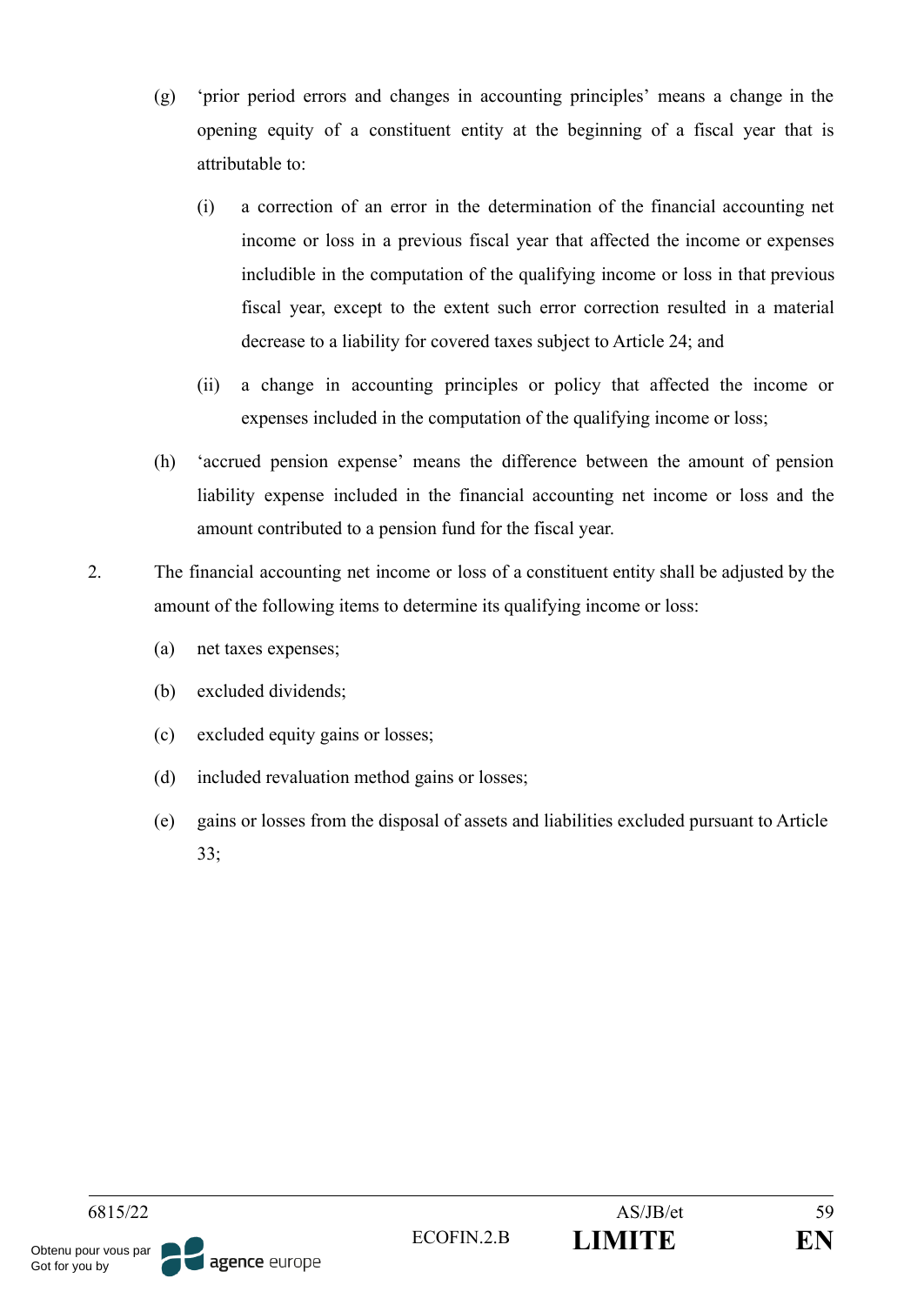- (f) asymmetric foreign currency gains or losses;
- (g) policy disallowed expenses;
- (h) prior period errors and changes in accounting principles; and
- (i) accrued pension expenses.
- 3. At the election of the filing constituent entity, a constituent entity may substitute the amount allowed as a deduction in the computation of its taxable income in its location for the amount expensed in its financial accounts for a cost or expense of such constituent entity that was paid with stock-based compensation.

Where the option to use the stock-options has not been exercised, the amount of stock-based compensation expense that has been deducted from the financial accounting net income or loss of the constituent entity for the computation of its qualifying income or loss for all previous fiscal years shall be included in the fiscal year in which the option has expired.

Where part of the amount of stock-based compensation expense has been recorded in the financial accounts of the constituent entity in fiscal years prior to the fiscal year in which the election is made, an amount equal to the difference between the total amount of stock-based compensation expense that has been deducted for the computation of its qualifying income or loss in those previous fiscal years and the total amount of stock-based compensation expense that would have been deducted for the computation of its qualifying income or loss in those previous fiscal years if the election had been made in such fiscal years, shall be included in the computation of the qualifying income or loss of the constituent entity for that fiscal year.

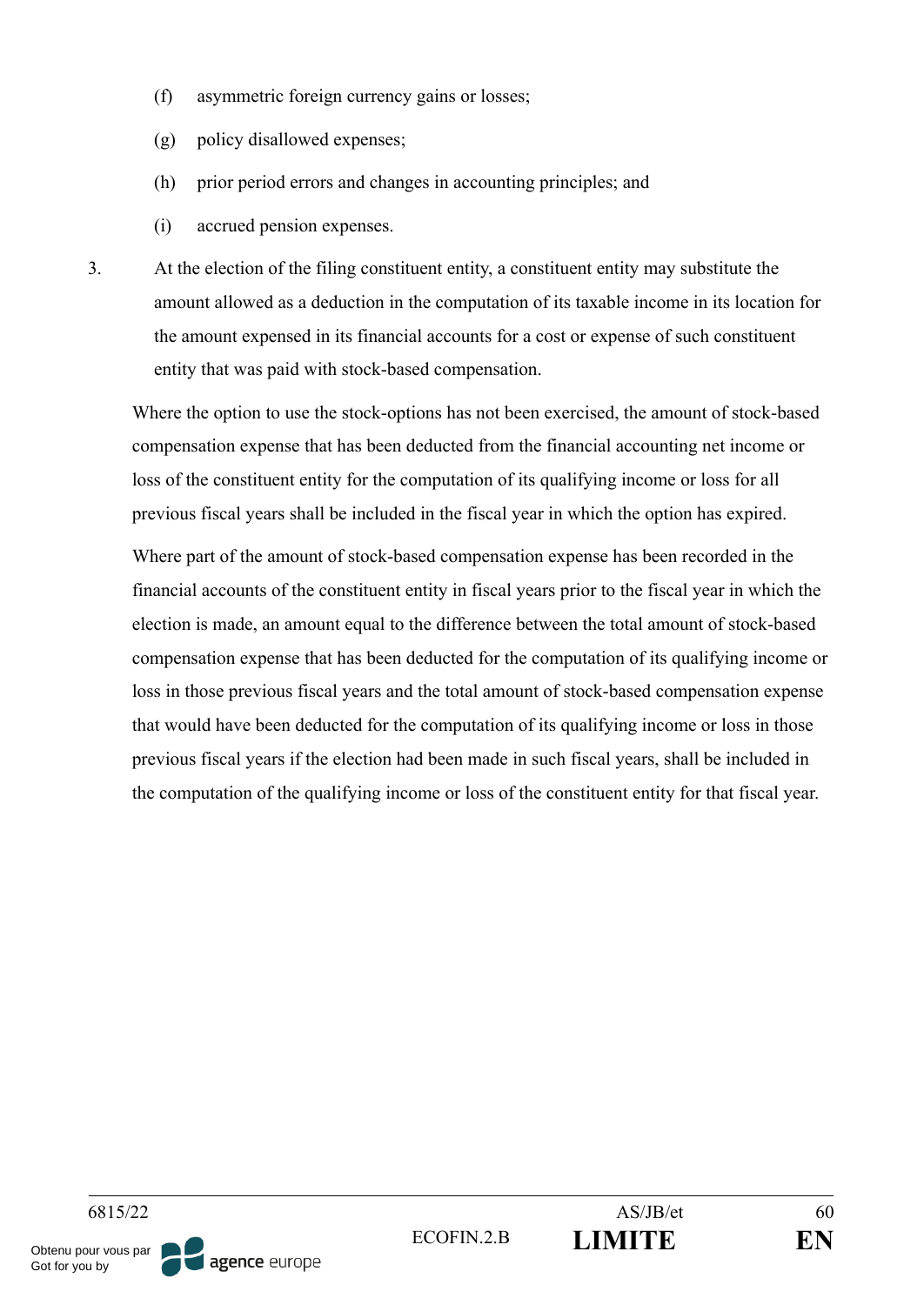The election shall be made in accordance with Article 43(1) and shall apply consistently to all constituent entities located in the same jurisdiction for the year in which the election is made and all subsequent fiscal years.

In the fiscal year in which the election is revoked, the amount of unpaid stock-based compensation expense deducted pursuant to the election that exceeds the financial accounting expense accrued shall be included for the computation of the qualifying income or loss of the constituent entity.

4. Any transaction between constituent entities located in different jurisdictions that is not recorded in the same amount in the financial accounts of both constituent entities or that is not consistent with the arm's length principle must be adjusted so as to be in the same amount and consistent with the arm's length principle.

A loss from a sale or other transfer of an asset between two constituent entities located in the same jurisdiction that is not recorded consistently with the arm's length principle shall be adjusted based on the arm's length principle if that loss is included in the computation of the qualifying income or loss.

For the purpose of this paragraph, arm's length principle means the principle under which transactions between constituent entities must be recorded by reference to the conditions that would have been obtained between independent enterprises in comparable transactions and under comparable circumstances.

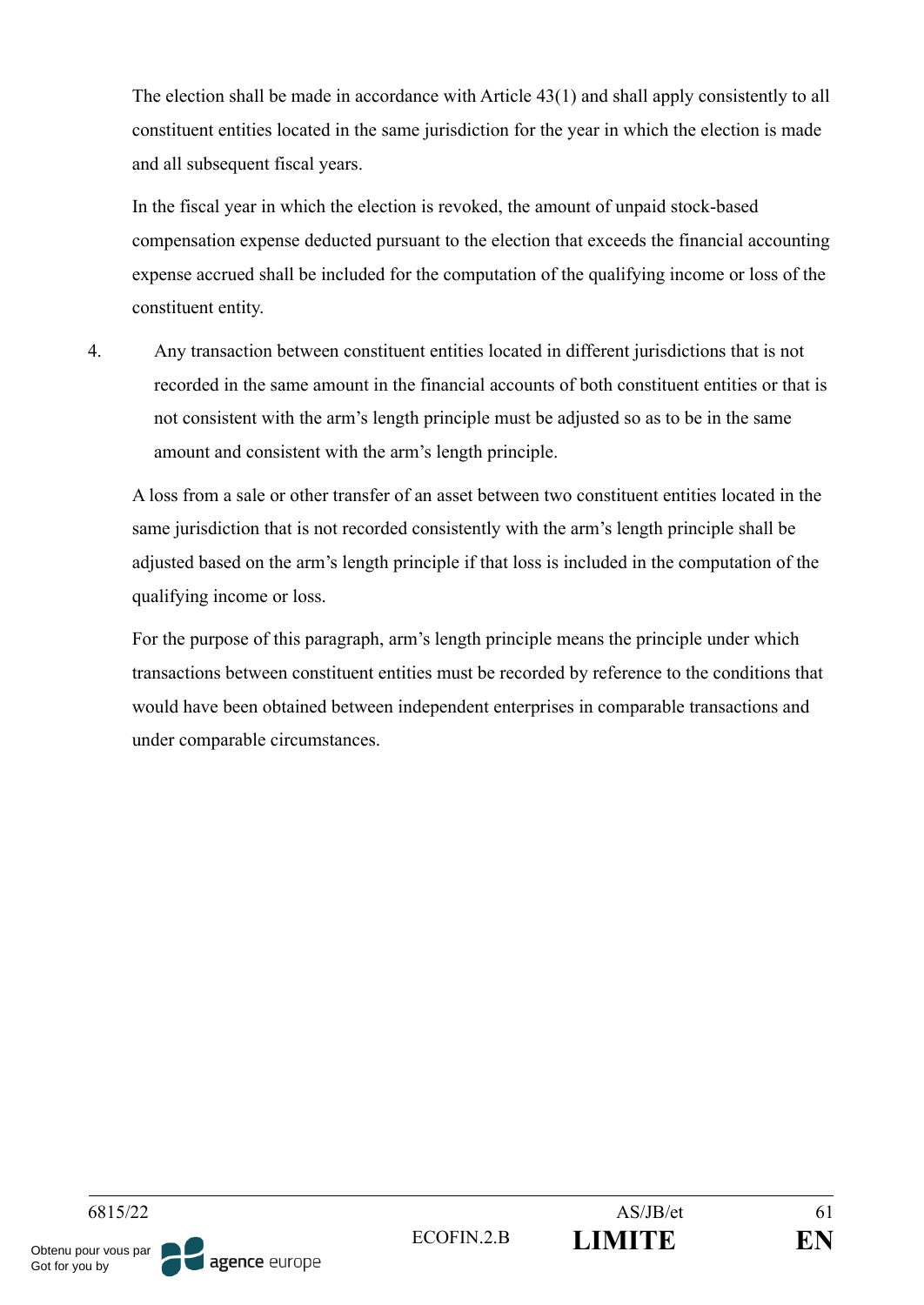- 5. Qualified refundable tax credits as referred to in Article 3(32) shall be treated as income for the computation of the qualifying income or loss of a constituent entity. Non-qualified refundable tax credits shall not be treated as income for the computation of the qualifying income or loss of a constituent entity.
- 6. At the election of the filing constituent entity, gains and losses in respect of assets and liabilities that are subject to fair value or impairment accounting in the consolidated financial statements for a fiscal year may be determined on the basis of the realisation principle for the computation of the qualifying income or loss.

Gains or losses which result from applying fair value or impairment accounting in respect of an asset or a liability shall be excluded from the computation of the qualifying income or loss of a constituent entity under the first subparagraph.

The carrying value of an asset or a liability for the purpose of determining a gain or a loss under the first subparagraph shall be the carrying value at the time the asset was acquired or the liability was incurred, or on the first day of the fiscal year in which the election is made, whichever date is the latest.

The election shall be made in accordance with Article 43(1) and shall apply to all constituent entities located in the jurisdiction to which the election is made, unless the filing constituent entity chooses to limit the election to the tangible assets of the constituent entities or to investment entities.

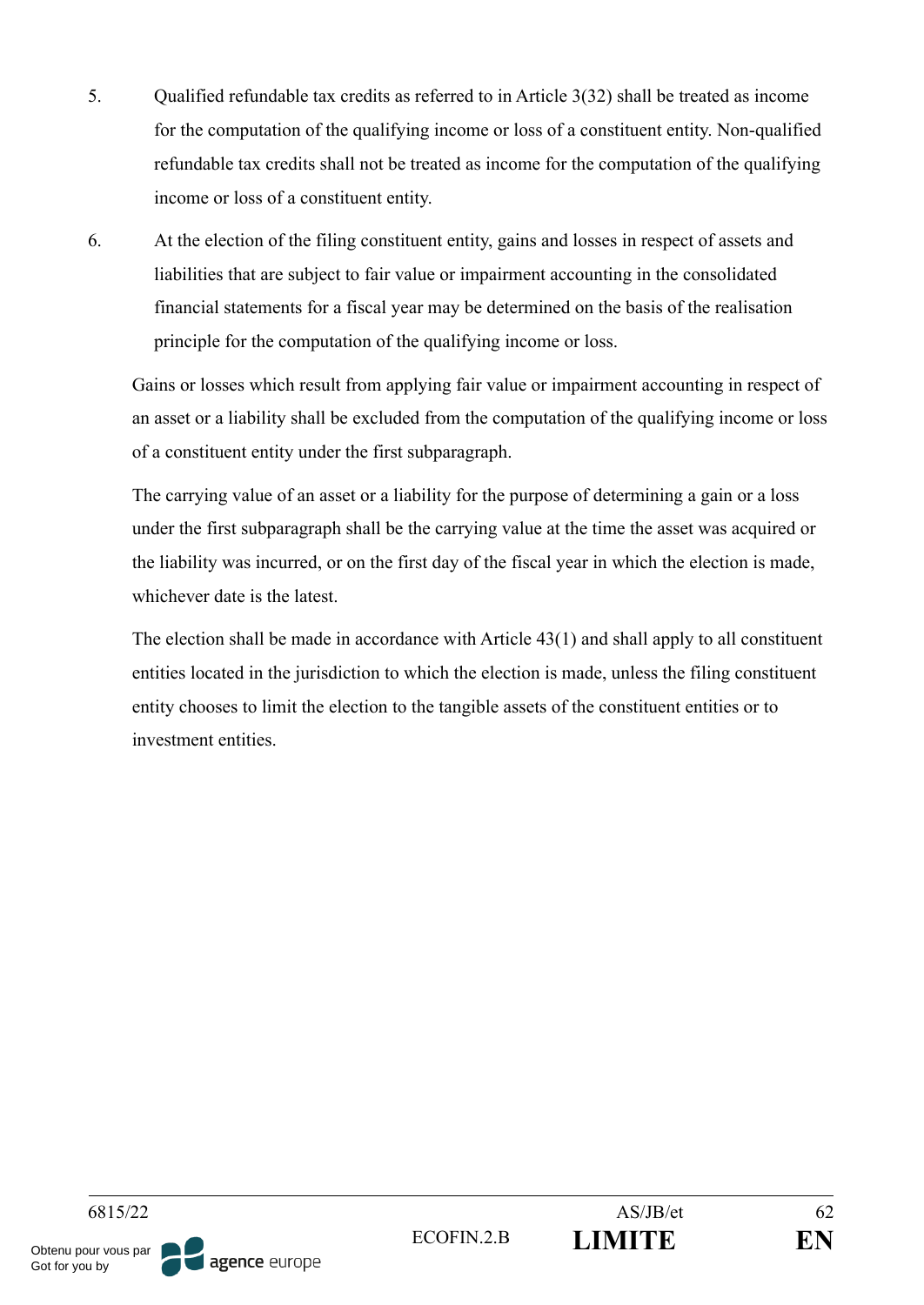In the fiscal year in which the election is revoked, an amount equal to the difference between both the fair value of the asset or liability and the carrying value of the asset or liability on the first day of the fiscal year in which the revocation is made determined pursuant to the election shall be included (if the fair value exceeds the carrying value) or deducted (if the carrying value exceeds the fair value) for the computation of the qualifying income or loss of the constituent entities.

7. At the election of the filing constituent entity, the qualifying income or loss of a constituent entity located in a jurisdiction arising from the disposal of local tangible assets located in that jurisdiction by such constituent entity to third parties (other than a member of the group) for a fiscal year may be adjusted in the following manner. For the purpose of this paragraph, the local tangible assets are immovable property located in the same jurisdiction as the constituent entity.

The net gain arising from the disposal of local tangible assets as referred to in the first subparagraph in the fiscal year in which the election is made shall be offset against any net loss of a constituent entity located in that jurisdiction arising from the disposal of local tangible assets as referred to in the first subparagraph in the fiscal year in which the election is made and in the four fiscal years prior to that fiscal year (the "five-year period"). The net gain shall be offset first against the net loss, if any, that has arisen in the earliest fiscal year of the five-year period. Any residual amount of net gain shall be carried forward and offset against any net losses that have arisen in subsequent fiscal years of the five-year period.

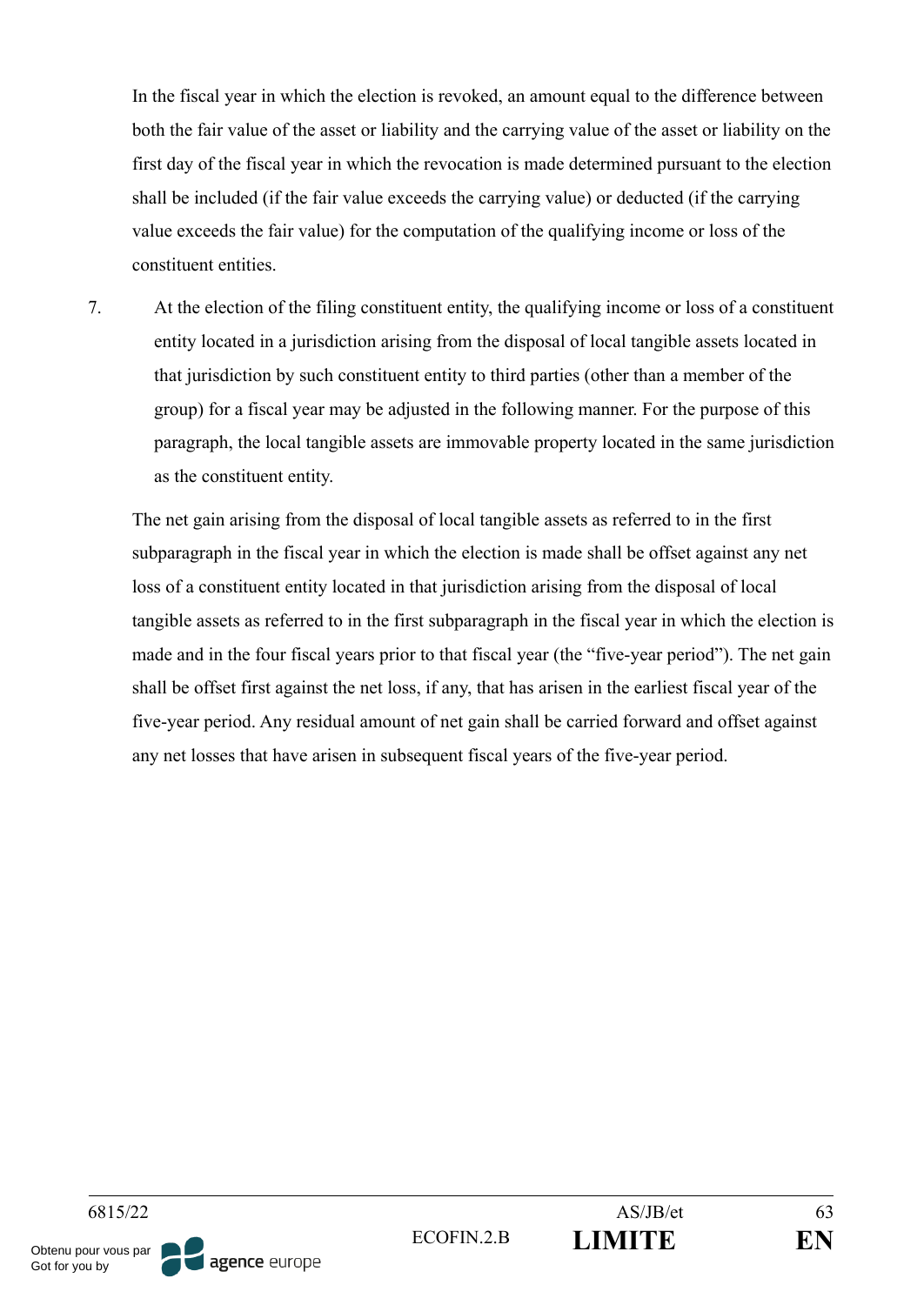Any residual amount of net gain that remains after applying the second subparagraph shall be spread evenly over the five-year period for the computation of the qualifying income or loss of each constituent entity located in that jurisdiction that has made a net gain from the disposal of local tangible assets as referred to in the first subparagraph in the fiscal year in which the election is made. The residual amount of net gain allocated to a constituent entity shall be proportionate to the net gain of that constituent entity divided by the net gain of all constituent entities.

Where no constituent entity in a jurisdiction has made a net gain from the disposal of local tangible assets as referred to in the first subparagraph in the fiscal year in which the election is made, the residual amount of net gain as referred to in the third subparagraph shall be allocated equally to each constituent entity in that jurisdiction and spread evenly over the five-year period for the computation of the qualifying income or loss of each of those constituent entities.

Any adjustment under this paragraph for the fiscal years preceding the election year shall be subject to adjustments in accordance with Article 28(1). The election shall be made annually in accordance with Article 43(2).

8. Any expense related to a financing arrangement whereby one or more constituent entities provide credit to one or more other constituent entities of the same group (the "intra-group financing arrangement") shall not be taken into consideration in the computation of the qualifying income or loss of a constituent entity if the following conditions occur:

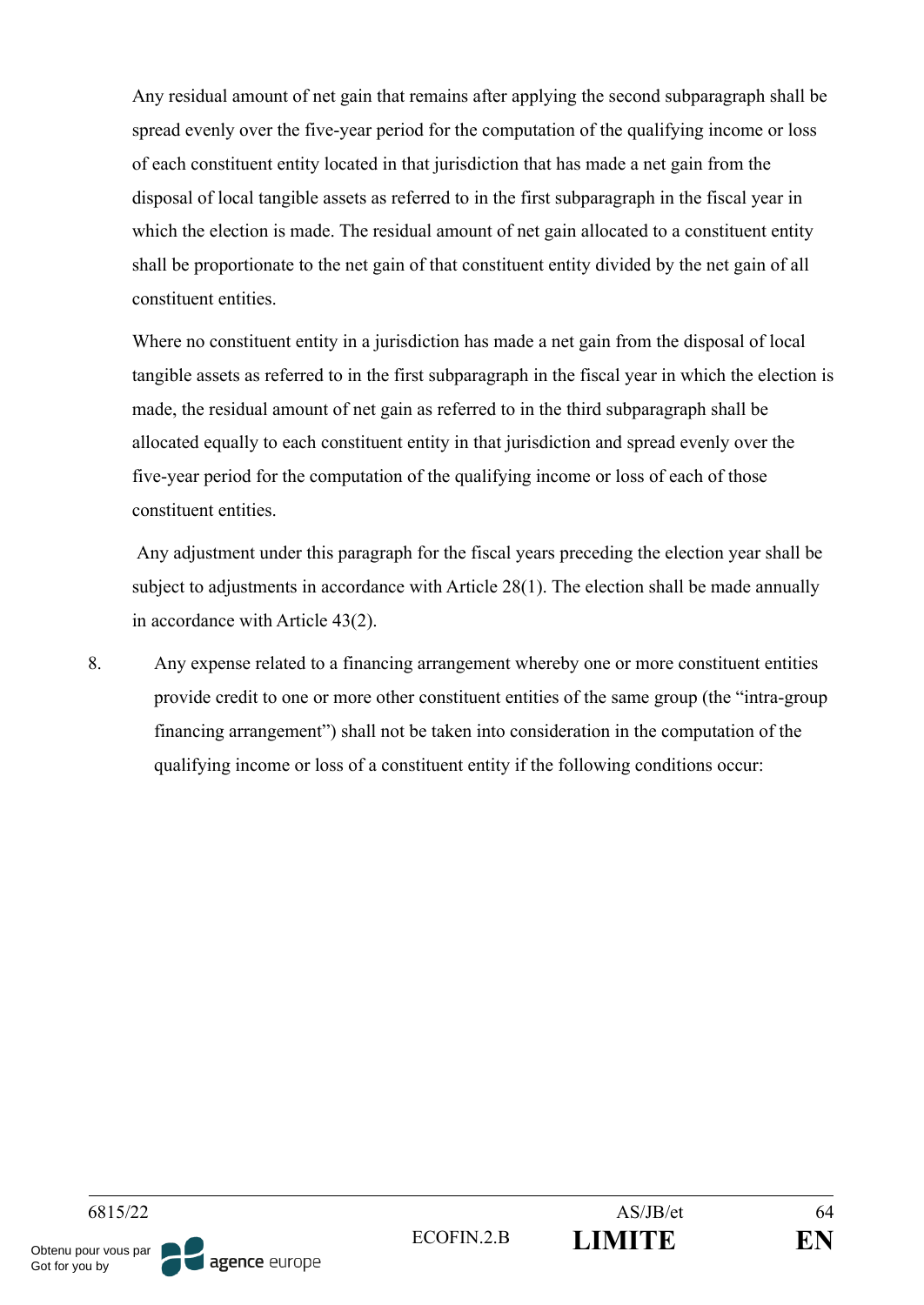- (a) the constituent entity is located in a low-tax jurisdiction or in a jurisdiction that would have been low-taxed if the expense had not been accrued by the constituent entity;
- (b) it can reasonably be anticipated that, over the expected duration of the intra-group financing arrangement, the intra-group financing arrangement increases the amount of expenses taken into account for the computation of the qualifying income or loss of that constituent entity, without resulting in a commensurate increase in the taxable income of the constituent entity providing the credit (the 'counterparty');
- (c) the counterparty is located in a jurisdiction that is not a low-tax jurisdiction or in a jurisdiction that would not have been low-taxed if the income related to the expense had not been accrued by the counterparty;
- 9. An ultimate parent entity may elect to apply its consolidated accounting treatment to eliminate income, expense, gains and losses from transactions between constituent entities that are located in the same jurisdiction and included in a tax consolidation group for the purpose of computing the net qualifying income or loss of those constituent entities.

The election shall be made in accordance with Article 43(1).

In the fiscal year in which the election is made or revoked, appropriate adjustments shall be made so that items of qualifying income or loss are not taken into consideration more than once or omitted as a result of such election or the revocation.

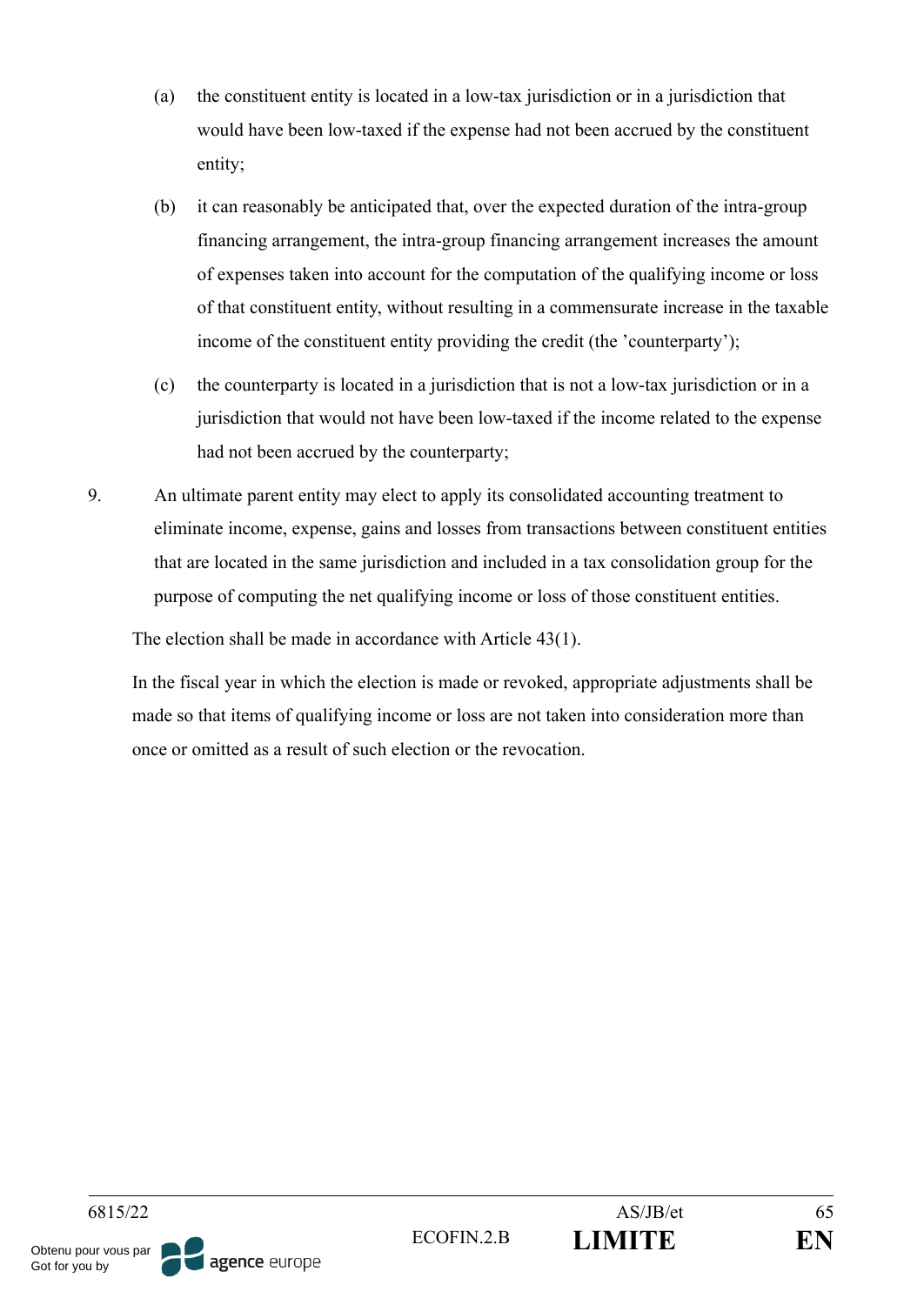- 10. An insurance company shall exclude from the computation of its qualifying income or loss any amount charged to policyholders for taxes paid by the insurance company in respect of returns to the policyholders. An insurance company shall include in the computation of its qualifying income or loss any returns to policyholders that are not reflected in its financial accounting net income or loss to the extent that the corresponding increase or decrease in liability to the policyholders is reflected in its financial accounting net income or loss.
- 11. Any amount that is recognised as a decrease in the equity of a constituent entity and is the result of distributions made or due in respect of an instrument issued by that constituent entity pursuant to prudential regulatory requirements (the "additional tier one capital") shall be treated as an expense in the computation of its qualifying income or loss.

Any amount that is recognised as an increase in the equity of a constituent entity and is the result of distributions received or due to be received in respect of an additional tier one capital held by the constituent entity shall be included in the computation of its qualifying income or loss.

## *Article 16 International shipping income exclusion*

- 1. For the purpose of this Article, the following definitions apply:
	- (a) 'international shipping income' means net income obtained by a constituent entity from the following activities, where the transportation is not carried out via inland waterways within the same jurisdiction:
		- (i) transportation of passengers or cargo by ship in international traffic whether the ship is owned, leased or otherwise at the disposal of the constituent entity;

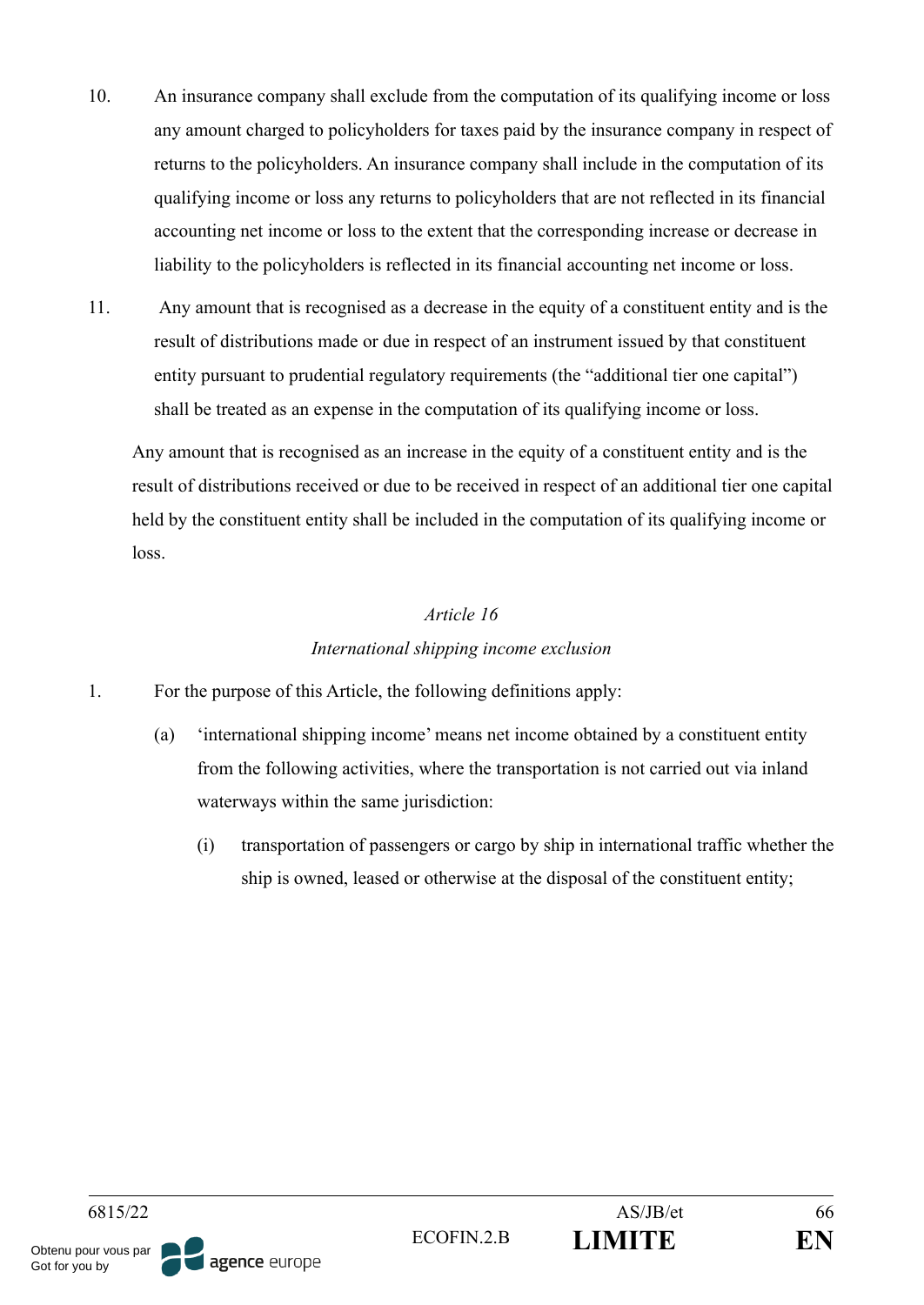- (ii) transportation of passengers or cargo by ship in international traffic under slot-chartering arrangements;
- (iii) leasing of a ship to be used for the transportation of passengers or cargo in international traffic on charter fully equipped, crewed and supplied;
- (iv) leasing of a ship used for the transportation of passengers or cargo in international traffic, on a bareboat charter basis, to another constituent entity;
- (v) participation in a pool, a joint business or an international operating agency for the transportation of passengers or cargo by ship in international traffic; and
- (vi) sale of a ship used for the transportation of passengers or cargo in international traffic provided that the ship has been held for use by the constituent entity for a minimum of one year;
- (b) 'qualified ancillary international shipping income' means net income obtained by a constituent entity from the following activities, provided that such activities are performed primarily in connection with the transportation of passengers or cargo by ships in international traffic:
	- (i) leasing of a ship, on a bareboat charter basis, to another shipping enterprise that is not a constituent entity, provided that the charter does not exceed three years;
	- (ii) sale of tickets issued by other shipping enterprises for the domestic leg of an international voyage;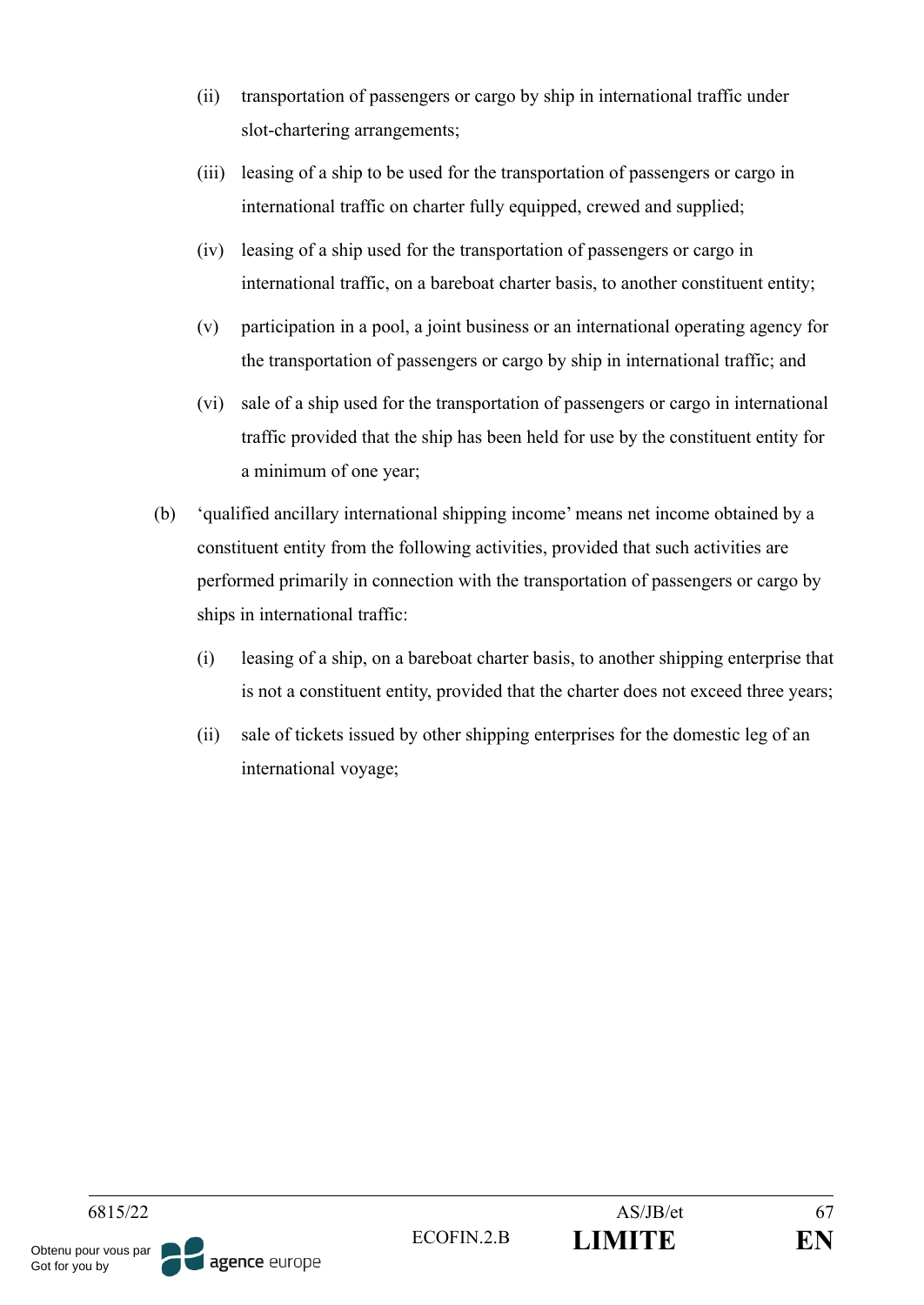- (iii) leasing and short-term storage of containers or detention charges for the late return of containers;
- (iv) provision of services to other shipping enterprises by engineers, maintenance staff, cargo handlers, catering staff, and customer services personnel; and
- (v) investment income, where the investment that generates the income is made as an integral part of the carrying on the business of operating the ships in international traffic.
- 2. The international shipping income and qualified ancillary international shipping income of a constituent entity shall be excluded from the computation of its qualifying income or loss, provided that the constituent entity demonstrates that the strategic or commercial management of all ships concerned is effectively carried on from within the jurisdiction where the constituent entity is located.
- 3. Where the computation of a constituent entity's international shipping income and qualified ancillary international shipping income results in a loss, such loss shall be excluded from the computation of the constituent entity's qualifying income or loss.
- 4. The aggregated qualified ancillary international shipping income of all constituent entities located in a jurisdiction shall not exceed 50 % of those constituent entities' international shipping income.

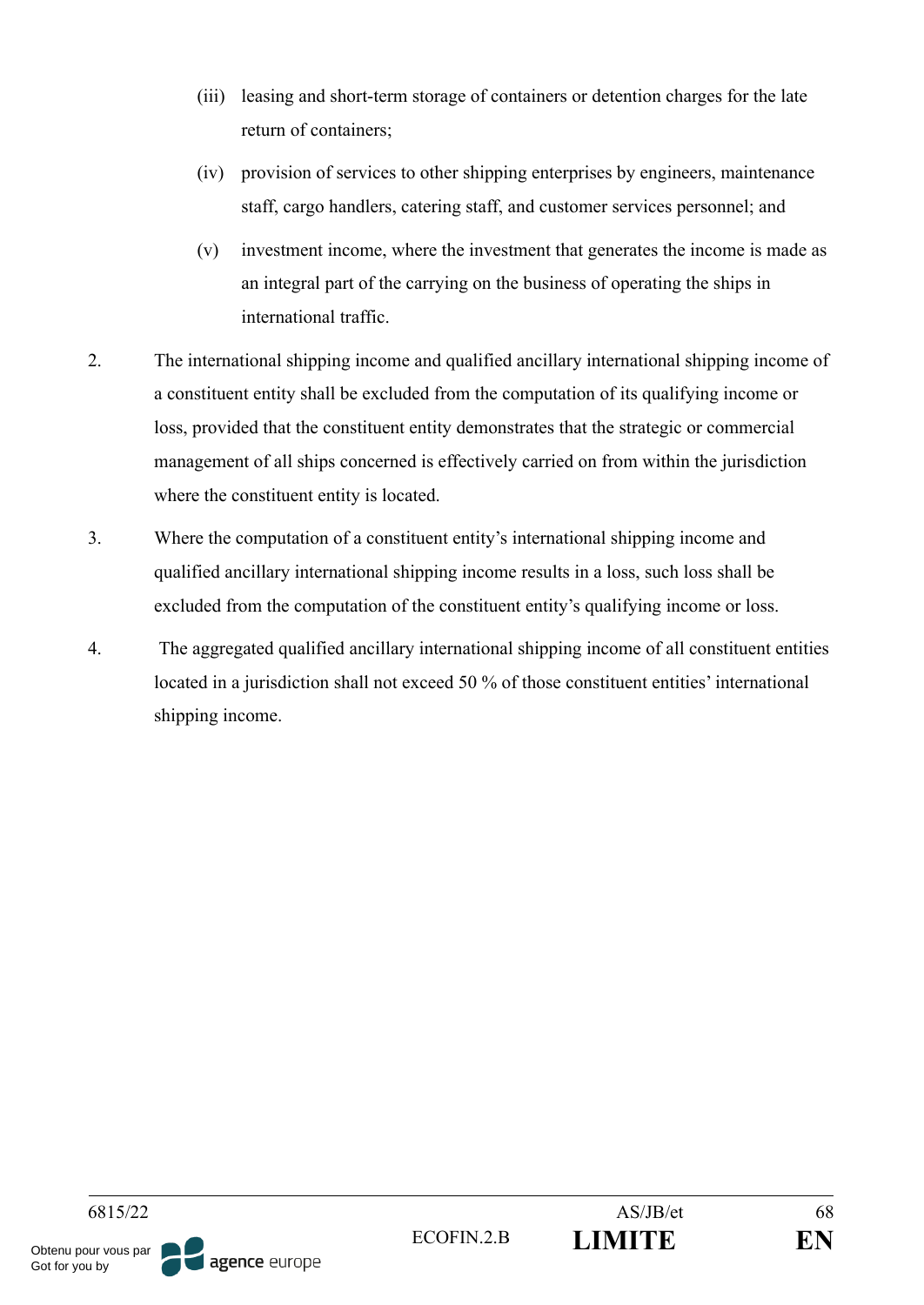5. The costs incurred by a constituent entity that are directly attributable to its international shipping activities and qualified ancillary international shipping activities referred to in paragraph 1 shall be allocated to such activities for the purpose of computing the net international shipping income and the net qualified ancillary international shipping income of the constituent entity.

The costs incurred by a constituent entity that indirectly result from its international shipping activities and qualified ancillary international shipping activities referred to in paragraph 1 shall be deducted from the constituent entity's revenues from such activities to compute its international shipping income and qualified ancillary international shipping income of the constituent entity on the basis of its revenues from such activities in proportion to its total revenues.

6. All direct and indirect costs attributed to a constituent entity's international shipping income and qualified ancillary international shipping income in accordance with paragraph 5 shall be excluded from the computation of its qualifying income or loss.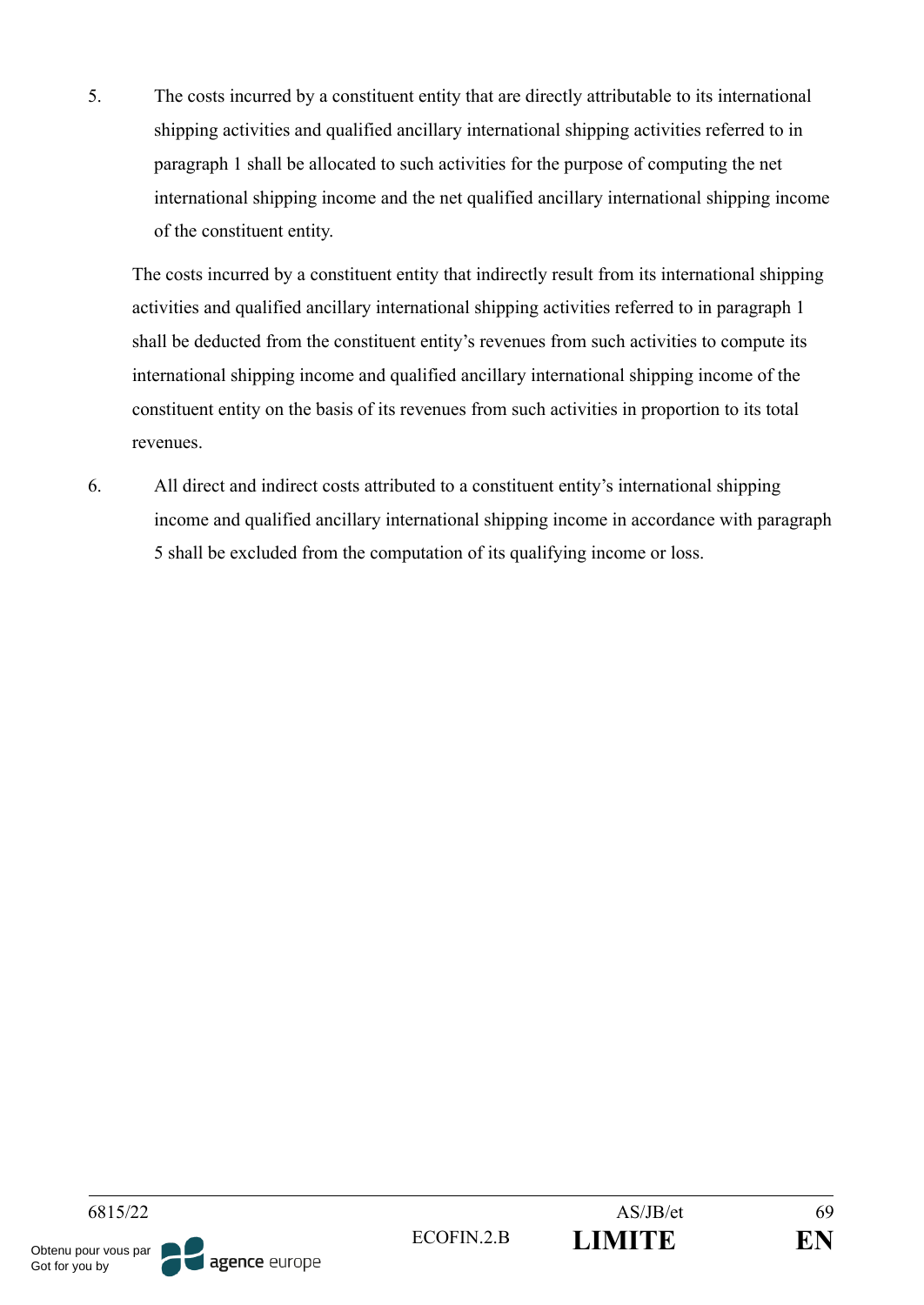### *Allocation of the qualifying income or loss between a main entity and a permanent establishment*

1. Where a constituent entity is a permanent establishment as defined in Article 3, point (10)(a), (b) or (c), its financial accounting net income or loss shall be the net income or loss reflected in the separate financial accounts of the permanent establishment.

Where a permanent establishment does not have separate financial accounts, its financial accounting net income or loss shall be the amount that would have been reflected in its separate financial accounts if they had been prepared on a standalone basis and in accordance with the accounting standard used in the preparation of the consolidated financial statements of the ultimate parent entity.

2. Where a constituent entity meets the definition of a permanent establishment in Article 3, point (10)(a) or (b), its financial accounting net income or loss shall be adjusted to reflect only the amounts and items of income and expense that are attributable to it in accordance with the applicable tax treaty or domestic law of the jurisdiction where it is located, regardless of the amount of income subject to tax and the amount of deductible expenses in that jurisdiction.

Where a constituent entity meets the definition of a permanent establishment in Article 3, point (10)(c), its financial accounting net income or loss shall be adjusted to reflect only the amounts and items of income and expense that would have been attributable to it in accordance with Article 7 of the OECD Model Tax Convention<sup>16</sup>.

<sup>16</sup> OECD Model Tax Convention on Income and on Capital, as amended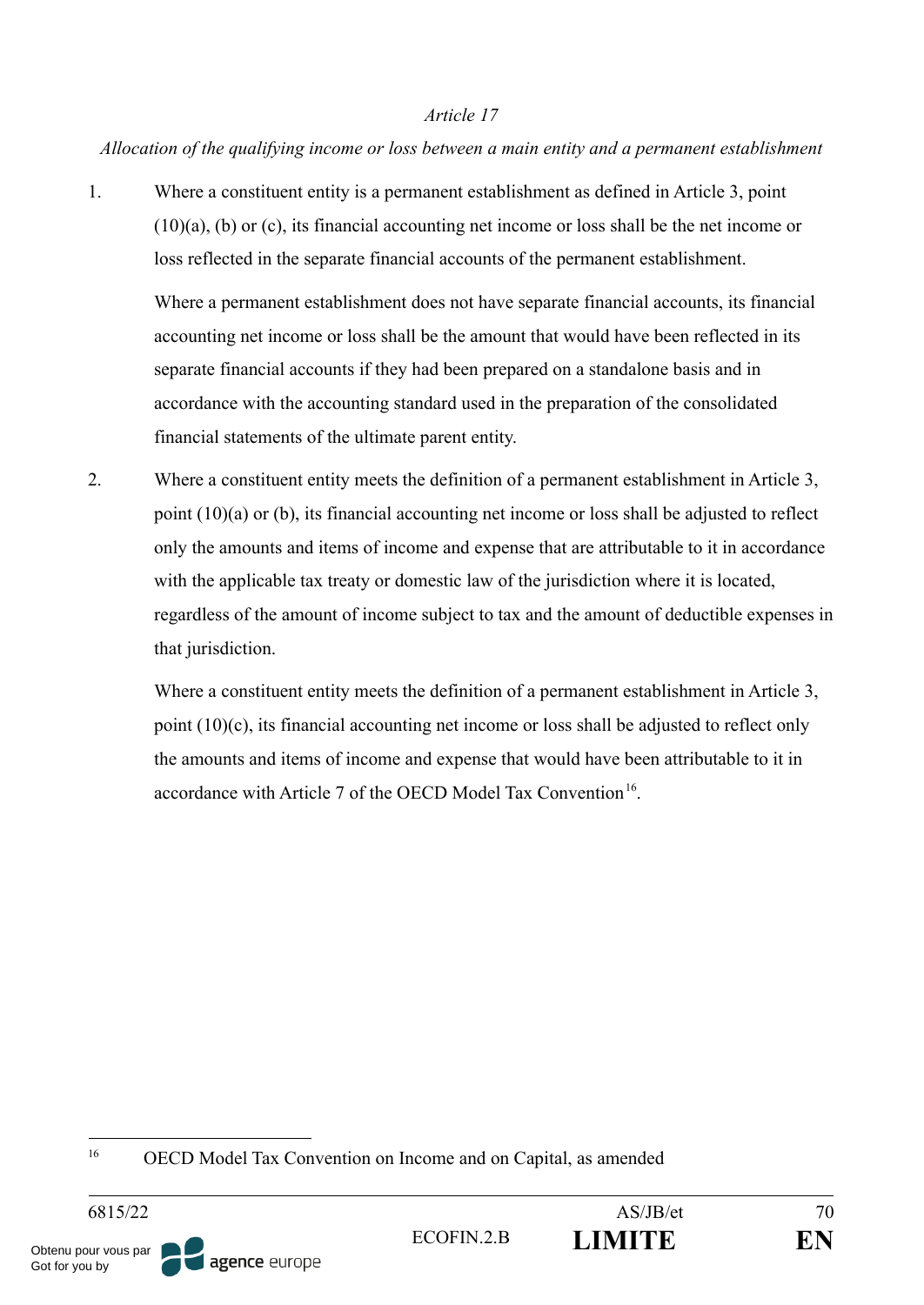- 3. Where a constituent entity meets the definition of a permanent establishment in Article 3, point (10)(d), its financial accounting net income or loss shall be computed based on the amounts and items of income that are exempt in the jurisdiction where the main entity is located and attributable to the operations conducted outside of that jurisdiction and the amounts and items of expense that are not deducted for tax purposes in the jurisdiction where the main entity is located and that are attributable to such operations outside of that jurisdiction.
- 4. The financial accounting net income or loss of a permanent establishment shall not be taken into account in determining the qualifying income or loss of the main entity, except as provided in paragraph 5.
- 5. A qualifying loss of a permanent establishment shall be treated as an expense of the main entity for the computation of its qualifying income or loss to the extent that the loss of the permanent establishment is treated as an expense in the computation of domestic taxable income of such main entity and is not set off against an item of the domestic taxable income that is subject to tax under the laws of both the jurisdiction of the main entity and the jurisdiction of the permanent establishment.

Qualifying income that is subsequently earned by the permanent establishment shall be treated as qualifying income of the main entity up to the amount of the qualifying loss that was previously treated as an expense of the main entity under the first subparagraph.

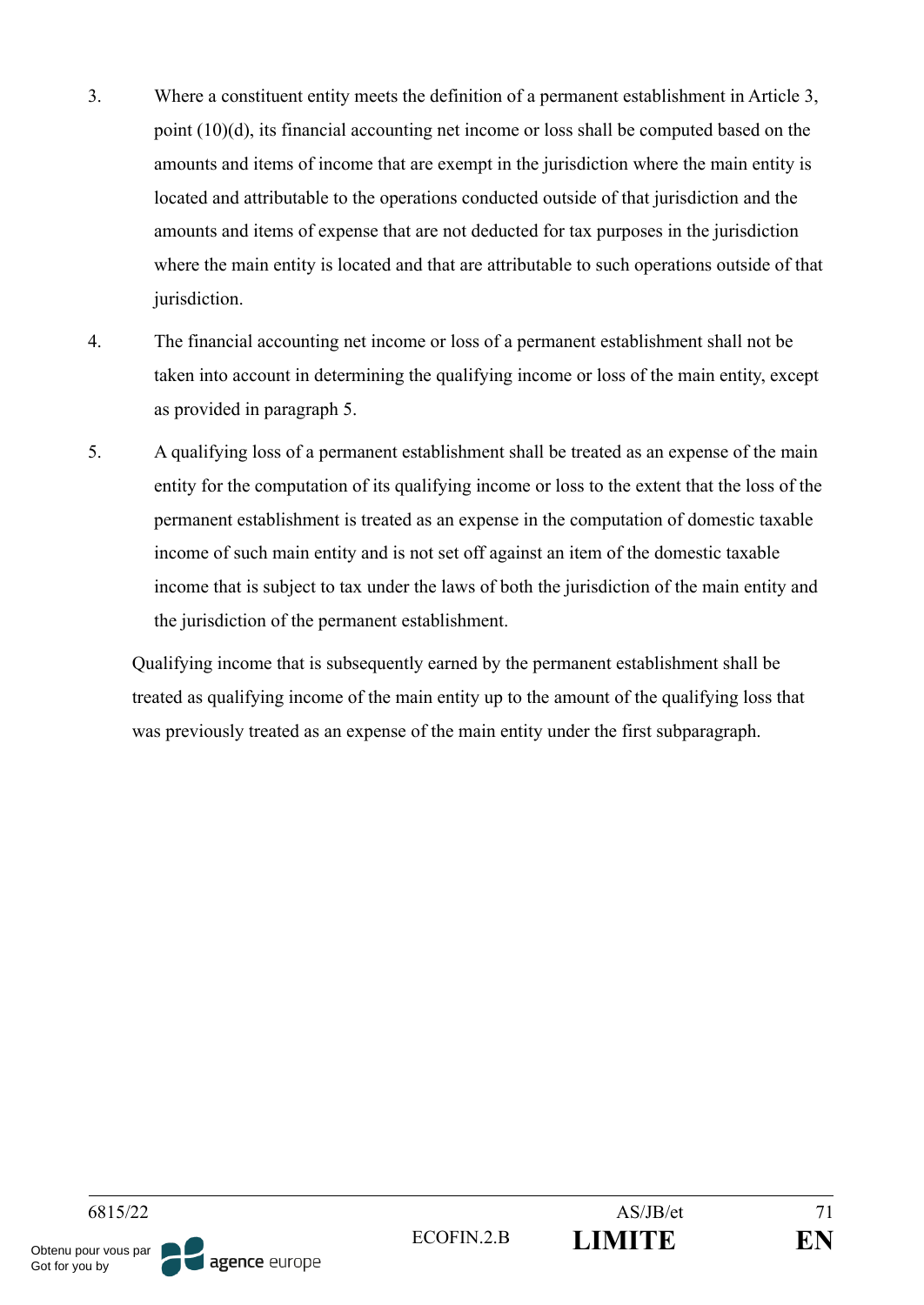## *Allocation of the qualifying income or loss of a flow-through entity*

- 1. The financial accounting net income or loss of a constituent entity that is a flow-through entity shall be reduced by the amount allocable to its owners that are not group entities and that hold their ownership interest in such flow-through entity directly or through a chain of tax transparent entities, unless:
	- (a) the flow-through entity is an ultimate parent entity; or
	- (b) the flow-through entity is held, directly or through a chain of tax transparent entities, by such an ultimate parent entity.
- 2. The financial accounting net income or loss of a constituent entity that is a flow-through entity shall be reduced by the financial accounting net income or loss that is allocated to another constituent entity.
- 3. Where a flow-through entity wholly or partially carries out business through a permanent establishment, its financial accounting net income or loss which remains after applying paragraph 1 shall be allocated to that permanent establishment in accordance with Article 17.
- 4. Where a tax transparent entity is not the ultimate parent entity, the financial accounting net income or loss of the flow-through entity which remains after applying paragraphs 1 and 3 shall be allocated to its constituent entity-owners in accordance with their ownership interests in the flow-through entity.

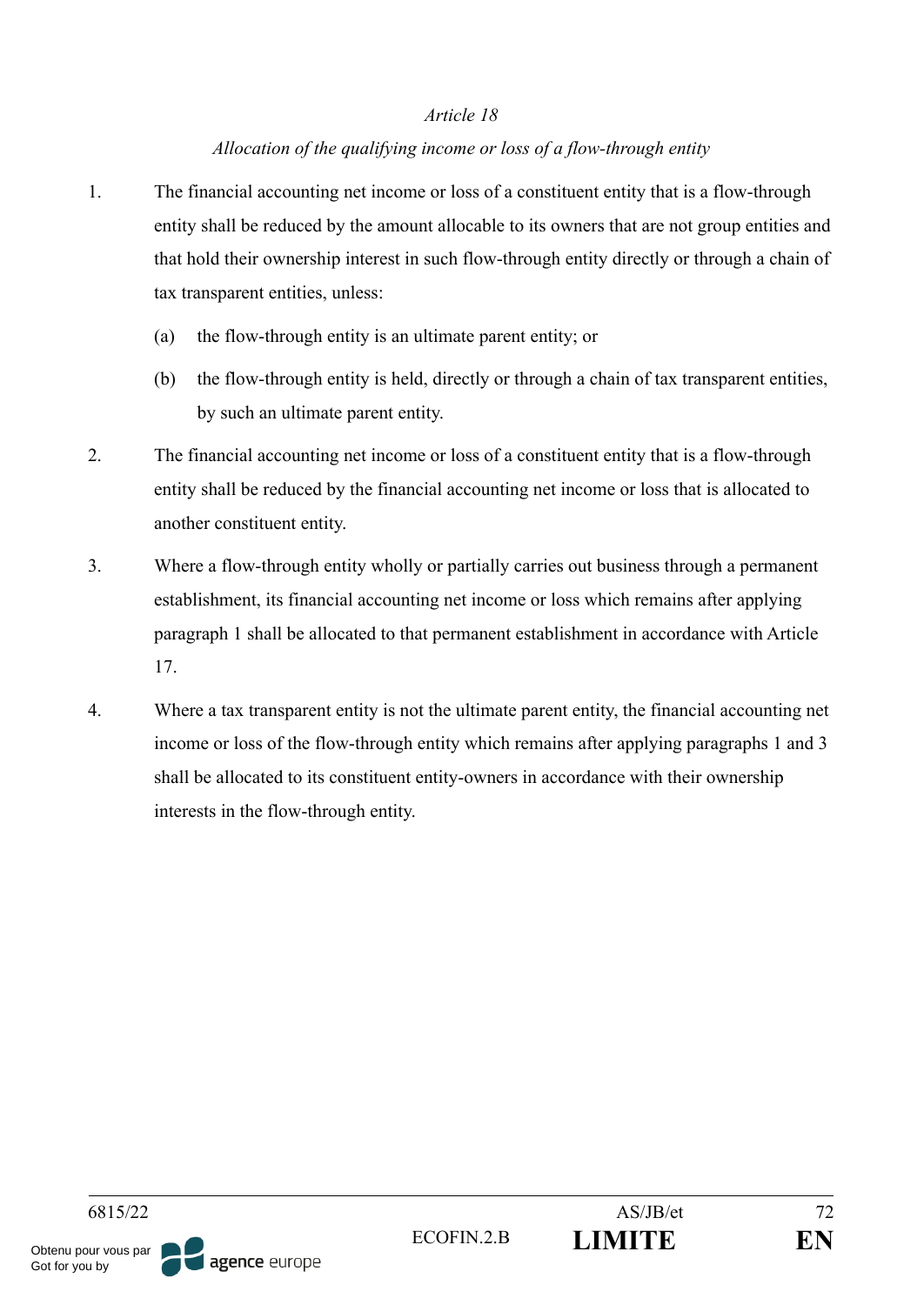- 5. Where a flow-through entity is a tax transparent entity that is the ultimate parent entity or a reverse hybrid entity, any financial accounting net income or loss of the flow-through entity which remains after applying paragraphs 1 and 3 shall be allocated to the ultimate parent entity or the reverse hybrid entity.
- 6. Paragraphs 3, 4 and 5 shall be applied separately with respect to each ownership interest in the flow-through entity.

# **CHAPTER IV COMPUTATION OF ADJUSTED COVERED TAXES**

# *Article 19*

# *Covered taxes*

- 1. The covered taxes of a constituent entity shall include:
	- (a) taxes recorded in the financial accounts of a constituent entity with respect to its income or profits, or its share of the income or profits of a constituent entity in which it owns an ownership interest;
	- (b) taxes on distributed profits, deemed profit distributions, and non-business expenses imposed under an eligible distribution tax system;
	- (c) taxes imposed in lieu of a generally applicable corporate income tax; and
	- (d) taxes levied by reference to retained earnings and corporate equity, including taxes on multiple components based on income and equity.

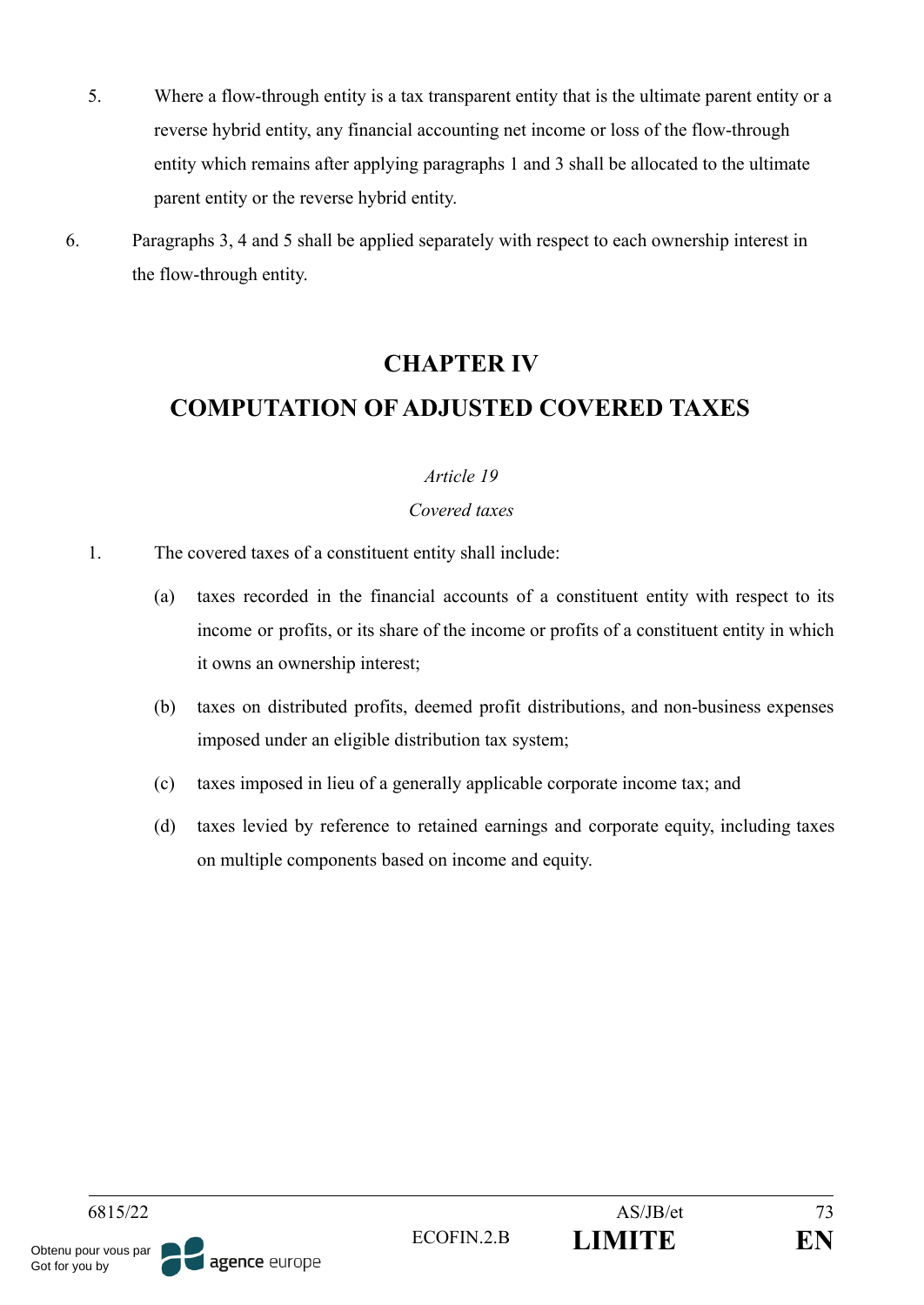- 2. The covered taxes of a constituent entity shall not include:
	- (a) the top-up tax accrued by a parent entity under a qualified IIR;
	- (b) the top-up tax accrued by a constituent entity under a qualified domestic top-up tax;
	- (c) taxes attributable to an adjustment made by a constituent entity as a result of the application of a qualified UTPR;
	- (d) disqualified refundable imputation tax; and
	- (e) taxes paid by an insurance company in respect of returns to policyholders.
- 3. Covered taxes in respect of any net gain or loss arising from the disposal of local tangible assets as referred to in the first subparagraph of Article 15(7) in the fiscal year in which the election is made shall be excluded from the computation of the covered taxes.

# *Adjusted covered taxes*

- 1. The adjusted covered taxes of a constituent entity for a fiscal year shall be determined by adjusting the sum of the current tax expense accrued in its financial accounting net income or loss with respect to covered taxes for the fiscal year, by:
	- (a) the net amount of its additions and reductions to covered taxes for the fiscal year as set out in paragraphs 2 and 3;
	- (b) the total deferred tax adjustment amount as set out in Article 21; and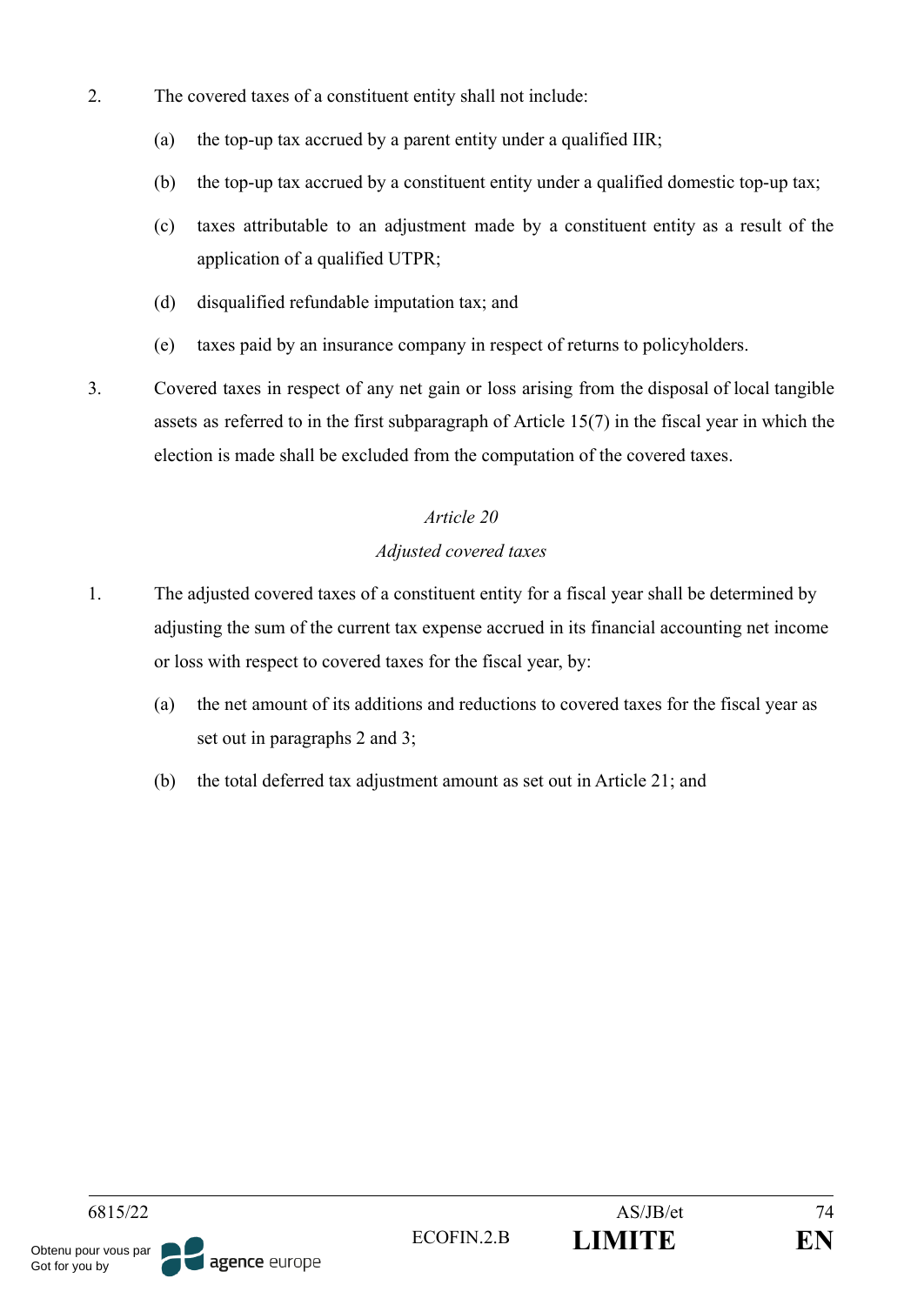- (c) any increase or decrease in covered taxes recorded in equity or other comprehensive income relating to amounts included in the computation of qualifying income or loss that will be subject to tax under local tax rules.
- 2. The additions to the covered taxes of a constituent entity for the fiscal year shall include:
	- (a) any amount of covered taxes accrued as an expense in the profit before taxation in the financial accounts;
	- (b) any amount of qualifying loss deferred tax asset that has been used pursuant to Article  $22(2)$ ;
	- (c) any amount of covered taxes relating to an uncertain tax position previously excluded under point (d) of paragraph 3 that are paid in the fiscal year; and
	- (d) any amount of credit or refund in respect of a qualified refundable tax credit that was accrued as a reduction to the current tax expense.
- 3. The reductions to the covered taxes of a constituent entity for the fiscal year shall include:
	- (a) the amount of current tax expense with respect to income excluded from the computation of qualifying income or loss under Chapter III;
	- (b) any amount of credit or refund in respect of a non-qualified refundable tax credit that was not recorded as a reduction to the current tax expense;
	- (c) any amount of covered taxes refunded or credited to a constituent entity that was not treated as an adjustment to current tax expense in the financial accounts, unless it relates to a qualified refundable tax credit;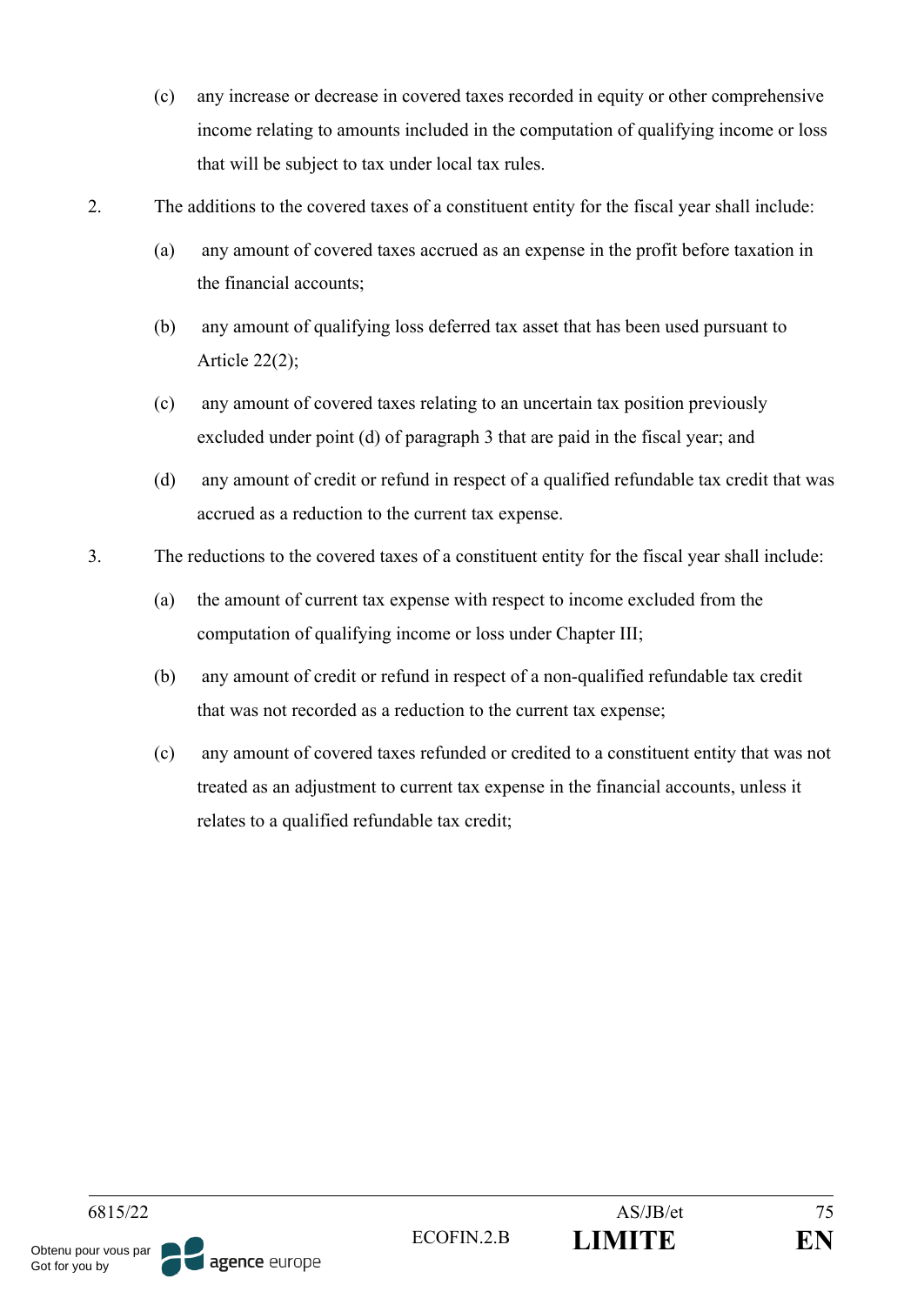- (d) the amount of current tax expense, which relates to an uncertain tax position; and
- (e) any amount of current tax expense that is not expected to be paid within three years after the end of the fiscal year.
- 4. For the purpose of computing adjusted covered taxes, where an amount of covered tax is described in more than one point in paragraphs 1 to 3, it shall only be taken into account once.
- 5. Where, for a fiscal year, there is no net qualifying income in a jurisdiction and the amount of adjusted covered taxes for that jurisdiction is negative and less than an amount equal to the net qualifying loss multiplied by the minimum tax rate (the "expected adjusted covered taxes"), the amount equal to the difference between the amount of adjusted covered taxes and the amount of expected adjusted covered taxes shall be treated as an additional top-up tax for that fiscal year. The amount of additional top-up tax shall be allocated to each constituent entity in the jurisdiction in accordance with Article 28(3).

# *Total deferred tax adjustment amount*

- 1. For the purpose of this Article, the following definitions apply:
	- (a) 'disallowed accrual' means :
		- i) any movement in deferred tax expense accrued in the financial accounts of a constituent entity which relates to an uncertain tax position and;
		- ii) any movement in deferred tax expense accrued in the financial accounts of a constituent entity which relates to distributions from a constituent entity.

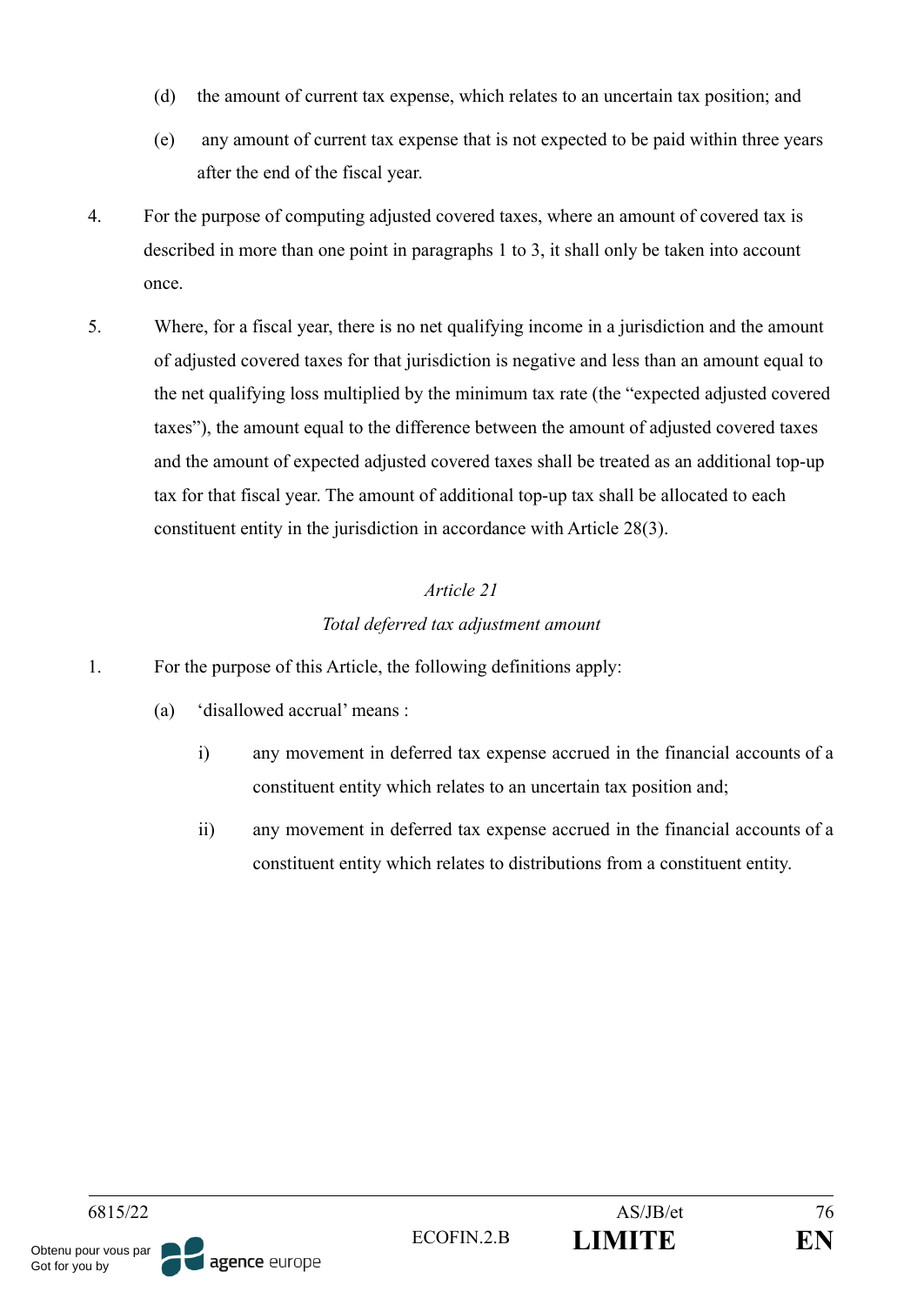- (b) 'unclaimed accrual' means any increase in a deferred tax liability recorded in the financial accounts of a constituent entity for a fiscal year that is not expected to be paid within the time period set forth in paragraph 7 and for which the filing constituent entity annually elects, in accordance with Article 43(2), not to include in total deferred tax adjustment amount for such fiscal year.
- 2. Where the tax rate applied for purposes of computing the deferred tax expense is equal or below the minimum tax rate, the total deferred tax adjustment amount to be added to the adjusted covered taxes of a constituent entity for a fiscal year pursuant to point (b) of Article 20(1) shall be the deferred tax expense accrued in its financial accounts with respect to covered taxes, subject to the adjustments under paragraphs 3 to 6.

Where the tax rate applied for purposes of computing the deferred tax expense is above the minimum tax rate, the total deferred tax adjustment amount to be added to the adjusted covered taxes of a constituent entity for a fiscal year pursuant to point (b) of Article 20(1) shall be the deferred tax expense accrued in its financial accounts with respect to covered taxes recast at the minimum tax rate, subject to the adjustments under paragraphs 3 to 6.

- 3. The total deferred tax adjustment amount shall be increased by:
	- (a) any amount of disallowed accrual or unclaimed accrual paid during the fiscal year; and
	- (b) any amount of recaptured deferred tax liability determined in a preceding fiscal year, which has been paid during the fiscal year.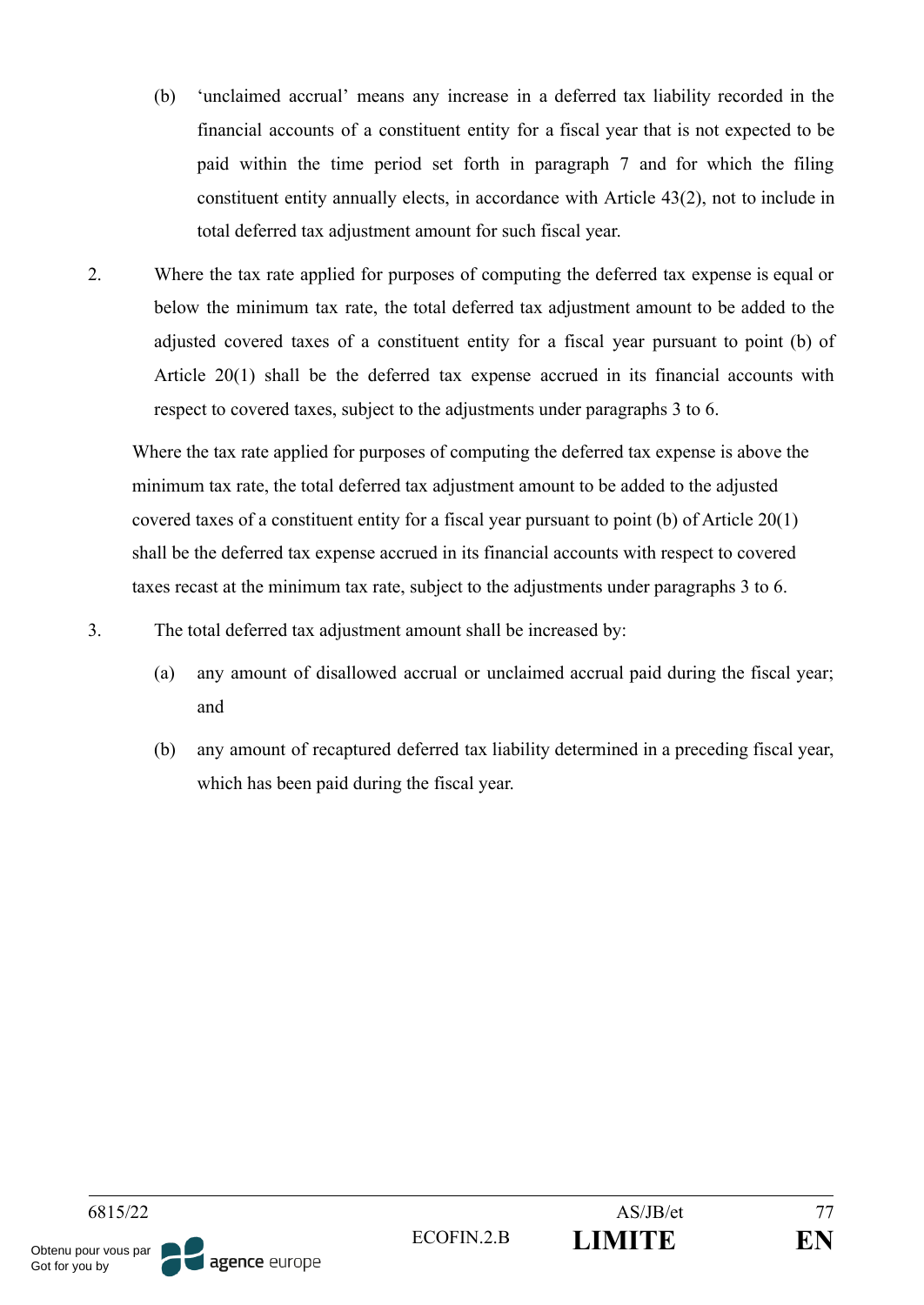- 4. Where, for a fiscal year, a loss deferred tax asset is not recognized in the financial accounts because the recognition criteria are not met, the total deferred tax adjustment amount shall be reduced by the amount that would have reduced the total deferred tax adjustment amount if a loss deferred tax asset for the fiscal year had been accrued.
- 5. The total deferred tax adjustment amount shall not include:
	- (a) the amount of deferred tax expense with respect to items excluded from the computation of qualifying income or loss under Chapter III;
	- (b) the amount of deferred tax expense with respect to disallowed accruals and unclaimed accruals;
	- (c) the impact of a valuation adjustment or accounting recognition adjustment with respect to a deferred tax asset;
	- (d) the amount of deferred tax expense arising from a re-measurement with respect to a change in the applicable domestic tax rate; and
	- (e) the amount of deferred tax expense with respect to the generation and use of tax credits.
- 6. Where a deferred tax asset, which is attributable to a qualifying loss of a constituent entity, has been recorded for a fiscal year at a rate lower than the minimum tax rate, it may be recast at the minimum tax rate in the same fiscal year , if the taxpayer can demonstrate that a deferred tax asset is attributable to a qualifying loss.

Where a deferred tax asset is increased pursuant to the first subparagraph, the total deferred tax adjustment amount shall be reduced accordingly.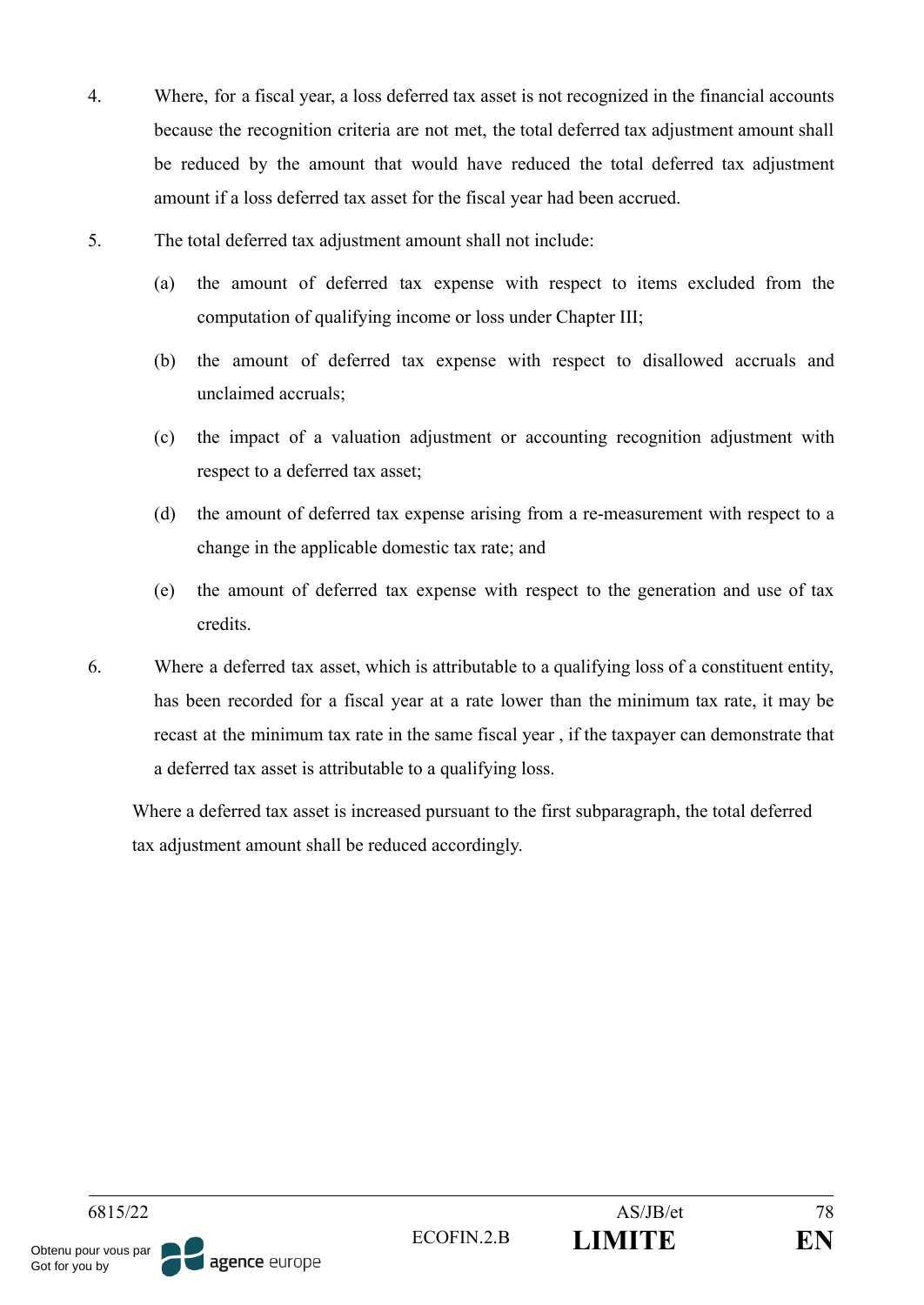7. A deferred tax liability that is not reversed and whose amount is not paid within the five subsequent fiscal years shall be recaptured to the extent it was taken into account in the total deferred tax adjustment amount of a constituent entity.

The amount of the recaptured deferred tax liability determined for the current fiscal year shall be treated as a reduction to the covered taxes in the fifth preceding the current fiscal year and the effective tax rate and top-up tax of such fiscal year shall be recomputed in accordance with Article 28(1). The recaptured deferred tax liability for the current fiscal year is the amount of the increase in the category of deferred tax liability that was included in the total deferred tax adjustment amount in the fifth preceding fiscal year that has not reversed by the end of the last day of the current fiscal year.

- 8. By way of derogation from paragraph 7, where a deferred tax liability is a recapture exception accrual, it shall not be recaptured even if it is not reversed or paid within the five subsequent years. A recapture exception accrual shall be an amount of tax expense accrued that is attributable to changes in associated deferred tax liabilities, in respect of the following items:
	- (a) cost recovery allowances on tangible assets;
	- (b) cost of a licence or similar arrangement from a government for the use of immovable property or exploitation of natural resources which entails significant investment in tangible assets;
	- (c) research and development expenses;
	- (d) de-commissioning and remediation expenses;
	- (e) fair value accounting on unrealized net gains;

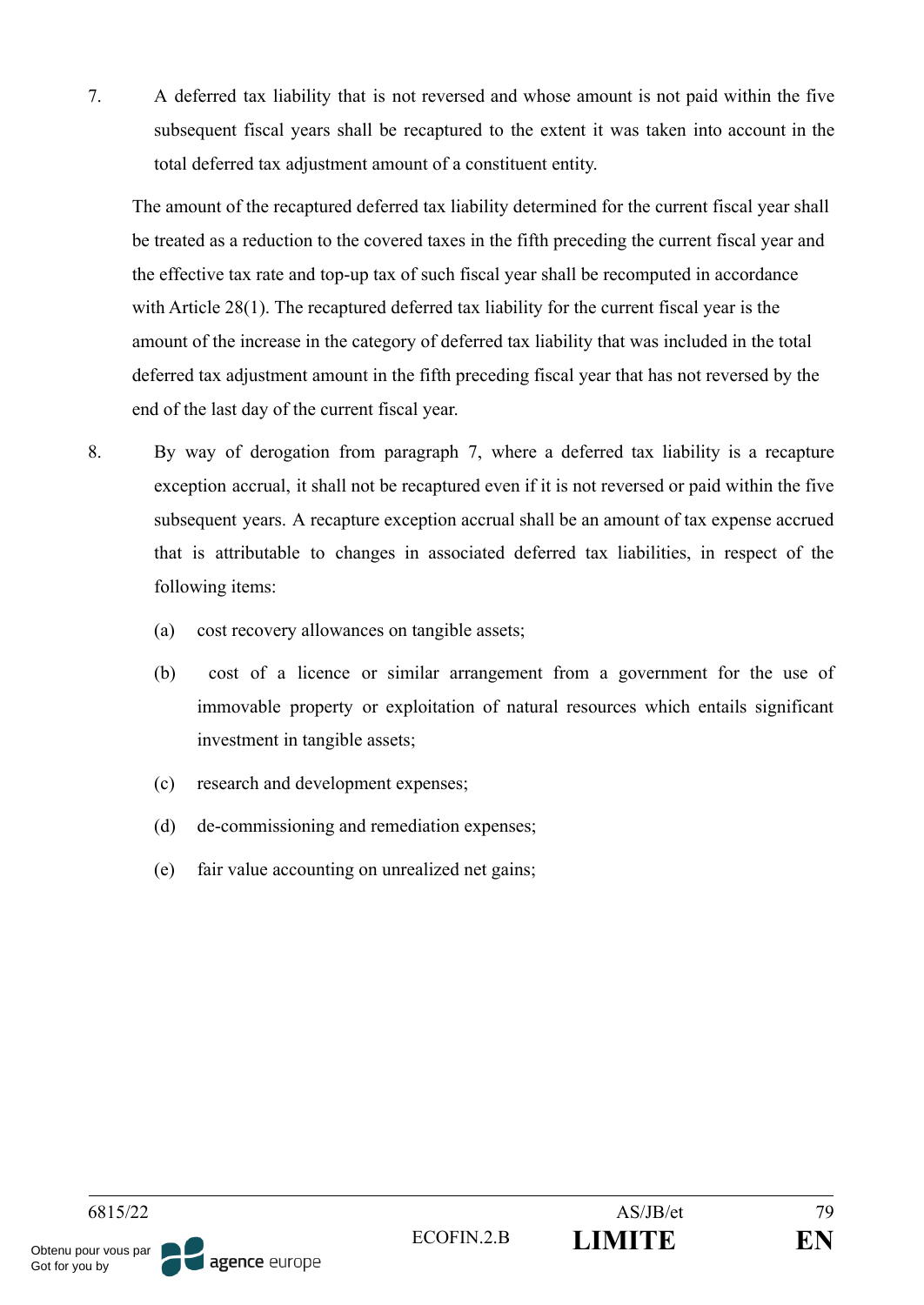- (f) foreign currency exchange net gains;
- (g) insurance reserves and insurance policy deferred acquisition costs;
- (h) gains from the sale of tangible property located in the same jurisdiction as the constituent entity that are reinvested in tangible property in the same jurisdiction; and
- (i) additional amounts accrued as a result of accounting principle changes with respect to items listed under points (a) through (h).

#### *Qualifying loss election*

1. By way of derogation from Article 21, a filing constituent entity may make a qualifying loss election for a jurisdiction according to which a qualifying loss deferred tax asset shall be determined for each fiscal year in which there is a net qualifying loss in the jurisdiction. For that purpose, the qualifying loss deferred tax asset shall be equal to the net qualifying loss for a fiscal year for the jurisdiction multiplied by the minimum tax rate.

A qualifying loss election cannot be made for a jurisdiction with an eligible distribution tax system as defined in Article 38.

2. The qualifying loss deferred tax asset determined pursuant to paragraph 1 shall be used in any subsequent fiscal year in which there is net qualifying income for the jurisdiction in an amount equal to the net qualifying income multiplied by the minimum tax rate or, if lower, the amount of qualifying loss deferred tax asset that is available.

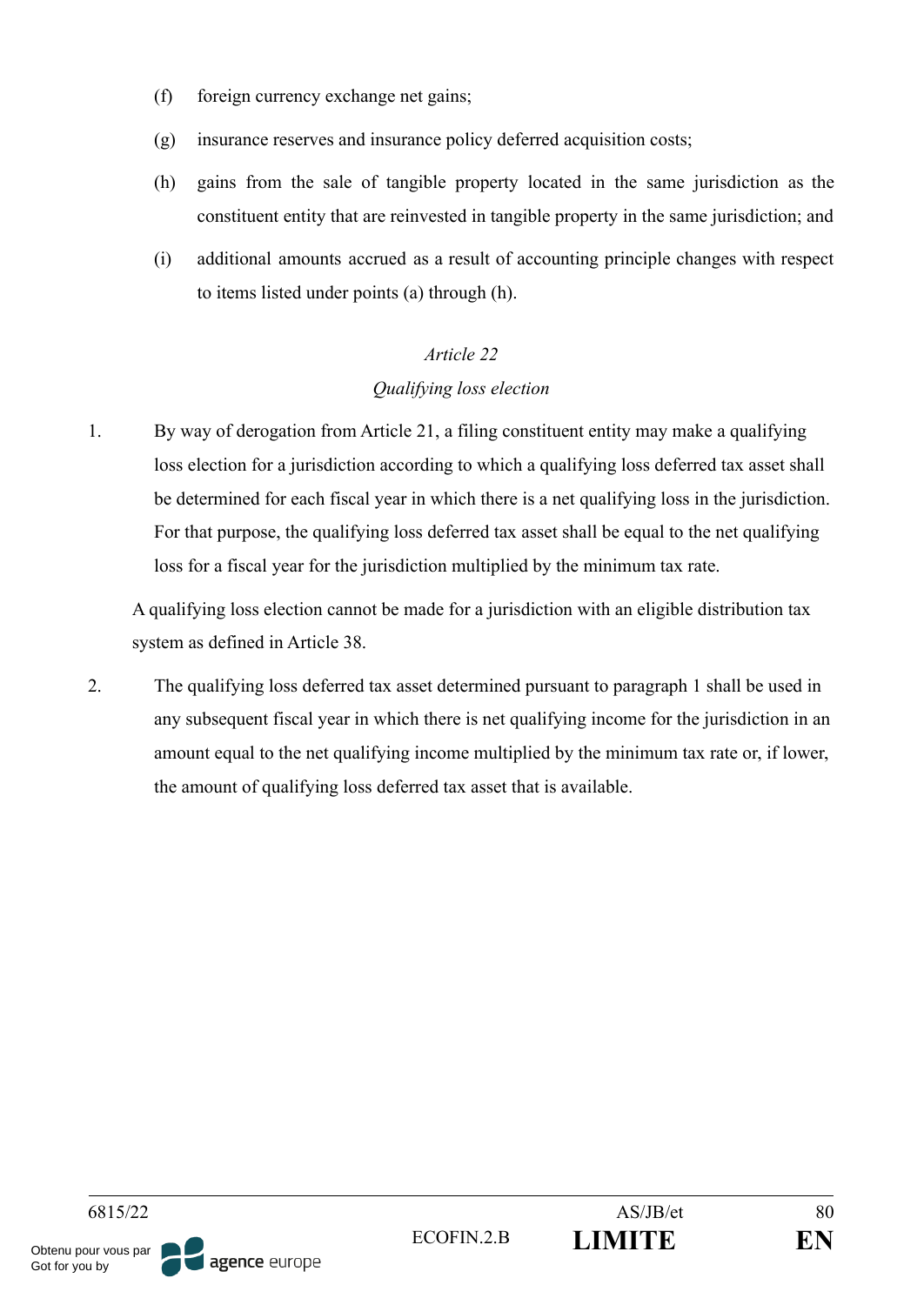- 3. The qualifying loss deferred tax asset shall be reduced by the amount that is used for a fiscal year and the balance shall be carried forward to subsequent fiscal years.
- 4. Where a qualifying loss election is revoked, any remaining qualifying loss deferred tax asset shall be reduced to zero as of the first day of the first fiscal year in which the qualifying loss election is no longer applicable.
- 5. The qualifying loss election shall be filed with the first top-up tax information return of the MNE group or large scale domestic group that includes the jurisdiction for which the election is made.
- 6. Where a flow-through entity which is the ultimate parent entity of an MNE group or large-scale domestic group makes a qualifying loss election under this Article, the qualifying loss deferred tax asset shall be computed by reference to the qualifying loss of the flow-through entity after reduction pursuant to Article 36(3).

### *Specific allocation of covered taxes incurred by certain types of constituent entities*

- 1. A permanent establishment shall be allocated the amount of any covered taxes that are included in the financial accounts of a constituent entity and that relate to qualifying income or loss of the permanent establishment.
- 2. A constituent entity-owner shall be allocated the amount of any covered taxes that are included in the financial accounts of a tax transparent entity and that relate to qualifying income or loss allocated to that constituent entity-owner in accordance with Article 18(4).

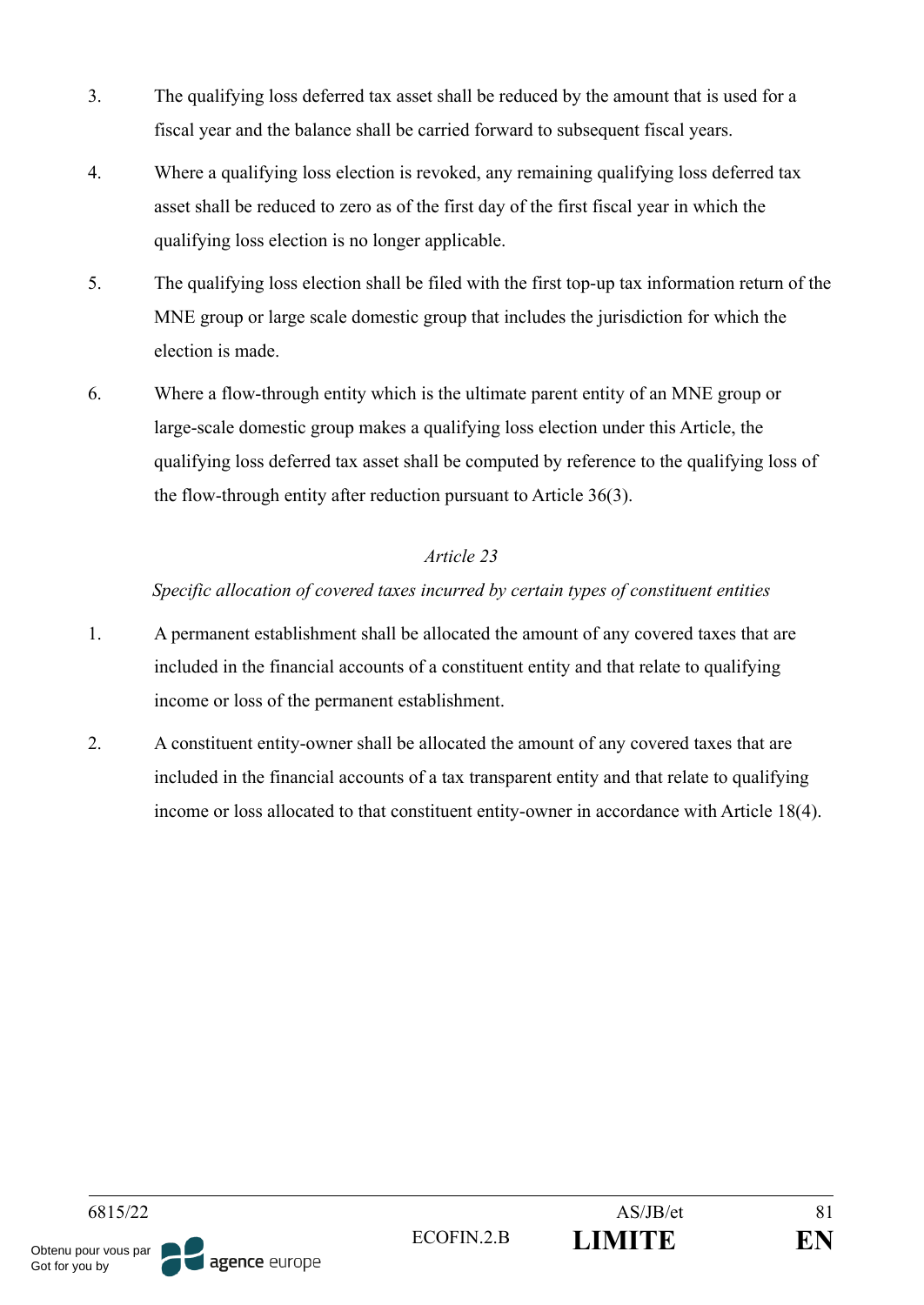- 3. A constituent entity shall be allocated the amount of any covered taxes included in the financial accounts of its direct or indirect constituent entity-owners under a controlled foreign company tax regime, on their share of the controlled foreign company's income.
- 4. A constituent entity that is a hybrid entity shall be allocated the amount of any covered taxes included in the financial accounts of its constituent entity-owner and which relates to qualifying income of the hybrid entity.

A hybrid entity means an entity treated as a separate person for income tax purposes in the jurisdiction where it is located but as fiscally transparent in the jurisdiction in which its owner is located;

- 5. A constituent entity that made a distribution during the fiscal year shall be allocated the amount of any covered taxes accrued in the financial accounts of its direct constituent entity-owners on such distributions.
- 6. A constituent entity, which was allocated covered taxes pursuant to paragraphs 3 and 4 in respect of passive income, shall include such covered taxes in an amount equal to the covered taxes allocated in respect of such passive income.

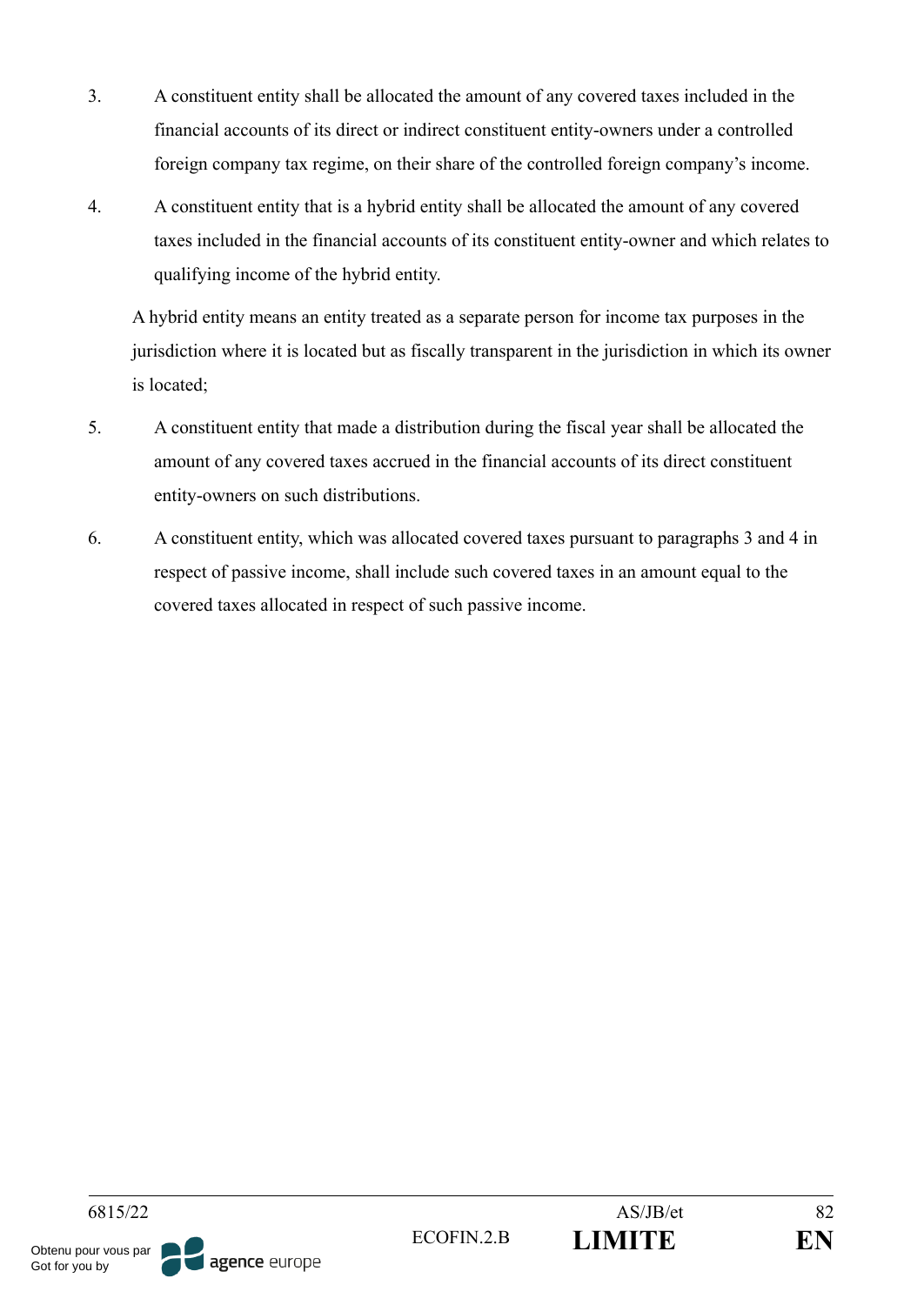By way of derogation from the first subparagraph, the constituent entity shall include the amount resulting from the multiplication of the top-up tax percentage for the jurisdiction by the amount of the constituent entity's passive income that is included under a controlled foreign company tax regime or a fiscal transparency rule where the result is lower than the amount determined under the first subparagraph. For the purpose of this subparagraph, the top-up tax percentage for the jurisdiction shall be determined without regard to covered taxes incurred with respect to such passive income by the constituent entity-owner.

Any covered taxes of the constituent entity-owner incurred with respect to such passive income that remains after the application of this paragraph shall not be allocated under paragraph 3 and 4.

For the purpose of this paragraph, passive income means the following items of income included in qualifying income to the extent a constituent entity-owner has been subject to tax under a controlled foreign company tax regime or as a result of an ownership interest in a hybrid entity:

- (a) a dividend or dividend equivalents;
- (b) interest or interest equivalents;
- (c) rent;
- (d) royalty;
- (e) annuity; or
- (f) net gains from property of a type that produces income described in points (a) to (e).

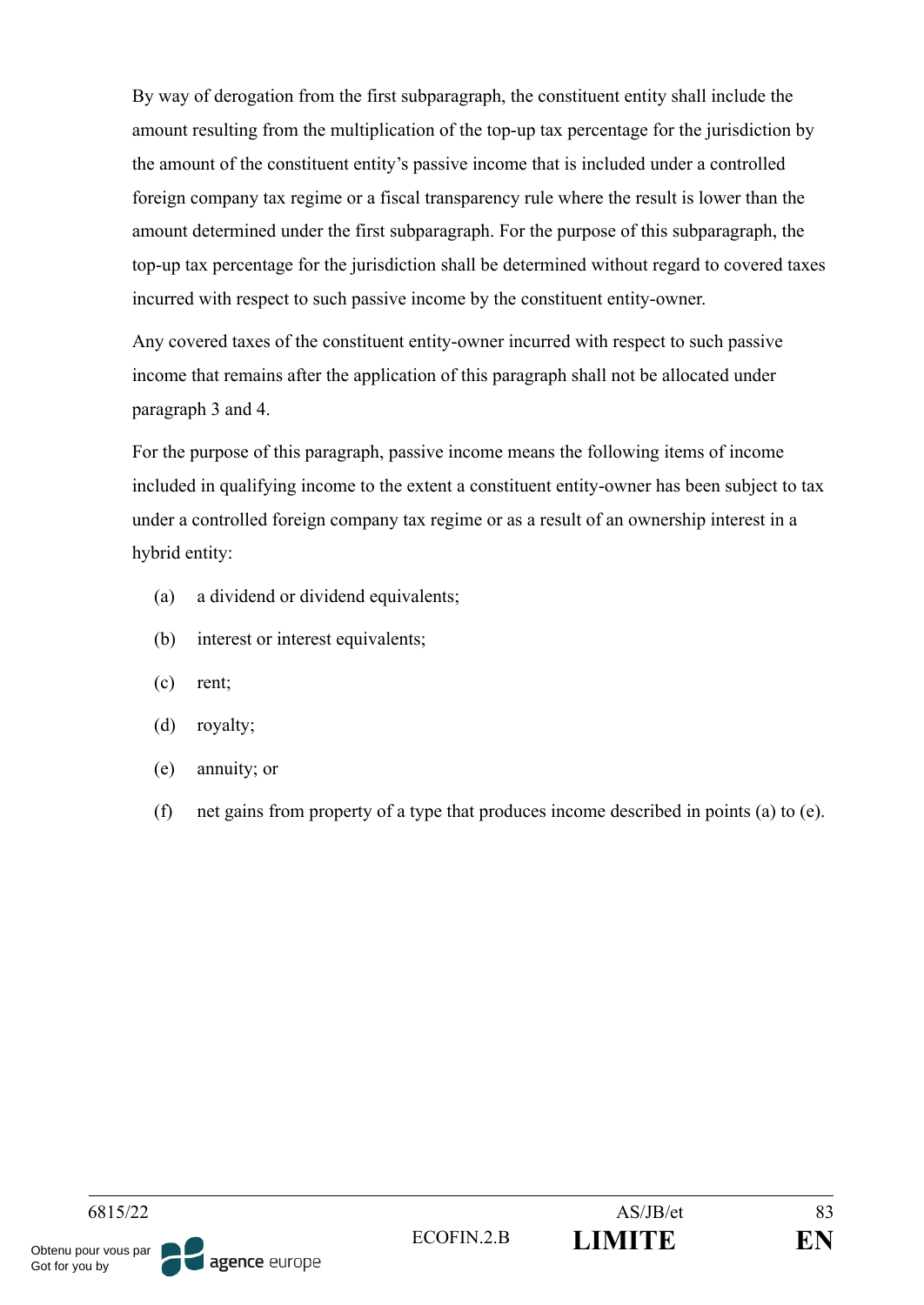7. Where the qualifying income of a permanent establishment is treated as qualifying income of the main entity in accordance with Article 17(5), any covered taxes arising in the jurisdiction where the permanent establishment is located and associated with such income shall be treated as covered taxes of the main entity for an amount not exceeding such income multiplied by the highest tax rate on ordinary income in the jurisdiction where the main entity is located.

#### *Article 24*

#### *Post-filing adjustments and tax rate changes*

1. Where a constituent entity records an adjustment to its covered taxes for a previous fiscal year in its financial accounts, such adjustment shall be treated as an adjustment to covered taxes in the fiscal year in which the adjustment is made, unless the adjustment relates to a fiscal year in which there is a decrease in covered taxes for the jurisdiction.

Where there is a decrease in covered taxes that were included in the constituent entity's adjusted covered taxes for a previous fiscal year, the effective tax rate and top-up tax for such fiscal year shall be recomputed in accordance with Article 28(1) by reducing adjusted covered taxes by the amount of the decrease in covered taxes. The qualifying income for the fiscal year and any previous fiscal years shall be adjusted accordingly.

At the annual election of the filing constituent entity, made in accordance with Article 43(2), an immaterial decrease in covered taxes may be treated as an adjustment to covered taxes in the fiscal year in which the adjustment is made. An immaterial decrease in covered taxes shall be an aggregate decrease of less than EUR 1 000 000 in the adjusted covered taxes determined for the jurisdiction for the fiscal year.

6815/22 AS/JB/et 84 ECOFIN.2.B **LIMITE EN** Obtenu pour vous par agence europe Got for you by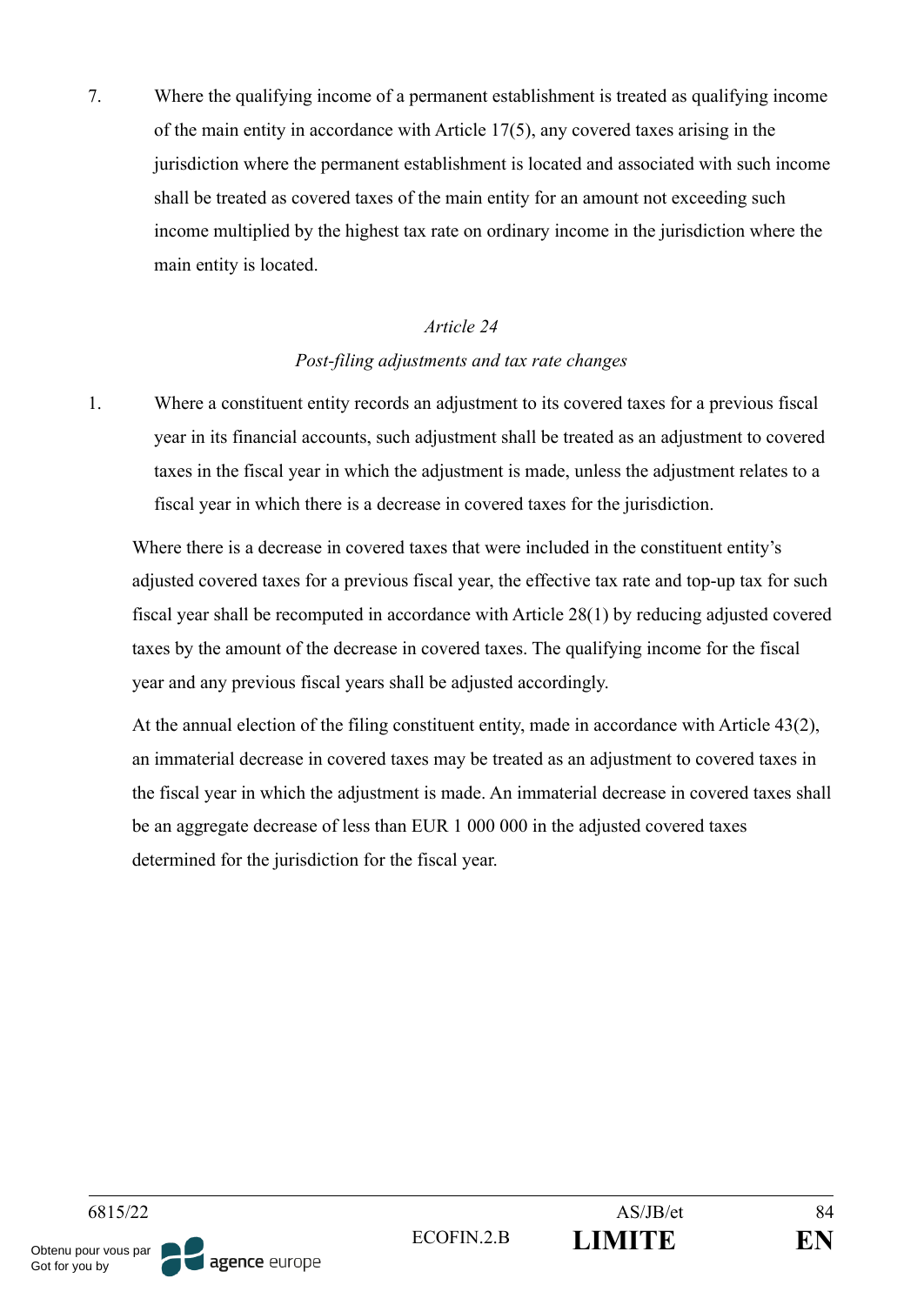- 2. Where the applicable domestic tax rate is reduced below the minimum tax rate and such reduction results in a deferred tax expense, the amount of the resulting deferred tax expense shall be treated as an adjustment to the constituent entity's liability for covered taxes that are taken into consideration pursuant to Article 20 for a previous fiscal year.
- 3. Where a deferred tax expense was taken into account at a rate lower than the minimum tax rate and the applicable tax rate is later increased, the amount of deferred tax expense that results from such increase shall be treated upon payment as an adjustment to a constituent entity's liability for covered taxes claimed for a previous fiscal year in accordance with Article 20.

The adjustment under the first subparagraph shall not exceed an amount equal to the deferred tax expense recast at the minimum tax rate.

4. Where more than EUR 1 000 000 of the amount accrued by a constituent entity as current tax expense and included in adjusted covered taxes for a fiscal year is not paid within three years after the end of that fiscal year, the effective tax rate and top-up tax for the fiscal year in which the unpaid amount was claimed as a covered tax shall be recomputed in accordance with Article 28(1) by excluding such unpaid amount from the adjusted covered taxes.

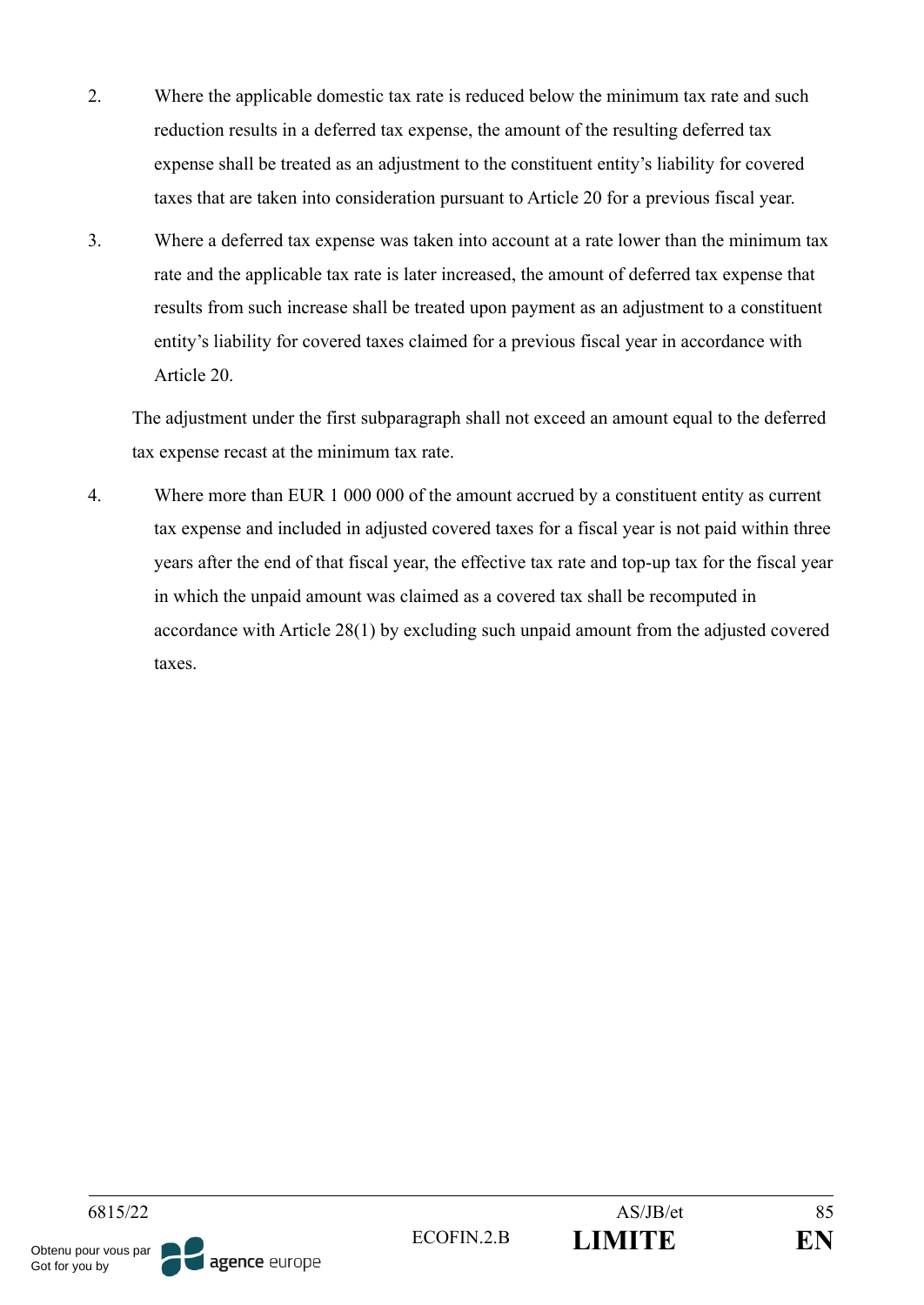# **CHAPTER V COMPUTATION OF THE EFFECTIVE TAX RATE AND THE TOP-UP TAX**

# *Article 25*

*Determination of the effective tax rate*

1. The effective tax rate of an MNE group or large-scale domestic group shall be computed, for each fiscal year and for each jurisdiction provided that there is net qualifying income in the jurisdiction, in accordance with the following formula:

> Effective tax rate  $=\frac{adjusted}{\text{not} qualifying in the case of the constituent entities in the jurisdiction}$ net qualif ying income of the constituent entities in the jurisdiction

where the adjusted covered taxes of the constituent entities is the sum of the adjusted covered taxes of all the constituent entities located in the jurisdiction determined in accordance with Chapter IV.

2. The net qualifying income or loss of the constituent entities in the jurisdiction for a fiscal year shall be determined in accordance with the following formula:

Net qualifying income or loss  $=$  qualifying income of the constituent entities  $-$  qualyfing losses of where:

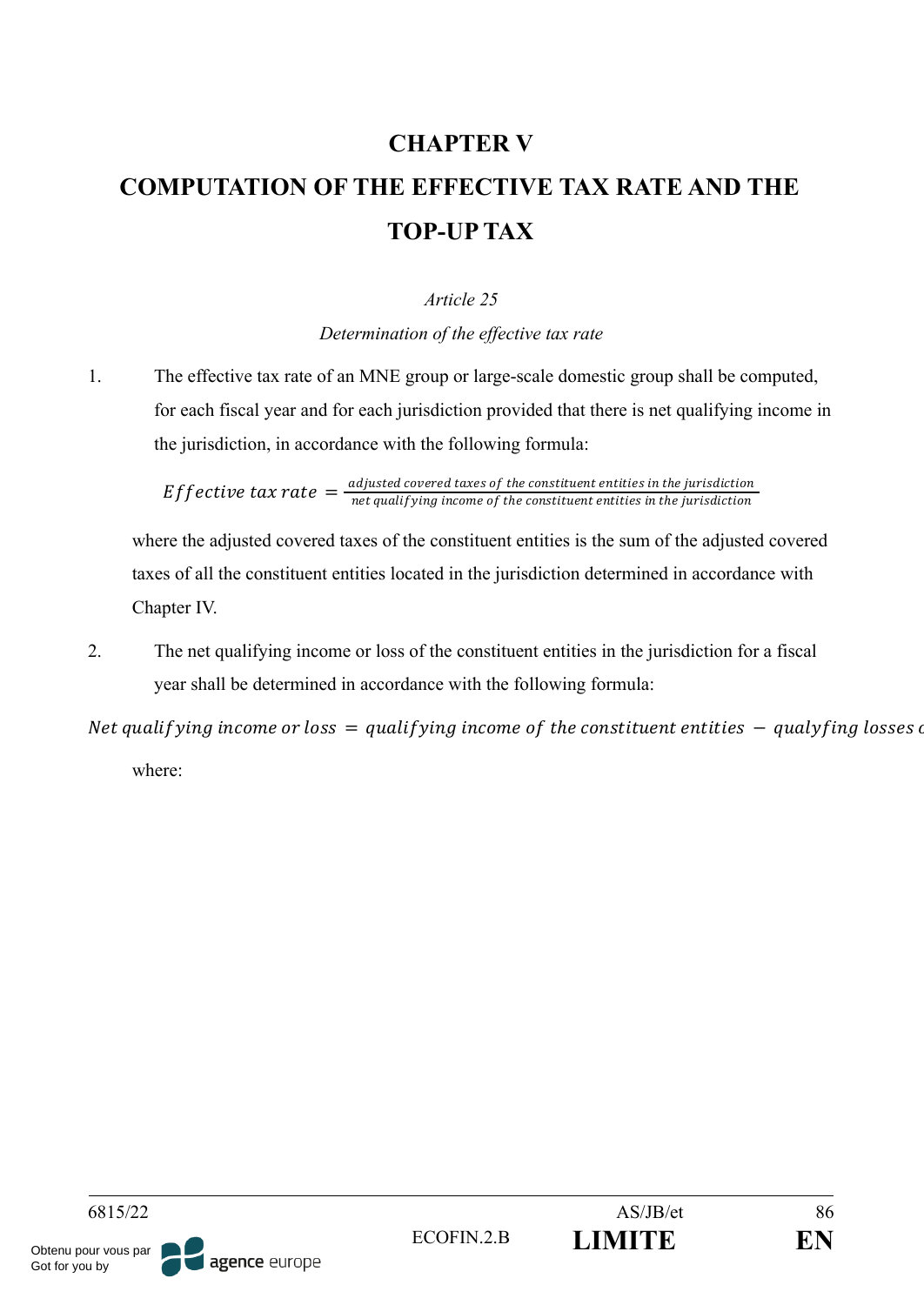- (a) the qualifying income of the constituent entities is the positive sum, if any, of the qualifying income of all constituent entities located in the jurisdiction determined in accordance with Chapter III;
- (b) the qualifying losses of the constituent entities is the sum of the qualifying losses of all constituent entities located in the jurisdiction determined in accordance with Chapter III.
- 3. Adjusted covered taxes and qualifying income or loss of constituent entities that are investment entities are excluded from the calculation of the effective tax rate in accordance with paragraph 1 and the calculation of the net qualifying income in accordance with paragraph 2.
- 4. The effective tax rate of each stateless constituent entity shall be computed, for each fiscal year, separately from the effective tax rate of all other constituent entities.

# *Article 26 Computation of the top-up tax*

1. Where the effective tax rate of a jurisdiction in which constituent entities are located is below the minimum tax rate for a fiscal year, the MNE group or a large-scale domestic group shall compute the top-up tax separately for each of its constituent entities that has qualifying income included in the computation of net qualifying income of that jurisdiction. The top-up tax shall be computed on a jurisdictional basis.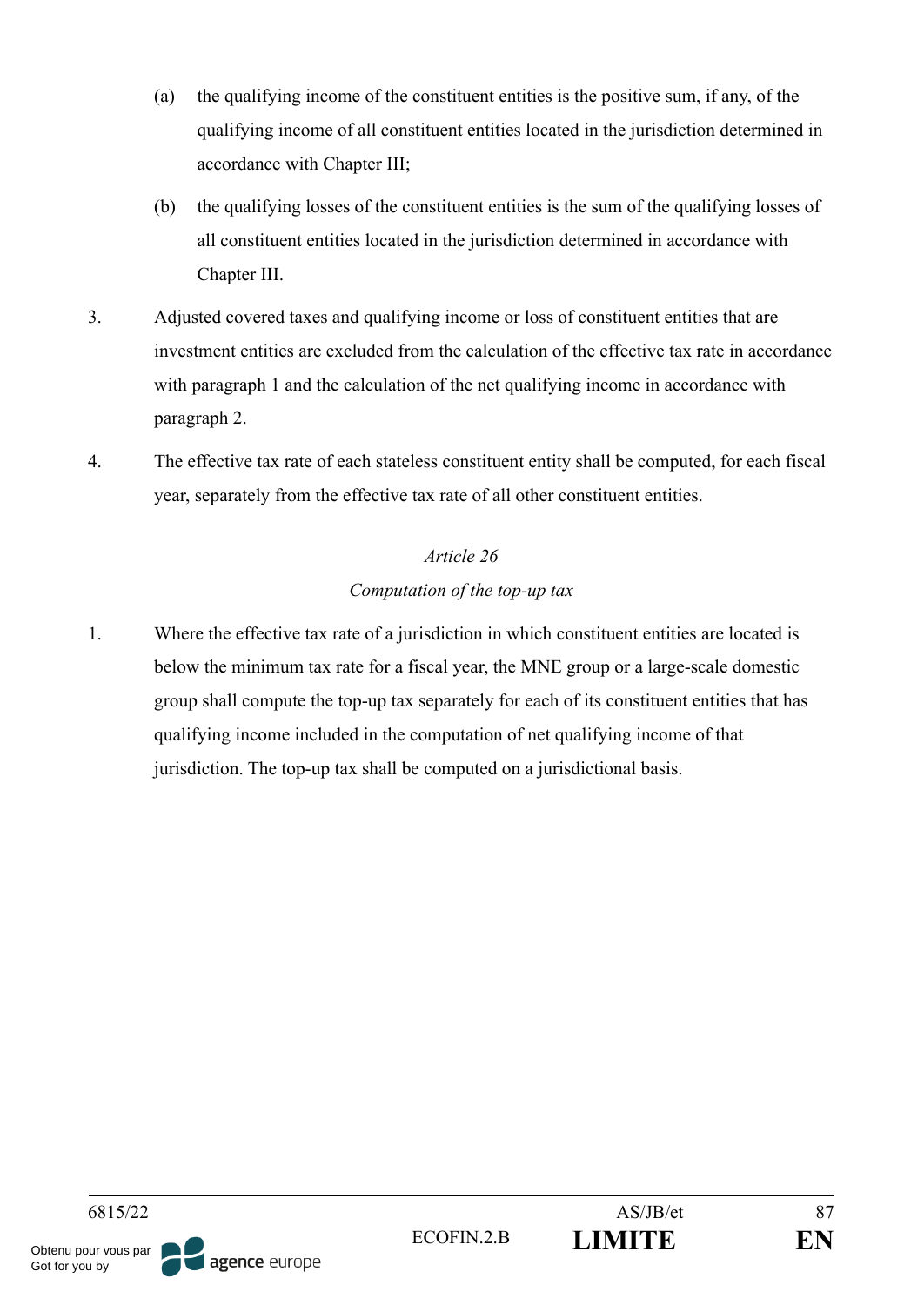2. The top-up tax percentage for a jurisdiction for a fiscal year shall be the positive percentage point difference, if any, computed in accordance with the following formula:

 $Top - up tax$  percentage = minimum tax rate - effective tax rate

where the effective tax rate is the rate computed in accordance with Article 25.

3. The jurisdictional top-up tax for a fiscal year shall be the positive amount, if any, computed in accordance with the following formula:

| urisdictional top  $-$  up tax = (top up tax percentage x excess profit) + additional top  $-$  up tax  $$ where:

- (a) the additional top-up tax is the amount of tax as determined in accordance with Article 28 for the fiscal year;
- (b) the domestic top-up tax is the amount of tax for the fiscal year as determined in accordance with Article 10 or under a qualified domestic minimum top-up tax of a third country jurisdiction.

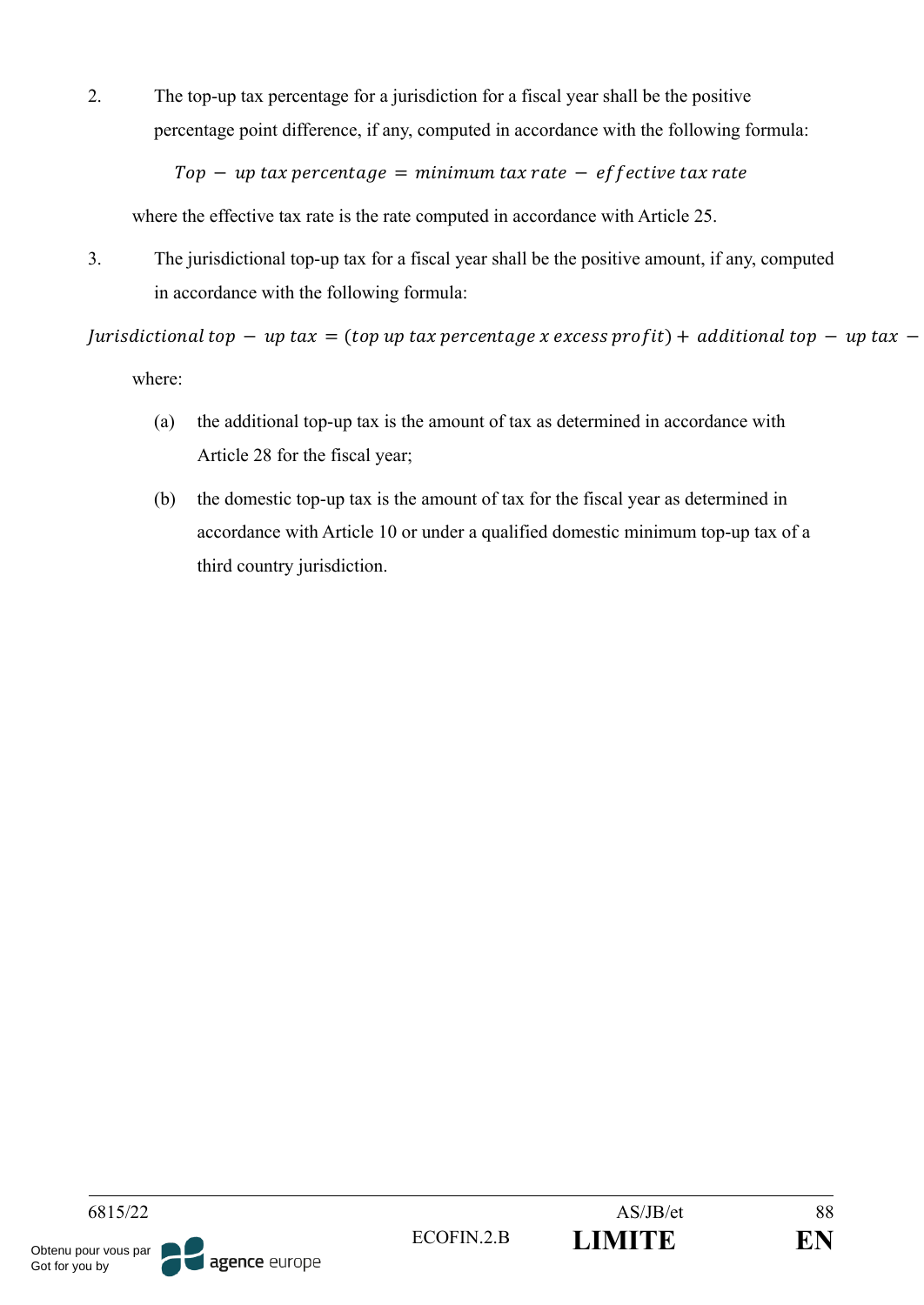4. The excess profit for the jurisdiction for the fiscal year referred to in paragraph 3 is the positive amount, if any, computed in accordance with the following formula:

Excess profit = net qualifying income  $-$  substance  $-$  based income exclusion

where:

- (a) the net qualifying income is the income determined in accordance with Article 25(2) for the jurisdiction;
- (b) the substance-based income exclusion is the amount determined in accordance with Article 27 for the jurisdiction.
- 5. The top-up tax of a constituent entity for the current fiscal year shall be computed in accordance with the following formula:

 $Top - up tax of a constituent entity = jurisdictional top - up tax$ 

$$
x \frac{qualitying\ income\ of\ the\ constituent\ entity}{aggregate\ quality\ income\ of\ the\ constituent\ entities}
$$

where:

(a) the qualifying income of the constituent entity for a jurisdiction for a fiscal year is the income determined in accordance with Chapter III;

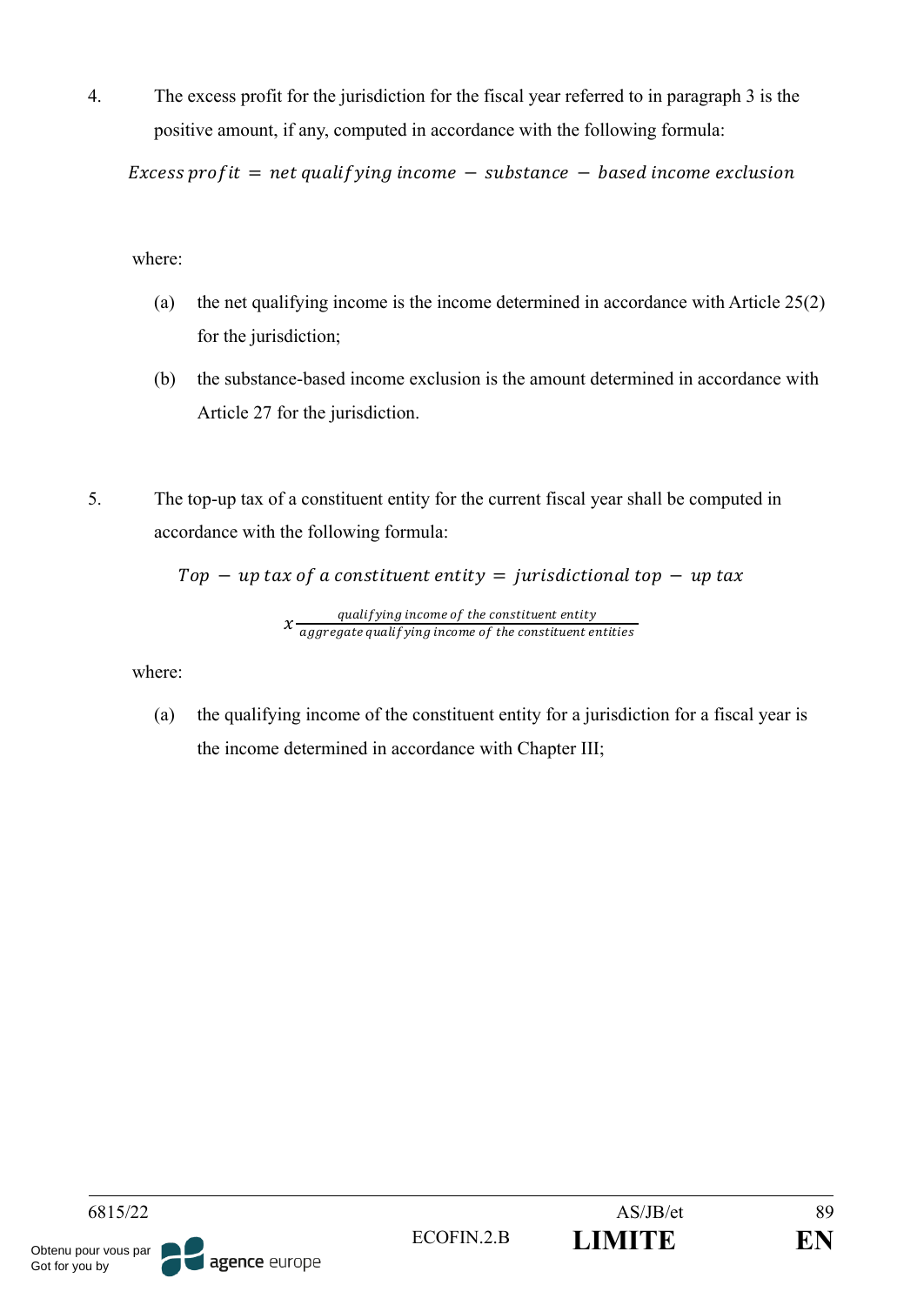- (b) the aggregate qualifying income of all constituent entities for a jurisdiction for a fiscal year is the sum of the qualifying income of all the constituent entities located in the jurisdiction for the fiscal year.
- 6. If the jurisdictional top-up tax results from a recalculation pursuant to Article 28(1) and there is a no net qualifying income in the jurisdiction for the fiscal year, the top-up tax shall be allocated to each constituent entity using the formula set out in paragraph 5, based on the qualifying income of the constituent entities in the fiscal years for which the recalculations pursuant to Article 28(1) are performed.
- 7. The top-up tax of each stateless constituent entity shall be computed, for each fiscal year, separately from the top-up tax of all other constituent entities.

# *Article 27 Substance-based income exclusion*

- 1. For the purpose of this Article, the following definitions apply:
	- (a) 'eligible employees' means full-time or part-time employees of a constituent entity and independent contractors participating in the ordinary operating activities of the MNE group or large-scale domestic group under the direction and control of the MNE group or large-scale domestic group;
	- (b) 'eligible payroll costs' means employee compensation expenditures, including salaries, wages and other expenditures that provide a direct and separate personal benefit to the employee, such as health insurance and pension contributions, payroll and employment taxes, and employer social security contributions;

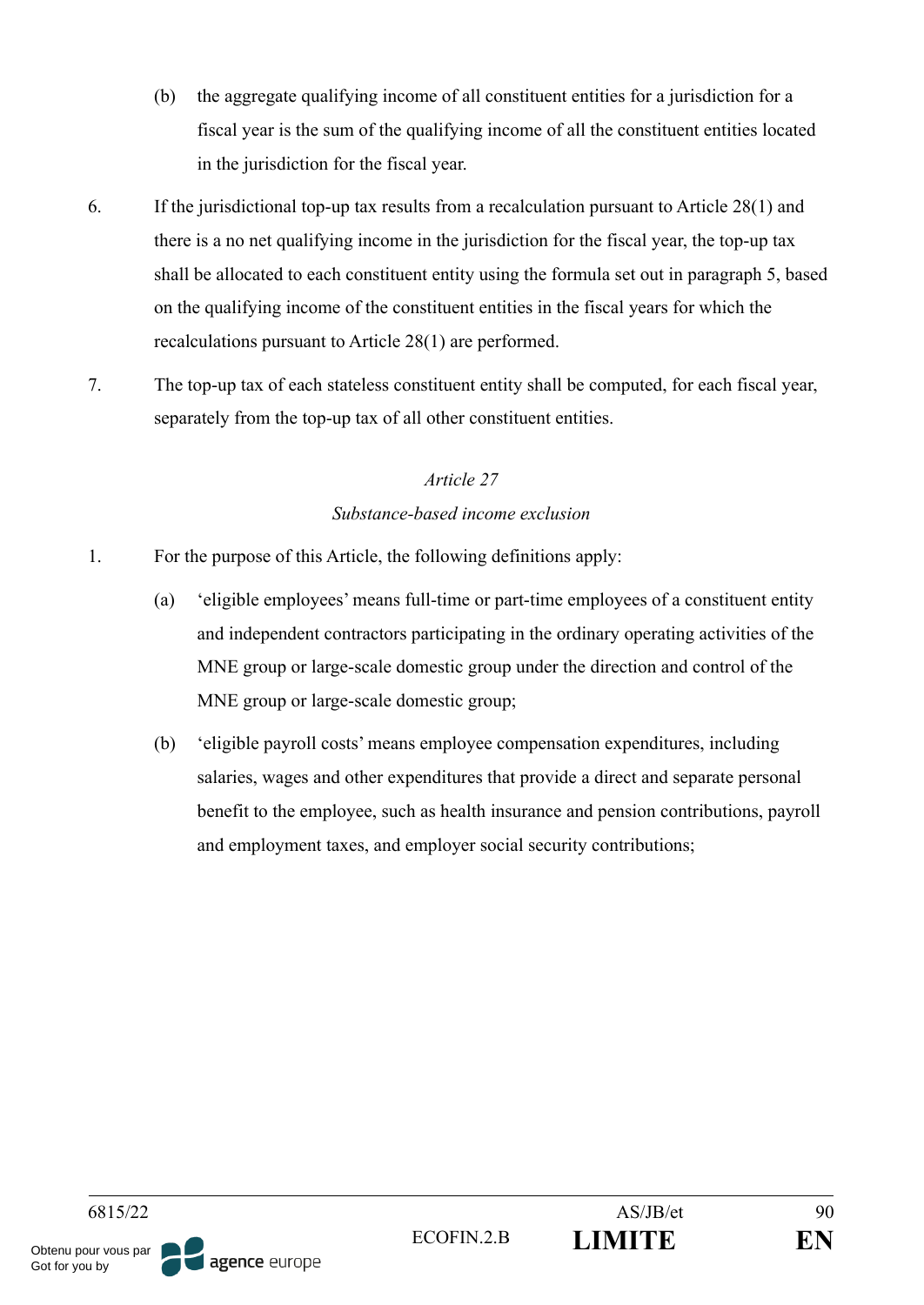- (c) 'eligible tangible assets' means:
	- (i) property, plant and equipment located in the jurisdiction;
	- (ii) natural resources located in the jurisdiction;
	- (iii) a lessee's right of use of tangible assets located in the jurisdiction; and
	- (iv) a licence or similar arrangement from the government for the use of immovable property or exploitation of natural resources that entails significant investment in tangible assets.
- 2. Unless a filing constituent entity of an MNE group or a large-scale domestic group elects, in accordance with Article 43(2), not to apply the substance-based income exclusion for the fiscal year, the net qualifying income for a jurisdiction shall be reduced, for the purpose of calculating the top-up tax, by an amount equal to the sum of the payroll carve-out and the tangible asset carve-out for each constituent entity located in the jurisdiction.
- 3. The payroll carve-out of a constituent entity located in a jurisdiction shall be equal to 5 % of its eligible payroll costs of eligible employees who perform activities for the MNE group or large-scale domestic group in such jurisdiction, with the exception of eligible payroll costs that are:
	- (a) capitalised and included in the carrying value of eligible tangible assets;
	- (b) attributable to income that is excluded in accordance with Article 16.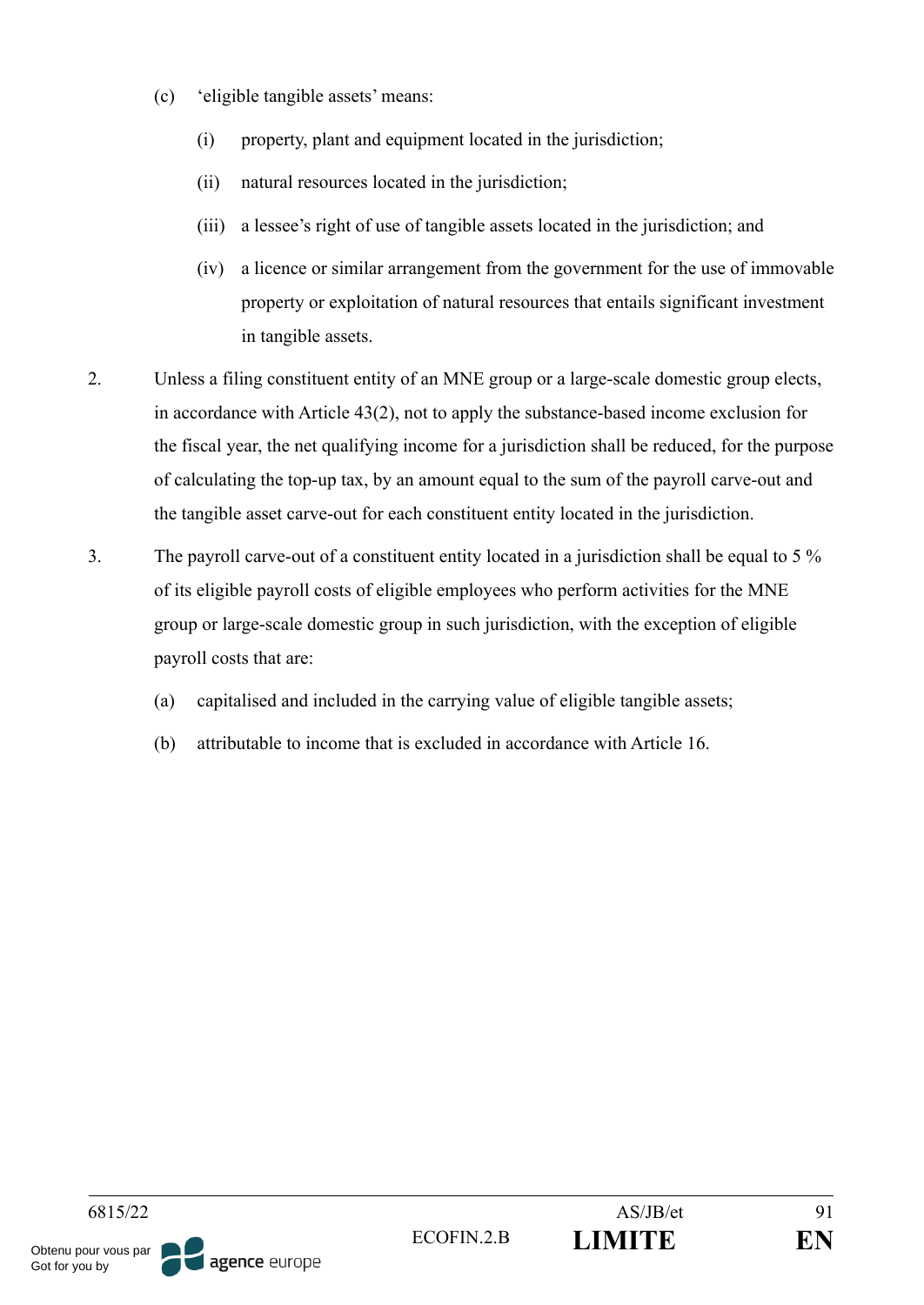- 4. The tangible asset carve-out of a constituent entity located in a jurisdiction shall be equal to 5 % of the carrying value of the eligible tangible assets located in the jurisdiction, with the exception of:
	- (a) the carrying value of property, including land and buildings, that is held for sale, for lease or for investment;
	- (b) the carrying value of tangible assets used to derive income that is excluded in accordance with Article 16.
- 5. For the purpose of paragraph 4, the carrying value of eligible tangible assets shall be the average of the carrying value of eligible tangible assets at the beginning and ending of the fiscal year, as recorded for the purpose of preparing the consolidated financial statements of the ultimate parent entity, reduced by any accumulated depreciation, amortisation and depletion and increased by any amount attributable to the capitalisation of payroll expenses.
- 6. For the purpose of paragraphs 3 and 4, the eligible payroll costs and eligible tangible assets of a constituent entity which is a permanent establishment shall be those that are included in its separate financial accounts in accordance with Article 17(1) and 17(2) provided that the eligible payroll costs and eligible tangible assets are located in the same jurisdiction as the permanent establishment.

The eligible payroll costs and eligible tangible assets of a permanent establishment shall not be taken into account for the eligible payroll costs and eligible assets of the main entity.

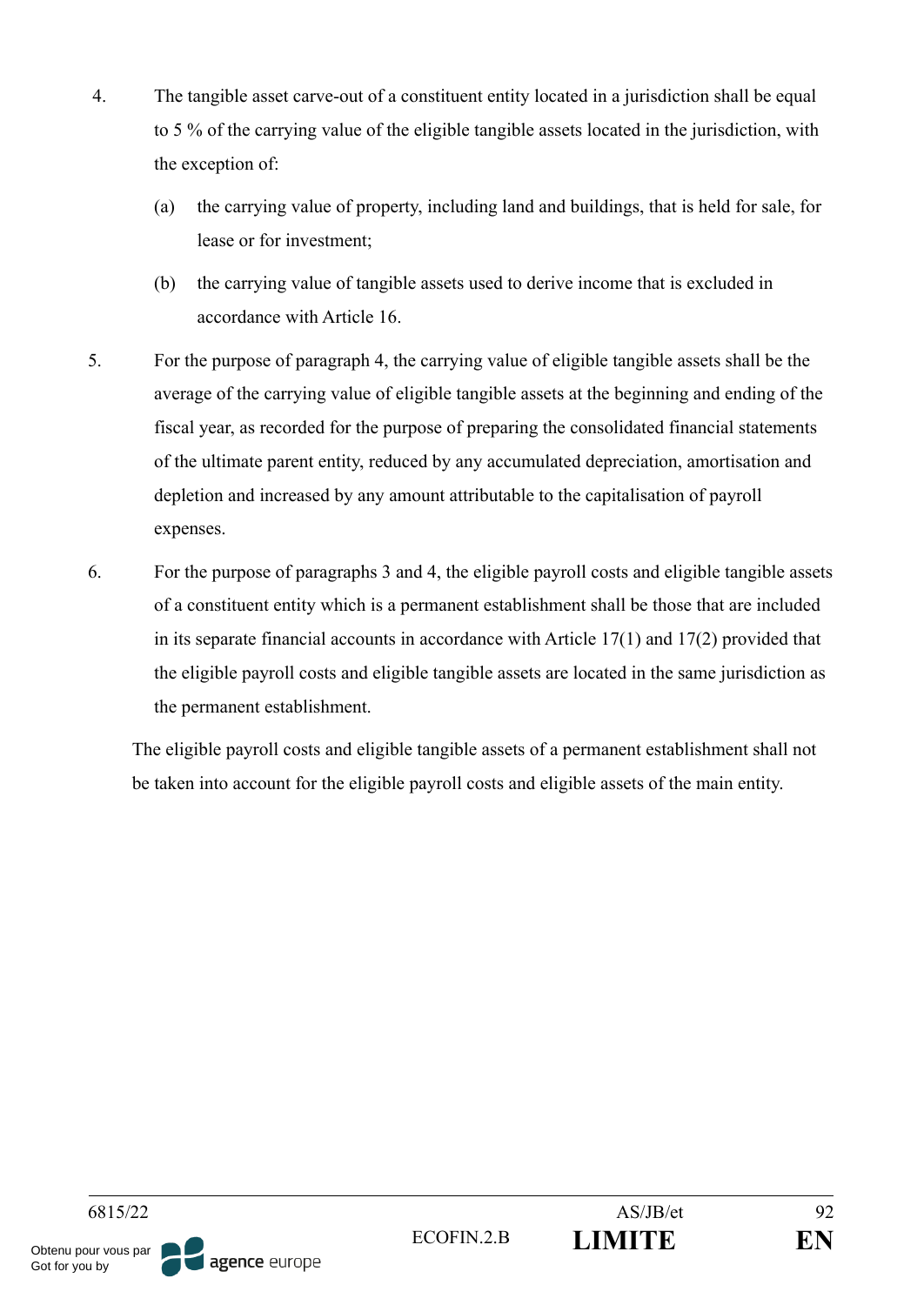Where the income of a permanent establishment was wholly or partially excluded pursuant to Article 18(1) and Article 36(5), the eligible payroll costs and eligible tangible assets of such permanent establishment shall be excluded in the same proportion from the computation under this Article for the MNE group or large-scale domestic group.

- 
- 7. Eligible payroll costs of eligible employees paid by, and eligible tangible assets owned by, a flow-through entity that are not allocated under paragraph 6 shall be allocated to:
	- (a) the constituent entity owners of the flow-through entity, in proportion to the amount allocated to them pursuant to Article 18(4), provided that the eligible employees and eligible tangible assets are located in the jurisdiction of the constituent entity-owners; and
	- (b) the flow-through entity if it is the ultimate parent entity, reduced in proportion to the income excluded from the computation of the qualifying income of the flow-through entity pursuant to Article 36(1) and 36(2), provided that the eligible employees and eligible tangible assets are located in the jurisdiction of the flow-through entity.

All other eligible payroll costs and eligible tangible assets of the flow-through entity shall be excluded from the substance-based income exclusion computations of the MNE group or large-scale domestic group.

8. The substance-based income exclusion of each stateless constituent entity shall be computed, for each fiscal year, separately from the substance-based income exclusion of all other constituent entities.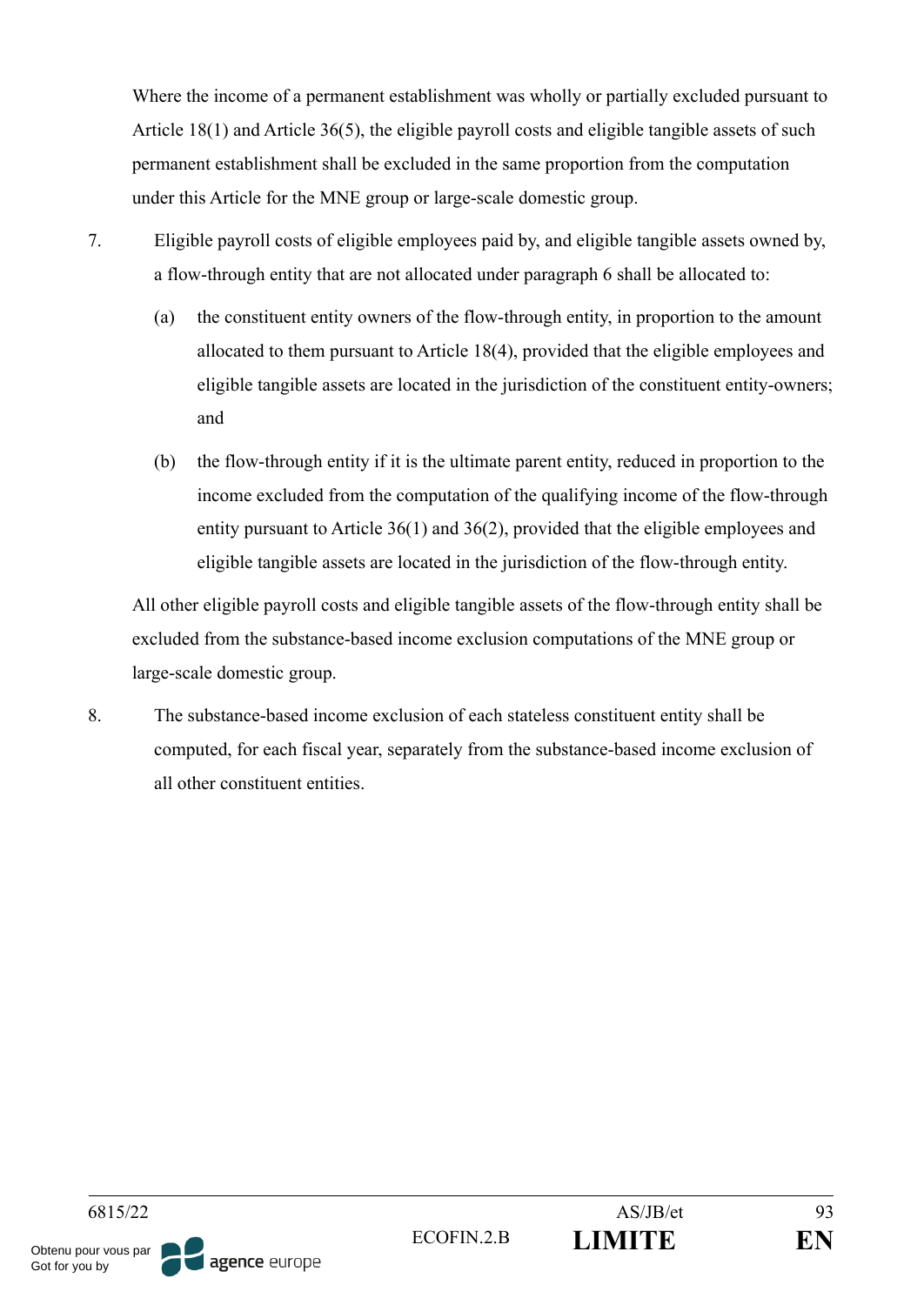9. The substance-based income exclusion computed under this Article shall not include the payroll carve-out and the tangible asset carve-out of constituent entities that are investment entities in that jurisdiction.

### *Article 28*

# *Additional top-up tax*

- 1. Where, pursuant to Articles 15(7), 21(6), 24(1), 24(4) and 38(5), an adjustment to covered taxes or qualifying income or loss results in the recalculation of the effective tax rate and top-up tax of the MNE group for a prior fiscal year, the effective tax rate and top-up tax shall be recomputed in accordance with the rules set out in Articles 25 to 27. Any amount of incremental top-up tax arising from such recalculation shall be treated as an additional top-up tax for the purpose of Article 26(3) for the fiscal year during which the recalculation is made.
- 2. Where there is an additional top-up tax and no net qualifying income for the jurisdiction for the fiscal year, the qualifying income of each constituent entity located in the jurisdiction shall be an amount equal to the top-up tax allocated to such constituent entities pursuant to Articles 26(5) and 26(6) divided by the minimum tax rate.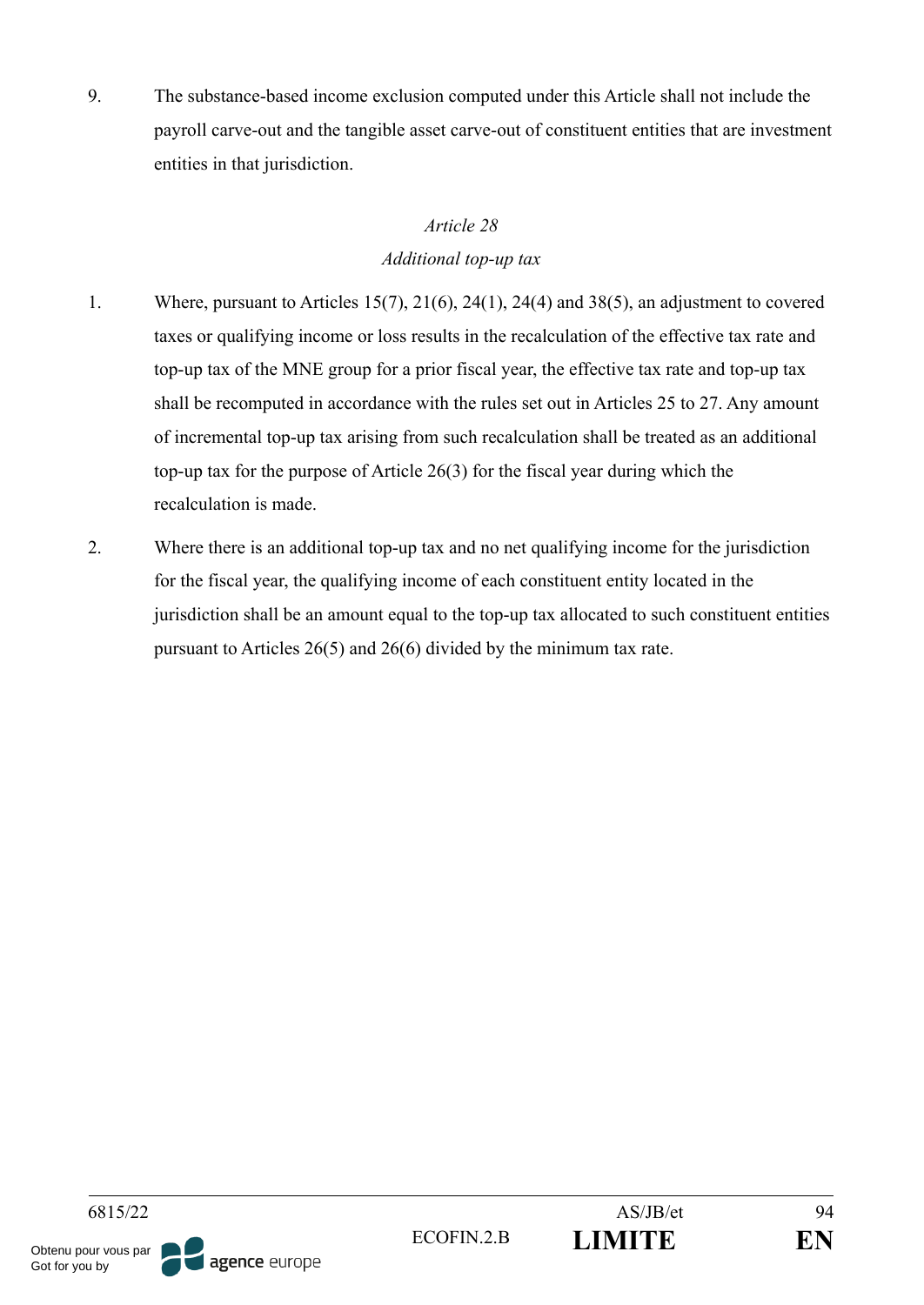3. Where, pursuant to Article 20(5), additional top-up tax is due, the qualifying income of each constituent entity located in the jurisdiction shall be an amount equal to the top-up tax allocated to such constituent entity divided by the minimum tax rate. The allocation shall be made pro-rata, to each constituent entity, based on the following formula:

# (QualifyingincomeVlossxminimumtaxrate) – adjustedcoveredtaxes

The additional top-up tax shall only be allocated to constituent entities that record an amount of adjusted covered tax that is less than zero and less than the qualifying income or loss of such constituent entities multiplied by the minimum tax rate.

4. Where a constituent entity is allocated additional top-up tax in accordance with this Article and Article 26(5) and 26(6), such constituent entity shall be treated as a low-taxed constituent entity for the purpose of Chapter II.

# *Article 29*

### *De minimis exclusion*

- 1. By way of derogation from Chapter V, at the election of the filing constituent entity, the top-up tax due for the constituent entities located in a jurisdiction shall be equal to zero for a fiscal year if, for such fiscal year:
	- (a) the average qualifying revenue of all constituent entities located in such jurisdiction is less than EUR 10 000 000; and
	- (b) the average qualifying income or loss of all constituent entities in such jurisdiction is a loss or is less than EUR 1 000 000.

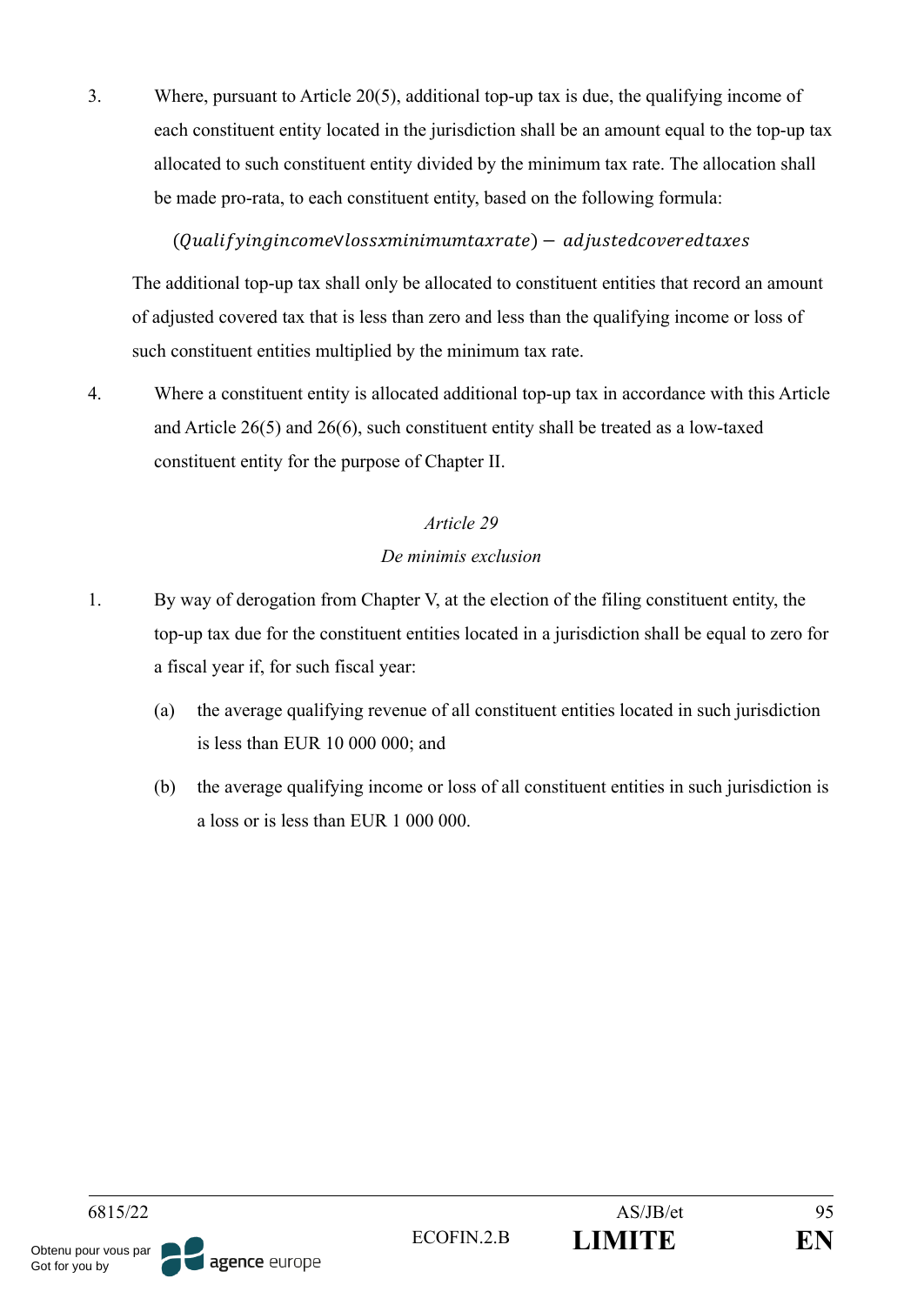The election shall be made annually in accordance with Article 43(2).

2. The average qualifying revenue or average qualifying income or loss referred to in paragraph 1 shall be the average of the qualifying revenue or qualifying income or loss of the constituent entities located in the jurisdiction for the fiscal year and the two preceding fiscal years.

If there are no constituent entities with qualifying revenue or qualifying loss located in the jurisdiction in the first or second preceding fiscal years, such fiscal years shall be excluded from the calculation of the average qualifying revenue or qualifying income or loss of that jurisdiction.

- 3. The qualifying revenue of the constituent entities located in a jurisdiction for a fiscal year shall be the sum of all the revenues of the constituent entities located in that jurisdiction, reduced or increased by any adjustment carried out in accordance with Chapter III.
- 4. The qualifying income or loss of the constituent entities located in a jurisdiction for a fiscal year shall be the net qualifying income or loss of that jurisdiction as computed in accordance with Article 25(2).
- 5. The de minimis exclusion shall not be applicable to stateless constituent entities and investment entities. The revenue and qualifying income or loss of such entities shall be excluded from the computation of the de minimis exclusion.

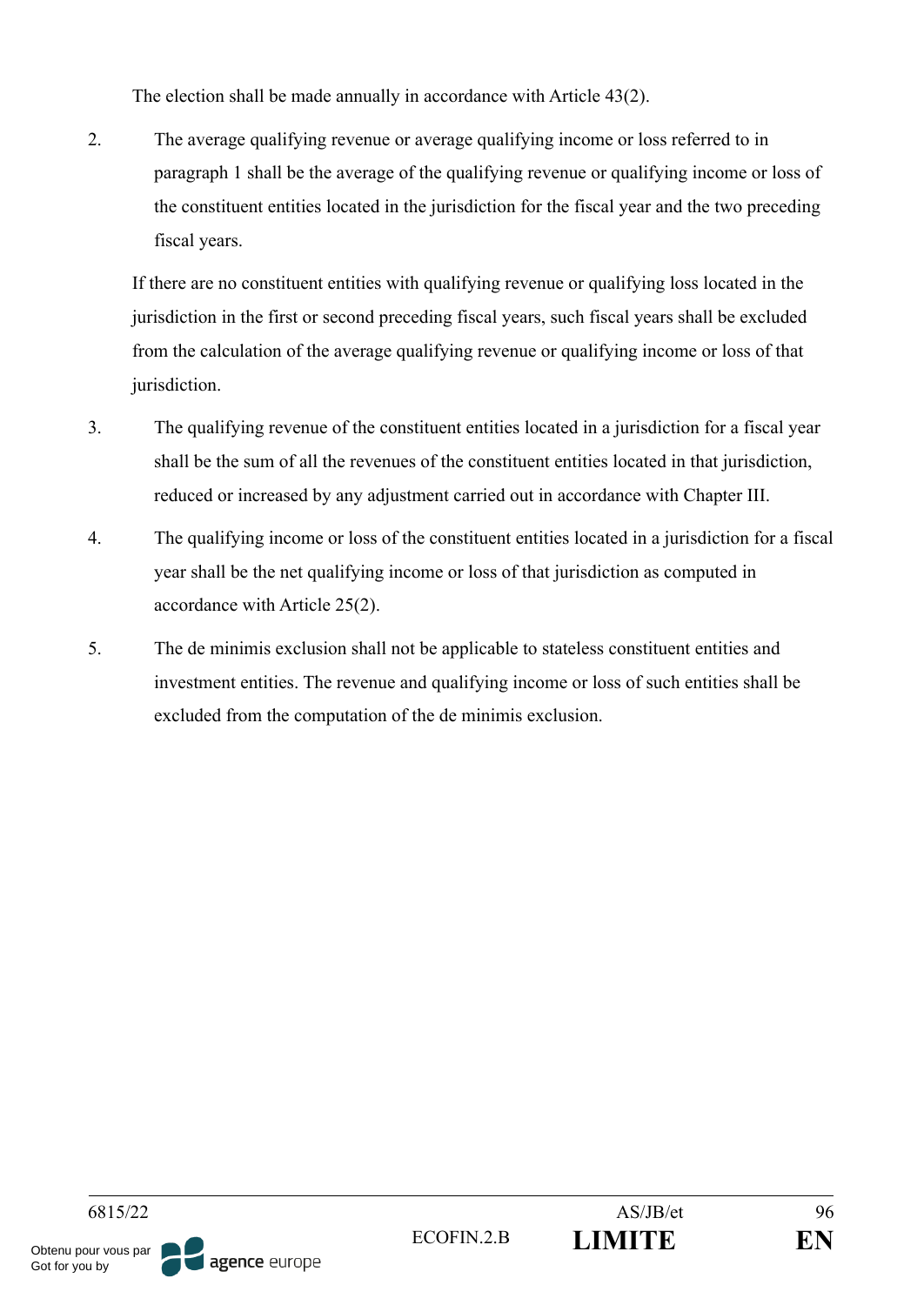#### *Minority-owned constituent entities*

- 1. For the purpose of this Article, the following definitions apply:
	- (a) 'minority-owned constituent entity' means a constituent entity in which the ultimate parent entity has a direct or indirect ownership interest of 30 % or less;
	- (b) 'minority-owned parent entity' means a minority-owned constituent entity that holds, directly or indirectly, the controlling interests of another minority-owned constituent entity, except where the controlling interests of the former entity are held, directly or indirectly, by another minority-owned constituent entity;
	- (c) 'minority-owned subgroup' means a minority-owned parent entity and its minority-owned subsidiaries; and
	- (d) 'minority-owned subsidiary' means a minority-owned constituent entity whose controlling interests are held, directly or indirectly, by a minority-owned parent entity.
- 2. The computation of the effective tax rate and the top-up tax for a jurisdiction in accordance with Chapters III to VII with respect to members of a minority-owned subgroup shall apply as if each minority-owned subgroup was a separate MNE group or large-scale domestic group.

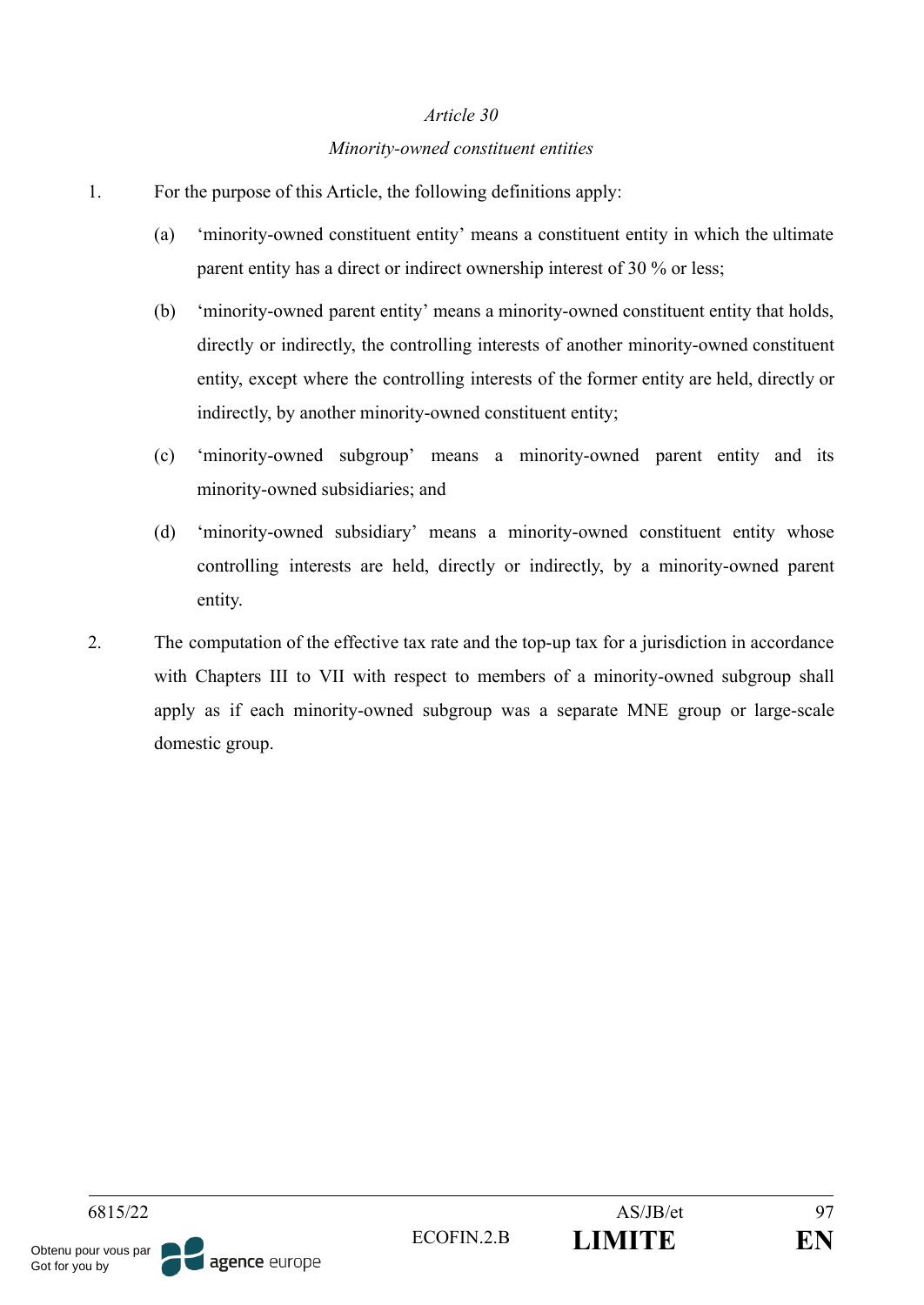The adjusted covered taxes and qualifying income or loss of members of a minority-owned subgroup shall be excluded from the determination of the residual amount of the effective tax rate of the MNE group or large-scale domestic group computed in accordance with Article 25(1) and from the net qualifying income computed in accordance with Article 25(2).

3. The effective tax rate and top-up tax of a minority-owned constituent entity that is not a member of a minority-owned subgroup shall be computed on an entity basis in accordance with Chapters III to VII.

The adjusted covered taxes and qualifying income or loss of the minority-owned constituent entity shall be excluded from the determination of the residual amount of the effective tax rate of the MNE group or large-scale domestic group computed in accordance with Article 25(1) and from the net qualifying income computed in accordance with Article 25(2).

This paragraph shall not apply to a minority-owned constituent entity that is an investment entity.

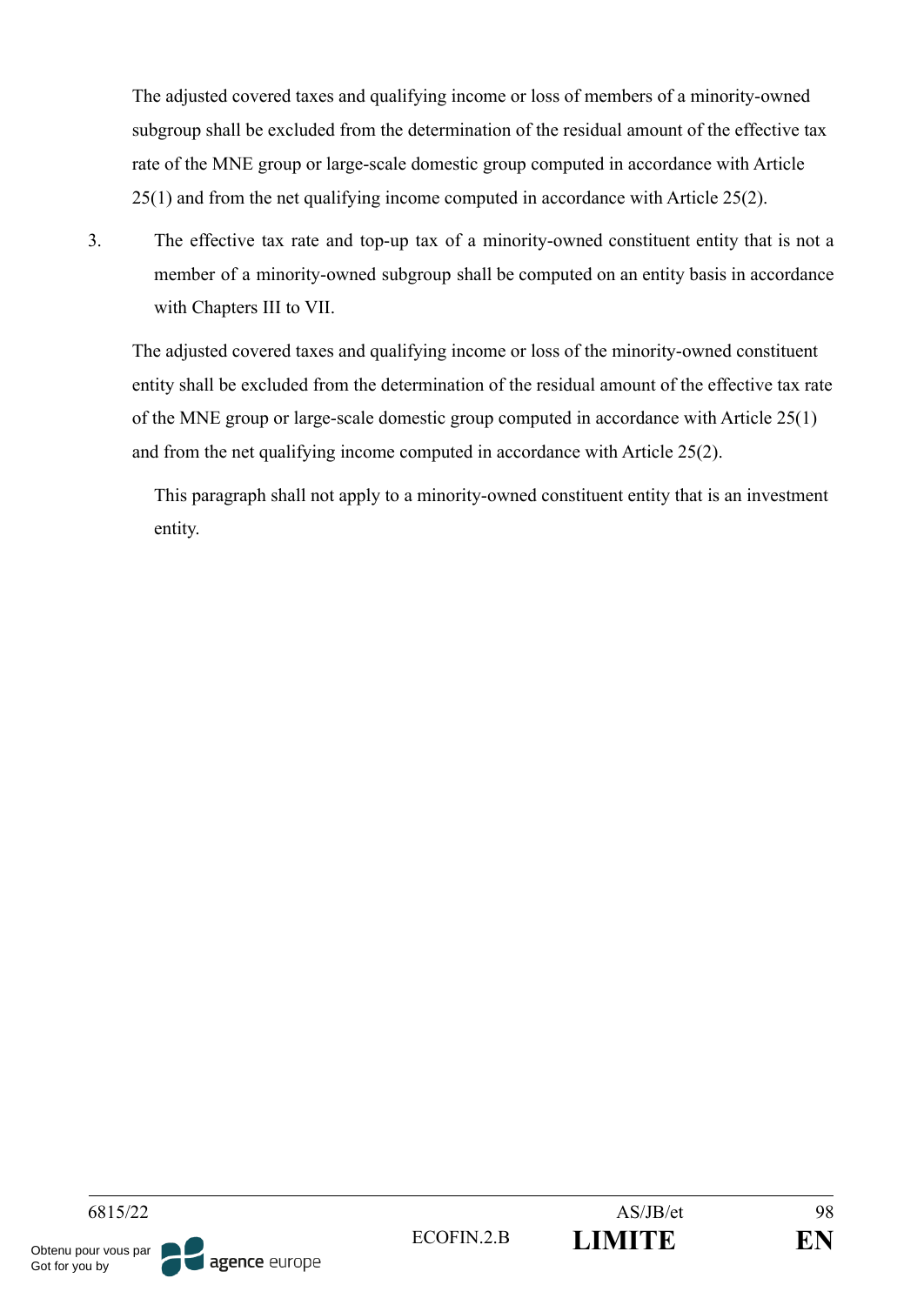### *Article 30a*

### *Safe harbours*

By way of derogation from Articles 25 to 30, Member States shall ensure that, at the election of the filing constituent entity, the top-up tax due by a group in a jurisdiction shall be deemed to be zero for a fiscal year if the effective level of taxation of the constituent entities located in that jurisdiction fulfils the conditions of a qualifying international agreement on safe harbours.

For the purpose of the preceding paragraph, qualifying international agreement on safe harbours means an international **set of rules and conditions** agreement which all Member States have consented to and which grants groups in the scope of this Directive the possibility of electing to benefit, from one or more safe harbours for a jurisdiction.

# **CHAPTER VI SPECIAL RULES FOR CORPORATE RESTRUCTURING AND HOLDING STRUCTURES**

#### *Article 31*

*Application of the consolidated revenue threshold to group mergers and demergers*

1. For the purpose of this article, the following definitions apply: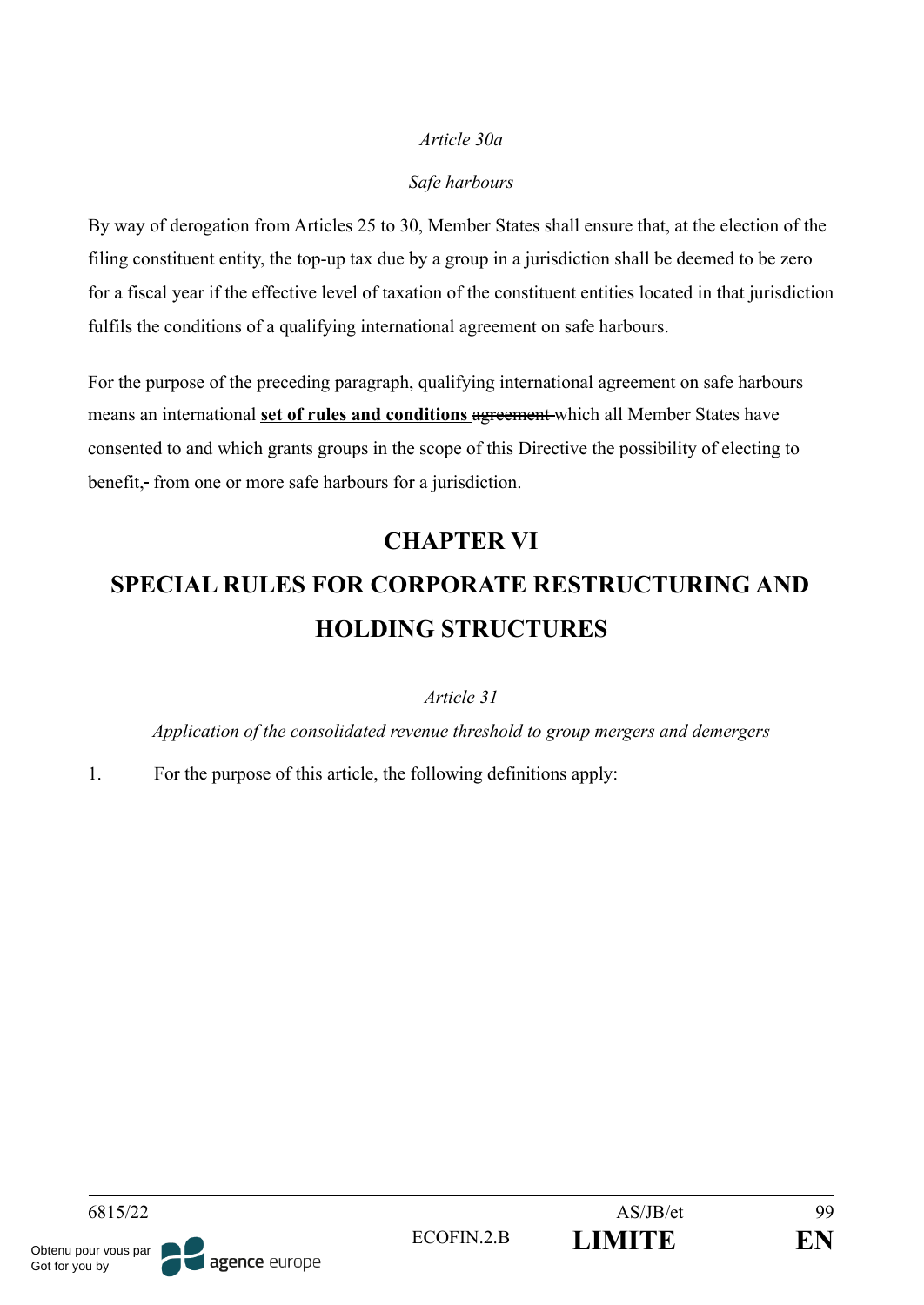- (a) 'merger' means any arrangement where:
	- (i) all or substantially all of the group entities of two or more separate groups are brought under common control in a way that they constitute entities of a combined group; or
	- (ii) an entity that is not a member of any group is brought under common control with another entity or group in a way that they constitute entities of a combined group;
- (b) 'demerger' means any arrangement where the group entities of a single group are separated into two or more different groups that are no longer consolidated by the same ultimate parent entity.
- 2. Where two or more groups merge to form a single group in any of the last four consecutive fiscal years immediately preceding the tested fiscal year, the consolidated revenue threshold of the MNE group or large-scale domestic group as referred to in Article 2 shall be deemed to be met for any fiscal year prior to the merger if the sum of the revenue included in each of their consolidated financial statements for that fiscal year is EUR 750 000 000 or more.
- 3. Where an entity that is not a member of a group (the "target") merges with an entity or a group (the " acquiring entity") in the tested fiscal year, and eitherthe target or the acquiring entity did not have consolidated financial statements in any of the last four consecutive fiscal years immediately preceding the tested fiscal year, the consolidated revenue threshold of the MNE group or large-scale domestic group shall be deemed to be met for that year if the sum of the revenue included in each of their financial statements or consolidated financial statements for that year is EUR 750 000 000 or more.

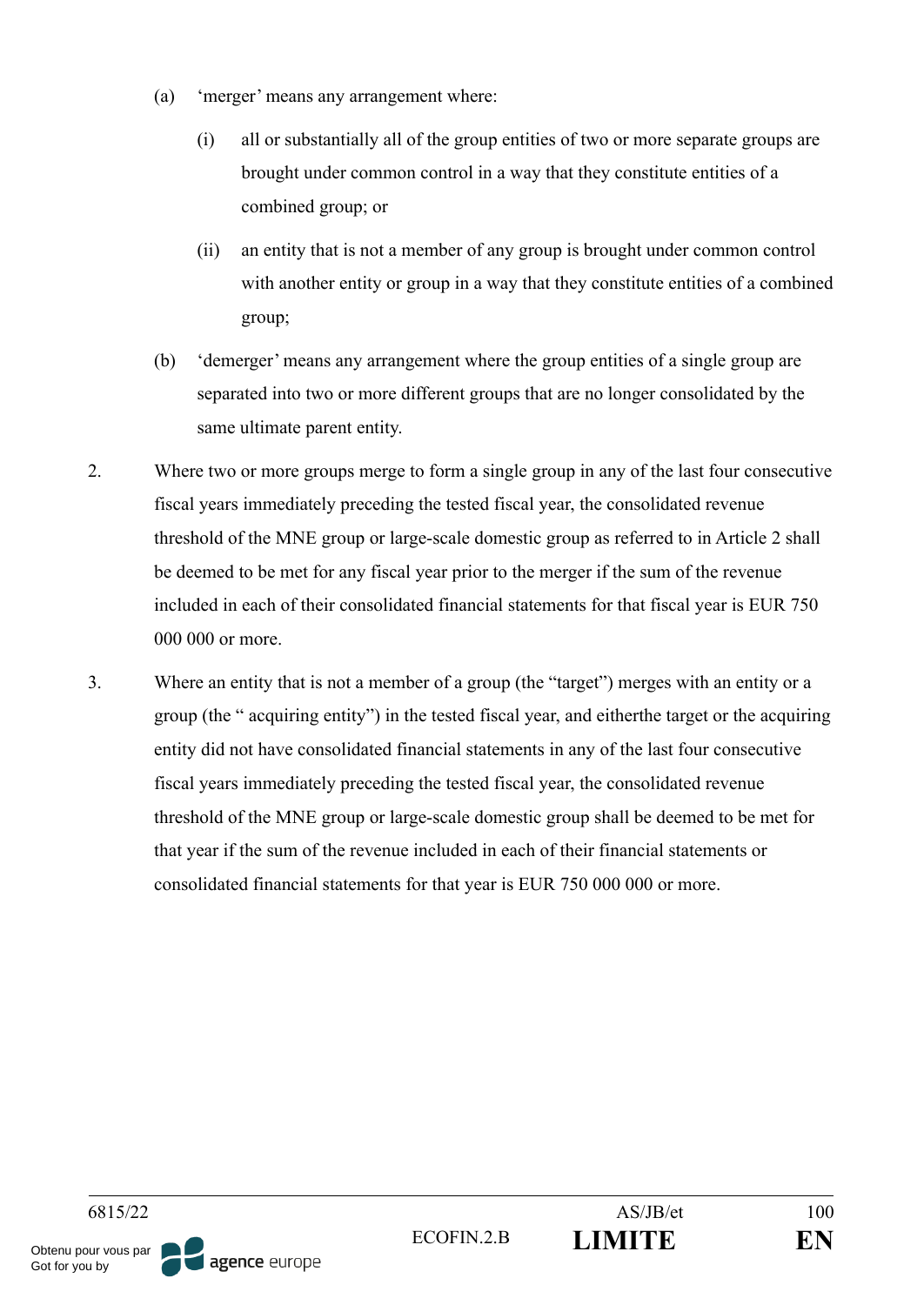- 4. Where a single MNE group or large-scale domestic group within the scope of this Directive demerges into two or more groups (each a "demerged group"), the consolidated revenue threshold shall be deemed to be met by a demerged group :
	- (a) with respect to the first tested fiscal year ending after the demerger, if the demerged group has an annual revenue of EUR 750 000 000 or more in that year;
	- (b) with respect to the second to fourth tested fiscal years ending after the demerger, if the demerged group has an annual revenue of EUR 750 000 000 or more in at least two of those fiscal years.

#### *Constituent entities joining and leaving an MNE group or large-scale domestic group*

1. Where an entity (the "target") becomes or ceases to be a constituent entity of an MNE group or large-scale domestic group as a result of a transfer of direct or indirect ownership interests in the target or the target becomes the ultimate parent entity of a new group during a fiscal year (the "acquisition year"), the target shall be treated as a member of the MNE group or large-scale domestic group for the purpose of this Directive provided that a portion of its assets, liabilities, income, expenses and cash flows is included on a line-by-line basis in the consolidated financial statements of the ultimate parent entity in the acquisition year.

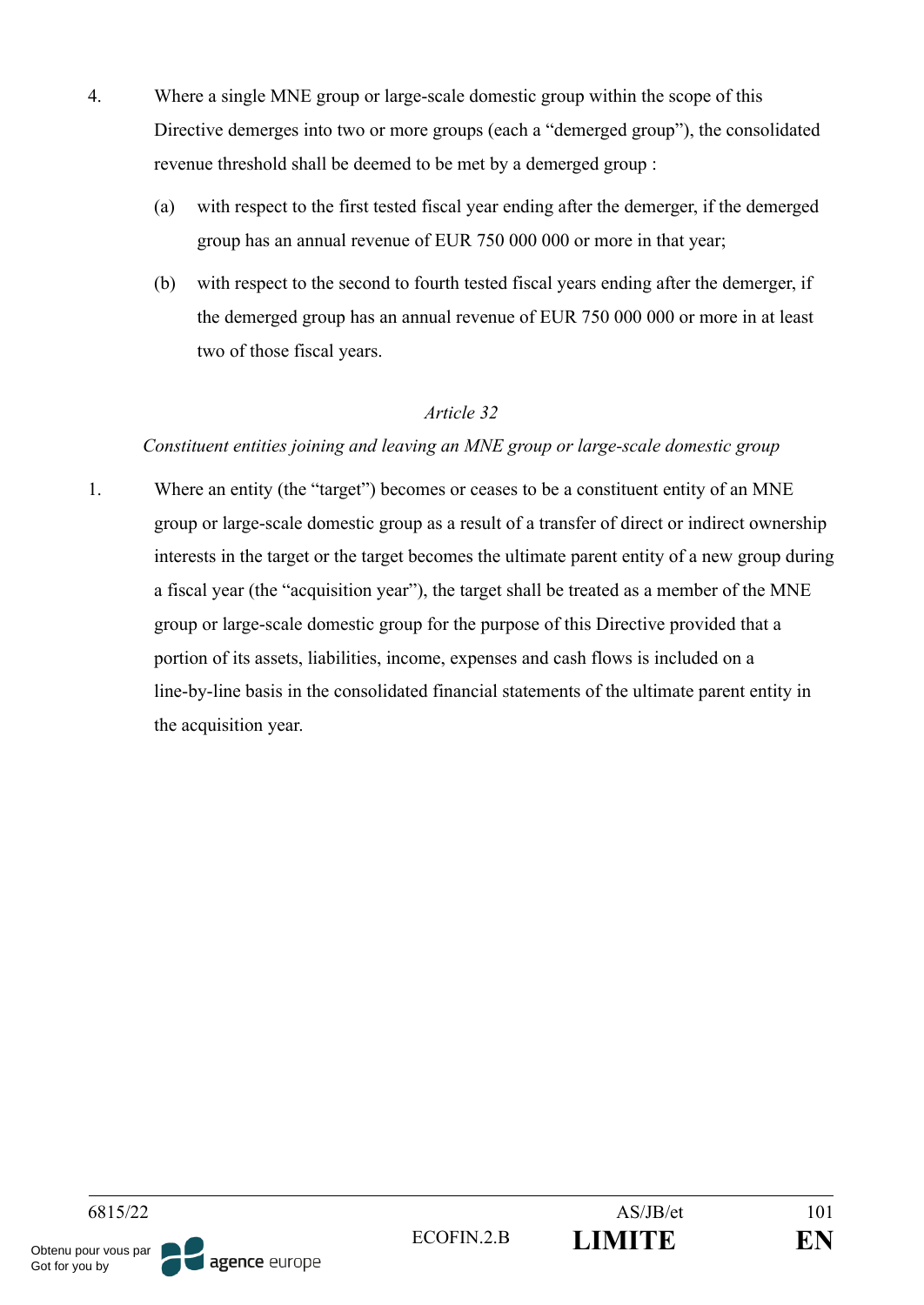The effective tax rate and top-up tax of the target shall be computed in accordance with paragraphs 2 to 8.

- 2. In the acquisition year, an MNE group or large-scale domestic group shall take into account only the financial accounting net income or loss and adjusted covered taxes of the target that are included in the consolidated financial statements of the ultimate parent entity for purposes of this Directive.
- 3. In the acquisition year, and in each succeeding fiscal year, the qualifying income or loss and adjusted covered taxes of the target shall be based on the historical carrying value of its assets and liabilities.
- 4. In the acquisition year, the computation of the eligible payroll costs of the target pursuant to Article 27(3) shall take into account only the costs that are reflected in the consolidated financial statements of the ultimate parent entity.
- 5. The computation of the carrying value of the eligible tangible assets of the target pursuant to Article 27(4) shall be adjusted, where applicable, in proportion to the period of time in which the target was a member of the MNE group or large-scale domestic group during the acquisition year.
- 6. With the exception of the qualifying loss deferred tax asset, the deferred tax assets and deferred tax liabilities of a target that are transferred between MNE groups or large-scale domestic groups shall be taken into account by the acquiring MNE group or large-scale domestic group in the same manner and to the same extent as if the acquiring MNE group or large-scale domestic group controlled the target when such assets and liabilities arose;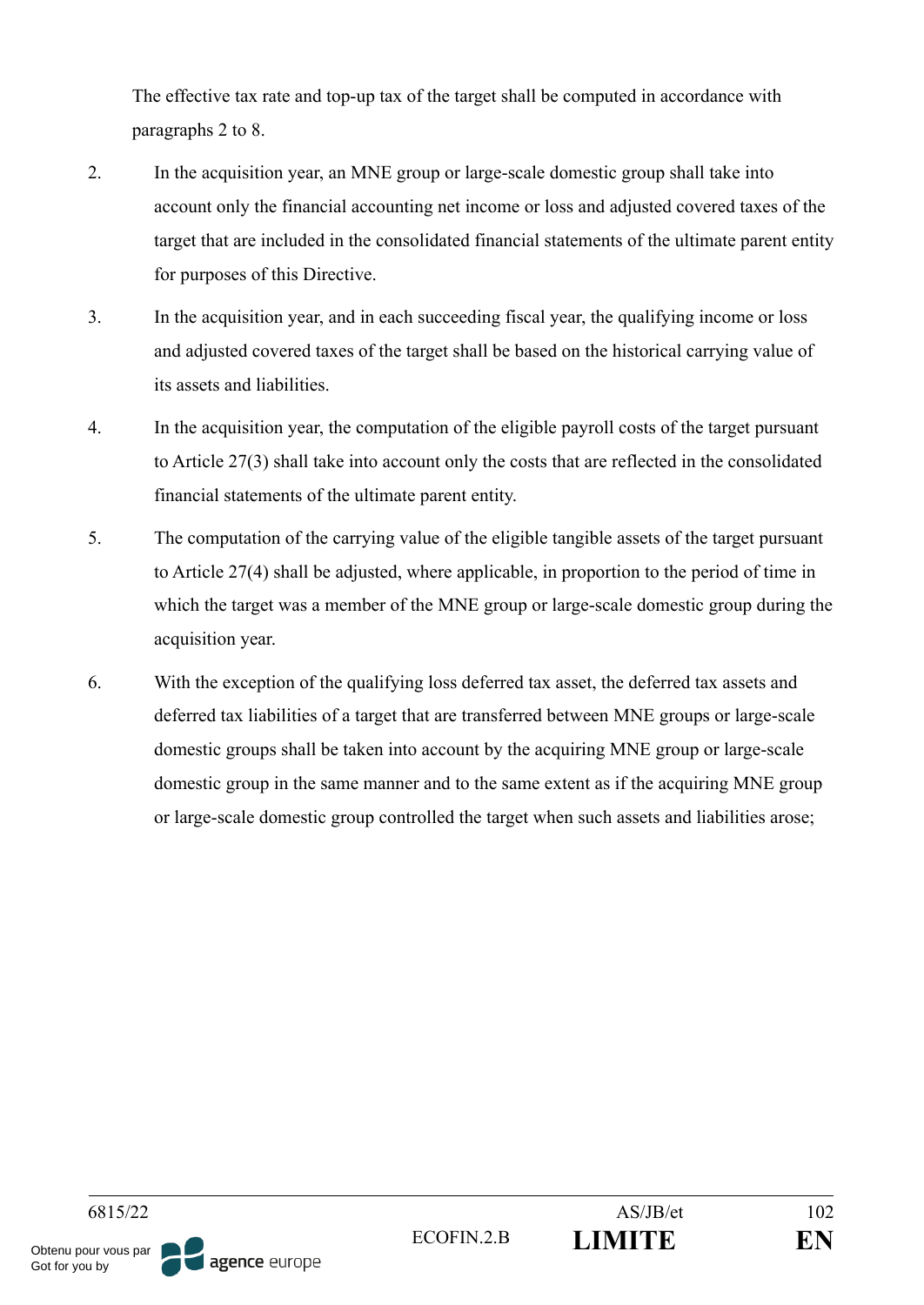- 7. Deferred tax liabilities of the target that have previously been included in its total deferred tax adjustment amount shall be treated as reversed, for the purpose of Article 21(7), by the disposing MNE group or large-scale domestic group and as arising from the acquiring MNE group or large-scale domestic group in the acquisition year, except that in such case any subsequent reduction of covered taxes pursuant to Article 21(7) shall have effect in the year in which the amount is recaptured.
- 8. Where the target is a parent entity and is a group entity in two or more MNE groups or large-scale domestic groups during the acquisition year, it shall apply separately the income inclusion rule to its allocable shares of the top-up tax of low-taxed constituent entities determined for each MNE group or large-scale domestic group.
- 9. By way of derogation from paragraphs 1 to 8, the acquisition or disposal of a controlling interest in a target shall be treated as an acquisition or disposal of assets and liabilities if the jurisdiction in which the target is located, or in the case of a tax transparent entity, the jurisdiction in which the assets are located, treats the acquisition or disposal of that controlling interest in the same, or in a similar manner, as an acquisition or disposal of assets and liabilities, and imposes a covered tax on the seller based on the difference between their tax basis and the consideration paid in exchange for the controlling interest or the fair value of the assets and liabilities.

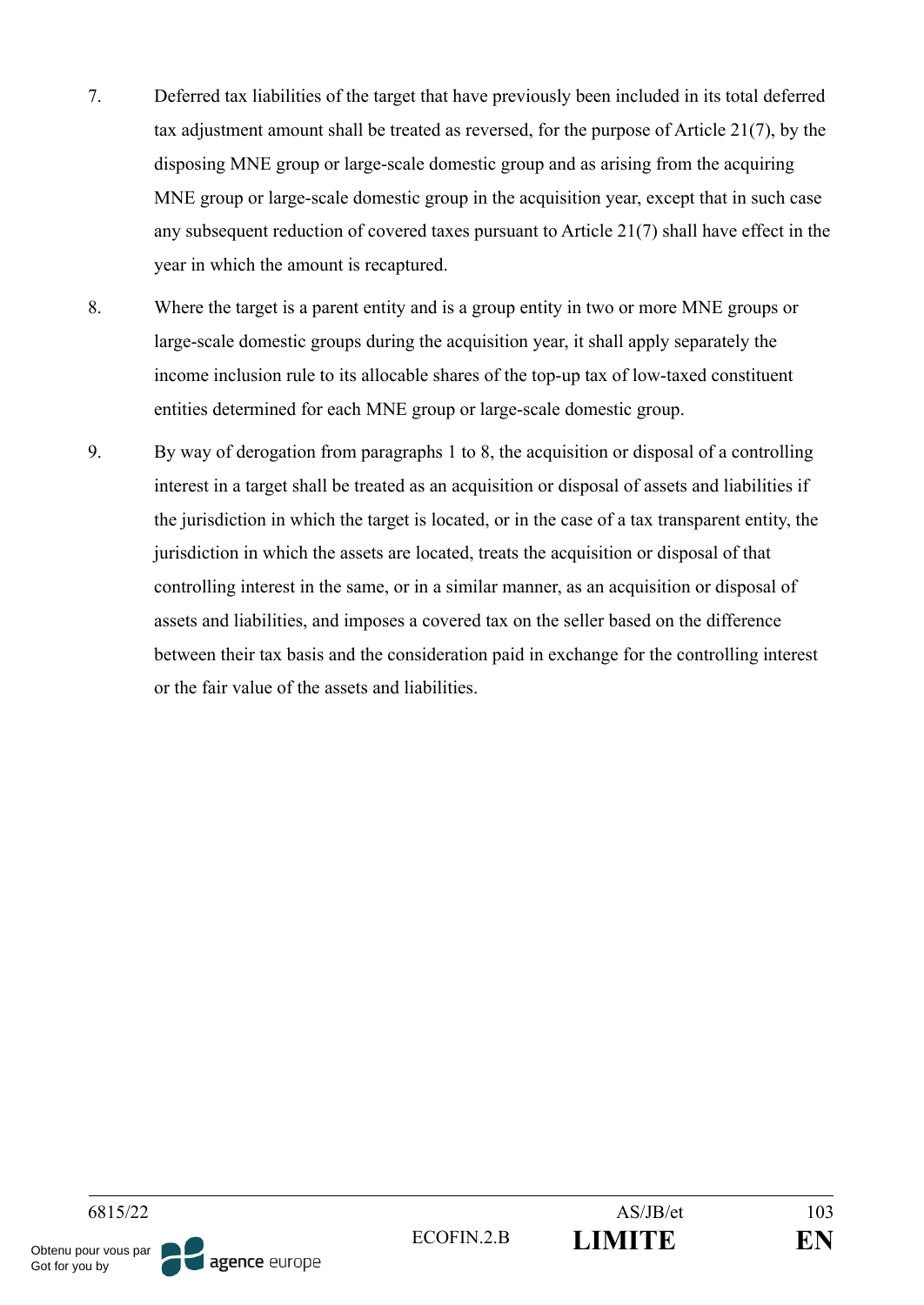#### *Transfer of assets and liabilities*

- 1. For the purpose of this Article, the following definitions apply:
	- (a) 'reorganisation' means a transformation or transfer of assets and liabilities such as in a merger, demerger, liquidation, or similar transaction where:
		- (i) the consideration for the transfer is, in whole or in significant part, equity interests issued by the acquiring constituent entity or by a person connected with the acquiring constituent entity, or, in the case of a liquidation, equity interests of the target or, when no consideration is provided, where the issuance of an equity interest would have no economic significance;
		- (ii) the disposing constituent entity's gain or loss on those assets is not subject to tax, in whole or in part; and
		- (iii) the tax laws of the jurisdiction in which the acquiring constituent entity is located require the acquiring constituent entity to compute taxable income after the disposal or acquisition using the disposing constituent entity's tax basis in the assets, adjusted for any non-qualifying gain or loss on the disposal or acquisition.
	- (b) 'non-qualifying gain or loss' means the lesser of the gain or loss of the transferring entity arising in connection with a reorganisation that is subject to tax in the transferring entity's location and the financial accounting gain or loss arising in connection with the reorganisation.

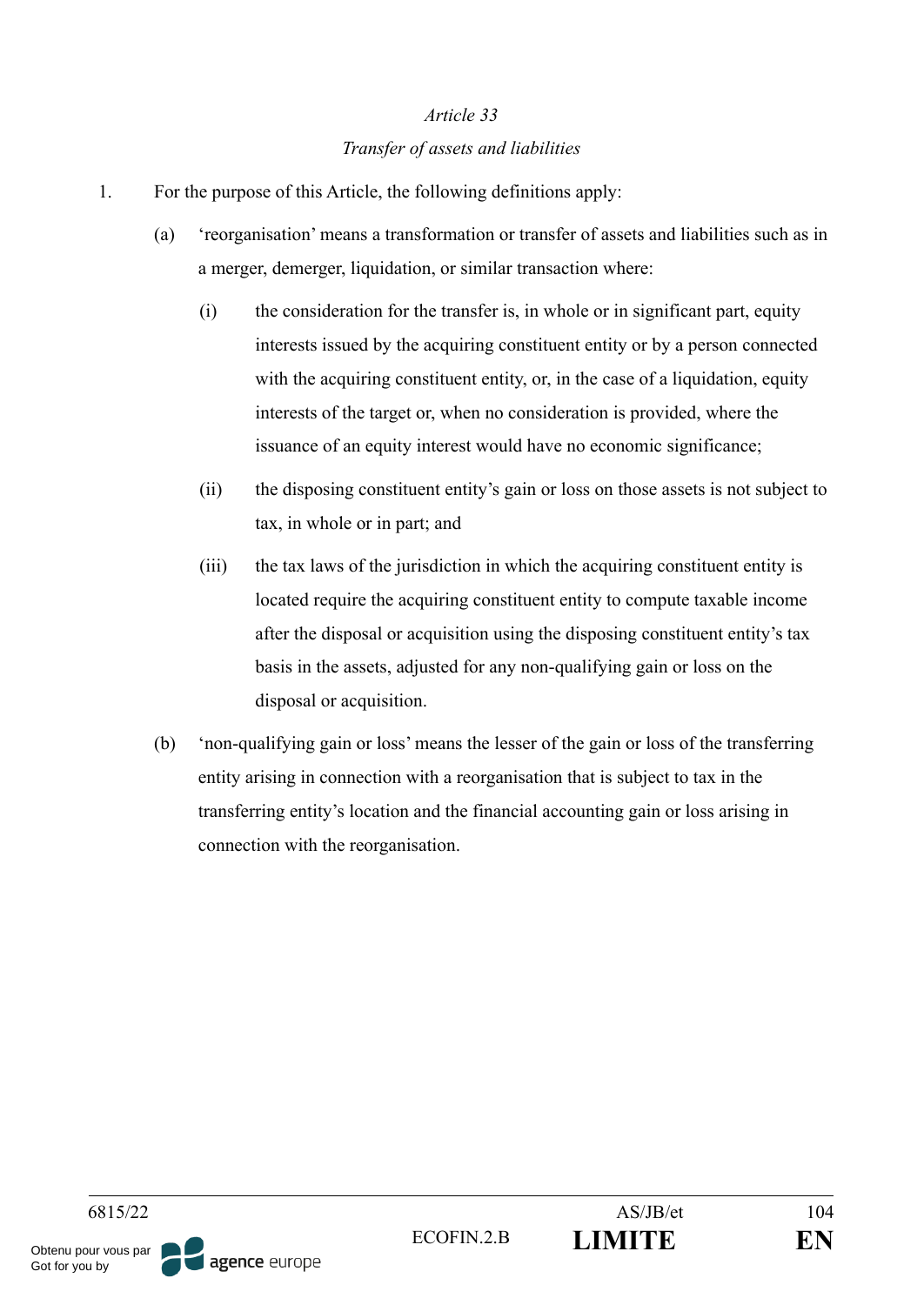2. A constituent entity that disposes of assets and liabilities (the "transferring entity") shall include the gain or loss arising from such disposal in the computation of its qualifying income or loss.

A constituent entity that acquires assets and liabilities (the "acquiring entity") shall determine its qualifying income or loss on the basis of its carrying value of the acquired assets and liabilities determined under the acceptable financial accounting standard used in preparing consolidated financial statements of the ultimate parent entity.

- 3. By way of derogation from paragraph 2, where a disposal or acquisition of assets and liabilities is performed in the context of a reorganisation:
	- (a) the transferring entity shall exclude any gain or loss arising from such disposal from the computation of its qualifying income or loss; and
	- (b) the acquiring entity shall determine its qualifying income or loss on the basis of the carrying value of the acquired assets and liabilities of the transferring entity upon transfer.
- 4. By way of derogation from paragraphs 2 and 3, where the transfer of assets and liabilities is performed in the context of a reorganisation which results, for the transferring entity, in a taxable gain or loss:
	- (a) the transferring entity shall include the gain or loss on the disposal in its qualifying income or loss computation to the extent of the non-qualifying gain or loss; and

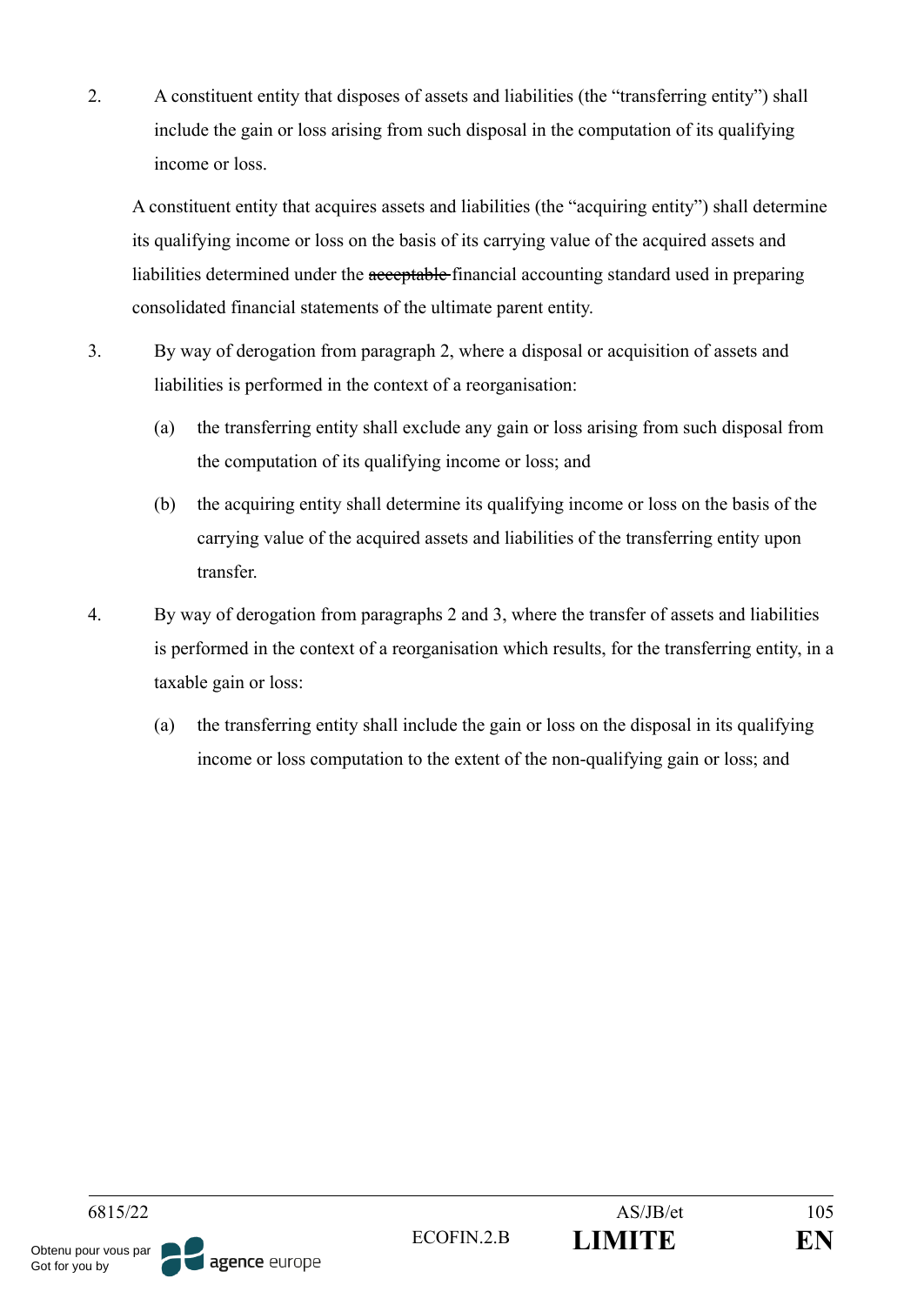- (b) the acquiring entity shall determine its qualifying income or loss after the acquisition using the transferring entity's carrying value of the acquired assets and liabilities upon disposal, as adjusted consistently with local tax rules of the transferring entity to account for the non-qualifying gain or loss.
- 5. At the election of the filing constituent entity, where a constituent entity that is required or permitted to adjust the basis of its assets and the amount of its liabilities to fair value for tax purposes in the jurisdiction where it is located, such constituent entity may:
	- (a) include, in the computation of its qualifying income or loss, an amount of gain or loss in respect of each of its assets and liabilities, which shall be:
		- (i) equal to the difference between the carrying value for financial accounting purposes of the asset or liability immediately before the date of the event that triggered the tax adjustment (the "triggering event") and the fair value of the asset or liability immediately after the triggering event; and
		- (ii) decreased (or increased) by the non-qualifying gain or loss, if any, arising in connection with the triggering event;
	- (b) use the fair value for financial accounting purposes of the asset or liability immediately after the triggering event to compute qualifying income or loss in the fiscal years ending after the triggering event;
	- (c) include the net total of the amounts determined in point (a) in the constituent entity's qualifying income or loss in one of the following ways:

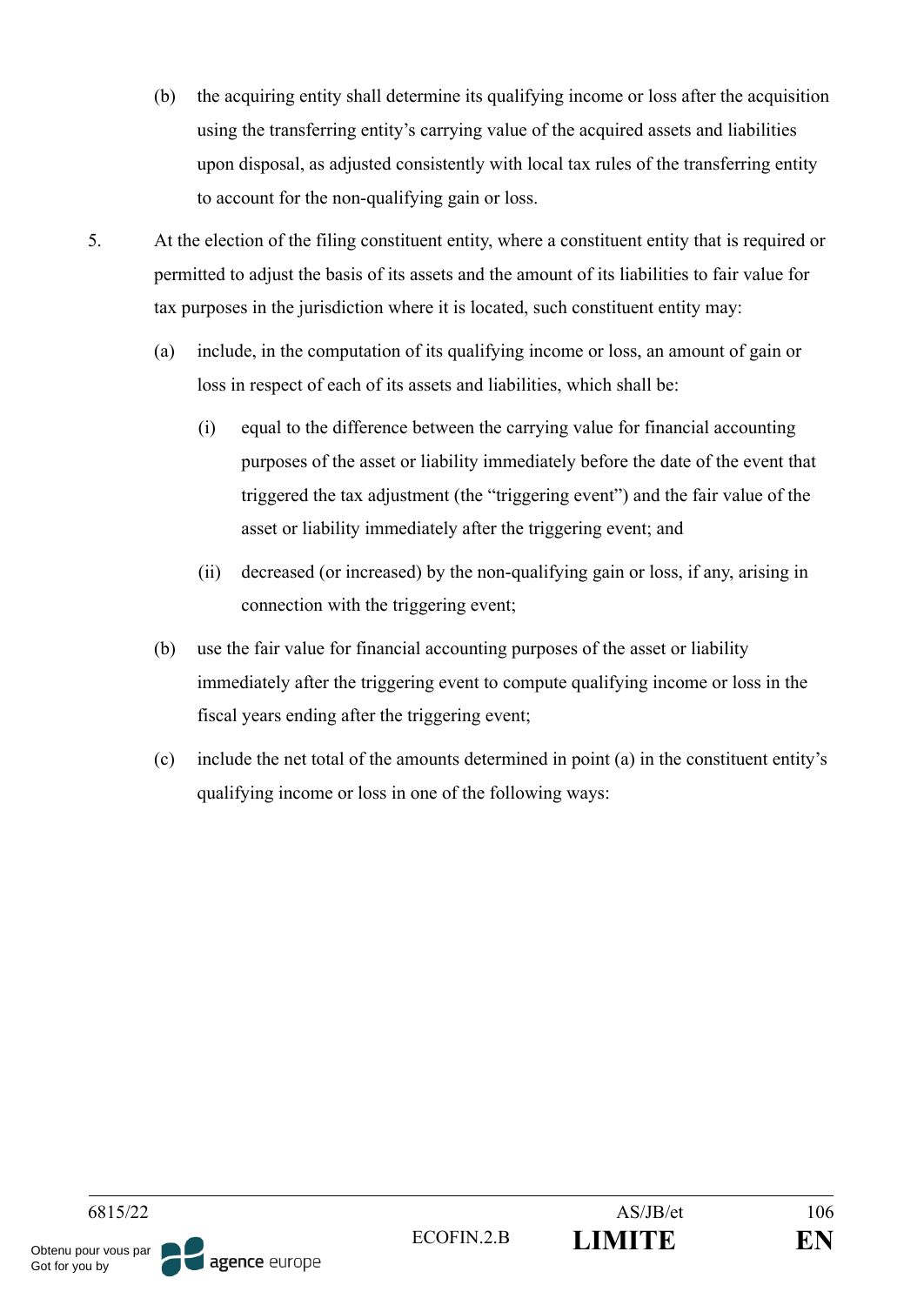- (i) the net total of the amounts is included in the fiscal year in which the triggering event occurs; or
- (ii) an amount equal to the net total of the amounts divided by five is included in the fiscal year in which the triggering event occurs and in each of the immediate four subsequent fiscal years, unless the constituent entity leaves the MNE group or large-scale domestic group in a fiscal year within this period, in which case the remaining amount will be wholly included in that fiscal year.

### *Joint ventures*

1. For the purpose of this Article, 'joint venture' means an entity whose financial results are reported under the equity method in the consolidated financial statements of the ultimate parent entity provided that the ultimate parent entity holds, directly or indirectly, at least 50 % of its ownership interest.

A joint venture does not include:

- (a) an ultimate parent entity of an MNE group or large-scale domestic group that has to apply the IIR;
- (b) an excluded entity as defined by Article 2;

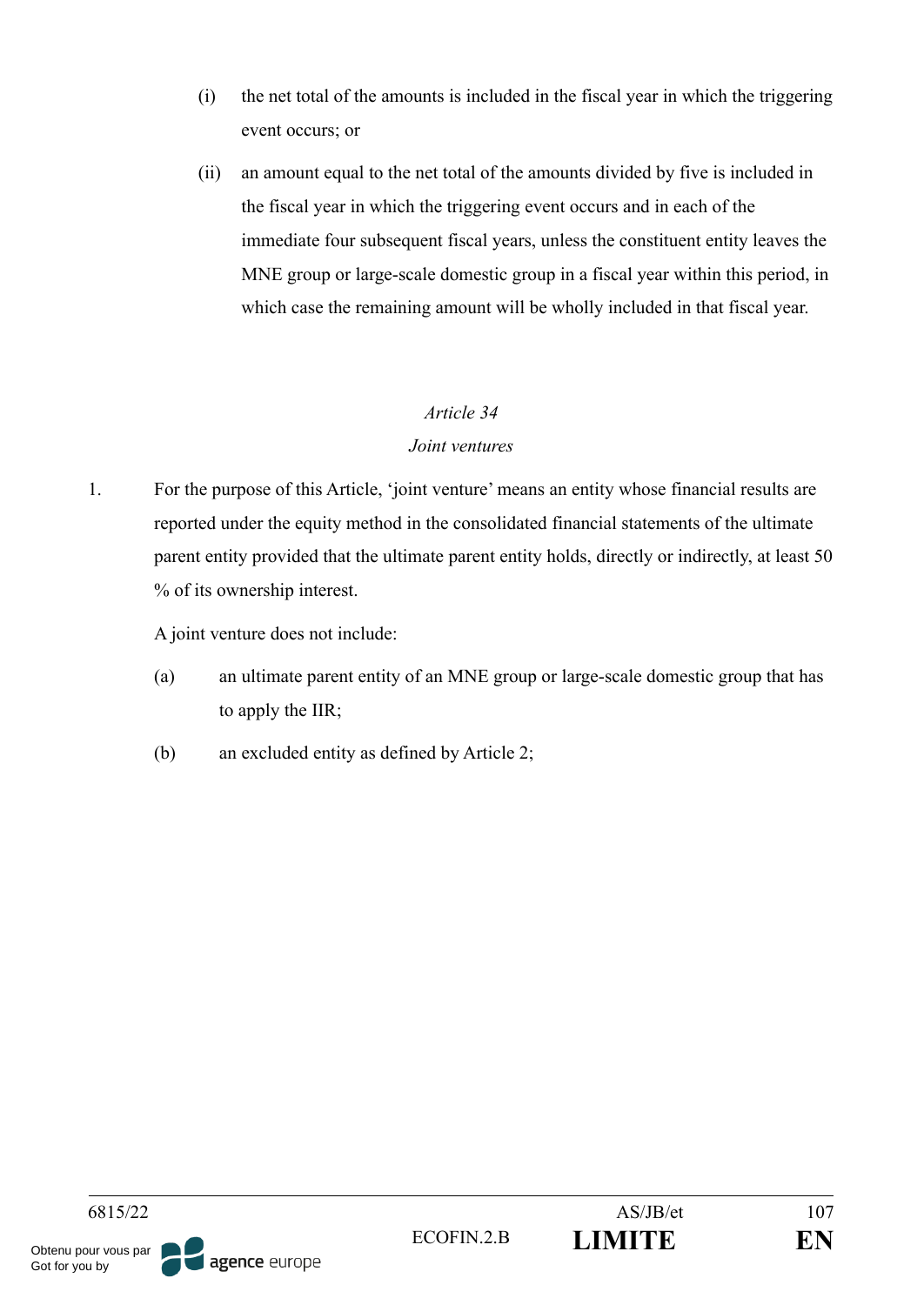- (c) an entity whose ownership interests held by the MNE group or large-scale domestic group are held directly through an excluded entity referred in Article 2 and which:
	- (i) operates exclusively or almost exclusively to hold assets or invest funds for the benefit of its investors;
	- (ii) carries out activities that are ancillary to those carried out by the excluded entity; or
	- (iii) substantially all of its income is excluded from the computation of qualifying income or loss in accordance with Article 15 (2) (b) and (c).
- (d) an entity that is held by an MNE group or large-scale domestic group composed exclusively of excluded entities; or
- (e) a joint venture affiliate.
- 1a. For the purpose of this Article, 'joint venture affiliate' means:
	- (a) an entity whose assets, liabilities, income, expenses and cash flows are consolidated by a joint venture under an acceptable financial accounting standard or would have been consolidated had the joint venture been required to consolidate such assets, liabilities, income, expenses and cash flows under an acceptable financial accounting standard; or

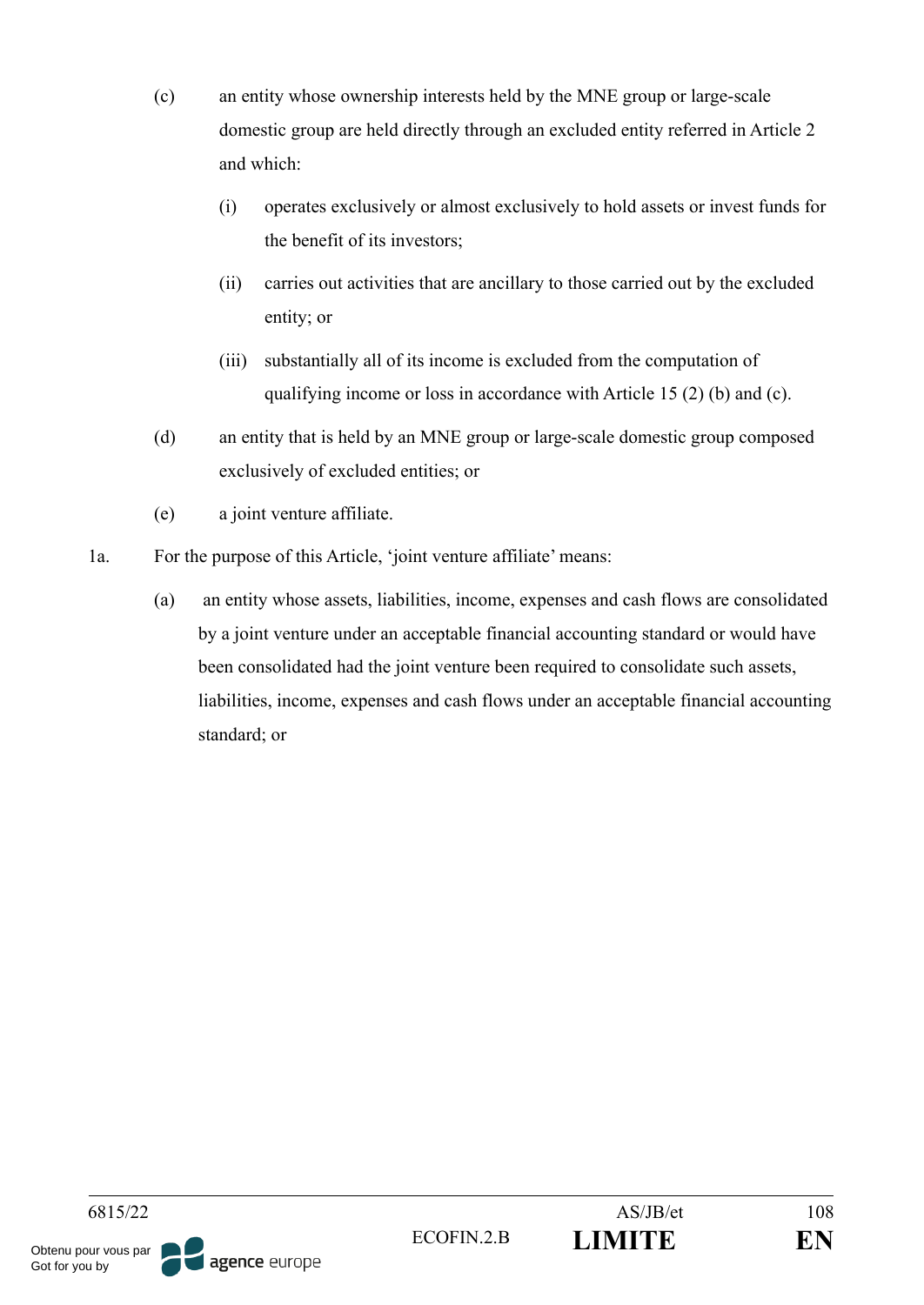- (b) a permanent establishment whose main entity is a joint venture or a joint venture affiliate. In these cases the permanent establishment shall be treated as a separate joint venture affiliate.
- 2. A parent entity that holds a direct or indirect ownership interest in a joint venture or a joint venture affiliate (together referred to as a joint venture group) shall apply the IIR with respect to its allocable share of the top-up tax of each member of the joint venture group in accordance with Articles 5 to 9.
- 3. The computation of the top-up tax of the joint venture and its joint venture affiliates, shall be made in accordance with Chapters III to VII, as if they were constituent entities of a separate MNE group or large-scale domestic group and the joint venture was the ultimate parent entity of that group.
- 4. The top-up tax due by the joint venture group shall be reduced by each parent entity's allocable share of the top-up tax under paragraph 2 of each member of the joint venture group that is brought into charge under paragraph 3. Any remaining amount of top-up tax shall be added to the total UTPR top-up tax amount pursuant to Article 13 (2).

For the purpose of this paragraph, 'top-up tax due by the joint venture group' means the parent entity's allocable share of the top-up tax of the joint venture and its joint venture affiliates, together referred to as a joint venture group.

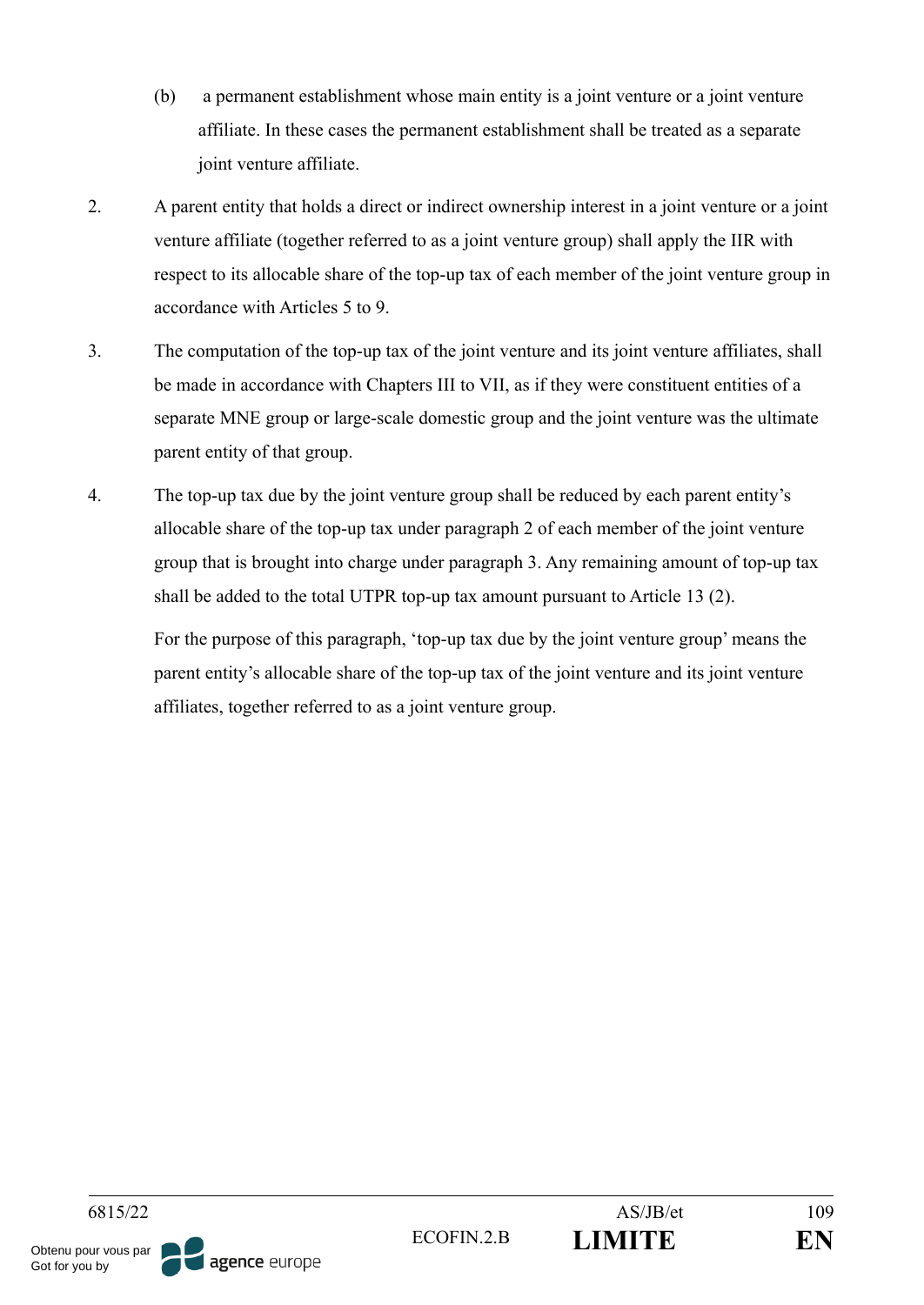## *Article 35 Multi-parented MNE groups*

- 1. For the purpose of this Article, the following definitions apply:
	- (a) 'multi-parented MNE or large-scale domestic group' means two or more groups where the ultimate parent entities of those groups enter into an arrangement that is a stapled structure or a dual-listed arrangement that includes at least one entity or permanent establishment of the combined group which is located in a different jurisdiction with respect to the location of the other entities of the combined group;
	- (b) 'stapled structure' means an arrangement entered into by two or more ultimate parent entities of separate groups under which:
		- (i) 50 % or more of the ownership interests in the ultimate parent entities of separate groups which, if they are listed, are quoted at a single price, and are, by reason of form of ownership, restrictions on transfer, or other terms or conditions, combined with each other, and cannot be transferred or traded independently; and
		- (ii) one of the ultimate parent entities prepares consolidated financial statements in which the assets, liabilities, income, expenses and cash flows of all the entities of the groups concerned are presented together as those of a single economic unit and that are required by a regulatory regime to be externally audited.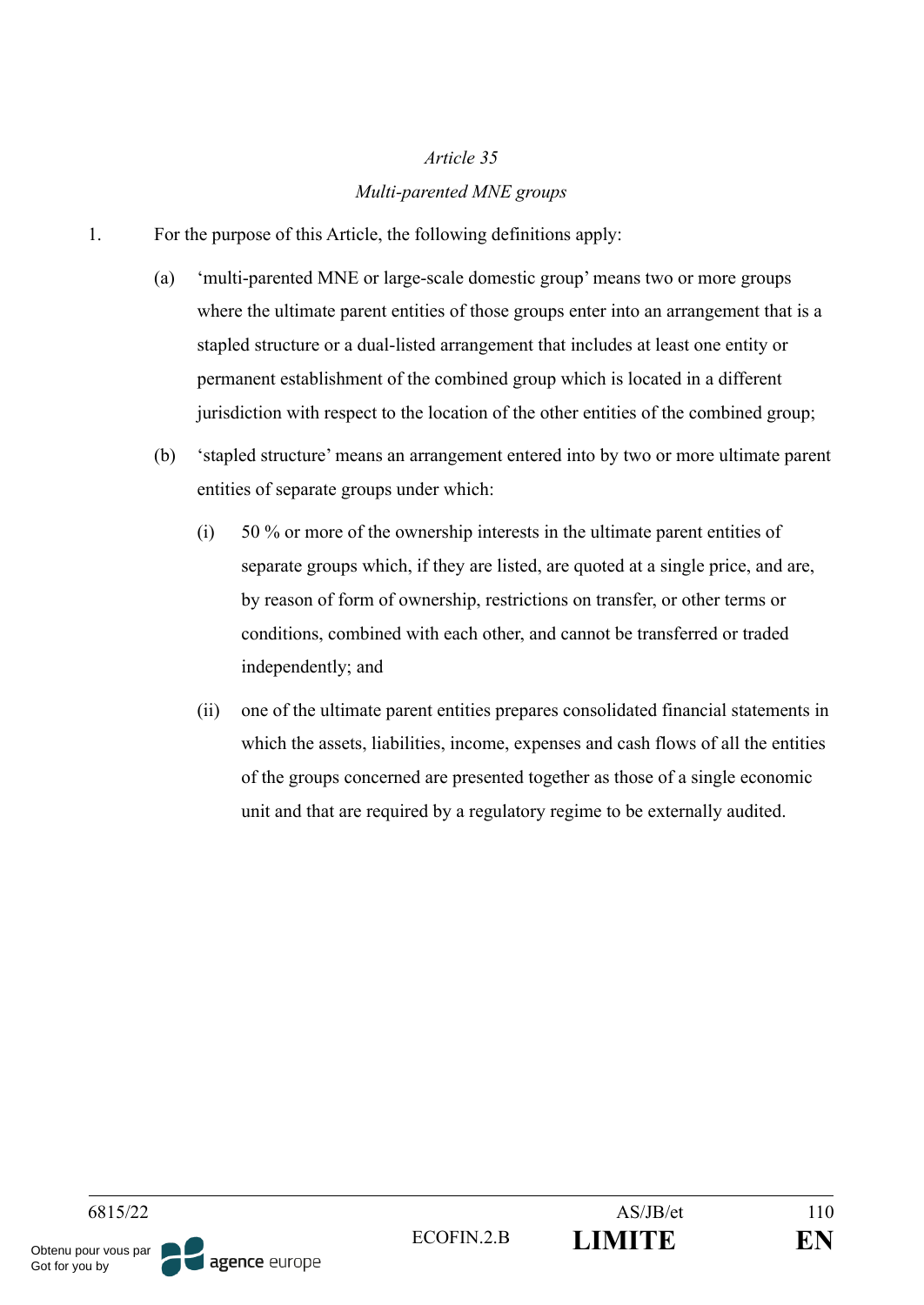- (c) 'dual-listed arrangement' means an arrangement entered into by two or more ultimate parent entities of separate groups under which:
	- (i) the ultimate parent entities agree to combine their business by contract alone;
	- (ii) pursuant to contractual arrangements the ultimate parent entities will make distributions, with respect to dividends and in liquidation, to their shareholders based on a fixed ratio;
	- (iii) the ultimate parent entities' activities are managed as a single economic unit under contractual arrangements while retaining the separate legal entities of each ultimate parent entities;
	- (iv) the ownership interests of the ultimate parent entities that comprise the agreement are quoted, traded or transferred independently in different capital markets; and
	- (v) the ultimate parent entities prepare consolidated financial statements in which the assets, liabilities, income, expenses and cash flows of entities in all of the groups are presented together as those of a single economic unit and that are required by a regulatory regime to be externally audited.
- 2. Where entities and constituent entities of two or more groups form part of a multi-parented MNE group or large-scale domestic group, the entities and constituent entities of each group shall be treated as members of one multi-parented MNE group or large-scale domestic group.

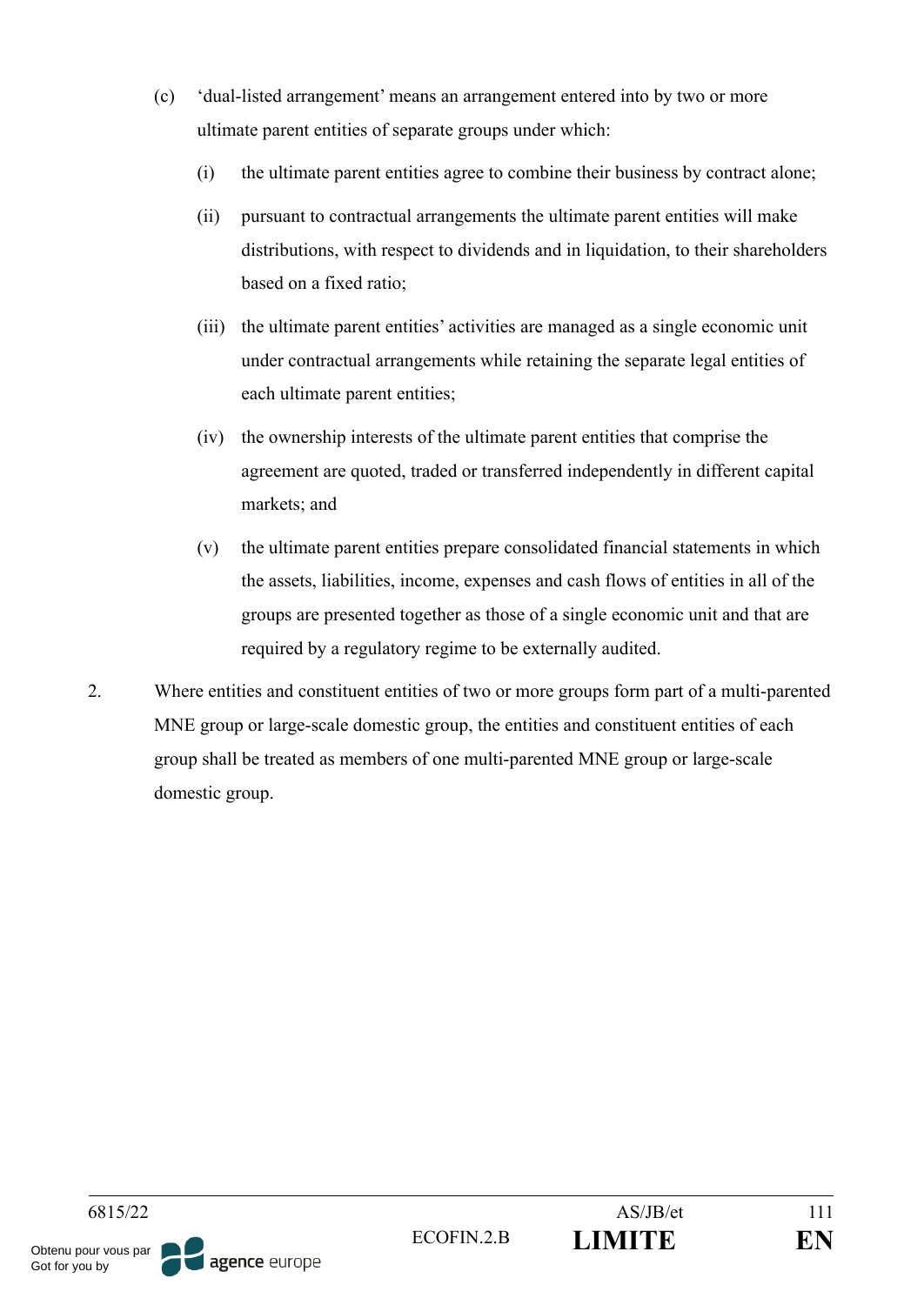An entity, other than an excluded entity, shall be treated as a constituent entity if it is consolidated on a line by line basis by the multi-parented MNE group or large-scale domestic group or if its controlling interests are held by entities in the multi-parented MNE group or large-scale domestic group.

- 3. The consolidated financial statements of the multi-parented MNE group or large-scale domestic group shall be the combined consolidated financial statements referred to in the definitions of a stapled structure or a dual-listed arrangement in paragraph 1, prepared under an acceptable financial accounting standard, which is deemed to be the accounting standard of the ultimate parent entity.
- 4. The ultimate parent entities of the separate groups that compose the multi-parented MNE group or large-scale domestic group shall be the ultimate parent entities of the multi-parented MNE group or large-scale domestic group.

When applying this Directive in respect of a multi-parented MNE group or large-scale domestic group, any references to an ultimate parent entity shall apply, as required, as if they are references to multiple ultimate parent entities.

- 5. The parent entities of the multi-parented MNE group or large-scale domestic group located in a Member State, including each ultimate parent entity, shall apply the income inclusion rule in accordance with Articles 5 to 9 with respect to their allocable share of the top-up tax of the low-taxed constituent entities.
- 6. The constituent entities of the multi-parented MNE group or large-scale domestic group that are located in a Member State shall apply the UTPR in accordance with Articles 11, 12 and 13, taking into account the top-up tax of each low-taxed constituent entity that is a member of the multi-parented MNE group or large-scale domestic group.

6815/22 AS/JB/et 112 ECOFIN.2.B **LIMITE EN** Obtenu pour vous par agence europe Got for you by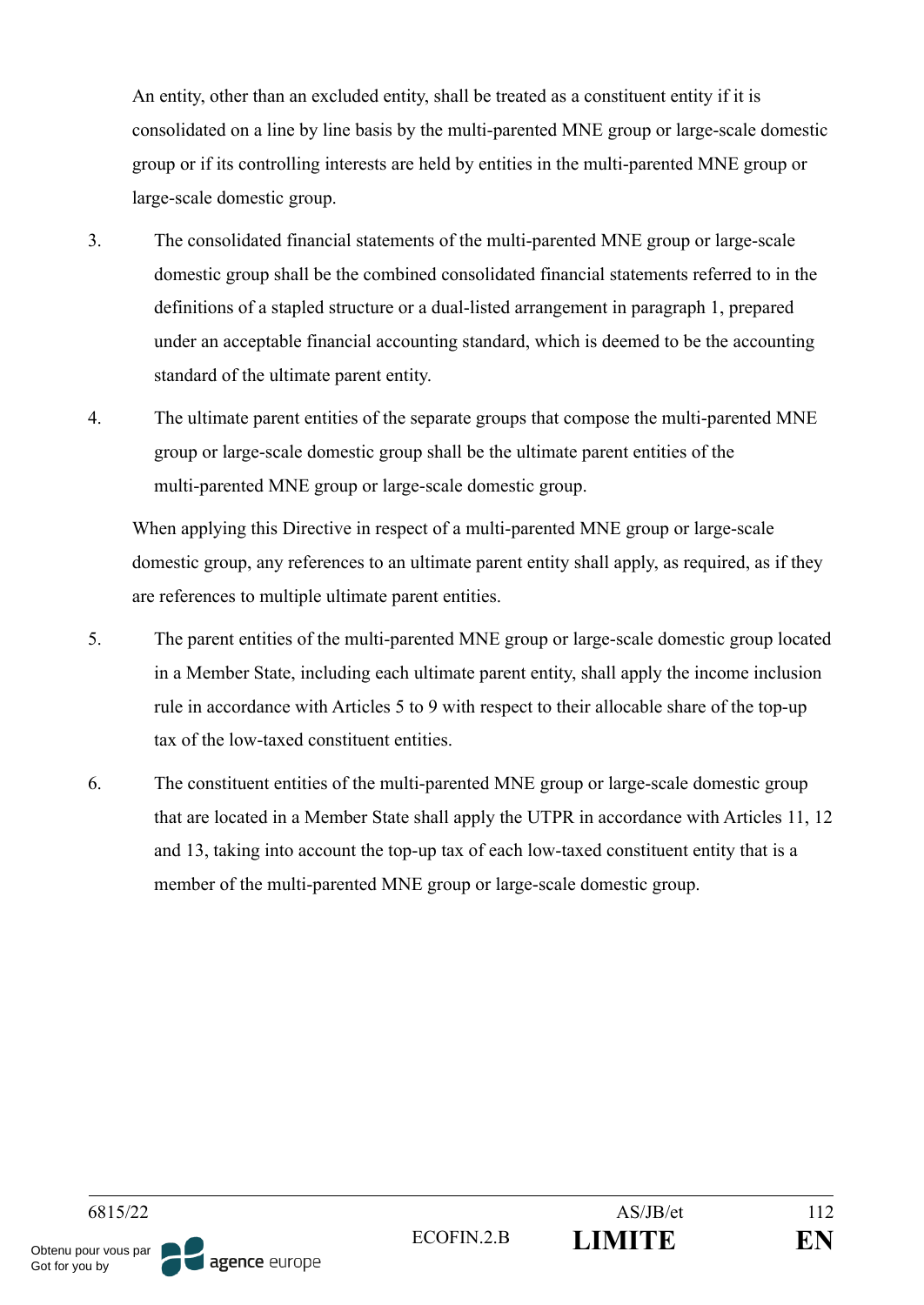7. The ultimate parent entities of the multi-parented MNE group or large-scale domestic group shall submit the top-up tax information return in accordance with Article 42(2) unless they appoint a single designated filing entity within the meaning of Article 42(3 ). That return shall include information concerning each of the groups that composes the multi-parented MNE group or large-scale domestic group.

# **CHAPTER VII TAX NEUTRALITY AND DISTRIBUTION REGIMES**

### *Article 36*

### *Ultimate parent entity that is a flow-through entity*

- 1. The qualifying income of a flow-through entity that is an ultimate parent entity shall be reduced, for the fiscal year, by the amount of qualifying income that is attributable to the holder of an ownership interest (the "ownership holder") in the flow-through entity, provided that:
	- (a) the holder is subject to tax on the income for a taxable period that ends within 12 months after the end of this fiscal year at a nominal rate that equals or exceeds the minimum tax rate; or

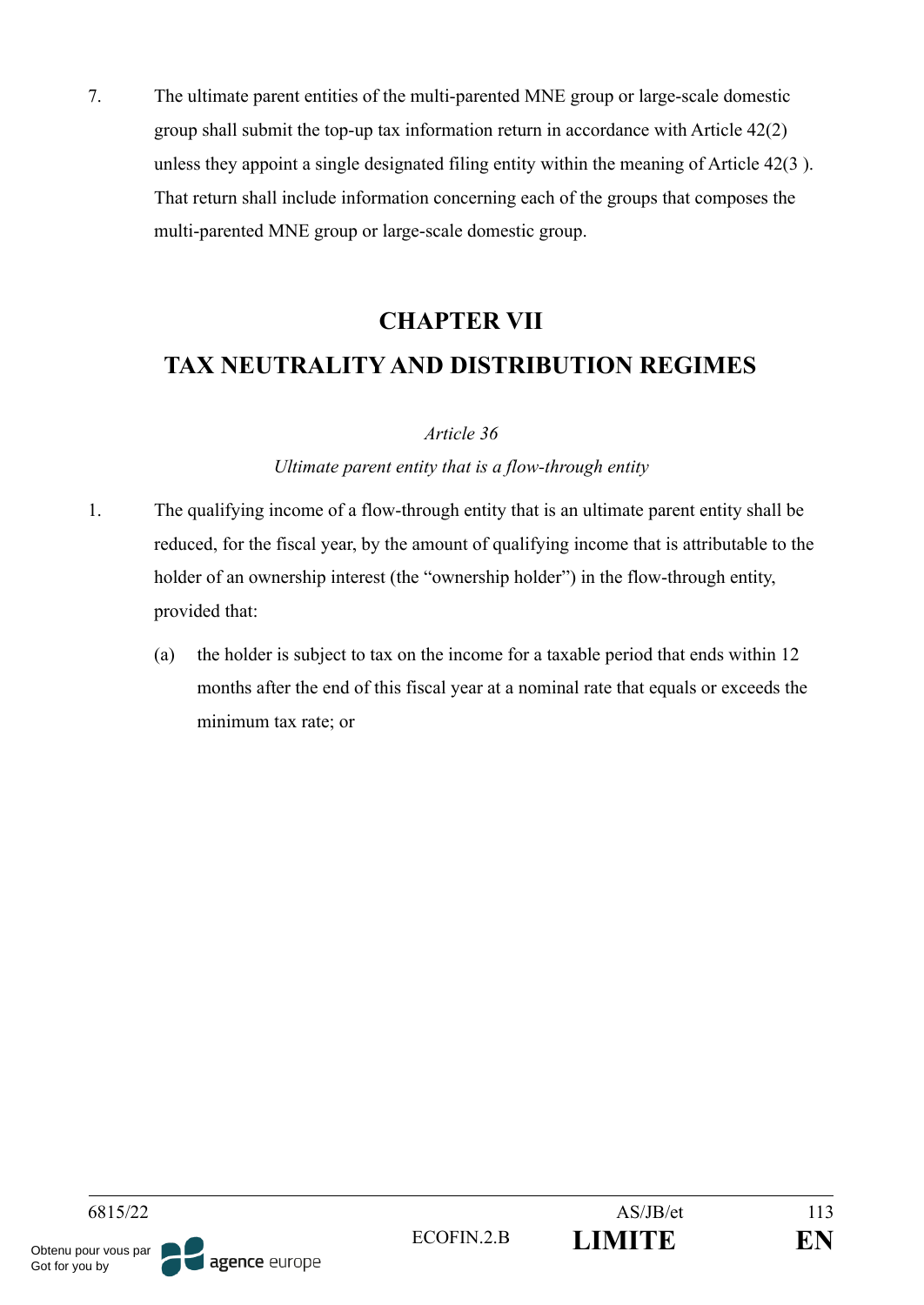- (b) it can be reasonably expected that the aggregated amount of adjusted covered taxes of the ultimate parent entity and taxes paid by the ownership holder on such income within 12 months after the end of the fiscal year equals or exceeds an amount equal to that income multiplied by the minimum tax rate.
- 2. The qualifying income of a flow-through entity that is an ultimate parent entity shall also be reduced, for the fiscal year, by the amount of qualifying income that is allocated to the ownership holder in the flow-through entity provided that the ownership holder is:
	- (a) a natural person that is tax resident in the jurisdiction where the ultimate parent entity is located and holds ownership interests representing a right to 5 % or less of the profits and assets of the ultimate parent entity; or
	- (b) a governmental entity, an international organisation, a non-profit organisation or a pension fund that is tax resident in the jurisdiction where the ultimate parent entity is located and holds ownership interests representing a right to 5 % or less of the profits and assets of the ultimate parent entity.
- 3. The qualifying loss of a flow-through entity that is an ultimate parent entity shall also be reduced, for the fiscal year, by the amount of qualifying loss that is attributable to the ownership holder in the flow-through entity.

The first subparagraph shall not apply to the extent the ownership holder is not allowed to use such loss for the computation of its taxable income.

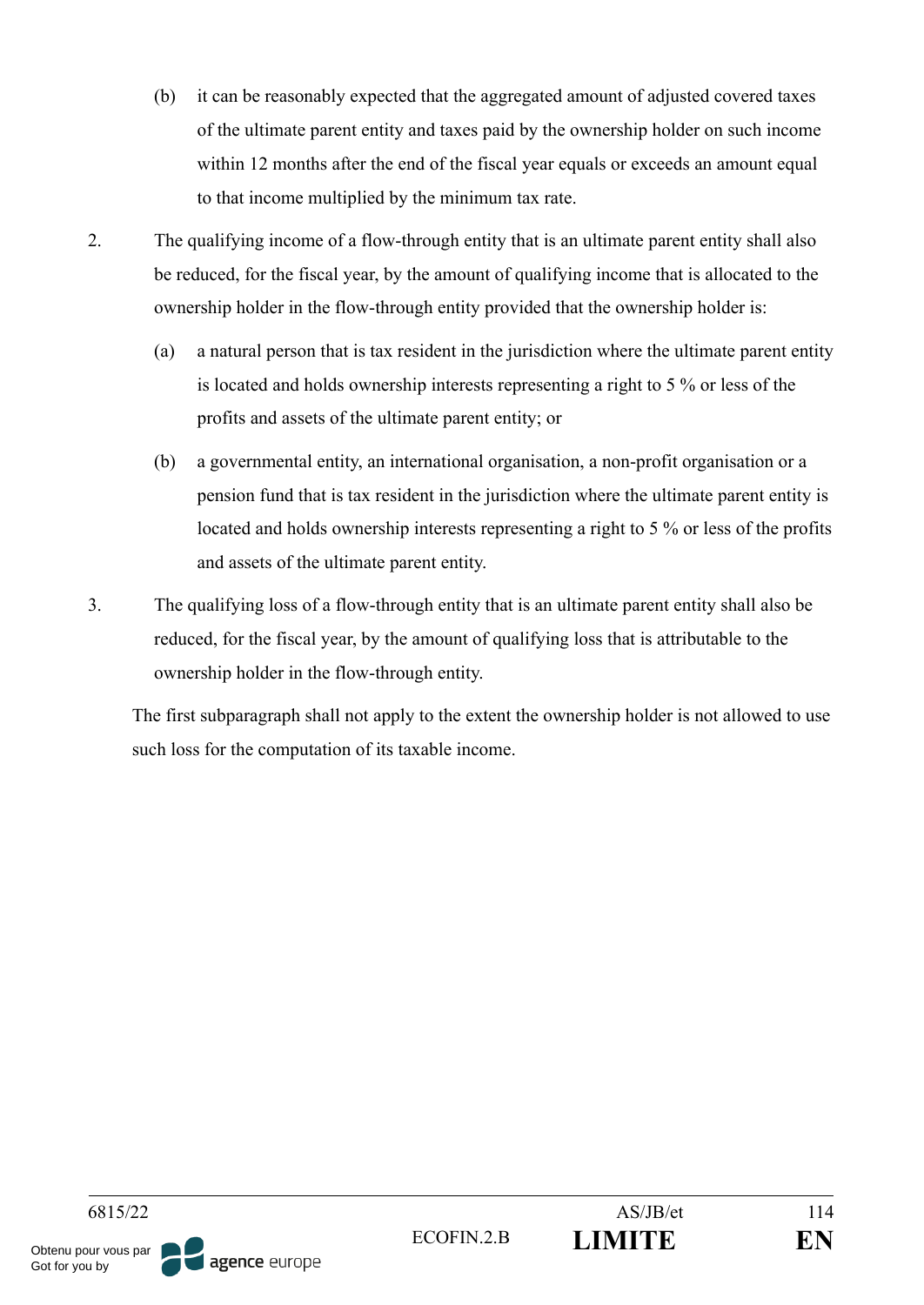- 4. The covered taxes of a flow-through entity that is an ultimate parent entity shall also be reduced proportionally to the amount of qualifying income reduced in accordance with paragraphs 1 and 2.
- 5. Paragraphs 1, 2, 3 and 4 shall apply to a permanent establishment through which a flow-through entity that is an ultimate parent entity wholly or partly carries out its business or through which the business of a tax transparent entity is wholly or partly carried out provided that the ultimate parent entity's ownership interest in that tax transparent entity is held directly or through a chain of tax transparent entities.

## *Ultimate parent entity subject to a deductible dividend regime*

- 1. For the purpose of this Article, the following definitions apply:
	- (a) 'deductible dividend regime' means a tax regime that applies a single level of taxation on the income of the owners of an entity by deducting or excluding from the income of the entity the profits distributed to the owners or by exempting a cooperative from taxation;
	- (b) 'deductible dividend' means, with respect to a constituent entity that is subject to a deductible dividend regime:
		- (i) a distribution of profits to the holder of an ownership interest in the constituent entity that is deductible from the taxable income of the constituent entity under the laws of the jurisdiction in which it is located; or

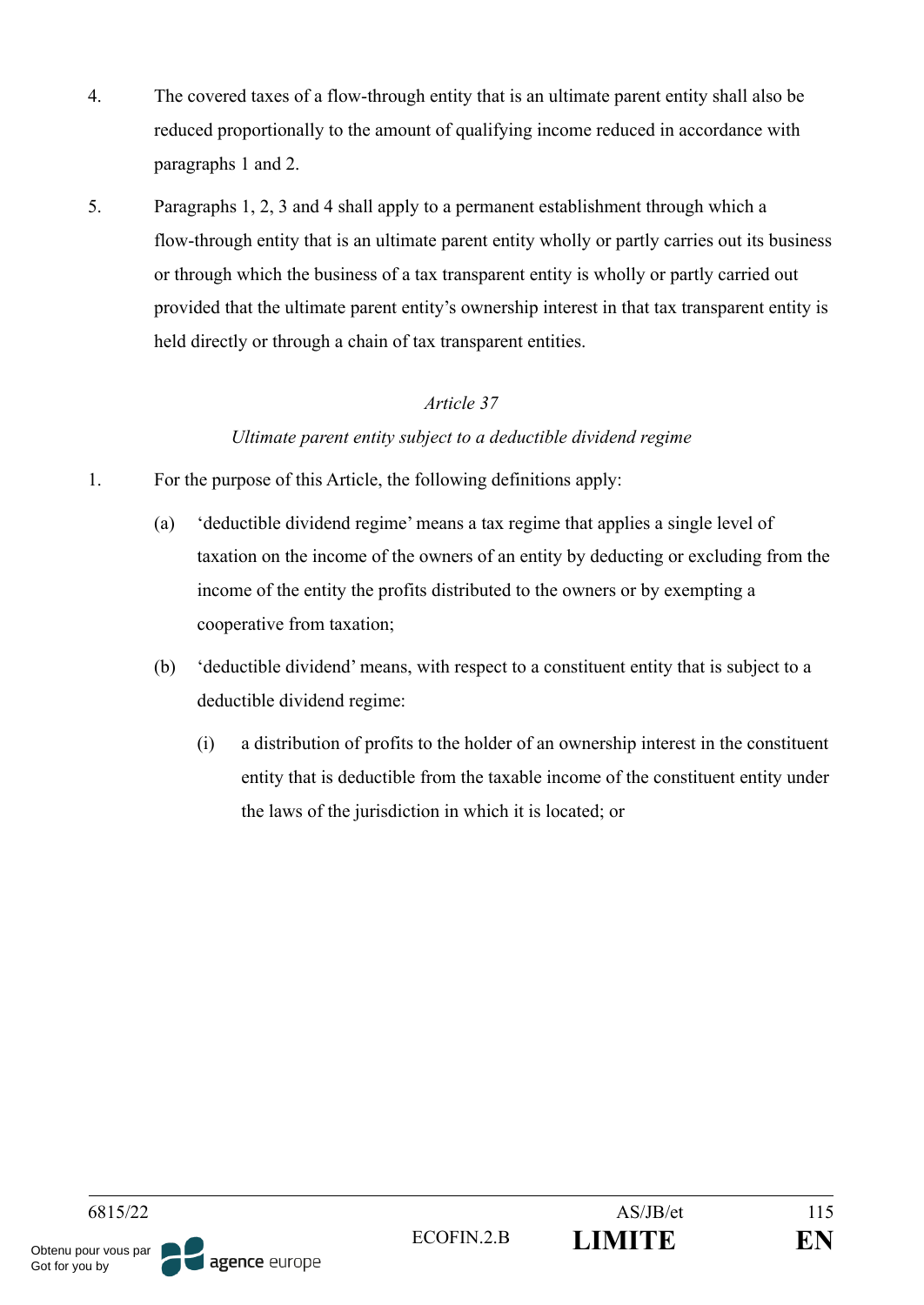- (ii) a patronage dividend to a member of a cooperative; and
- (c) 'cooperative' means an entity that collectively markets or acquires goods or services on behalf of its members and that is subject to a tax regime in the jurisdiction where it is located that ensures the tax neutrality in respect of goods or services that are sold or acquired by the members through the cooperative.
- 2. An ultimate parent entity of an MNE group or large-scale domestic group that is subject to a deductible dividend regime shall reduce, up to zero, for the fiscal year, its qualifying income by the amount that is distributed as deductible dividend within 12 months after the end of the fiscal year, provided that:
	- (a) the dividend is subject to tax in the hands of the recipient for a taxable period that ends within 12 months after the end of the fiscal year at a nominal rate that equals or exceeds the minimum tax rate; or
	- (b) it can be reasonably expected that the aggregate amount of adjusted covered taxes and taxes of the ultimate parent entity paid by the recipient on such dividend equals or exceeds that income multiplied by the minimum tax rate.
- 3. An ultimate parent entity of an MNE group or large-scale domestic group that is subject to a deductible dividend regime shall also reduce, up to zero, for the fiscal year, its qualifying income by the amount that it distributes as deductible dividend within 12 months after the end of the fiscal year, provided that the recipient is:

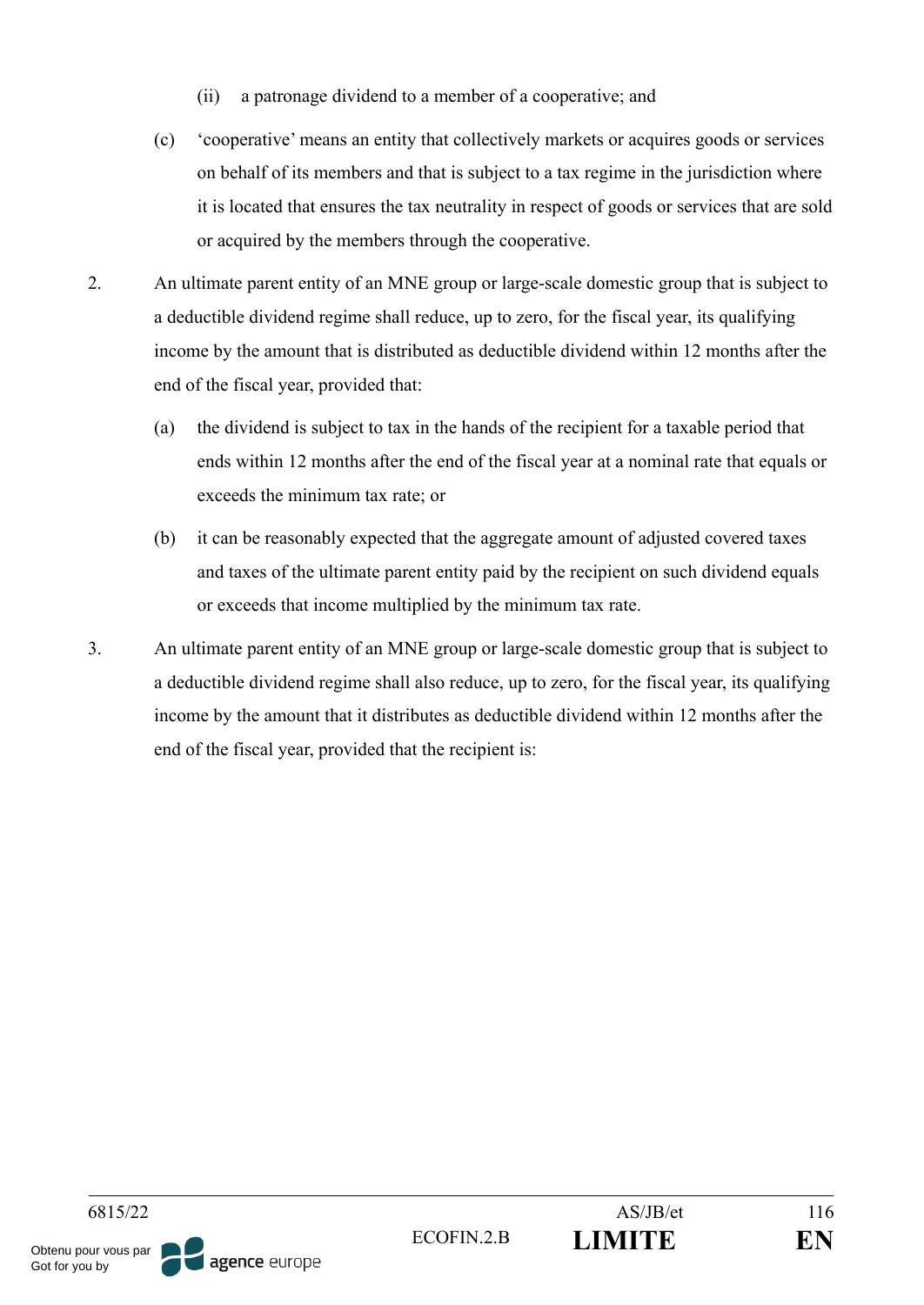- (a) a natural person, and the dividend received is a patronage dividend from a supply cooperative;
- (b) a natural person that is tax resident in the same jurisdiction where the ultimate parent entity is located and that holds ownership interests representing a right to 5 % or less of the profits and assets of the ultimate parent entity; or
- (c) a governmental entity, an international organisation, a non-profit organisation or a pension fund other than a pension services entity that is tax resident in the jurisdiction where the ultimate parent entity is located.
- 4. The covered taxes of an ultimate parent entity, other than the taxes for which the dividend deduction was allowed, shall be reduced proportionally to the amount of qualifying income reduced in accordance with paragraphs 2 and 3.
- 5. Where the ultimate parent entity holds an ownership interest in another constituent entity that is subject to a deductible dividend regime, directly or through a chain of such constituent entities, that are subject to the deductible dividend regime, paragraphs 2 to4 shall apply to any other constituent entity located in the jurisdiction of the ultimate parent entity that is subject to the deductible dividend regime, to the extent that its qualifying income is further distributed by the ultimate parent entity to recipients that meet the requirements set out in paragraphs 2 and 3.

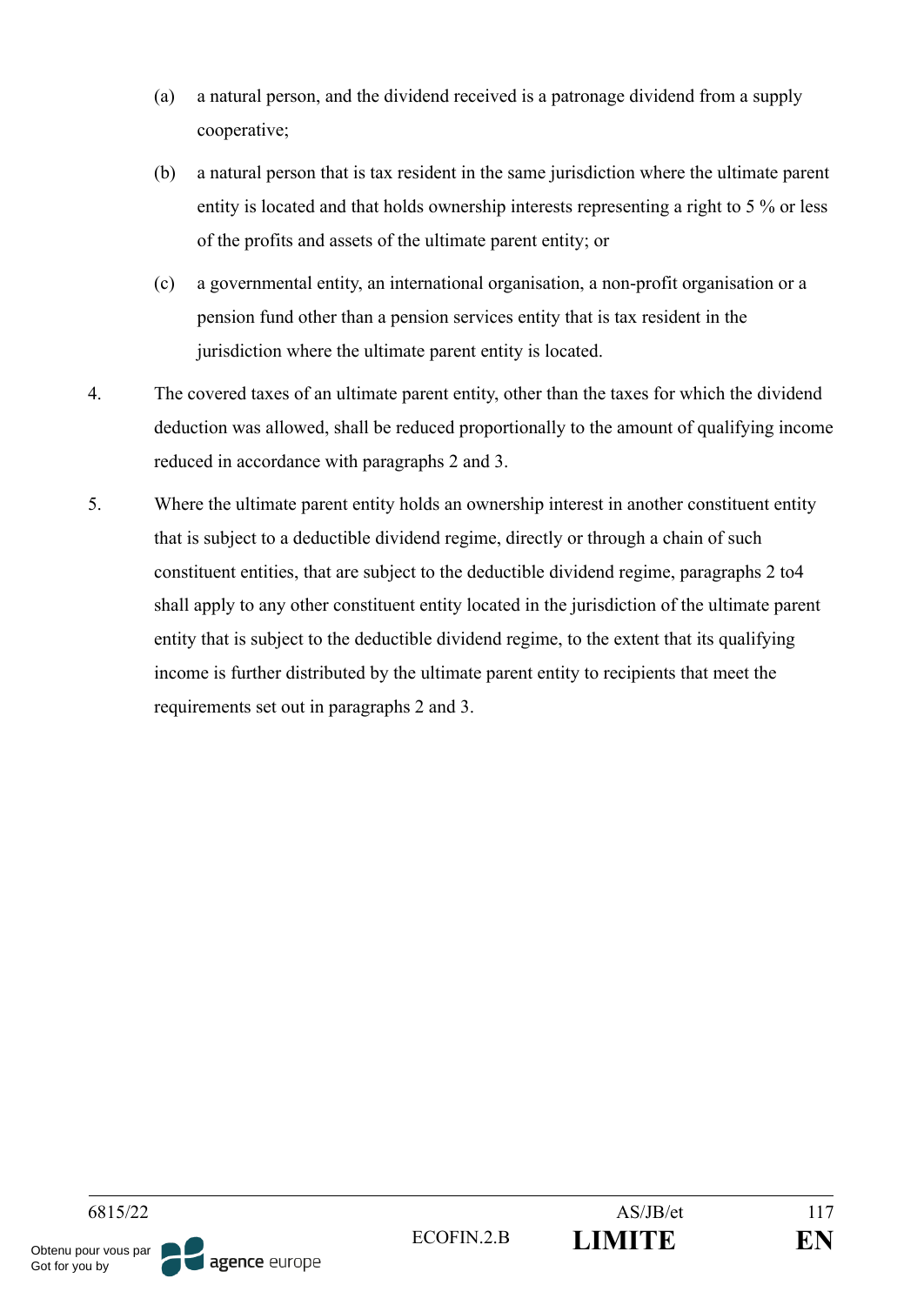6. For the purpose of paragraph 2, a patronage dividend distributed by a supply cooperative shall be treated as subject to tax in the hands of the recipient insofar as such dividend reduces a deductible expense or cost in the computation of the recipient's taxable income or loss.

## *Article 38*

## *Eligible distribution tax systems*

1. A filing constituent entity may make an election for itself or with respect to another constituent entity that is subject to an eligible distribution tax system to include the amount determined as a deemed distribution tax in accordance with paragraph 2 of this Article in the adjusted covered taxes of the constituent entity for the fiscal year.

The election shall be made annually in accordance with Article 43(2) and shall apply to all the constituent entities that are located in a jurisdiction.

- 2. The amount of deemed distribution tax shall be the lesser of:
	- (a) the amount of adjusted covered taxes necessary to increase the effective tax rate as computed in accordance with Article 26(2) for the jurisdiction for the fiscal year to the minimum tax rate; or
	- (b) the amount of tax that would have been due if the constituent entities located in the jurisdiction had distributed all of their income that is subject to the eligible distribution tax system during such year.

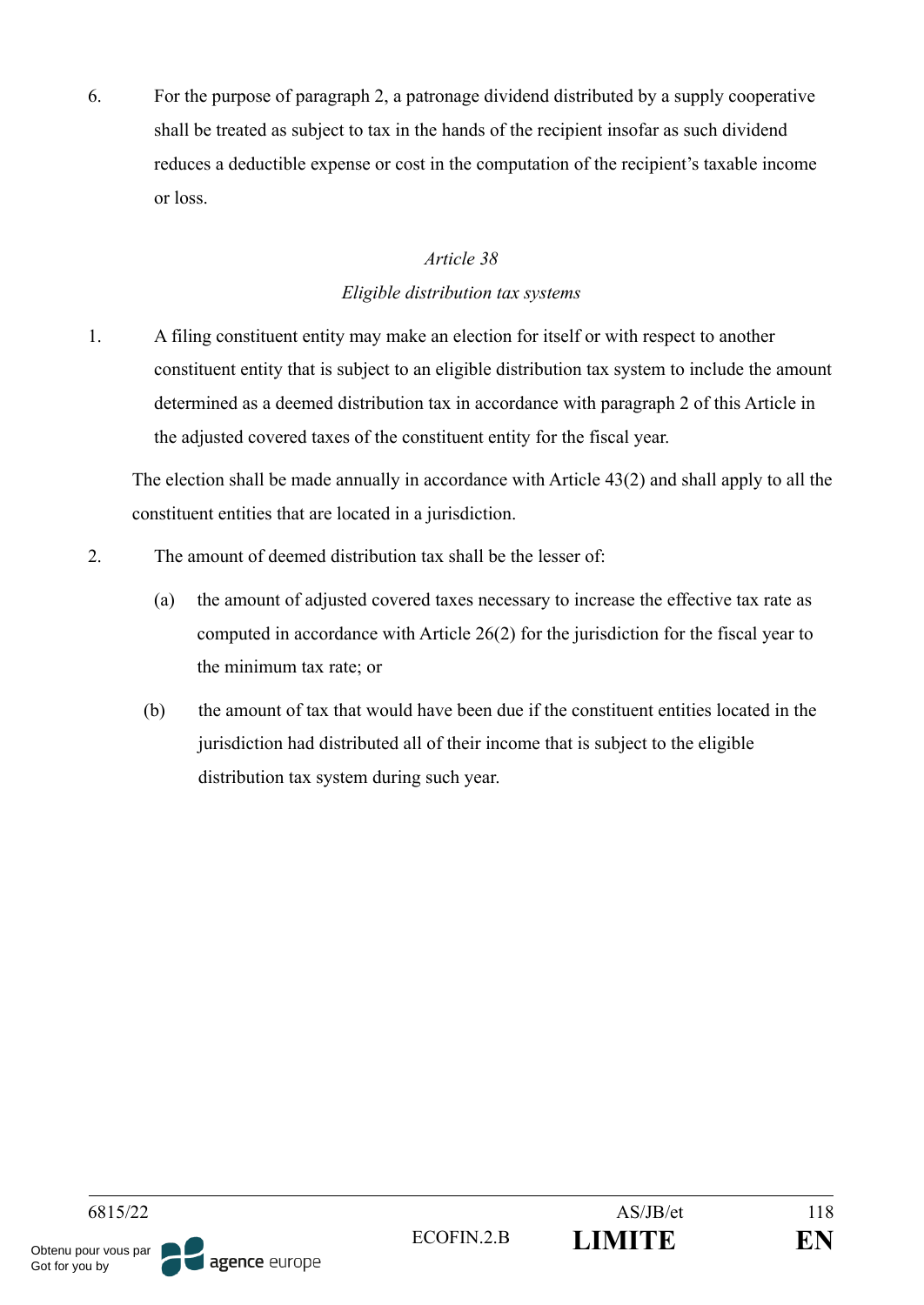3. Where an election is made under paragraph 1, a deemed distribution tax recapture account shall be established for each fiscal year in which such election applies. The amount of deemed distribution tax determined in accordance with paragraph 2 for the jurisdiction shall be added to the deemed distribution tax recapture account for the fiscal year in which it was established.

At the end of each succeeding fiscal year, the outstanding balances in the deemed distribution tax recapture accounts established for prior fiscal years shall be reduced in chronological order, up to zero, by the taxes paid by the constituent entities during the fiscal year in relation to actual or deemed distributions.

Any residual amount in the deemed distribution tax recapture accounts remaining after the application of the second subparagraph shall be reduced, up to zero, by an amount equal to the net qualifying loss of a jurisdiction multiplied by the minimum tax rate.

- 4. Any residual amount of net qualifying loss, remaining after the application of the last subparagraph of paragraph 3 for the jurisdiction, shall be multiplied by the minimum rate and carried forward to the following fiscal years and reduce any residual amount in the deemed distribution tax recapture accounts remaining after the application of paragraph 3.
- 5. The outstanding balance, if any, of the deemed distribution tax recapture account on the last day of the fourth fiscal year after the fiscal year for which such account was established, shall be treated as a reduction to the adjusted covered taxes previously determined for such year. The effective tax rate and top-up tax for such fiscal year must be recalculated accordingly, in accordance with Article 28 (1).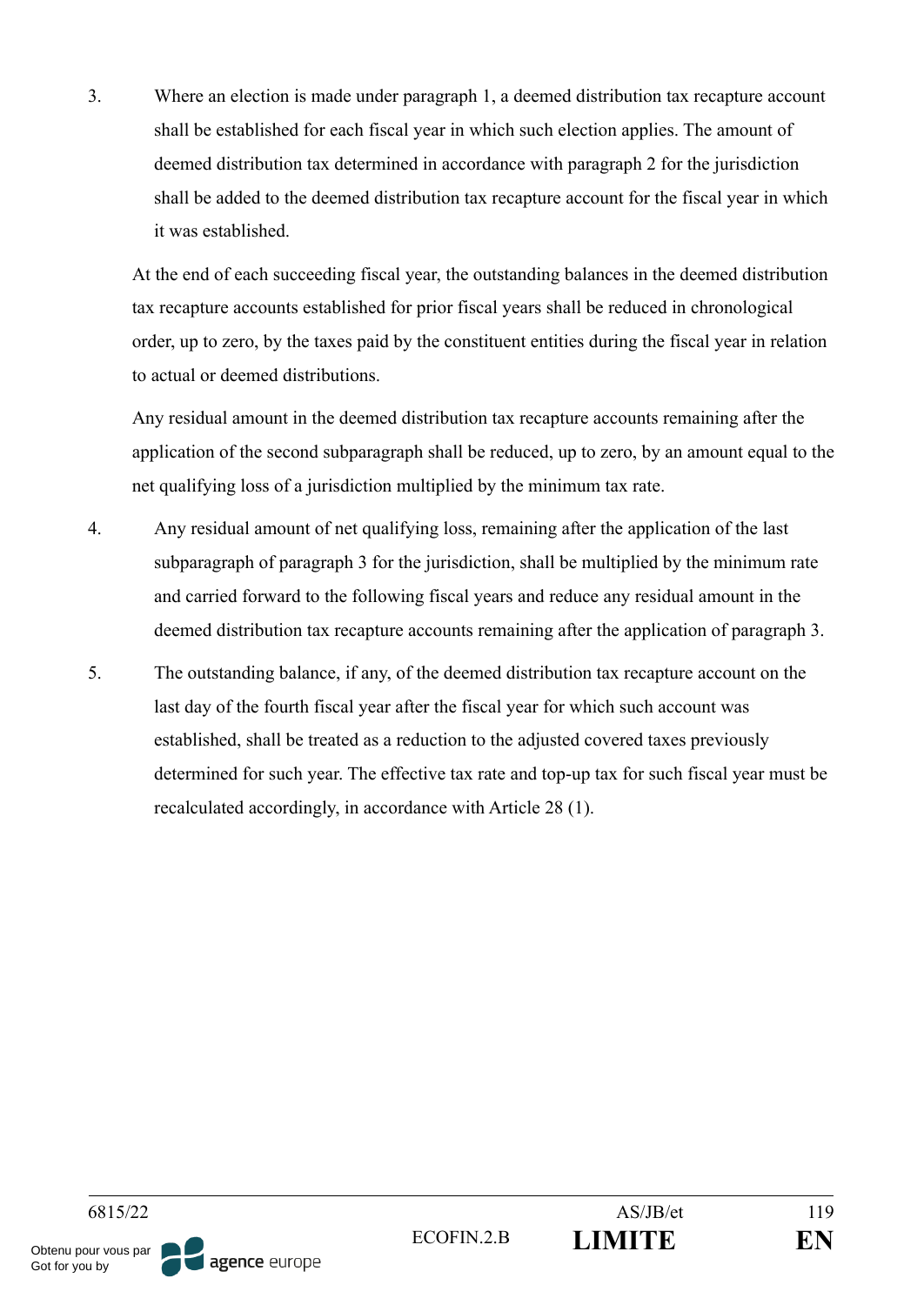- 6. Taxes that are paid during the fiscal year in relation to actual or deemed distributions shall not be included in adjusted covered taxes to the extent they reduce a deemed distribution tax recapture account in accordance with paragraphs 3 and 4.
- 7. Where a constituent entity that is subject to an election under paragraph 1 leaves the MNE group or large-scale domestic group or substantially all of its assets are transferred to a person that is not a constituent entity of the same MNE group or large-scale domestic group located in the same jurisdiction, any outstanding balance of the deemed distribution tax recapture accounts in previous fiscal years in which such account was established shall be treated as a reduction to the adjusted covered taxes for each of those fiscal years in accordance with Article 28(1).

Any additional top-up tax amount due shall be multiplied by the following ratio to determine the additional top-up tax due for the jurisdiction:

> Qualifying income of the constituent entity Net qualifying income of the jurisdiction

where:

- (a) the qualifying income of the constituent entity shall be determined in accordance with Chapter III for each fiscal year in which there is an outstanding balance of the deemed distribution tax recapture accounts for the jurisdiction; and
- (b) the net qualifying income for the jurisdiction shall be determined in accordance with Article 25(2) for each fiscal year in which there is an outstanding balance of the deemed distribution tax recapture accounts for the jurisdiction.

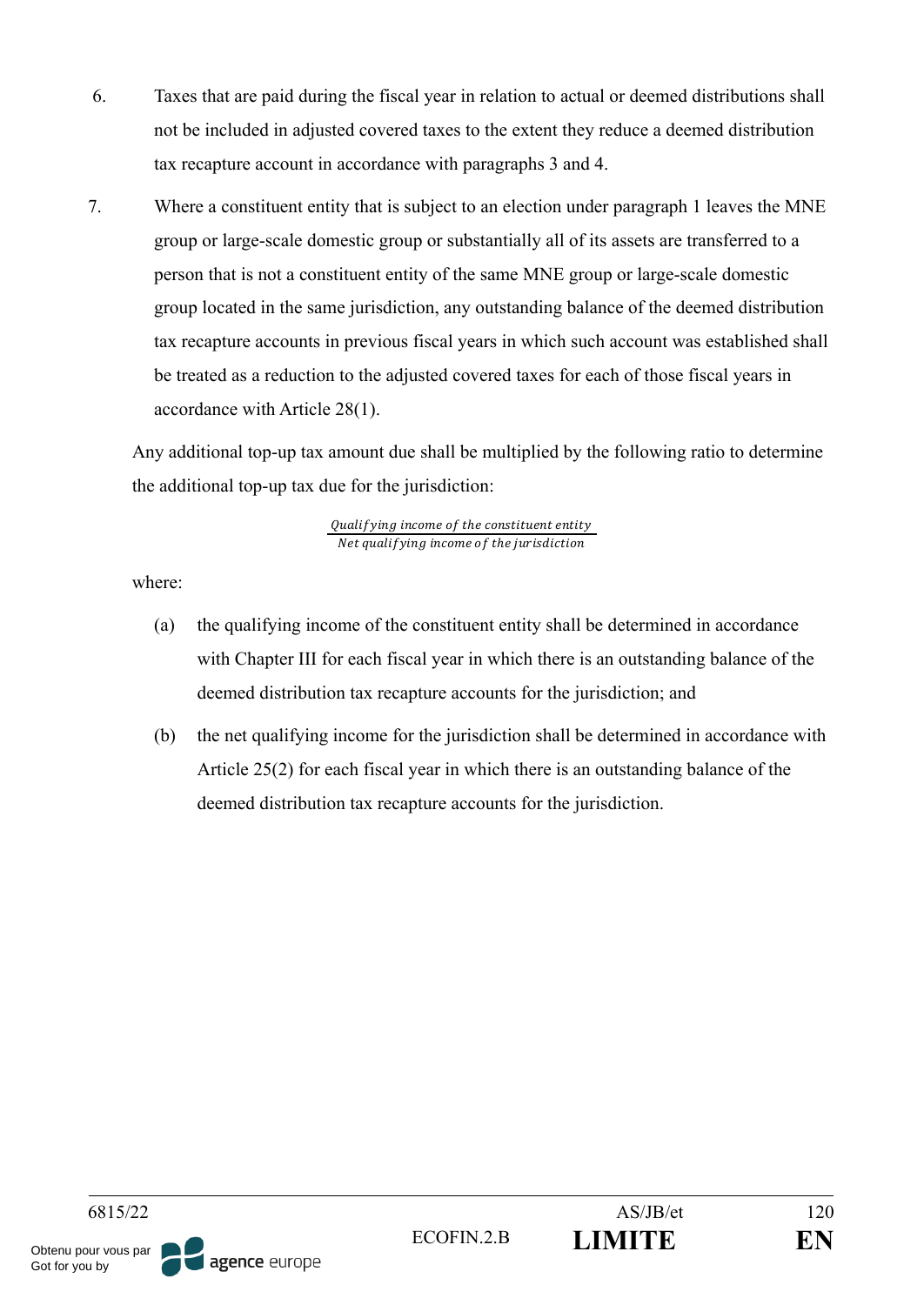#### *Determination of the effective tax rate and top-up tax of an investment entity*

- 1. Where a constituent entity of an MNE group or large-scale domestic group is an investment entity that is not a tax transparent entity and that has not made an election in accordance with Articles 40 and 41, the effective tax rate of such investment entity shall be computed separately from the effective tax rate of the jurisdiction in which it is located.
- 2. The effective tax rate of the investment entity as referred to in paragraph 1 shall be equal to its adjusted covered taxes divided by an amount equal to the allocable share of the MNE group or large-scale domestic group in the qualifying income or loss of the investment entity.

Where more than one investment entity is located in a jurisdiction, their effective tax rate shall be computed by combining their adjusted covered taxes as well as the allocable share of the MNE group or large-scale domestic group in their qualifying income or loss.

3. The adjusted covered taxes of an investment entity as referred to in paragraph 1 shall be the adjusted covered taxes that are attributable to the allocable share of the MNE group or large-scale domestic group in the qualifying income of the investment entity and the covered taxes allocated to the investment entity in accordance with Article 23. The investment entity's adjusted covered taxes do not include any covered taxes accrued by the investment entity attributable to income that is not part of the MNE group or large-scale domestic group's allocable share of the investment entity's income.

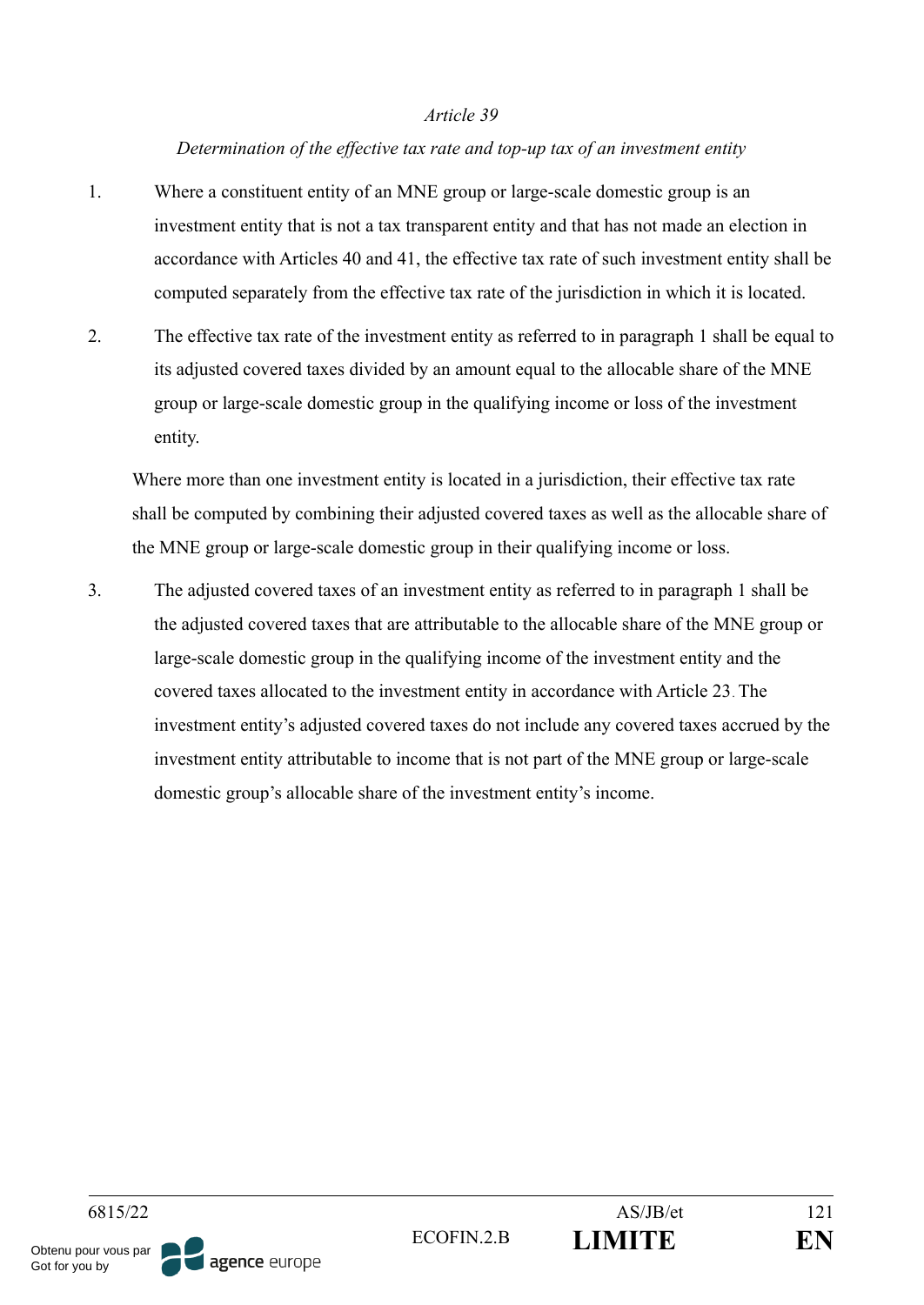4. The top-up tax of an investment entity as referred to in paragraph 1 shall be an amount equal to the top-up tax percentage of the investment entity multiplied by amount equal to the difference between the allocable share of the MNE group or large-scale domestic group in the qualifying income of the investment entity and the substance-based income exclusion computed for the investment entity.

The top-up tax percentage of an investment entity shall be a positive amount equal to the difference between the minimum tax rate and the effective tax rate of such investment entity. Where more than one investment entity is located in a jurisdiction, their effective tax rate shall be computed by combining their substance-based income exclusion amounts as well as the allocable share of the MNE group or large-scale domestic group in their qualifying income or loss.

- 5. The substance-based income exclusion of an investment entity shall be determined in accordance with Articles 27(1) to 27(7). The eligible tangible assets and eligible payroll costs of eligible employees taken into account for such investment entity shall be reduced in proportion to the allocable share of the MNE group or large-scale domestic group in the qualifying income of the investment entity divided by the total qualifying income of such investment entity.
- 6. For the purpose of this Article, the allocable share of the MNE group or large-scale domestic group in the qualifying income or loss of an investment entity shall be determined in accordance with Article 8 taking into account only interests that are not subject to an election in accordance with Articles 40 and 41.

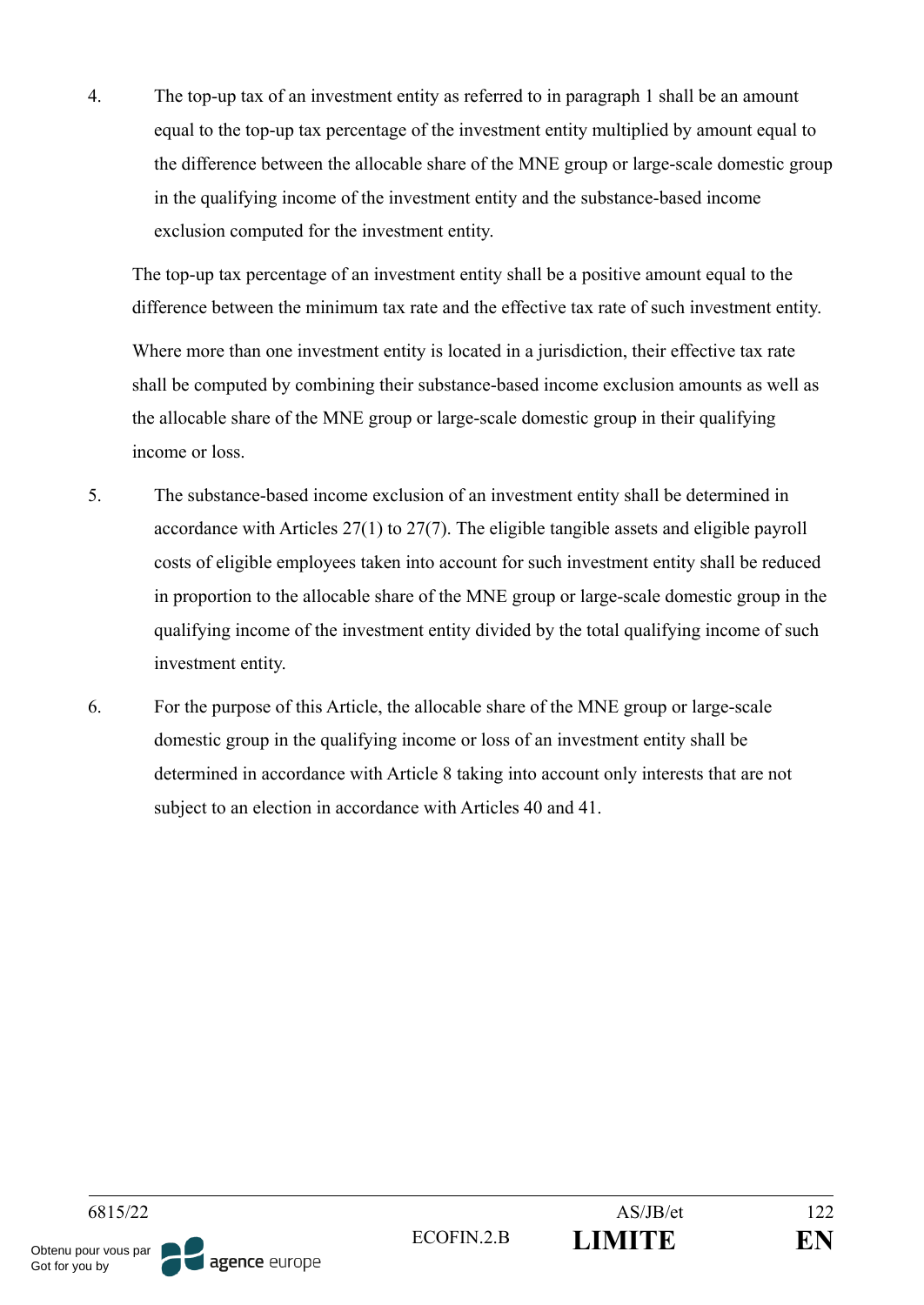#### *Election to treat an investment entity as a tax transparent entity*

- 1. For the purpose of this Article, an insurance investment entity means an entity that would meet the definitions of an investment fund set out in Article 3, point (25) or a real estate investment vehicle set out in Article 3, point (26) if it had not been established in relation to liabilities under an insurance or annuity contract and is owned wholly by an entity that is subject to regulation in the jurisdiction where it is located as an insurance company.
- 2. At the election of the filing constituent entity, a constituent entity that is an investment entity or an insurance investment entity may be treated as a tax transparent entity if the constituent entity-owner is subject to tax in the jurisdiction in which it is located under a fair market value or a similar regime based on the annual changes in the fair value of its ownership interests in such entity and the tax rate applicable to the constituent entity-owner on such income equals or exceeds the minimum tax rate.

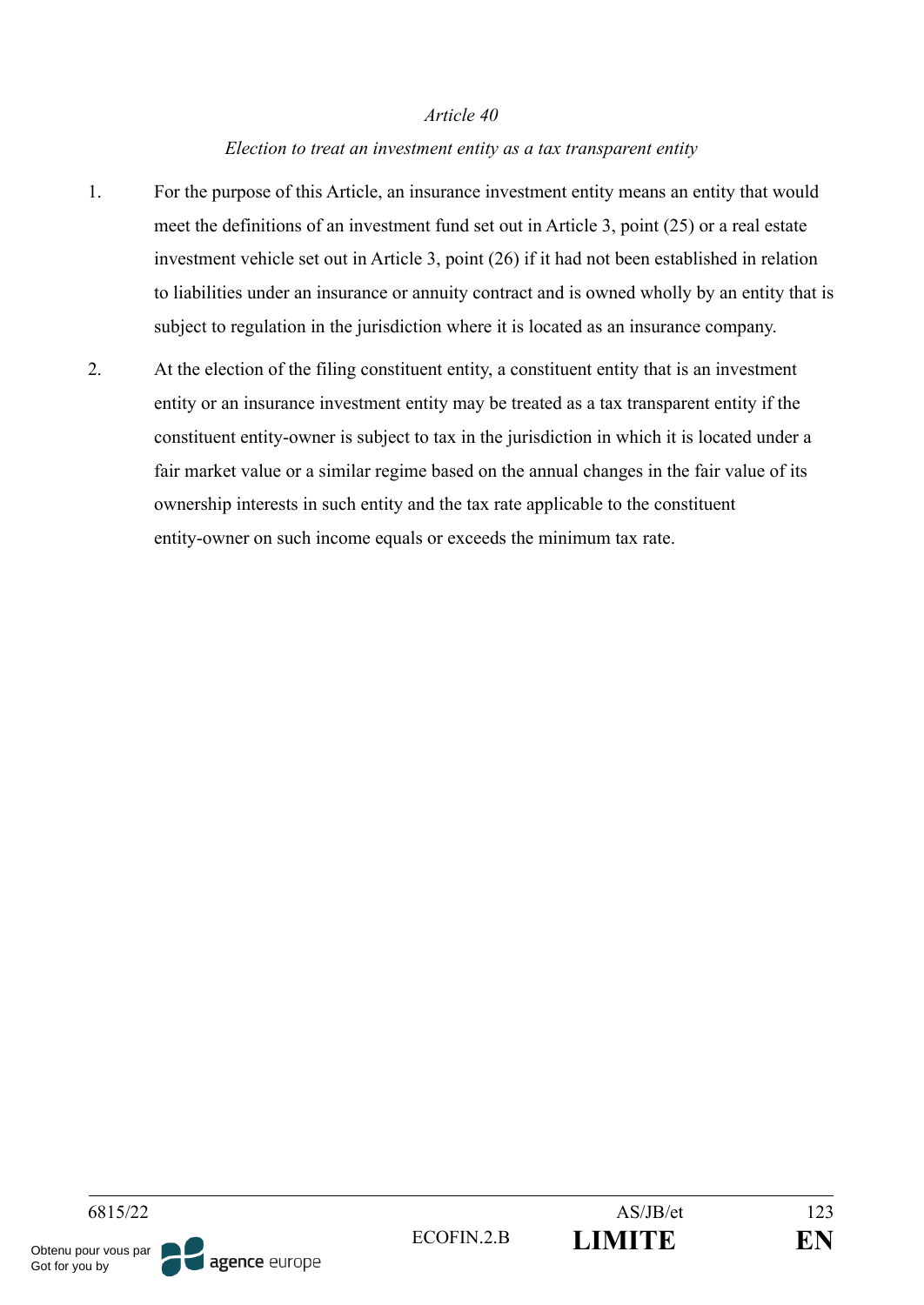- 3. A constituent entity that indirectly owns an ownership interest in an investment entity or an insurance investment entity through a direct ownership interest in another investment entity or an insurance investment entity shall be considered to be subject to tax under a fair market value or similar regime with respect to its indirect ownership interest in the first-mentioned entity or insurance investment entity if it is subject to a fair market value or similar regime with respect to its direct ownership interest in the second-mentioned entity or insurance investment entity.
- 4. The election under paragraph 2 shall be made in accordance with Article 43(1).

If the election is revoked, any gain or loss from the disposal of an asset or a liability held by the investment entity or an insurance investment entity shall be determined on the basis of the fair market value of the asset or liability on the first day of the year the revocation is made.

### *Article 41*

## *Election to apply a taxable distribution method*

- 1. At the election of the filing constituent entity, a constituent entity-owner of an investment entity may apply a taxable distribution method with respect to its ownership interest in the investment entity, provided that the constituent entity-owner is not an investment entity and can be reasonably expected to be subject to tax on distributions from the investment entity at a tax rate that equals or exceeds the minimum tax rate.
- 2. Under the taxable distribution method, distributions and deemed distributions of the qualifying income of an investment entity shall be included in the qualifying income of the constituent entity-owner that received the distribution, provided that it is not an investment entity.

6815/22 AS/JB/et 124 ECOFIN.2.B **LIMITE EN** Obtenu pour vous par agence europe Got for you by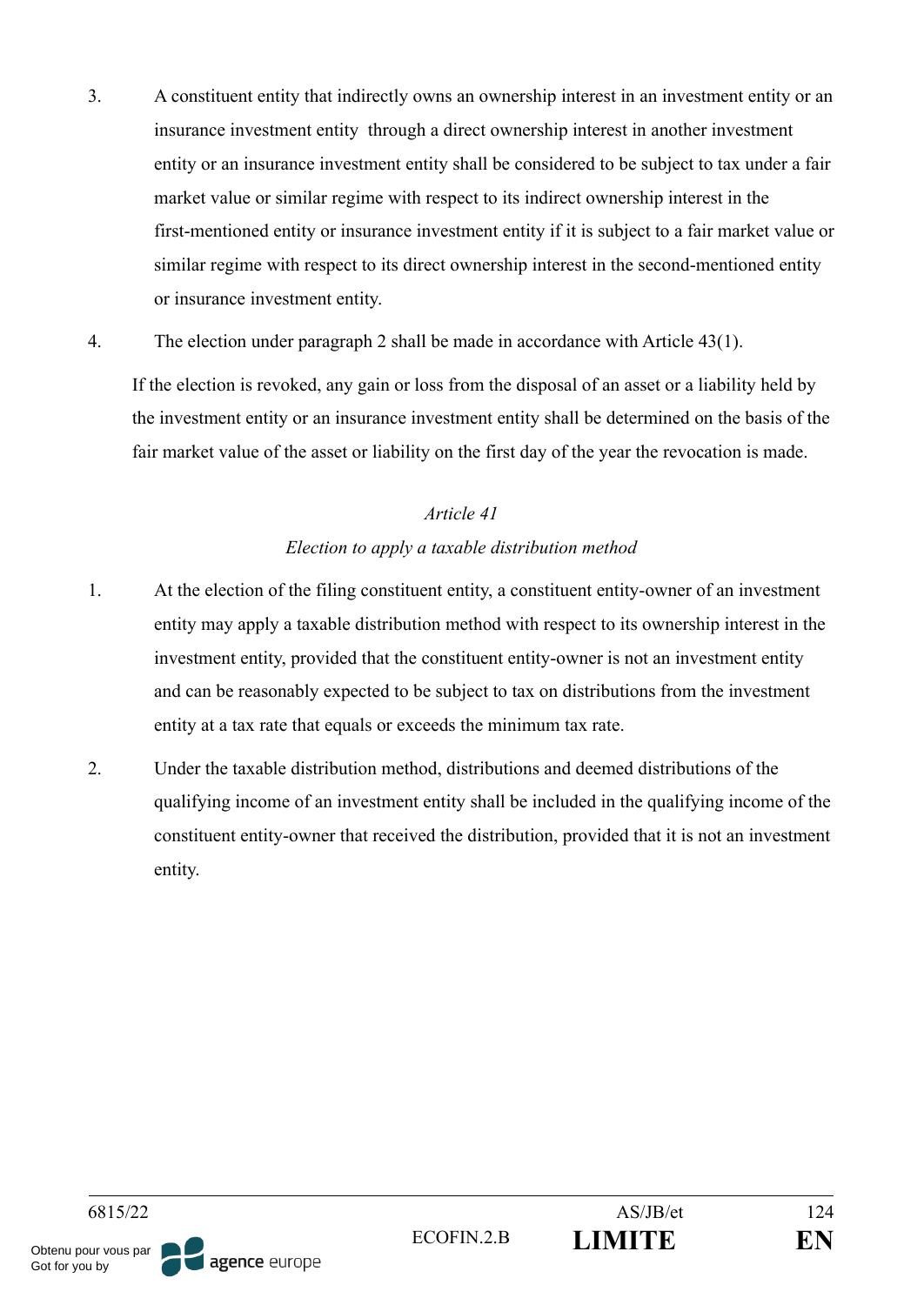The amount of covered taxes incurred by the investment entity that is creditable against the tax liability of the constituent entity-owner arising from the distribution of the investment entity shall be included in the qualifying income and adjusted covered taxes of the constituent entity-owner that received the distribution.

The share of the constituent entity-owner in the undistributed net qualifying income of the investment entity arising in the third year preceding the fiscal year (the "tested year") shall be treated as qualifying income of that investment entity for the fiscal year. The amount equal to such qualifying income multiplied by the minimum tax rate shall be treated as top-up tax of a low-taxed constituent entity for the fiscal year for the purpose of Chapter II.

The qualifying income or loss of an investment entity and the adjusted covered taxes attributable to such income for the fiscal year shall be excluded from the computation of the effective tax rate in accordance with Chapter V and with Articles 39(1) to 39(4), except for the amount of covered taxes as referred to in the second subparagraph.

- 3. The undistributed net qualifying income of an investment entity for the tested year shall be the amount of qualifying income of that investment entity for the tested year reduced, up to zero, by:
	- (a) the covered taxes of the investment entity;
	- (b) distributions and deemed distributions to shareholders that are not investment entities during the period starting with the first day of the third year preceding the fiscal year and ending with the last day of the reporting fiscal year in which the ownership interest was held (the "testing period");

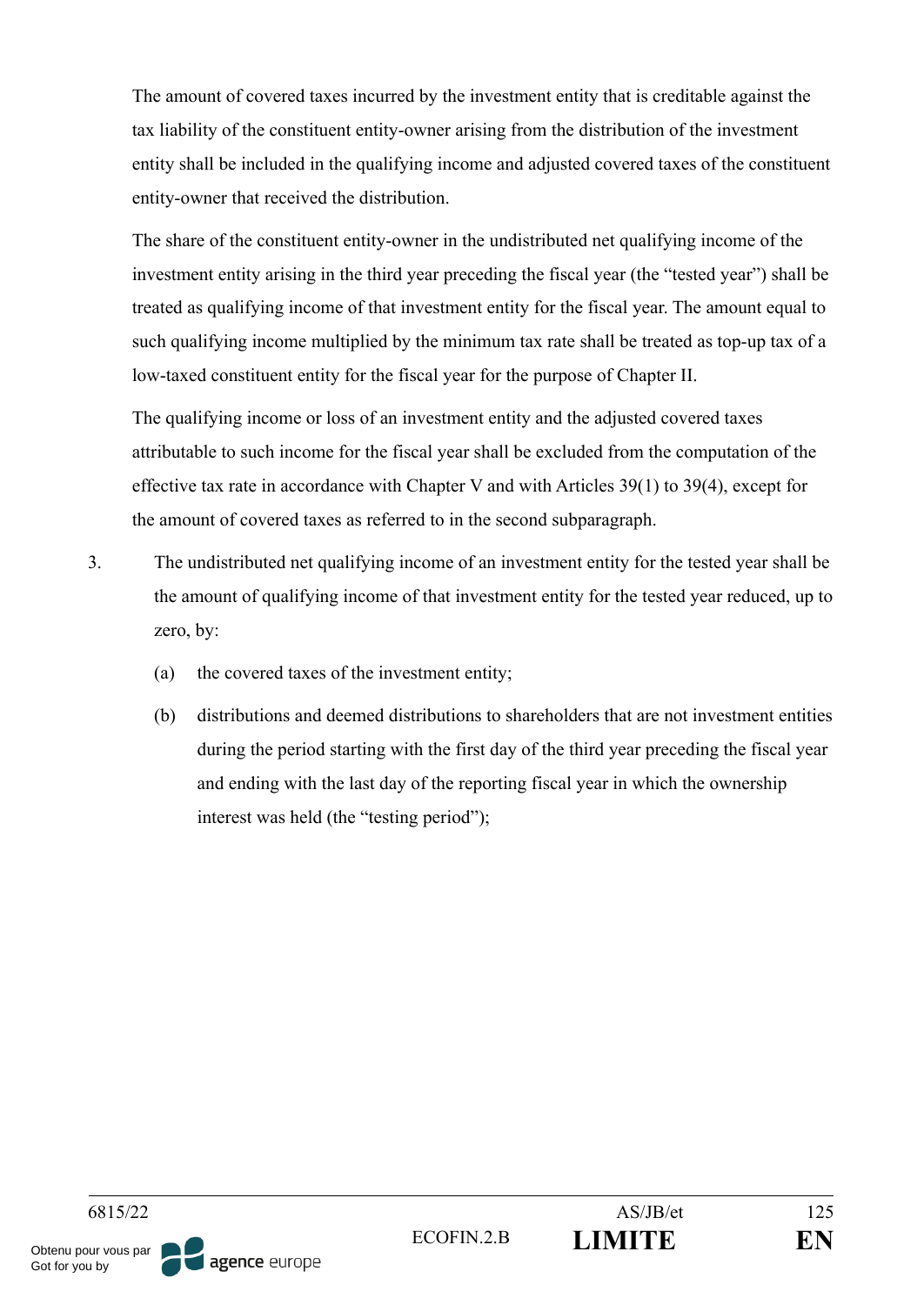- (c) qualifying losses arising during the testing period; and
- (d) any residual amount of qualifying losses that has not already reduced the undistributed net qualifying income of that investment entity for a previous tested year (the "investment loss carry-forward").

The undistributed net qualifying income of an investment entity shall not be reduced by distributions or deemed distributions that already reduced the undistributed net qualifying income of that investment entity for a previous tested year in application of point (b) of the first subparagraph.

The undistributed net qualifying income of an investment entity shall not be reduced by the amount of qualifying losses that already reduced the undistributed net qualifying income of that investment entity for a previous tested year in application of point (c) of the first subparagraph.

4. For the purpose of this article, a deemed distribution shall be deemed to arise when a direct or indirect ownership interest in the investment entity is transferred to an entity that does not belong to the MNE group and which is equal to the share of the undistributed net qualifying income attributable to such ownership interest on the date of such transfer, determined without regard to the deemed distribution.

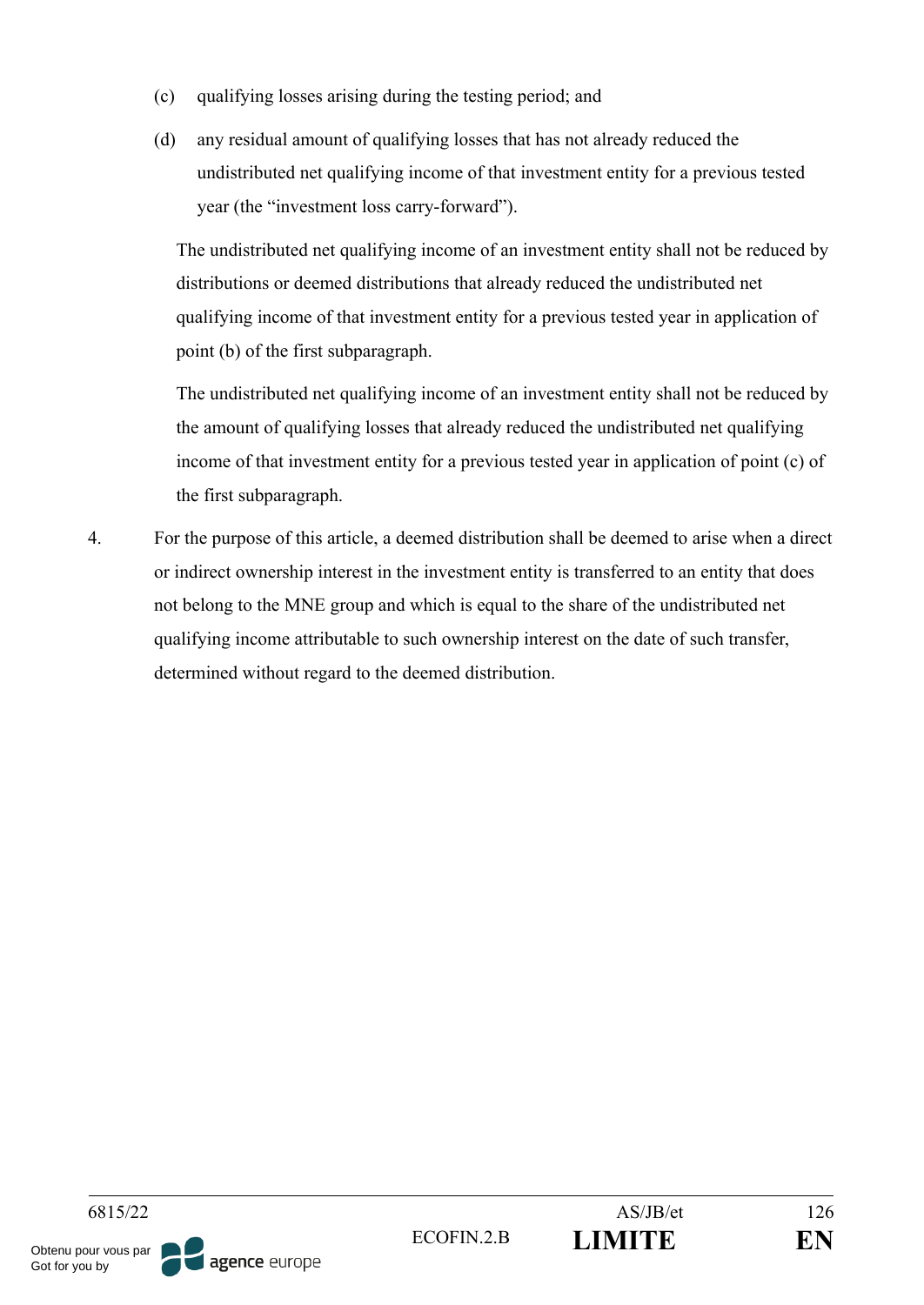5. The election under paragraph 1shall be made in accordance with Article 43(1).

If the election is revoked, the share of the constituent entity-owner in the undistributed net qualifying income of the investment entity for the tested year at the end of the fiscal year preceding the fiscal year the revocation is made shall be treated as qualifying income of the investment entity for the fiscal year. The amount equal to such qualifying income multiplied by the minimum tax rate shall be treated as top-up tax of a low-taxed constituent entity for the fiscal year for the purpose of Chapter II.

# **CHAPTER VIII ADMINISTRATIVE PROVISIONS**

#### *Article 42*

#### *Filing obligations*

- 1. For the purpose of this Article, the following definitions apply:
	- (a) 'designated local entity' means the constituent entity of an MNE group or large-scale domestic group that is located in a Member State and has been appointed by the other constituent entities of the MNE group or large-scale domestic group located in the same Member State to file the top-up tax information return or submit the notifications in accordance with this Article on their behalf;

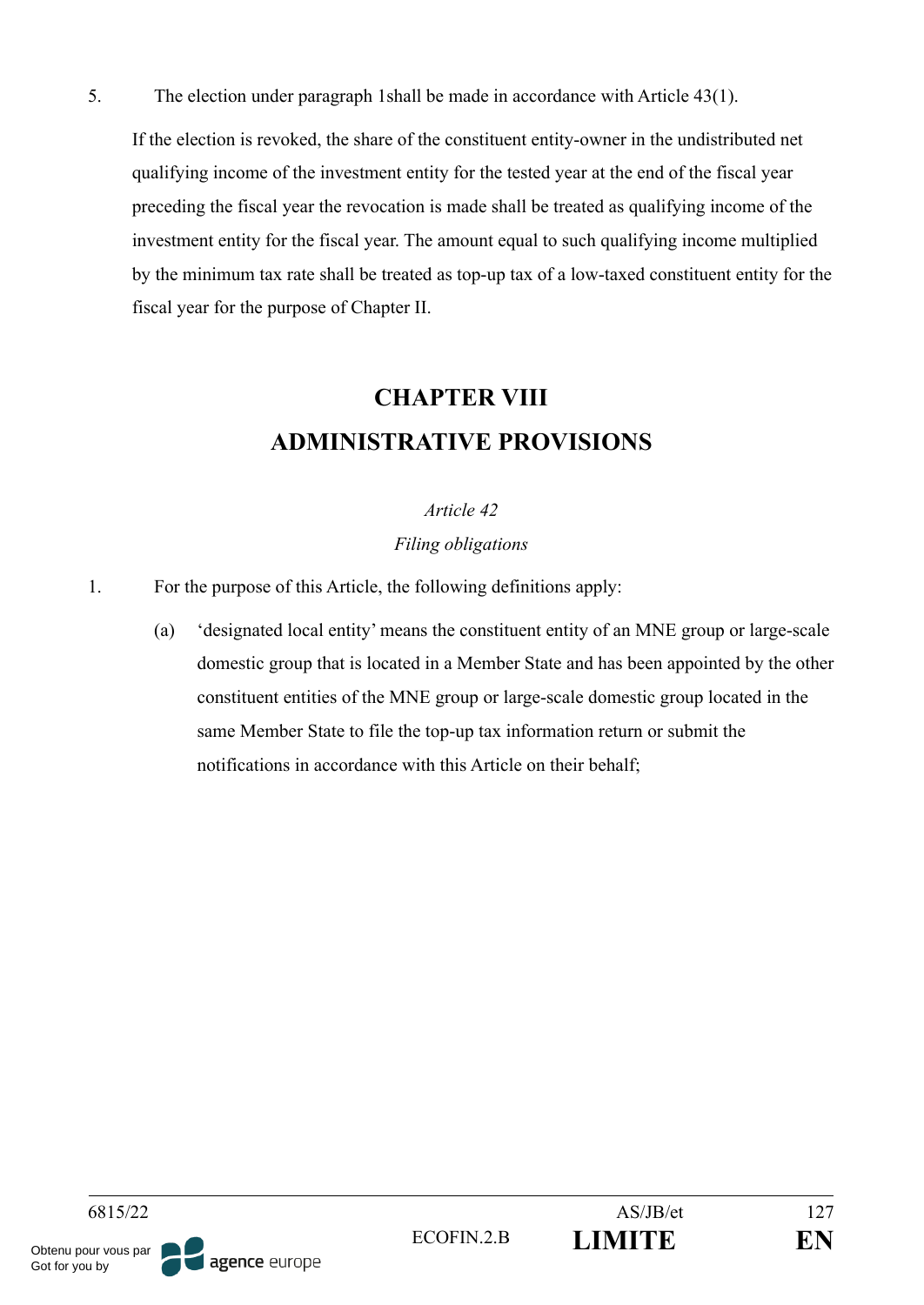- (b) 'qualifying competent authority agreement' means a bilateral or multilateral agreement or arrangement between two or more competent authorities that provides for the automatic exchange of annual top-up tax information returns.
- 2. A constituent entity located in a Member State shall file a top-up tax information return with its tax administration in accordance with paragraph 5.

Such return may be filed by a designated local entity on behalf of the constituent entity.

- 3. By way of derogation from paragraph 2, a constituent entity shall not have the obligation to file a top-up tax information return with its tax administration if such a return has been filed, in accordance with the requirements set out in paragraph 5, by:
	- (a) the ultimate parent entity located in a jurisdiction that has, for the reporting fiscal year,a qualifying competent authority agreement in effect with the Member State in which the constituent entity is located; or
	- (b) the designated filing entity located in a jurisdiction that has, for the reporting fiscal year, a qualifying competent authority agreement in effect with the Member State in which the constituent entity is located.
- 4. Where paragraph 3 applies, the constituent entity located in a Member State, or the designated local entity on its behalf, shall notify its tax administration of the identity of the entity that is filing the top-up tax information return as well as the jurisdiction in which it is located.

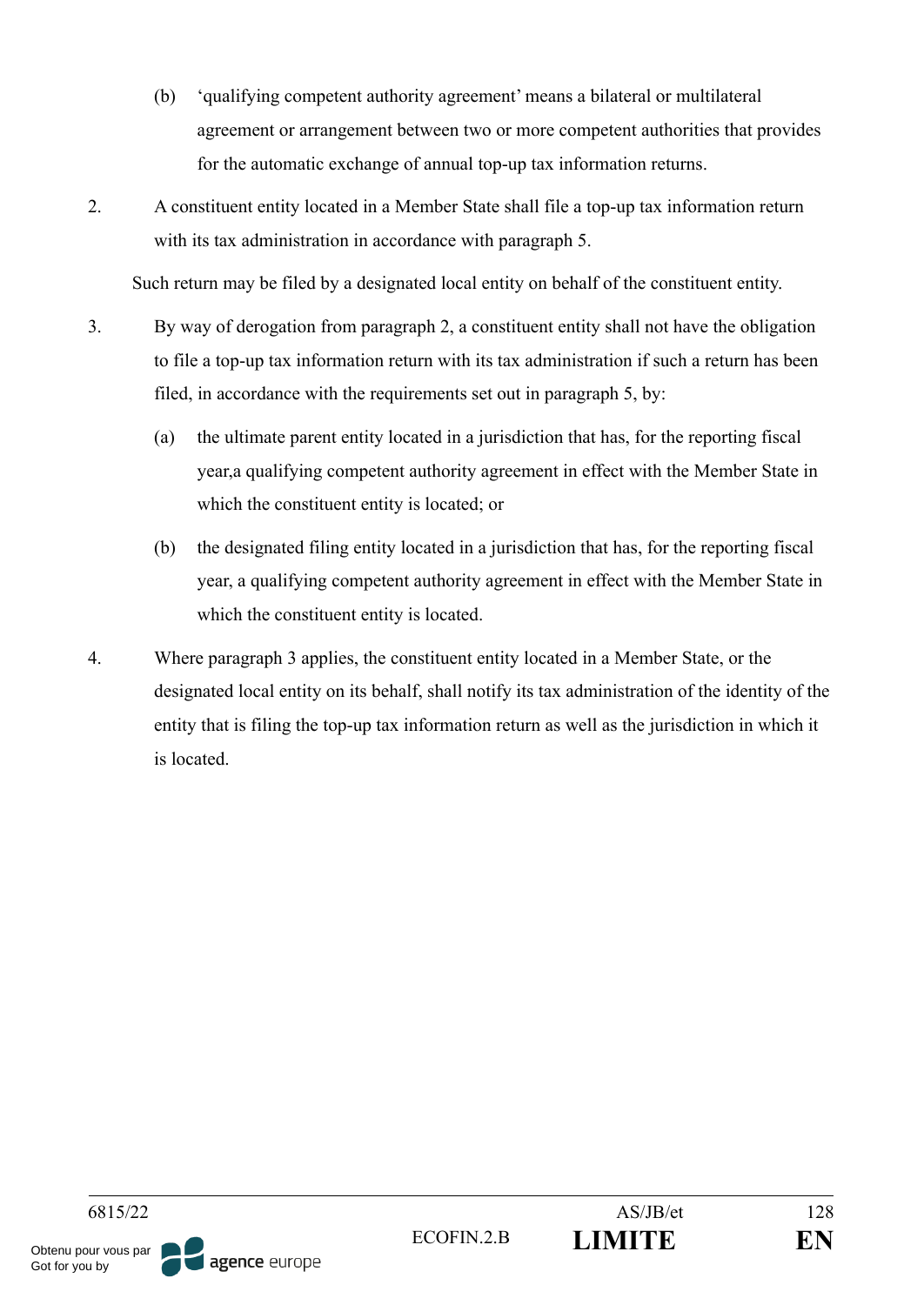- 5. The top-up tax information return shall be filed in a standard template and include the following information with respect to the MNE group or large-scale domestic group:
	- (a) identification of the constituent entities, including their tax identification numbers, if any, the jurisdiction in which they are located and their status under the rules of this Directive;
	- (b) information on the overall corporate structure of the MNE group or large-scale domestic group, including the controlling interests in the constituent entities held by other constituent entities;
	- (c) the information that is necessary in order to compute:
		- (i) the effective tax rate for each jurisdiction and the top-up tax of each constituent entity;
		- (ii) the top-up tax of a member of a joint-venture group;
		- (iii) the allocation of top-up tax under the income inclusion rule and the UTPR top-up tax amount to each jurisdiction; and
	- (d) a record of the elections made in accordance with the relevant provisions of this **Directive**

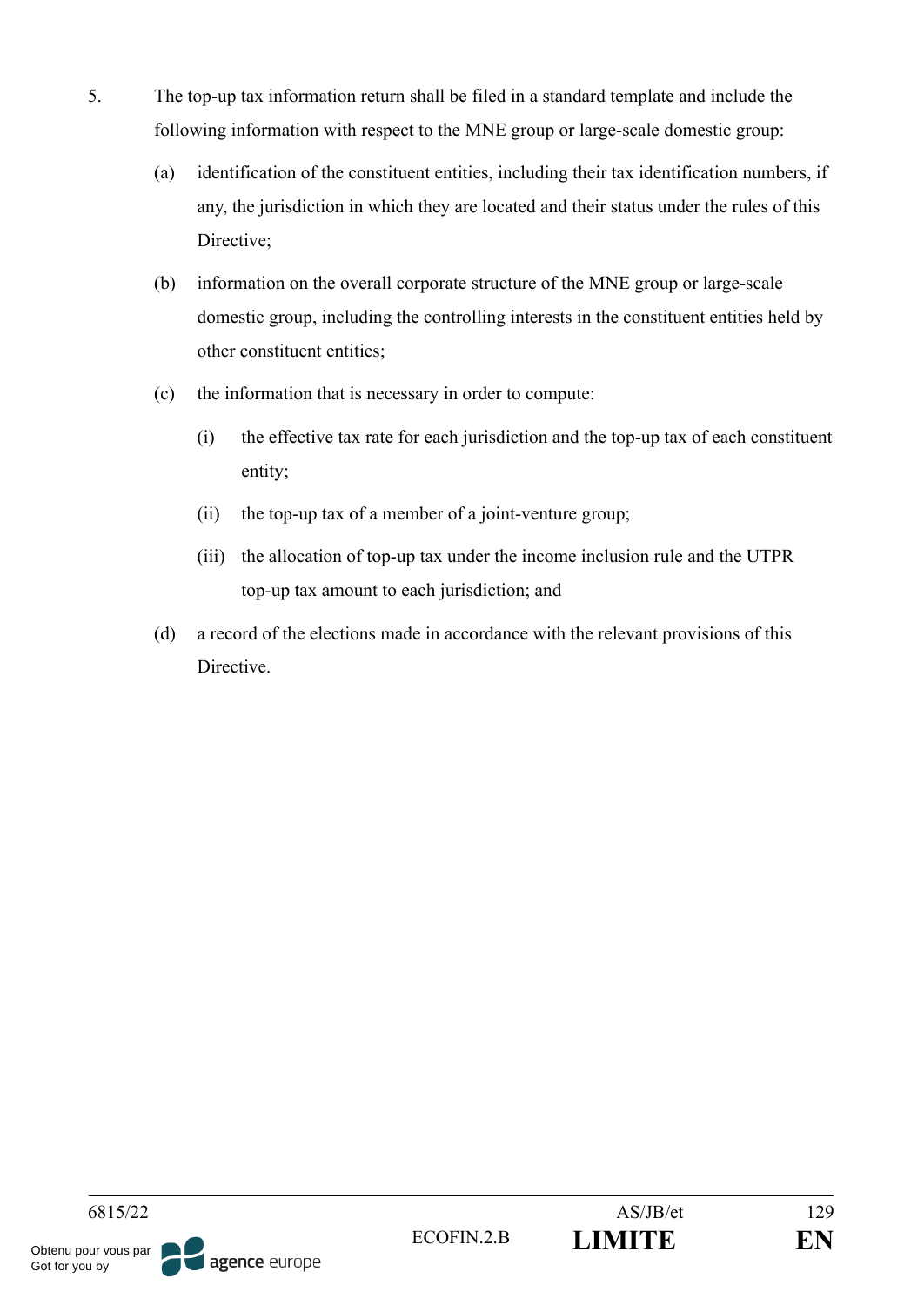- 6. By way of derogation from paragraph 5, where a constituent entity is located in a Member State with an ultimate parent entity located in a third country jurisdiction that applies rules which have been assessed as equivalent to the rules of this Directive pursuant to Article 51, the constituent entity or the designated local entity shall file a top-up tax information return containing the following information:
	- (a) all information that is necessary for the application of Article 7, including:
		- (i) identification of all the constituent entities in which a partially-owned parent entity located in a Member State holds, directly or indirectly, an ownership interest at any time during the fiscal year and the structure of such ownership interests;
		- (ii) all information that is necessary to compute the effective tax rate of the jurisdictions in which a partially-owned parent entity located in a Member State holds constituent entities identified under (i) and the top-up tax due; and
		- (iii) all information that is relevant for that purpose in accordance with Articles 8, 9 or 10;
	- (b) all information that is necessary for the application of Article 12, including: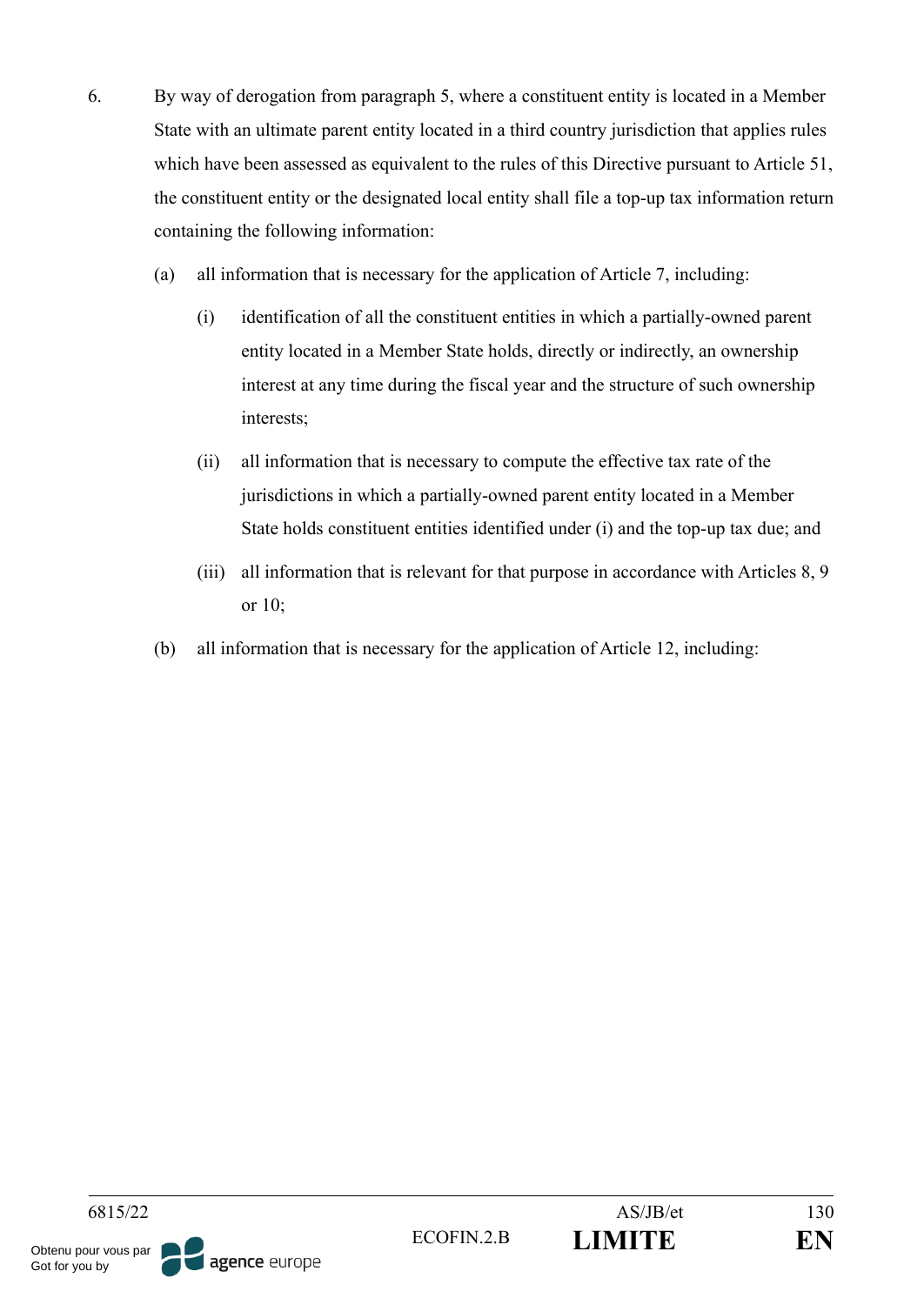- (i) identification of all the constituent entities located in the ultimate parent entity jurisdiction and the structure of such ownership interests;
- (ii) all information that is necessary in order to compute the effective tax rate of the ultimate parent entity's jurisdiction and the top-up tax due; and
- (iii) all information necessary for the allocation of such top-up tax based on the UTPR allocation formula set out in Article 13.
- (c) all information that is necessary for the application of a qualified domestic top- up tax by any Member State that has made the election to apply such a top -up tax, in accordance with Article 10.
- 7. The top-up tax information return referred to in paragraphs 5 and 6 and any relevant notifications shall be filed with the tax administration of the Member State in which the constituent entity is located no later than 15 months after the last day of the reporting fiscal year.

## *Elections*

1. The election referred to in Articles 2(3), 15(3), 15(9), 40 and 41 shall be valid for a period of five years, starting from the year in which the election is made. The election shall be renewed automatically unless the filing constituent entity pursuant to article 42 revokes the election at the end of the five-year period. A revocation of the election shall be valid for a period of five years, starting from the end of the year in which the revocation is made.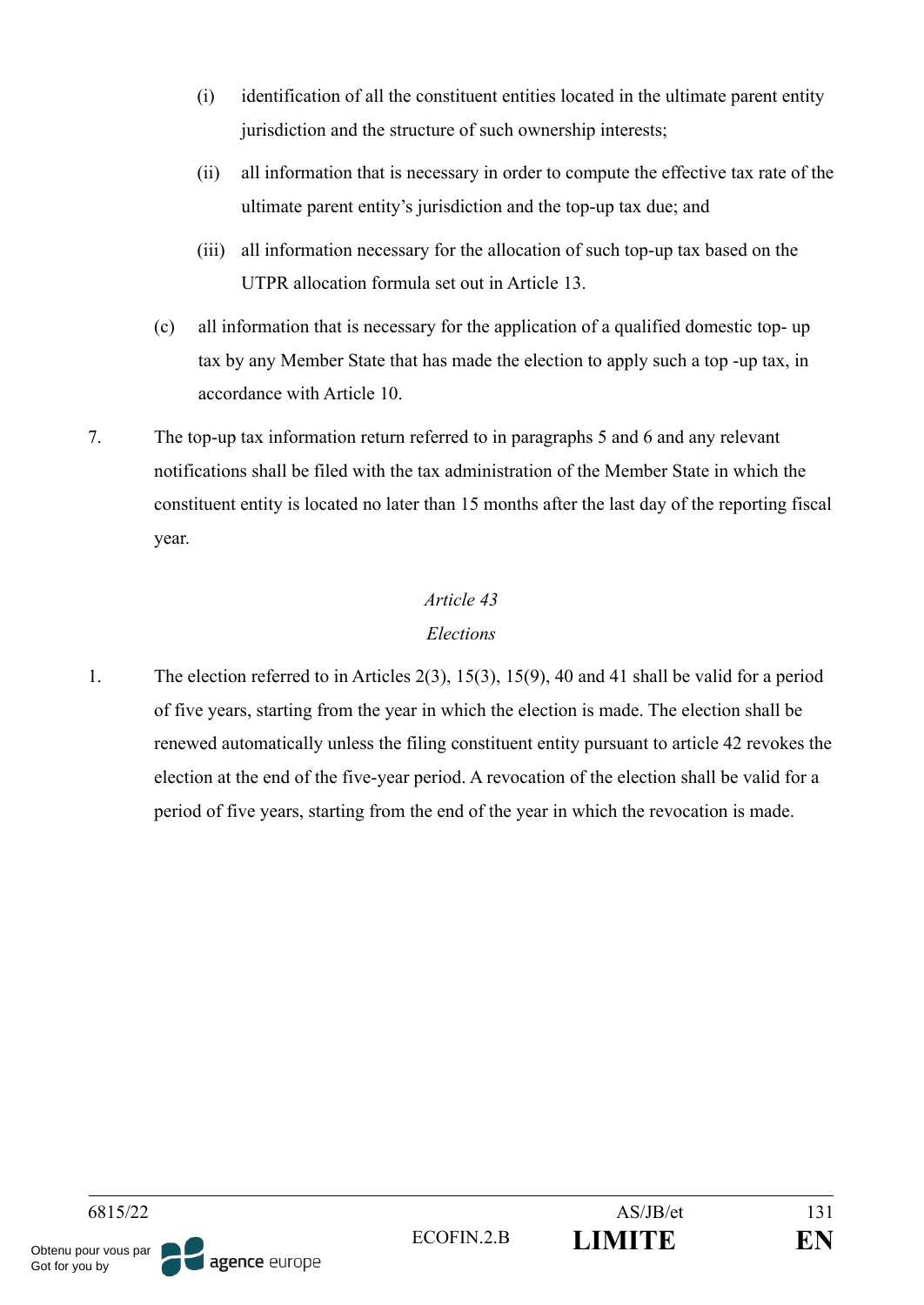- 2. The election referred to in Articles 15 (6), 15(7), 21 (1)(b), 24(1), 27(2), 29(1) and 38(1) shall be valid for a period of one year. The election shall be renewed automatically unless the filing constituent entity revokes the election at the end of the year.
- 3. The election shall be made to the tax administration of the Member State in which the filing constituent entity is located.

## *Article 44 Penalties*

Member States shall lay down the rules on penalties applicable for infringement of national provisions adopted pursuant to this Directive, including those pertaining to the obligation of a constituent entity to file and pay its share of top-up tax or to have an additional cash tax expense, and shall take all necessary measures to ensure that they are effectively applied. The penalties provided for shall be effective, proportionate and dissuasive.

# **CHAPTER IX TRANSITION RULES**

## *Article 45*

*Tax treatment of deferred tax assets, deferred tax liabilities and transferred assets upon transition*

1. For the purpose of this Article, a transition year, for a jurisdiction, means the first fiscal year in which an MNE group or a large-scale domestic group falls within the scope of this Directive in respect of that jurisdiction.

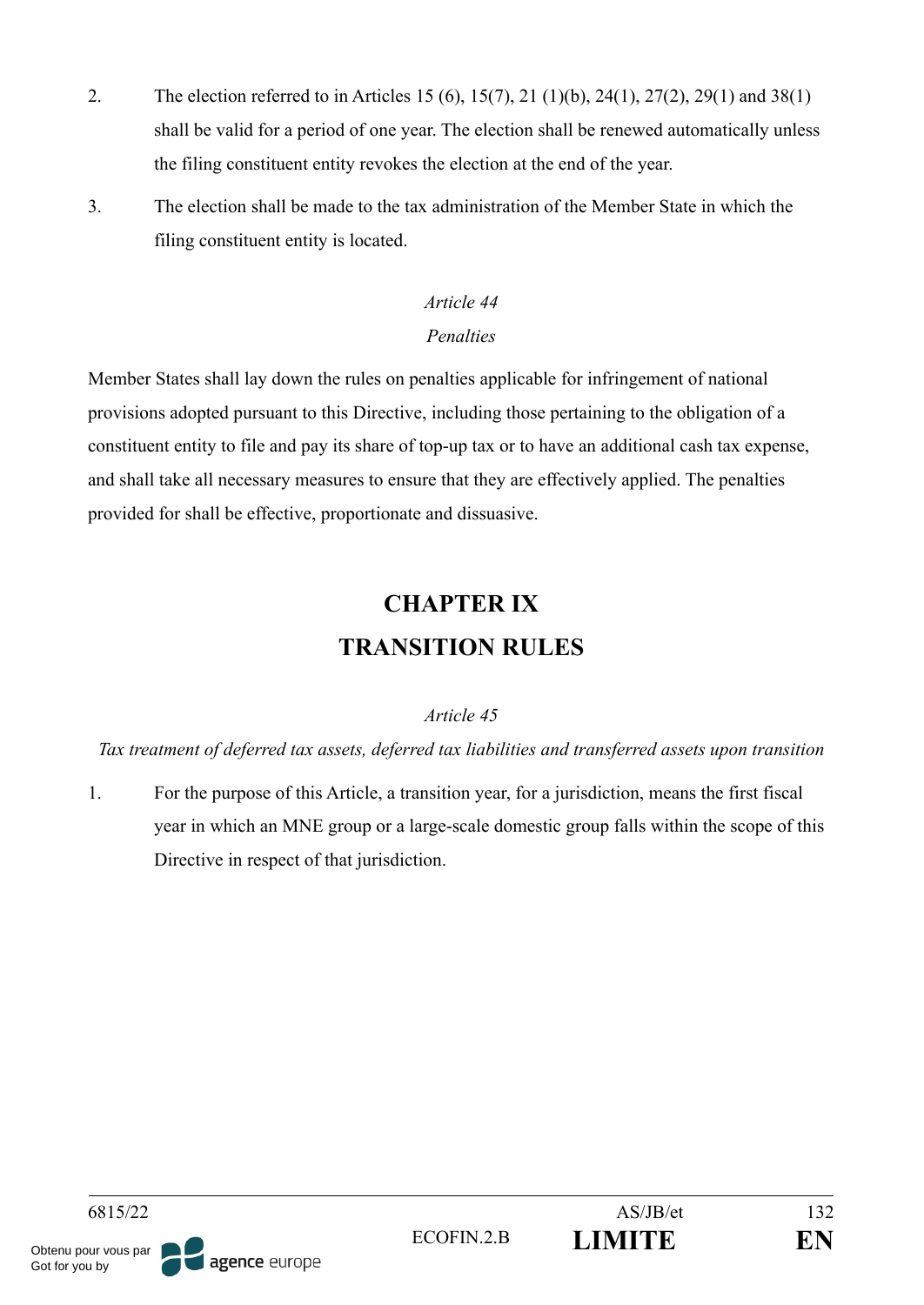3**2**. When determining the effective tax rate for a jurisdiction in a transition year, and for each subsequent fiscal year, the MNE group or a large-scale domestic group shall take into account all the deferred tax assets and deferred tax liabilities reflected or disclosed in the financial accounts of all the constituent entities in a jurisdiction for the transition year.

Deferred tax assets and deferred tax liabilities shall be taken into account at the lower of the minimum tax rate and the applicable domestic tax rate. However, a deferred tax asset that has been recorded at a tax rate lower than the minimum tax rate may be taken into account at the minimum tax rate if the taxpayer can demonstrate that the deferred tax asset is attributable to a qualifying loss.

The impact of any valuation adjustment or accounting recognition adjustment with respect to a deferred tax asset shall be disregarded.

- **3**4. Deferred tax assets arising from items excluded from the computation of qualifying income or loss in accordance with Chapter III shall be excluded from the calculation referred to in paragraph 2 when such deferred tax assets are generated in a transaction that takes place after 30 November 2021.
- **4**5. In the case of a transfer of assets between constituent entities after 30 November 2021 and before the commencement of a transition year, the basis in the acquired assets, other than inventory, shall be based upon the transferring entity's carrying value of the transferred assets upon disposal with a deferred tax assets and liabilities determined on that basis.

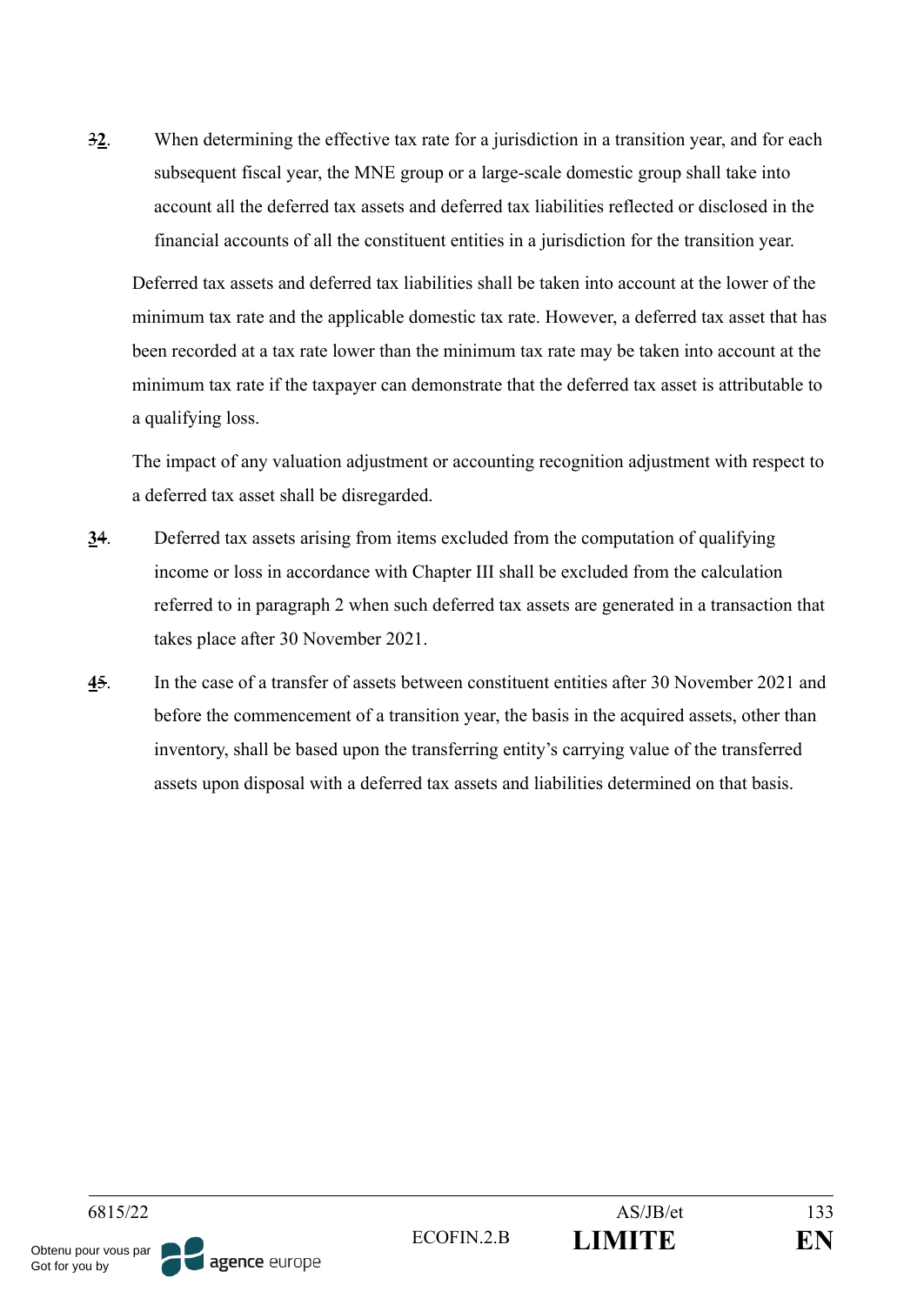### *Transitional relief for the substance-based income exclusion*

1. For the purpose of applying Article 27(3), the value of 5 % shall be replaced, for each fiscal year beginning in each of the following calendar years, with the values set out in the following table:

| $\overline{2023}$ | $10\,\%$ |
|-------------------|----------|
| 2024              | 9,8%     |
| 2025              | 9,6%     |
| 2026              | 9,4%     |
| 2027              | 9,2%     |
| 2028              | 9,0%     |
| 2029              | 8,2%     |
| 2030              | 7,4%     |
| 2031              | 6,6%     |
| 2032              | 5,8%     |

<sup>2.</sup> For the purpose of applying Article  $27(4)$ , the value of 5 % shall be replaced, for each fiscal year beginning in each of the following calendar years, the values set out in the following table:

| 2023 | $8\ \%$ |
|------|---------|
| 2024 | 7,8%    |
| 2025 | 7,6%    |
| 2026 | 7,4 %   |
| 2027 | 7,2%    |
| 2028 | 7,0%    |
| 2029 | 6,6%    |

agence europe

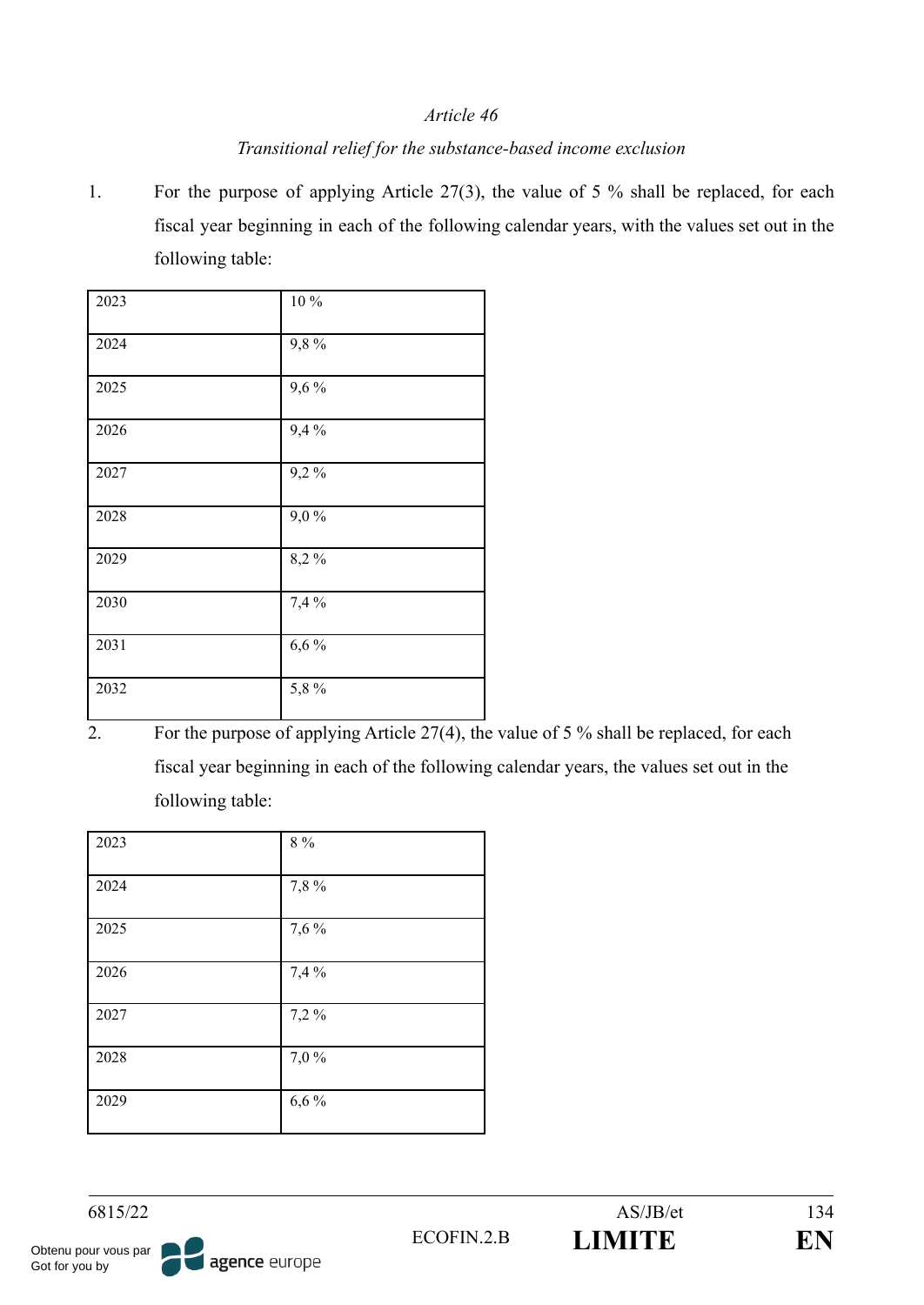*Initial phase of e xclusion from the IIR and UTPR of MNE groups and large-scale domestic groups*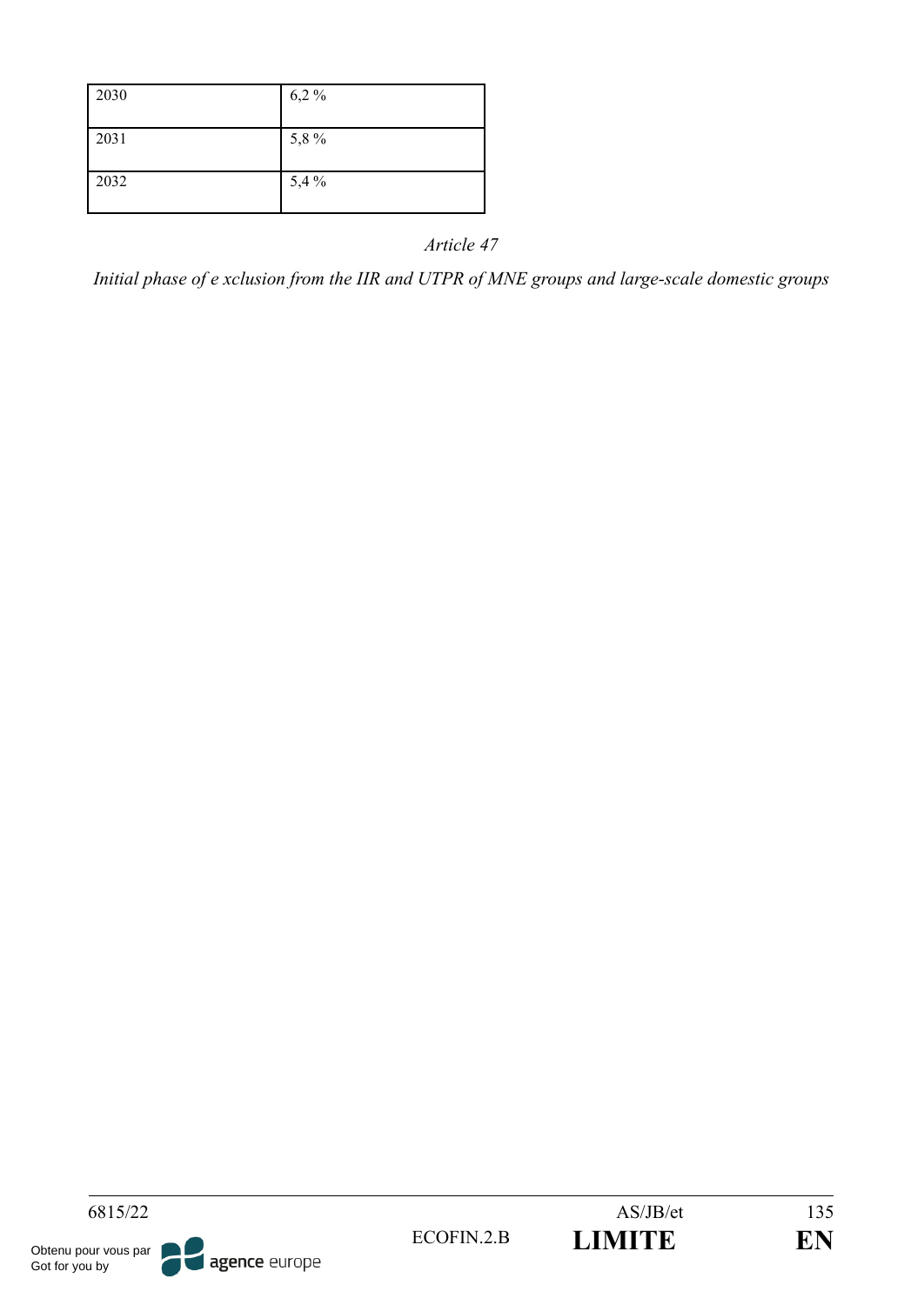- 1. The top-up tax due by an ultimate parent entity located in a Member State in accordance with Article 5(2), or by an intermediate parent entity located in a Member State in accordance with Article 6a(2) when the ultimate parent entity is an excluded entity, shall be reduced to zero :
	- a) in the first five years of the initial phase of the international activity of the MNE group notwithstanding the requirements laid down in Chapter V;
	- b) in the first five years, starting from the first day of the fiscal year in which the large-scale domestic group falls within the scope of this Directive for the first time.
	- 2. Where the ultimate parent entity of an MNE group is located in a third country jurisdiction, the top-up tax due by a constituent entity located in a Member State in accordance with Article 13(2) shall be reduced to zero in the first five years of the initial phase of the international activity of that MNE group notwithstanding the requirements laid down in Chapter V.
- 3. An MNE group shall be considered to be in the initial phase of its international activity if:
	- (a) it has constituent entities in no more than six jurisdictions; and
	- (b) the sum of the net book value of the tangible assets of all the constituent entities of the MNE group located in all jurisdictions other than the reference jurisdiction does not exceed EUR 50 000 000.

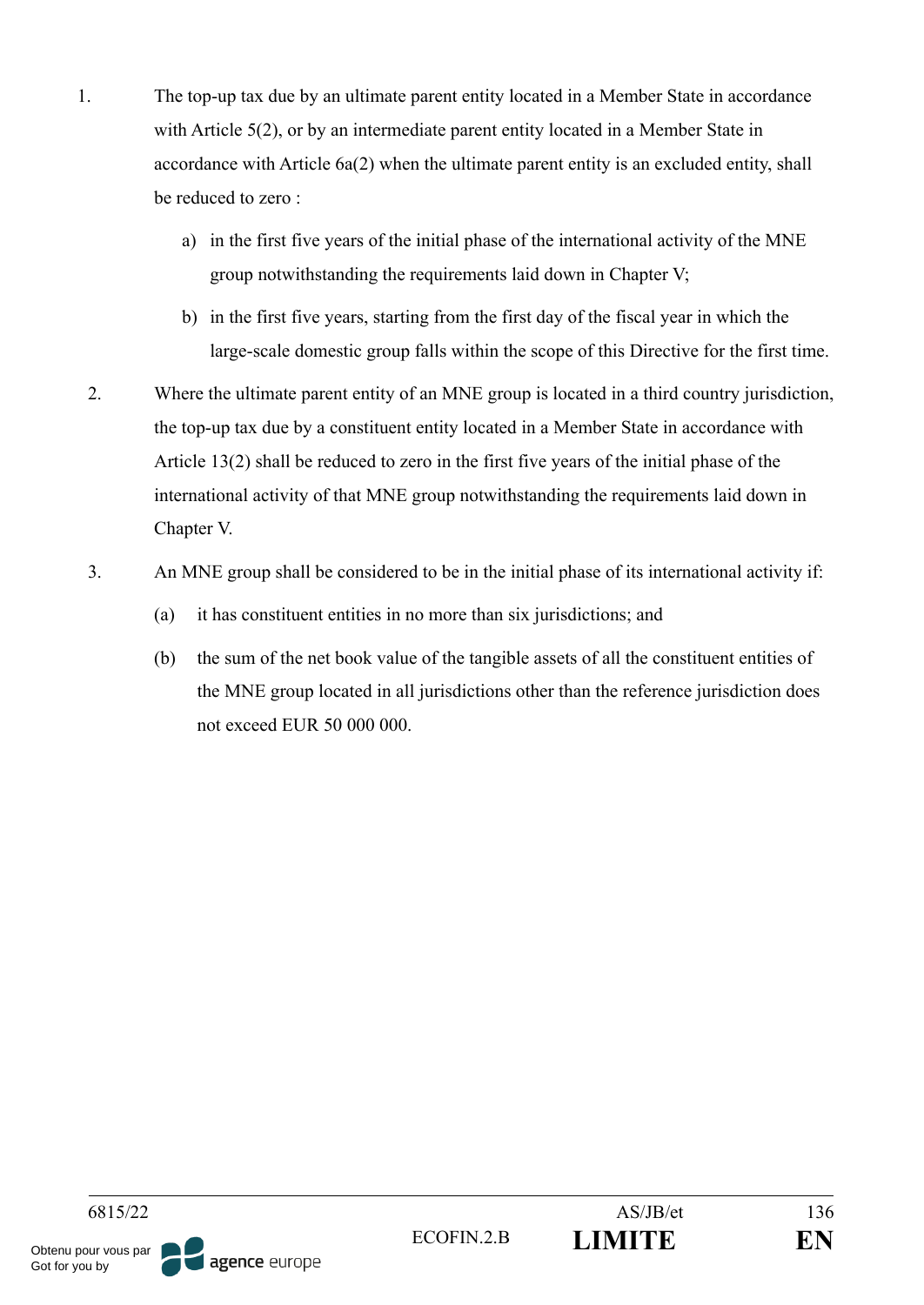For the purpose of point (b), reference jurisdiction means the jurisdiction in which the constituent entities of the MNE group have the highest sum of the net book value of tangible assets in the fiscal year in which the MNE group originally falls within the scope of this Directive. The total value of tangible assets in a jurisdiction is the sum of the net book values of all tangible assets of all the constituent entities of the MNE group that are located in that jurisdiction.

4. The period of five years referred to in paragraphs 1(a) and 2 shall start from the beginning of the fiscal year in which the MNE group originally falls within the scope of this Directive.

For MNE groups that are within the scope of this Directive when it enters into force, the five-year period referred to in paragraph 1(a) shall start on 1 January 2023.

For MNE groups that are within the scope of this Directive when it enters into force, the five-year period referred to in paragraph 2 shall start on 1 January 2024.

For large-scale domestic groups that are in scope of this Directive when it enters into force, the five-year period referred to in paragraph 1(b) shall start on 1 January 2023.

5. The designated filling entity referred to in Article 42 shall inform the tax administration of the Member State in which it is located of the start of the initial phase of its international activity.

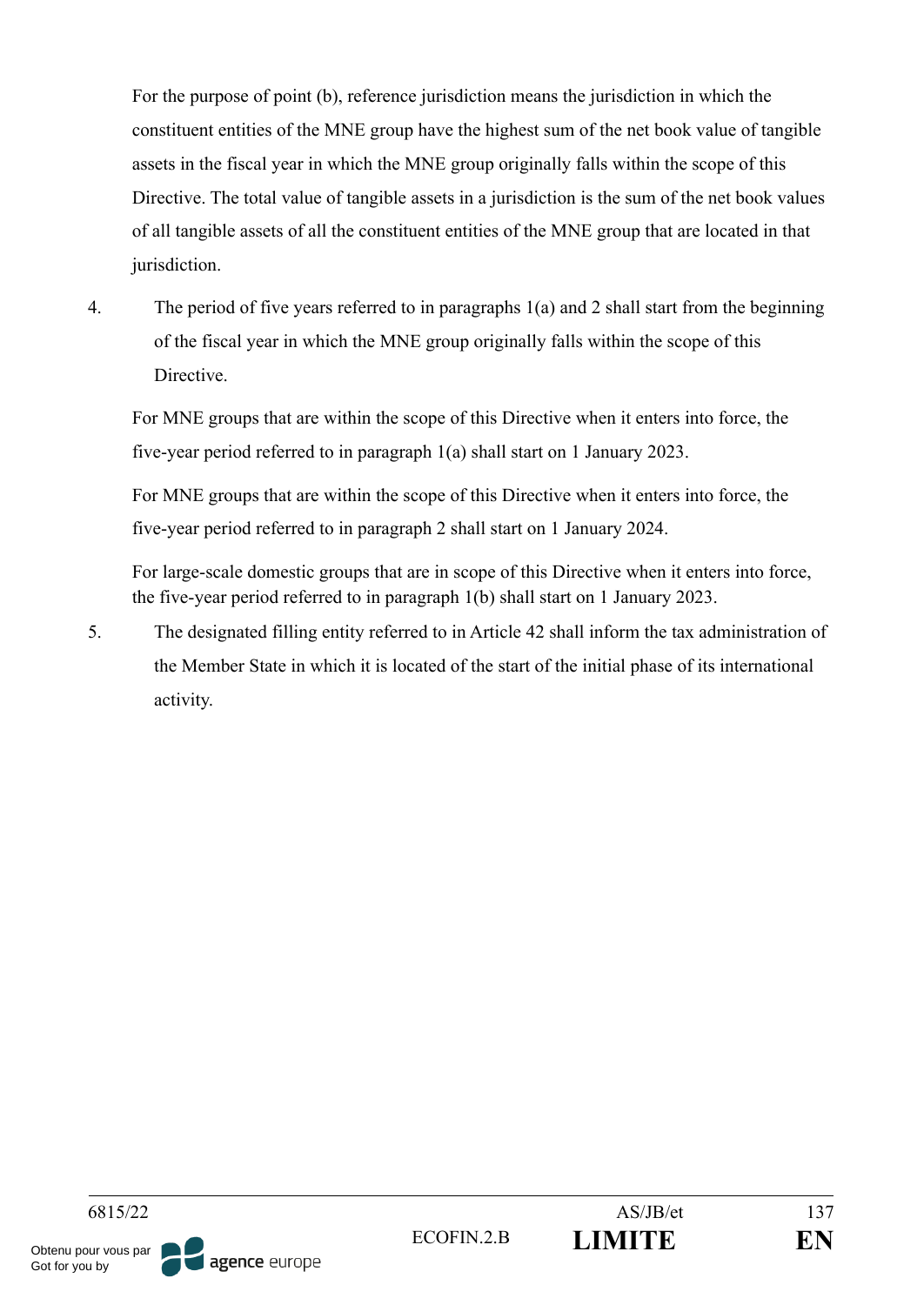## *Article 48 Transitional relief for filing obligations*

Notwithstanding Article 42(7), the top-up tax information return and the notifications referred to in Article 42 shall be filed with the tax administration of the Member States no later than 18 months after the last day of the reporting fiscal year that is the transition year **referred to in Article 45**.

# **CHAPTER XI FINAL PROVISIONS**

### *Article 51*

*Assessment of equivalence*

- 1. The legal framework implemented in the domestic law of a third country jurisdiction shall be considered as equivalent to a qualified income inclusion rule set out in Chapter II, and shall not be treated as a controlled foreign company tax regime, if it fulfils the following conditions:
	- (a) it enforces a set of rules in accordance with which the parent entity of an MNE group shall compute and pay its allocable share of top-up tax in respect of the low-taxed constituent entities of the MNE group;
	- (b) it establishes a minimum effective tax rate of at least 15 % below which a constituent entity is considered as low-taxed;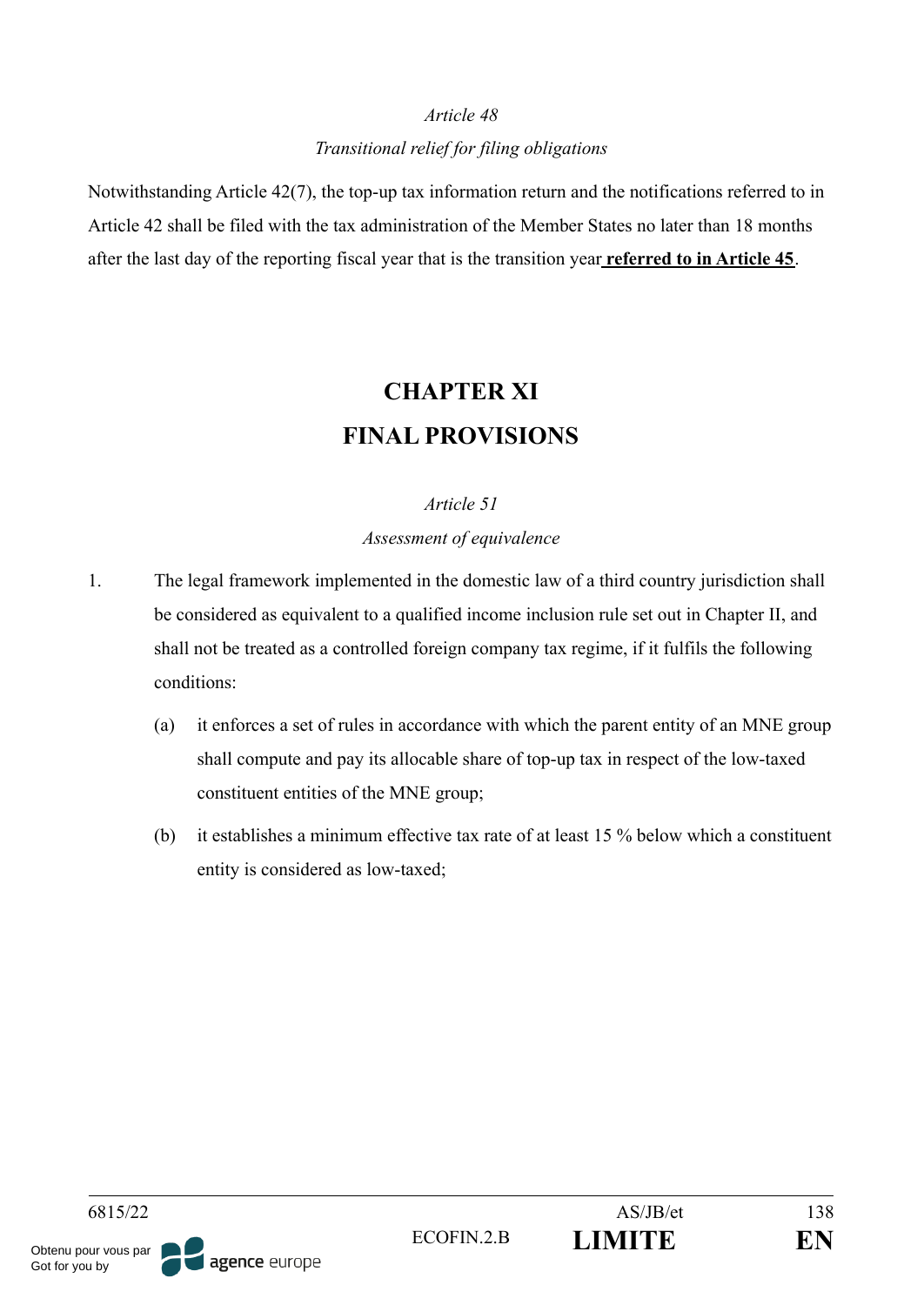- (c) for the purpose of computing the minimum effective tax rate, it only allows the blending of income of entities located within the same jurisdiction; and
- (d) for the purpose of computing a top-up tax under the equivalent qualified income inclusion rule, it provides for relief for any top-up tax that was paid in a Member State in application of the income inclusion rule and for any qualified domestic top up tax set out in this Directive.
- 2. The third country jurisdictions that have implemented a legal framework in their domestic law, which can be considered equivalent to a qualified income inclusion rule in accordance with paragraph 1, are included in a list set out in the Annex.
- 3. This list may be modified as a result of a subsequent assessment of the legal framework implemented by a third country jurisdiction in its domestic law. The assessment shall be carried out by the Commission and in conformity with the conditions laid down in paragraph 1. Following such assessment, the Commission is empowered to adopt delegated acts in accordance with Article 52 in order to amend the Annex.

## *Exercise of the delegation*

- 1. The power to adopt delegated acts is conferred on the Commission subject to the conditions laid down in this Article.
- 2. The power to adopt delegated acts referred to in Article 51(3) shall be conferred on the Commission for an indeterminate period of time from the date of entry into force of this **Directive**

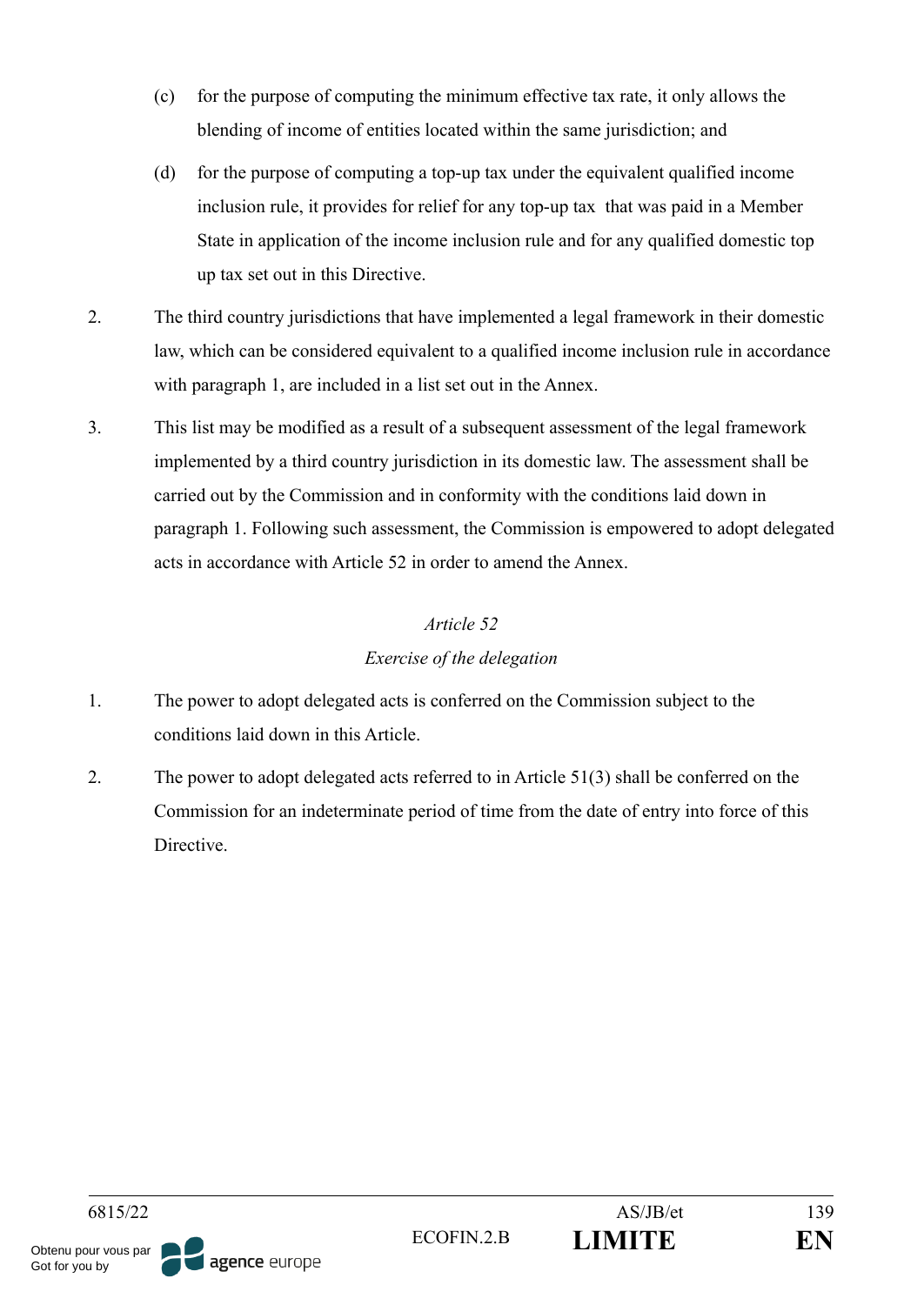- 3. The delegation of power referred to in Article 51(3) may be revoked at any time by the Council. A decision to revoke shall put an end to the delegation of the power specified in that decision. It shall take effect the day following the publication of the decision in the *Official Journal of the European Union* or at a later date specified therein. It shall not affect the validity of any delegated acts already in force.
- 4. As soon as it adopts a delegated act, the Commission shall notify it to the Council.
- 5. A delegated act adopted pursuant to Article 51(3) shall enter into force only if no objection has been expressed by the Council within a period of two months of notification of that act to the Council or if, before the expiry of that period, the Council has informed the Commission that it will not object. That period shall be extended by two months at the initiative of the Council.

## *Informing the European Parliament*

The European Parliament shall be informed of the adoption of delegated acts by the Commission, of any objection formulated to them, and of the revocation of a delegation of powers by the Council.

## *Article 54*

## *Bilateral agreement on simplified reporting obligations*

The Union may conclude agreements with third country jurisdictions listed in the Annex, with a view to arrange a framework for simplifying the reporting procedures laid down in Article 42(6).

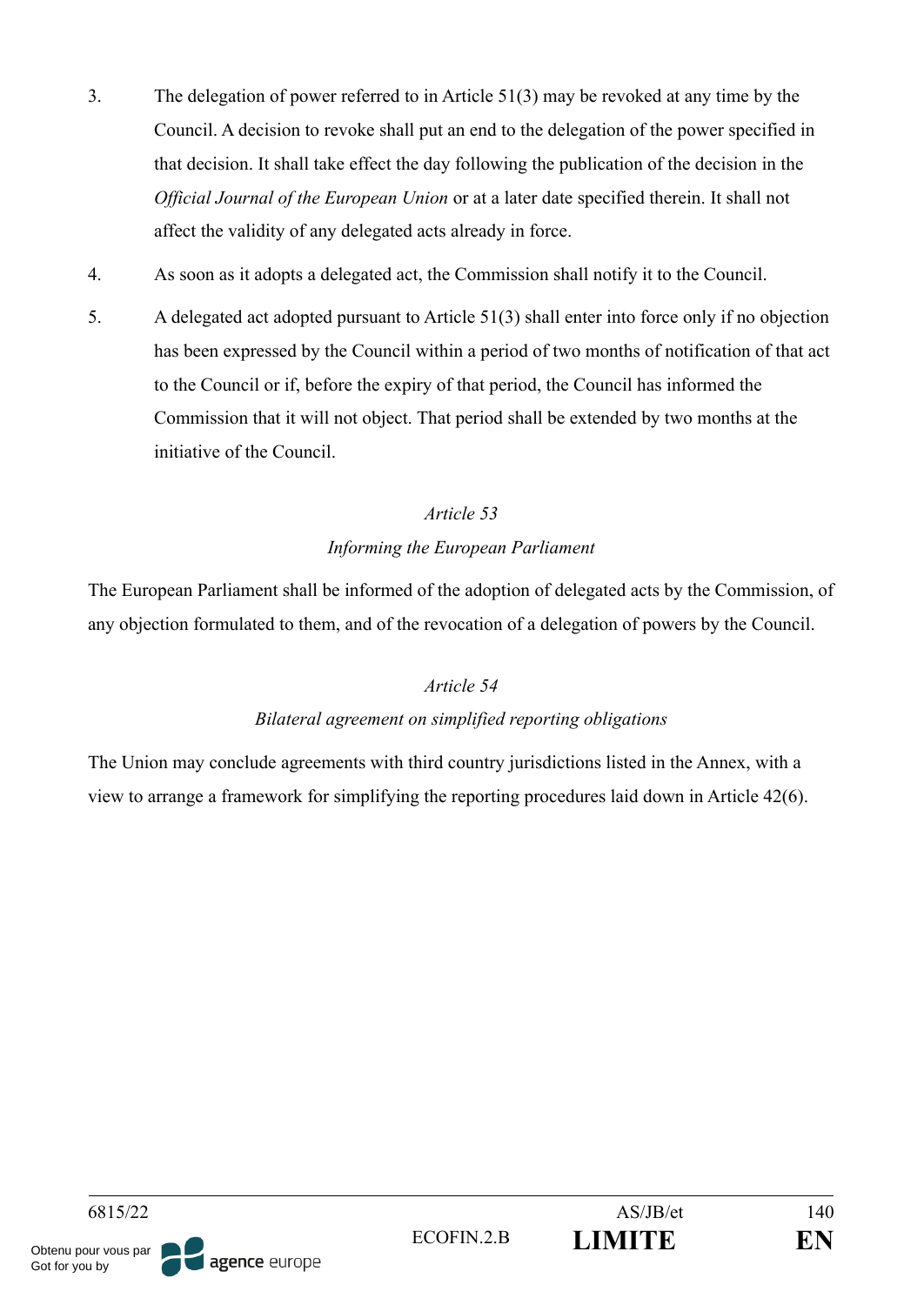#### *Transposition*

Member States shall bring into force the laws, regulations and administrative provisions necessary to comply with this Directive by 31 December 2022.

Member States shall forthwith communicate to the Commission the text of those provisions.

They shall apply those provisions from 1 January 2023.

However, they shall apply the provisions necessary to comply with Articles 11, 12 and 13 from 1 January 2024.

These laws, regulations and administrative provisions shall include a reference to this Directive or such a reference shall be mentioned in their official publication. Member States shall determine how such reference is to be made.

# *Article 56*

## *Entry into force*

This Directive shall enter into force on the day following that of its publication in the *Official Journal of the European Union*.

## *Article 57 Addressees*

This Directive is addressed to the Member States.

Done at Brussels,

*For the Council The President*